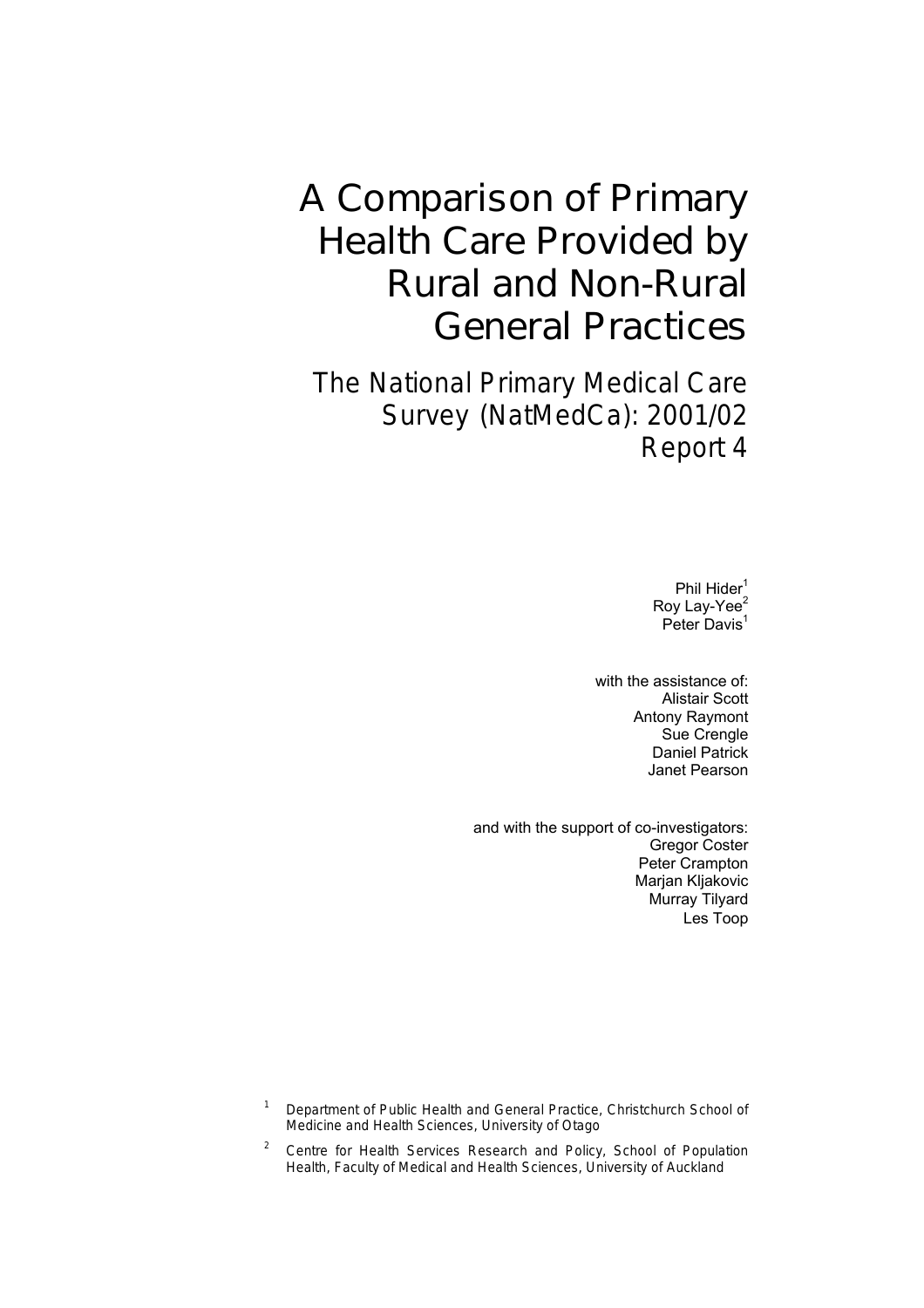Citation: Ministry of Health. 2004. *A Comparison of Primary Health Care Provided by Rural and Non-Rural General Practices:The National Primary Medical Care Survey (NatMedCa): 2001/02 Report 4*. Wellington: Ministry of Health.

> Published in August 2004 by the Ministry of Health PO Box 5013, Wellington, New Zealand

ISBN 0-478-25708-2 (Book) ISBN 0-478-25711-2 (Internet) HP 3883

This document is available on the Ministry of Health's website: <http://www.moh.govt.nz>

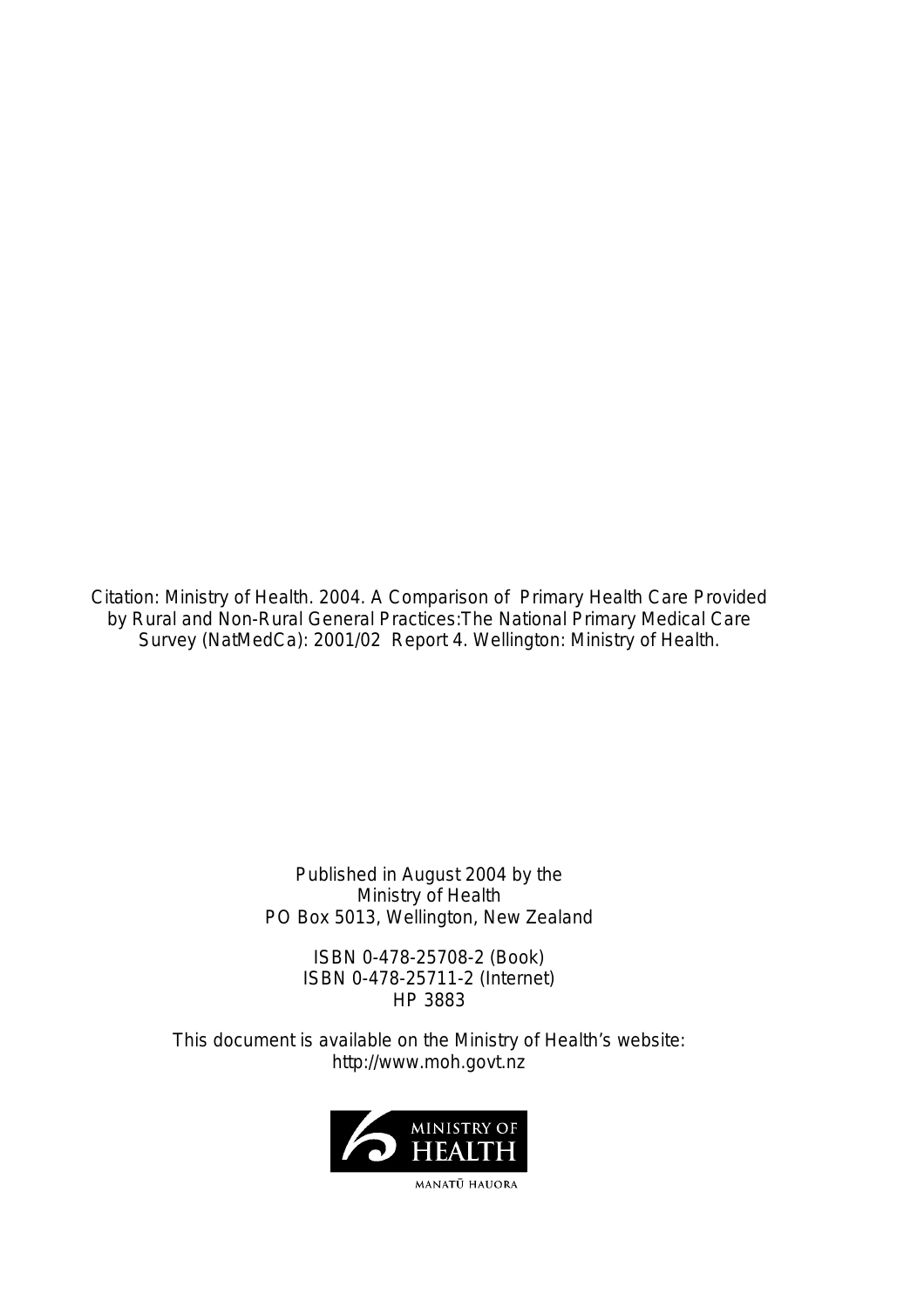### Disclaimer

The views expressed in this occasional paper are the personal views of the authors and should not be taken to represent the views or policy of the Ministry of Health or the Government. Although all reasonable steps have been taken to ensure the accuracy of the information, no responsibility is accepted for the reliance by any person on any information contained in this occasional paper, nor for any error in or omission from the occasional paper.

### Acknowledgements

The NatMedCa study was funded by the Health Research Council of New Zealand. Practical support from the academic Departments of General Practice and from the Royal New Zealand College of General Practitioners is also gratefully acknowledged. We are extremely grateful to the organisations and individual doctors, nurses and support staff, and their patients, who contributed their time and effort to this research project.

We appreciate the financial support given by the Ministry of Health for the preparation and publication of this report.

We are grateful to the Advisory and Monitoring Committee chaired by Professor John Richards. Members are: Dr Jonathan Fox, Dr David Gollogly, Dr Ron Janes, Ms Vera Keefe-Ormsby, Ms Rose Lightfoot, Ms Arapera Ngaha, Dr Bhavani Pedinti, Dr Jorgen Schousboe, Mr Henri van Roon and Dr Matt Wildbore.

Dr Ashwin Patel developed key coding instruments and assisted with the coding of clinical information. Marijke Oed provided secretarial assistance, Andrew Sporle gave advice on Māori health issues, and Barry Gribben provided consultancy services. Sandra Johnson, Wendy Bingley and Lisa Fellowes all contributed substantially at earlier stages of the project.

We would like to extend our thanks to the following reviewers who provided helpful comments on an earlier draft: Ron Janes, Sue Dovey, John Richards, and Floss Caughey. Responsibility for the final product, however, rests ultimately with the authors.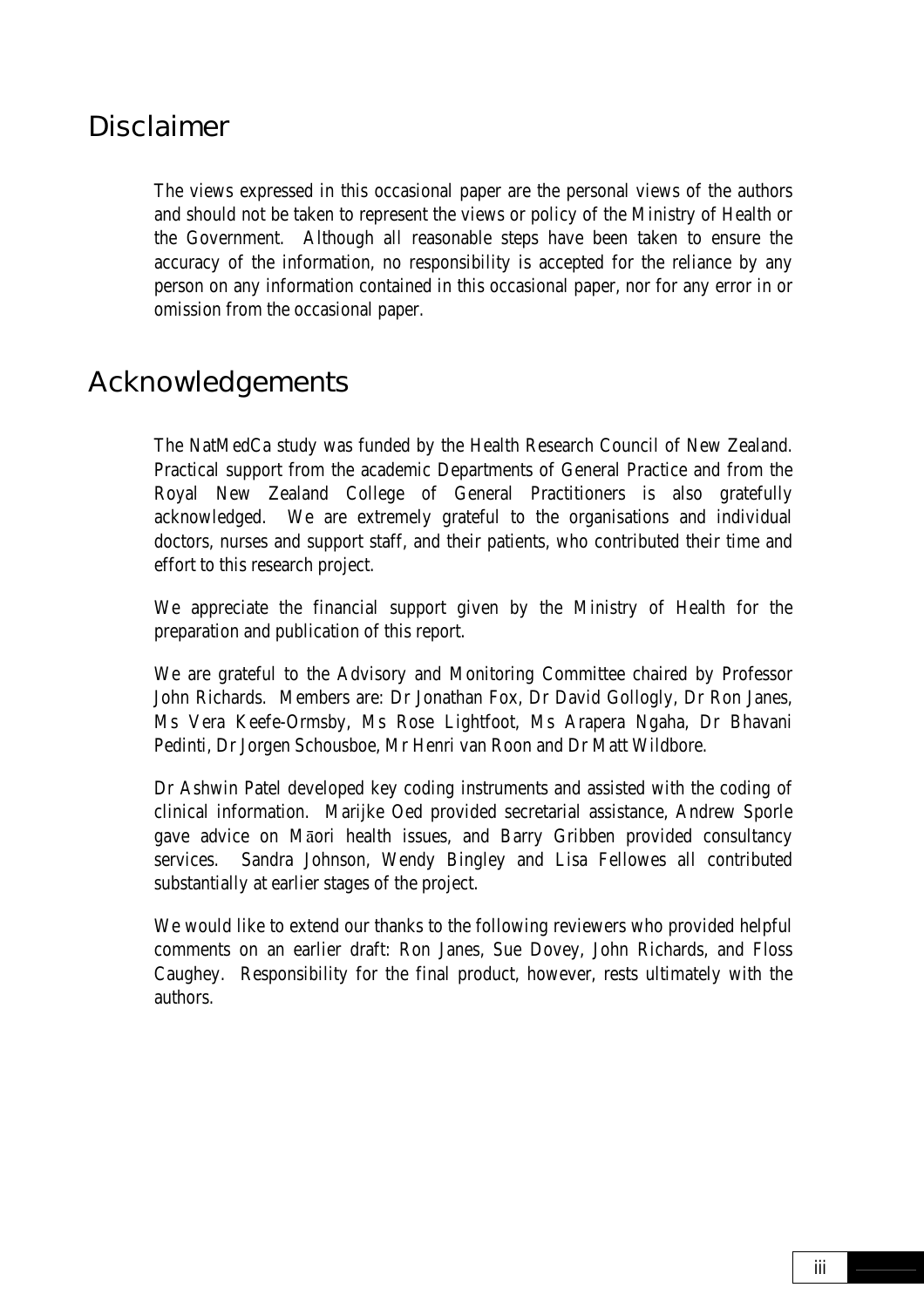## **Contents**

| <b>Executive Summary</b>                                                                                                                                                                                                                                                                                                                                                                                                                                                                                                                                                                                                                                                                                                                               | iх                                                                      |  |  |
|--------------------------------------------------------------------------------------------------------------------------------------------------------------------------------------------------------------------------------------------------------------------------------------------------------------------------------------------------------------------------------------------------------------------------------------------------------------------------------------------------------------------------------------------------------------------------------------------------------------------------------------------------------------------------------------------------------------------------------------------------------|-------------------------------------------------------------------------|--|--|
| Introduction                                                                                                                                                                                                                                                                                                                                                                                                                                                                                                                                                                                                                                                                                                                                           | $\mathbf{1}$                                                            |  |  |
| Methodology<br>Organisation<br>2.1<br>Research design<br>2.2<br>Questionnaires<br>2.3<br>Ethnicity<br>2.4<br>2.5<br>Sampling<br>Timing<br>2.6<br>Sampling of visits<br>2.7<br>Recruitment and data collection process<br>2.8<br>2.9<br>Data<br>2.10<br>Grouping reasons-for-visit and problems, and drugs<br>2.11<br><b>Ethical issues</b>                                                                                                                                                                                                                                                                                                                                                                                                             | 4<br>4<br>4<br>4<br>5<br>5<br>7<br>$\overline{7}$<br>8<br>8<br>10<br>12 |  |  |
| <b>Recruitment and Data Collection</b>                                                                                                                                                                                                                                                                                                                                                                                                                                                                                                                                                                                                                                                                                                                 | 13                                                                      |  |  |
| <b>Characteristics of Patients</b>                                                                                                                                                                                                                                                                                                                                                                                                                                                                                                                                                                                                                                                                                                                     |                                                                         |  |  |
| <b>Relationship with Practice</b>                                                                                                                                                                                                                                                                                                                                                                                                                                                                                                                                                                                                                                                                                                                      |                                                                         |  |  |
| <b>Visit Characteristics</b>                                                                                                                                                                                                                                                                                                                                                                                                                                                                                                                                                                                                                                                                                                                           |                                                                         |  |  |
| <b>Reasons-for-Visit</b>                                                                                                                                                                                                                                                                                                                                                                                                                                                                                                                                                                                                                                                                                                                               | 27                                                                      |  |  |
| <b>Problems Identified and Managed</b>                                                                                                                                                                                                                                                                                                                                                                                                                                                                                                                                                                                                                                                                                                                 | 33                                                                      |  |  |
| Tests and Other Investigations                                                                                                                                                                                                                                                                                                                                                                                                                                                                                                                                                                                                                                                                                                                         | 45                                                                      |  |  |
| <b>Pharmaceutical Treatment</b><br>Anti-bacterials (Tables 10.7, 10.8 and 10.9)<br>10.1<br>10.2<br>Nervous system (Tables 10.10, 10.11 and 10.12)<br>10.3<br>Cardiovascular system drugs (Tables 10.13, 10.14 and 10.15)<br>10.4<br>Respiratory system drugs (Tables 10.16, 10.17 and 10.18)<br>10.5<br>Alimentary drugs (Tables 10.19, 10.20 and 10.21)<br>10.6<br>Musculoskeletal drugs (Tables 10.22, 10.23 and 10.24)<br>10.7<br>Dermatologicals (Tables 10.25, 10.26 and 10.27)<br>10.8<br>Blood and blood-forming organs (Tables 10.28, 10.29 and 10.30)<br>Systemic steroids (Tables 10.31, 10.32 and 10.33)<br>10.9<br>10.10 Genito-urinary drugs (Tables 10.34, 10.35 and 10.36)<br>10.11 Sensory organ drugs (Tables 10.37, 10.38 and 10.39) | 51<br>55<br>56<br>58<br>60<br>61<br>63<br>64<br>66<br>67<br>69<br>70    |  |  |
|                                                                                                                                                                                                                                                                                                                                                                                                                                                                                                                                                                                                                                                                                                                                                        |                                                                         |  |  |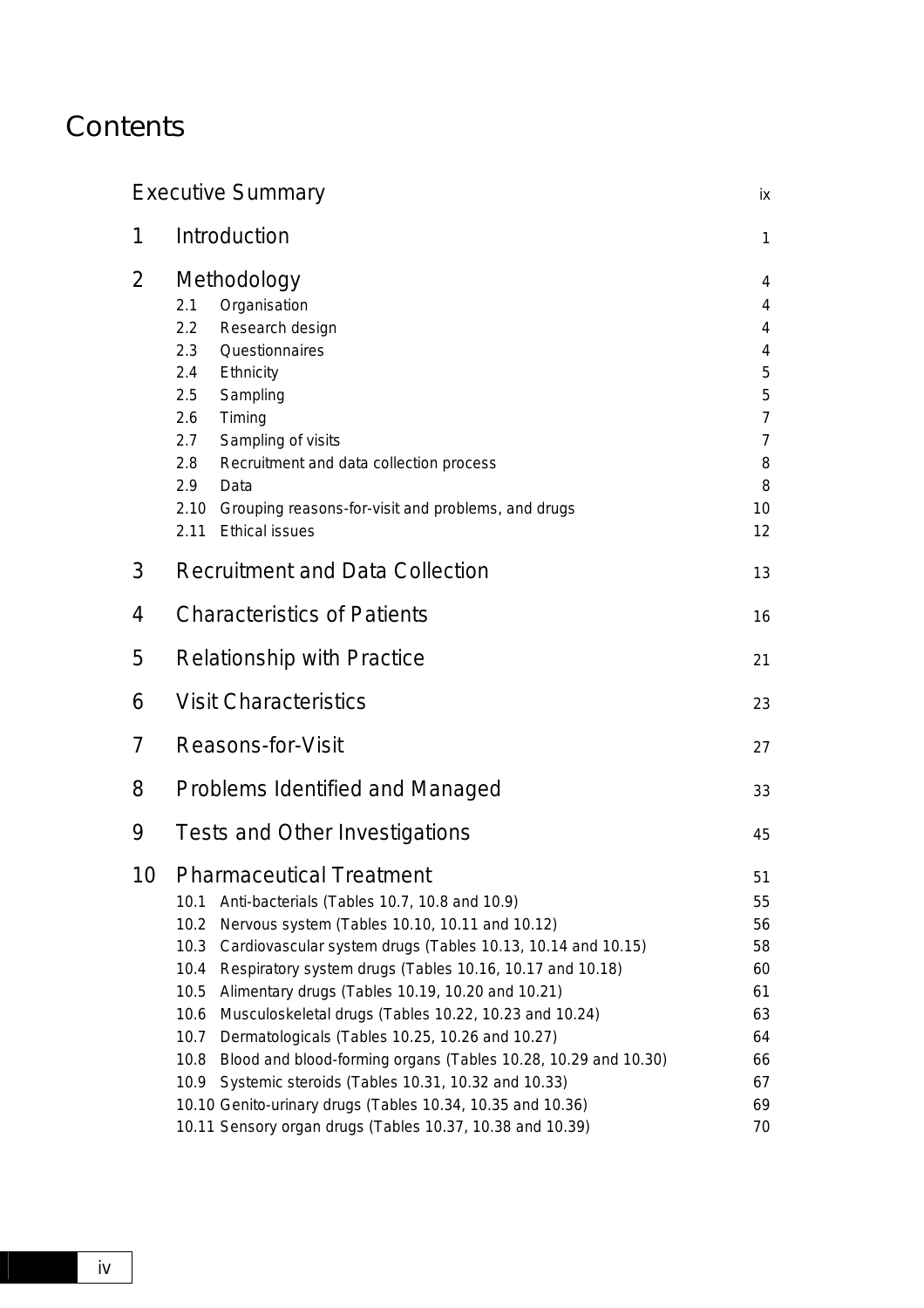| 11                | <b>Non-drug Treatments</b>                                                                                                                                                                                                                                                                                                                                                             |                                                 |  |  |
|-------------------|----------------------------------------------------------------------------------------------------------------------------------------------------------------------------------------------------------------------------------------------------------------------------------------------------------------------------------------------------------------------------------------|-------------------------------------------------|--|--|
| $12 \overline{ }$ | Disposition                                                                                                                                                                                                                                                                                                                                                                            |                                                 |  |  |
| 13                | A Comparison of Rural and Non-Rural Practices and<br>their Practice Nurses                                                                                                                                                                                                                                                                                                             | 83                                              |  |  |
| 14                | <b>Summary and Discussion</b><br>14.1<br>Summary of key results<br>14.2 Strengths and limitations of the survey<br>14.3 Definition of rural practice<br>Comparisons with results from other New Zealand reports<br>14.4<br>14.5 Selected policy implications<br>14.6<br>International comparisons<br>14.7 Final conclusion                                                             | 88<br>88<br>91<br>93<br>93<br>100<br>102<br>104 |  |  |
|                   | <b>References</b>                                                                                                                                                                                                                                                                                                                                                                      | 105                                             |  |  |
|                   | Appendices<br>Appendix A: Practice Questionnaire - see separate file on website<br>Appendix B: Practitioner Questionnaire - see separate file on website<br>Appendix C: Log of Visits - see separate file on website<br>Appendix D: Visit Report - see separate file on website<br>Appendix E: Practice Nurse Survey - see separate file on website<br>Appendix F: Rural Ranking Scale | 119                                             |  |  |
|                   | Glossary and List of Acronyms                                                                                                                                                                                                                                                                                                                                                          | 120                                             |  |  |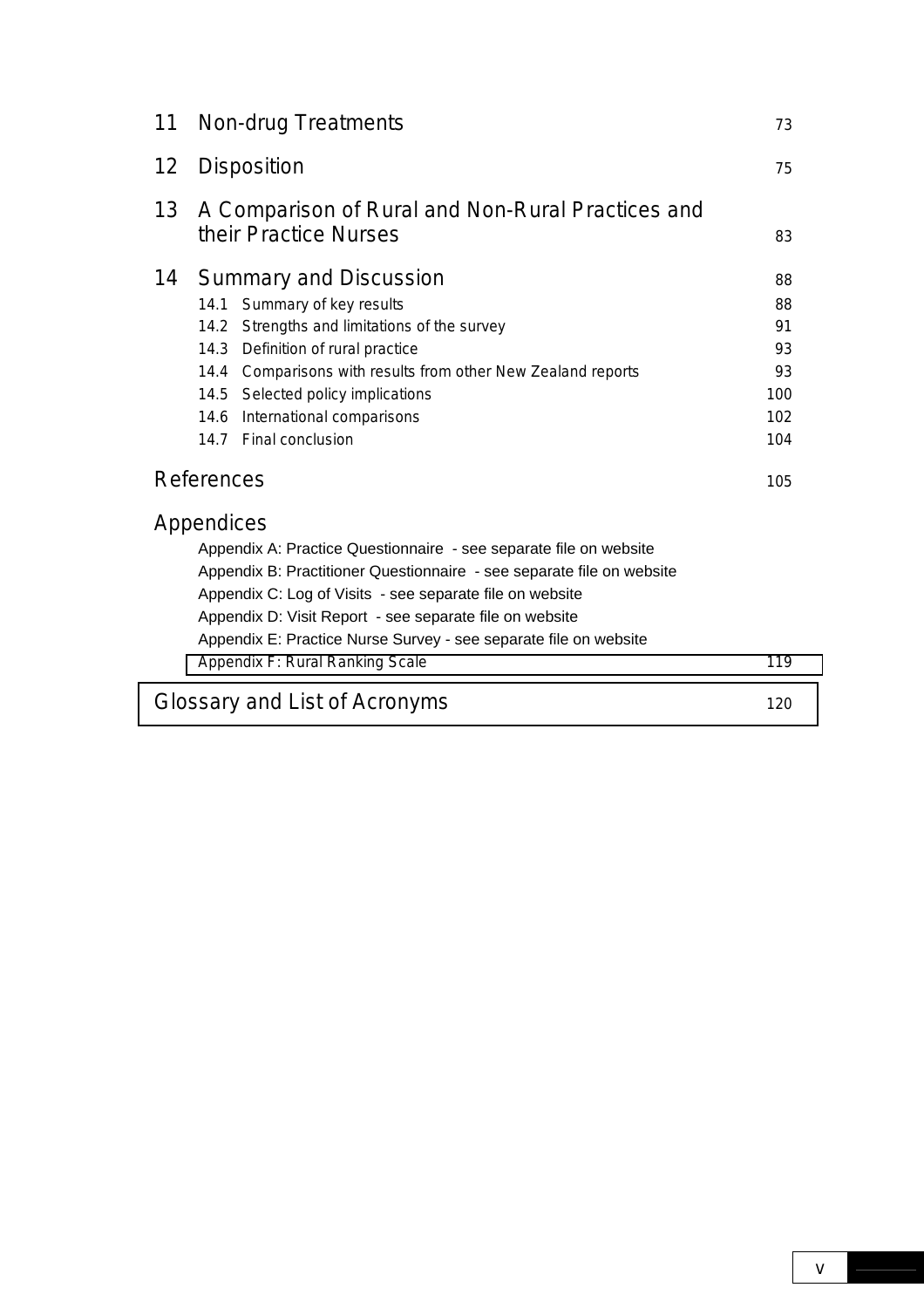### List of Tables

| Table $2.1$ : | Practitioner population, by practice type and stratum                                                      | 6              |
|---------------|------------------------------------------------------------------------------------------------------------|----------------|
| Table 2.2:    | Sample size and sampling percentage, all strata                                                            | $\overline{7}$ |
| Table 2.3:    | READ2 chapter headings                                                                                     | 11             |
| Table 2.4:    | List of level 1 categories (Pharmacodes/ATC system)                                                        | 12             |
| Table 3.1:    | Number of GPs responding and number of log (and visit) questionnaires<br>submitted                         | 13             |
| Table 3.2:    | Percentage response rate (of number eligible) for GPs and practices                                        | 14             |
| Table 3.3:    | Characteristics of participant GPs                                                                         | 15             |
| Table 4.1:    | Distribution of rural and non-rural patients, by age and gender, as<br>percentage of all visits (from log) | 16             |
| Table $4.2$ : | Ratio of visits to national population, by age and gender (log data)                                       | 17             |
| Table $4.3$ : | Percentage distribution of all patients, by ethnicity and card status (from<br>log)                        | 17             |
| Table $4.4$ : | Social support, NZDep2001 of residence and fluency in English:<br>percentage of all patients               | 18             |
| Table 4.5:    | Relationship between measures of deprivation                                                               | 19             |
| Table $5.1$ : | Relationship with practice: three measures                                                                 | 21             |
| Table 5.2:    | New patients: percentage of age group                                                                      | 21             |
| Table 5.3:    | Patient-reported number of visits to practice in previous 12 months:<br>percentage distribution            | 22             |
| Table $5.4$ : | Practitioner-reported rapport: percentage distribution                                                     | 22             |
| Table $6.1$ : | Source and type of payment cited, as percentage of visits                                                  | 23             |
| Table 6.2:    | Duration of visit as percentage distribution                                                               | 24             |
| Table $6.3$ : | Urgency and severity of visit, as percentage distribution                                                  | 24             |
| Table 6.4:    | Level of disability as percentage distribution                                                             | 25             |
| Table 6.5:    | Percentage distribution of level of uncertainty as to appropriate action                                   | 25             |
| Table 6.6:    | Relationships between patient and visit characteristics                                                    | 26             |
| Table 7.1:    | Reasons-for-visit: age- and gender-specific rates (per 100 visits)                                         | 27             |
| Table 7.2:    | Distribution of reasons-for-visit, chapters and sub-chapters                                               | 29             |
| Table 7.3:    | Frequency of reasons-for-visit (per 100 visits)                                                            | 31             |
| Table 7.4:    | Reason-for-visit components as percentage of all reasons                                                   | 32             |
| Table 8.1:    | Percentage distribution of number of problems per visit                                                    | 33             |
| Table 8.2:    | Number of problems: age- and gender-specific rates (per 100 visits)                                        | 33             |
| Table 8.3:    | Distribution of problems managed, by READ2 chapter and sub-chapter                                         | 35             |
| Table 8.4:    | Frequency of problems (per 100 visits)                                                                     | 37             |
| Table 8.5:    | Age and gender distribution of new problems (per 100 visits)                                               | 38             |
| Table 8.6:    | Frequency of new problems (per 100 visits)                                                                 | 39             |
| Table 8.7:    | Percentage distribution of problem status                                                                  | 39             |
| Table 8.8:    | Rural practices: age- and gender-specific rates (per 100 visits) of<br>common groups of problems           | 41             |
| Table 8.9:    | Non-rural practices: age- and gender-specific rates (per 100 visits) of<br>common groups of problems       | 42             |
|               | Table 8.10: Rural practices: seasonal variation – groups of problems as percentage<br>of all problems      | 43             |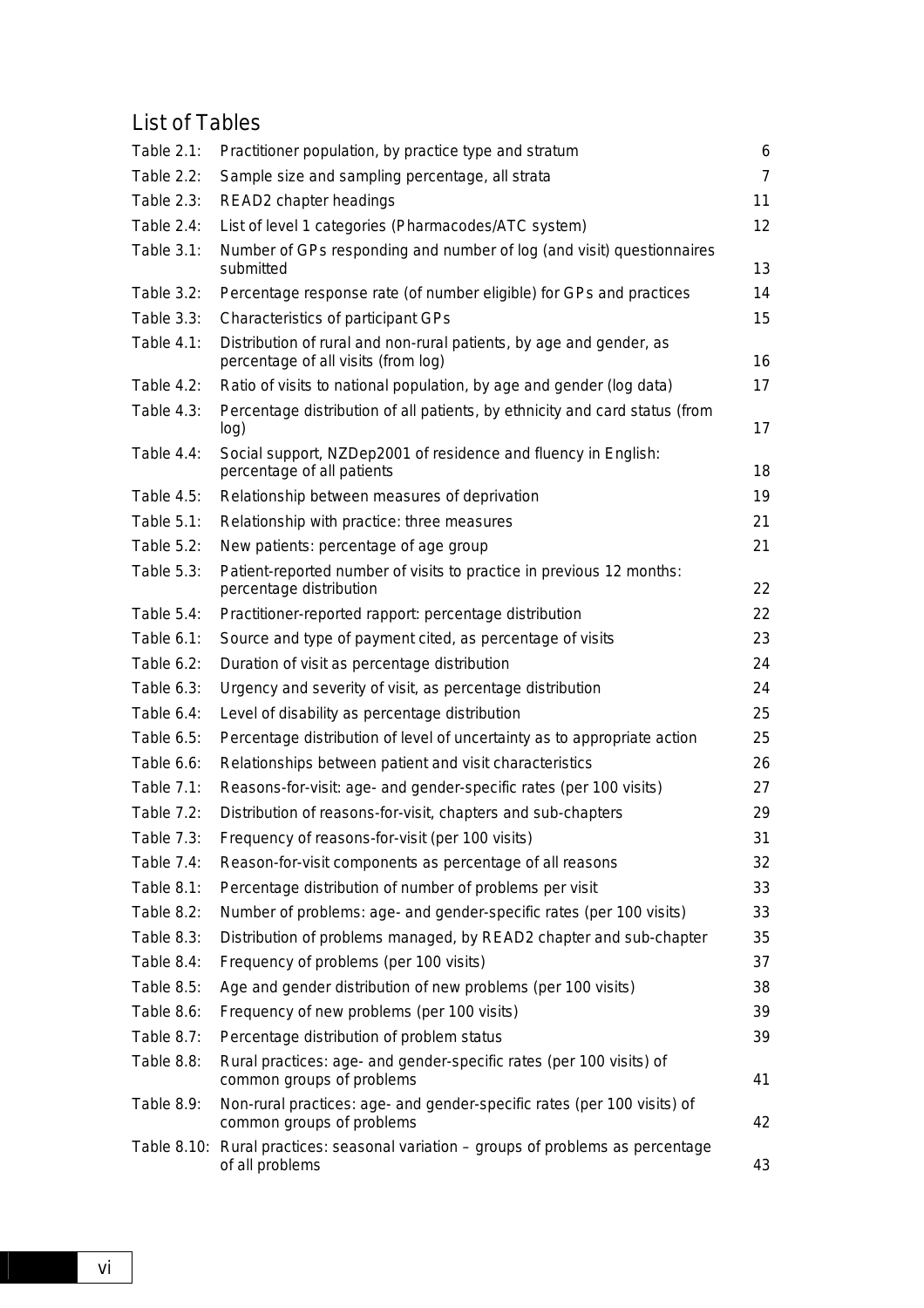|            | Table 8.11: Non-rural practices: seasonal variation – groups of problems as<br>percentage of all problems | 44 |
|------------|-----------------------------------------------------------------------------------------------------------|----|
| Table 9.1: | Rate per 100 visits at which tests and investigations were ordered                                        | 46 |
| Table 9.2: | Any test: age- and gender-specific rates (per 100 visits)                                                 | 46 |
| Table 9.3: | Haematology: age- and gender-specific rates (per 100 visits)                                              | 47 |
| Table 9.4: | Biochemistry: age- and gender-specific rates (per 100 visits)                                             | 47 |
| Table 9.5: | Microbiology culture: age- and gender-specific rates (per 100 visits)                                     | 47 |
| Table 9.6: | Cervical smear: age-specific rates (per 100 visits)                                                       | 47 |
| Table 9.7: | Imaging: age- and gender-specific rates (per 100 visits)                                                  | 48 |
| Table 9.8: | Other tests: age- and gender-specific rates (per 100 visits)                                              | 48 |
| Table 9.9: | Problems most frequently managed at visits that included an order for a<br>laboratory test                | 49 |
|            | Table 9.10: Problems most frequently managed at visits that included an order for an<br>X-ray             | 50 |
|            | Table 10.1: Percentage of visits at which treatments were given, by treatment<br>modality                 | 51 |
|            | Table 10.2: Number of treatment items per 100 visits and per 100 problems                                 | 52 |
|            | Table 10.3: Any prescriptions: age- and gender-specific rates (per 100 visits)                            | 52 |
|            | Table 10.4: Prescription items: age- and gender-specific rates (per 100 visits)                           | 53 |
|            | Table 10.5: Distribution of drugs, by group (Pharmacodes/ATC level 1)                                     | 53 |
|            | Table 10.6: Most frequently prescribed drug sub-groups                                                    | 54 |
|            | Table 10.7: Infections: agents for systemic use - sub-groups                                              | 55 |
|            | Table 10.8: Anti-infective drugs: age- and gender-specific rates (per 100 visits)                         | 55 |
|            | Table 10.9: Most frequent problems managed by anti-infective drugs                                        | 56 |
|            | Table 10.10: Nervous system drugs: sub-groups                                                             | 57 |
|            | Table 10.11: Nervous system drugs: age- and gender-specific rates (per 100 visits)                        | 57 |
|            | Table 10.12: Most frequent problems managed by nervous system drugs                                       | 58 |
|            | Table 10.13: Cardiovascular system drugs: sub-groups                                                      | 58 |
|            | Table 10.14: Cardiovascular drugs: age- and gender-specific rates (per 100 visits)                        | 59 |
|            | Table 10.15: Most frequent problems managed by cardiovascular drugs                                       | 59 |
|            | Table 10.16: Respiratory system drugs: sub-groups                                                         | 60 |
|            | Table 10.17: Respiratory drugs: age- and gender-specific rates (per 100 visits)                           | 61 |
|            | Table 10.18: Most frequent problems managed by respiratory drugs                                          | 61 |
|            | Table 10.19: Alimentary system drugs: sub-groups                                                          | 62 |
|            | Table 10.20: Alimentary drugs: age- and gender-specific rates (per 100 visits)                            | 62 |
|            | Table 10.21: Most frequent problems managed by alimentary drugs                                           | 63 |
|            | Table 10.22: Musculoskeletal system drugs: sub-groups                                                     | 63 |
|            | Table 10.23: Musculoskeletal drugs: age- and gender-specific rates (per 100 visits)                       | 63 |
|            | Table 10.24: Most frequent problems managed by musculoskeletal drugs                                      | 64 |
|            | Table 10.25: Dermatological drugs: sub-groups                                                             | 64 |
|            | Table 10.26: Dermatological drugs: age- and gender-specific rates (per 100 visits)                        | 65 |
|            | Table 10.27: Most frequent problems managed by dermatological drugs                                       | 65 |
|            | Table 10.28: Blood and blood-forming organs drugs: sub-groups                                             | 66 |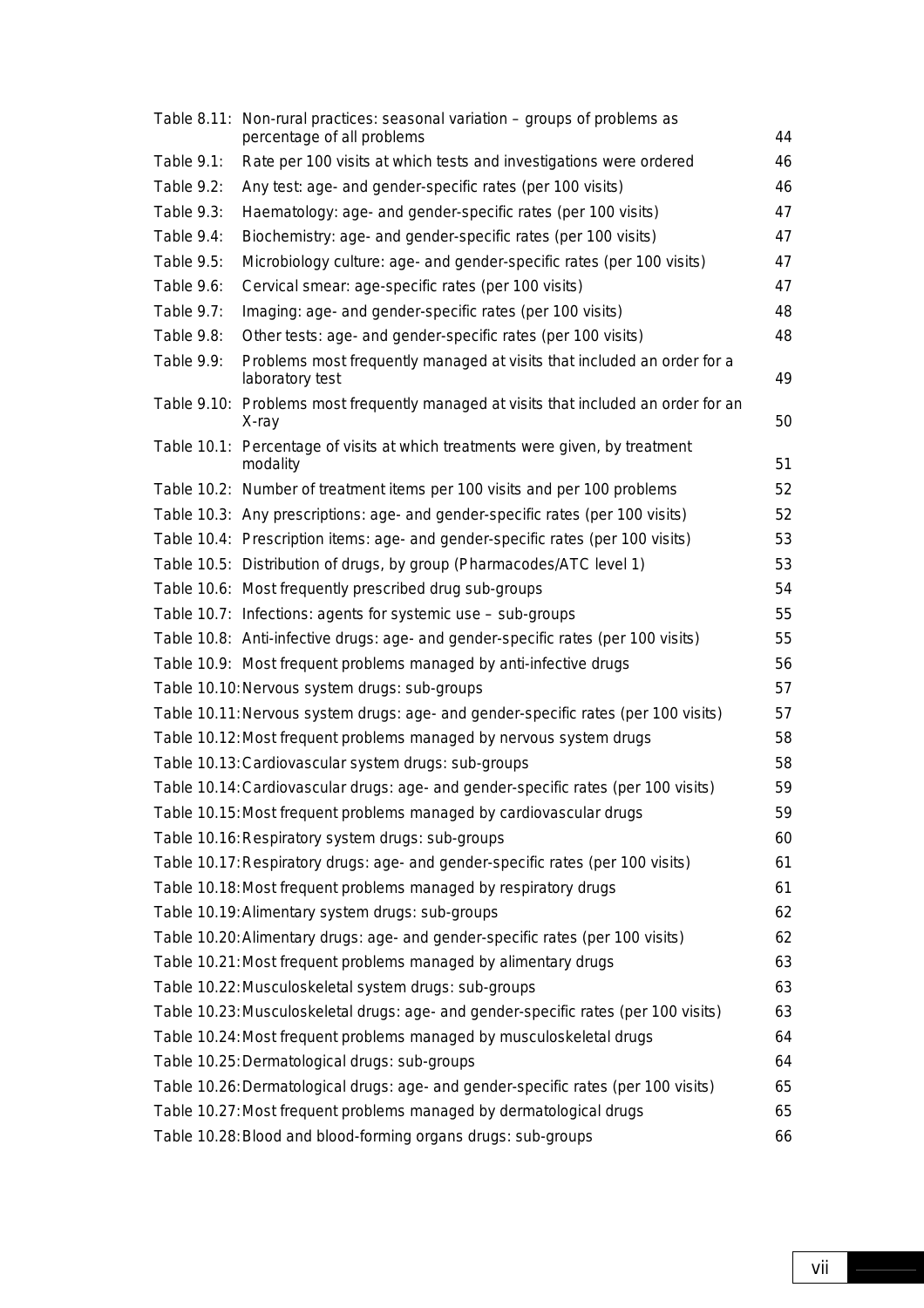|  | Table 10.29: Blood and blood-forming organs drugs: age- and gender-specific rates                  |    |
|--|----------------------------------------------------------------------------------------------------|----|
|  | (per 100 visits)                                                                                   | 66 |
|  | Table 10.30: Most frequent problems managed by blood/blood-forming organs drugs                    | 67 |
|  | Table 10.31: Systemic hormone drugs: sub-groups                                                    | 67 |
|  | Table 10.32: Systemic hormone drugs: age- and gender-specific rates (per 100 visits)               | 68 |
|  | Table 10.33: Most frequent problems managed by systemic hormone drugs                              | 68 |
|  | Table 10.34: Genito-urinary drugs: sub-groups                                                      | 69 |
|  | Table 10.35: Genito-urinary drugs: age- and gender-specific rates (per 100 visits)                 | 69 |
|  | Table 10.36: Most frequent problems managed by genito-urinary drugs                                | 70 |
|  | Table 10.37: Sensory organ drugs: sub-groups                                                       | 70 |
|  | Table 10.38: Sensory organ drugs: age- and gender-specific rates (per 100 visits)                  | 71 |
|  | Table 10.39: Most frequent problems managed by sensory organ drugs                                 | 71 |
|  | Table 10.40: Prescribing rates for different drug groups (script items per 100 visits)             | 72 |
|  | Table 11.1: Frequency of non-drug treatments                                                       | 73 |
|  | Table 11.2: Health advice: age- and gender-specific rates (per 100 visits)                         | 74 |
|  | Table 11.3: Minor surgery: age- and gender-specific rates (per 100 visits)                         | 74 |
|  | Table 12.1: Frequency of types of disposition (percent of visits)                                  | 75 |
|  | Table 12.2: Follow-up to three months: age- and gender-specific rates (per 100 visits)             | 75 |
|  | Table 12.3: Rates of follow-up, by problem grouping                                                | 76 |
|  | Table 12.4: Referral: age- and gender-specific rates (per 100 visits)                              | 77 |
|  | Table 12.5: Elective medical/surgical referral: age- and gender-specific rates (per 100<br>visits) | 77 |
|  | Table 12.6: Rates of elective referral, by problem grouping                                        | 78 |
|  | Table 12.7: Emergency referral: age- and gender-specific rates (per 100 visits)                    | 78 |
|  | Table 12.8: Rates of emergency referral, by problem grouping                                       | 79 |
|  | Table 12.9: Non-medical referral: age- and gender-specific rates (per 100 visits)                  | 80 |
|  | Table 12.10: Rates of non-medical referral, by problem grouping                                    | 81 |
|  | Table 12.11: Destination of referrals: percentage distribution and frequency per 100               |    |
|  | visits                                                                                             | 82 |
|  | Table 13.1: Characteristics of rural and non-rural practices                                       | 84 |
|  | Table 13.2: Characteristics of participating rural and non-rural practice nurses                   | 86 |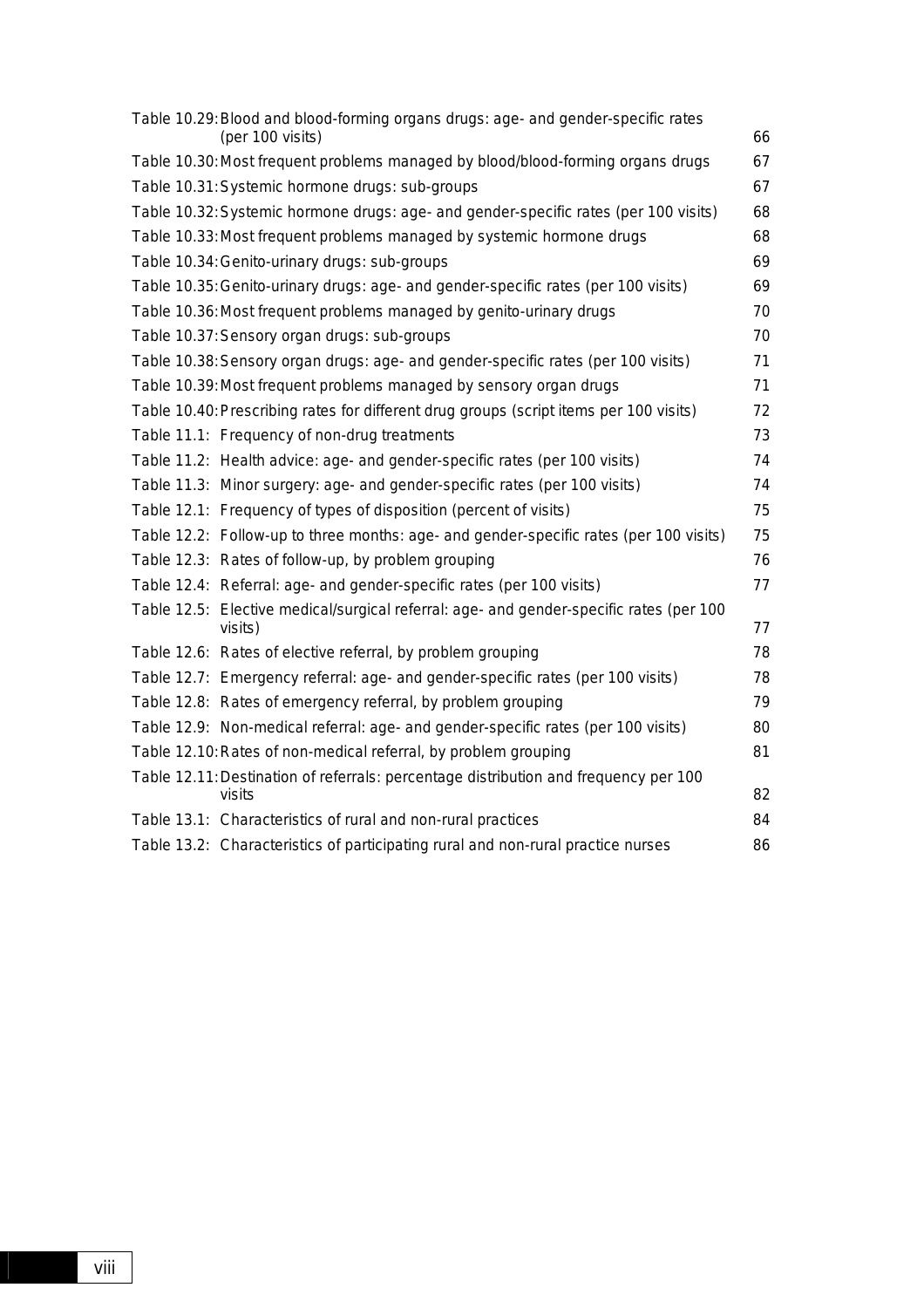### <span id="page-8-0"></span>Executive Summary

Aims. The National Primary Medical Care Survey was undertaken to describe primary health care in New Zealand, including the characteristics of providers and their practices, the patients they see, the problems presented and the management offered. The study covered private general practices (i.e. family doctors), community-governed organisations, and Accident and Medical (A&M) clinics and Emergency Departments. It was intended to compare data across practice types as well as over time.

Subsidiary aims included gathering information on the activities of nurses in primary health care, trialling an electronic data collection tool and developing coding software.

This report describes the characteristics of practitioners, patients and patient visits for general practices located in rural areas – defined as those practices with a rural ranking score equal to or greater than 35. This is the criterion for eligibility for Ministry of Health rural health benefits. The characteristics of these practices are compared to those of all others, called "non-rural" in this report. Other reports in the series describe private family doctors, Māori doctors, and after-hours activities and other types of practice, and will analyse differences in practice content that have occurred over time or that exist between practice settings.

Methods. A nationally representative, multi-stage sample of private general practitioners (GPs), stratified by place and practice type, was drawn. Each GP was asked to provide data on themselves and on their practice, and to report on a 25% sample of patients in each of two week-long periods. Over the same period, all community-governed primary health care practices in New Zealand were invited to participate, as were a 50% random sample of all A&M clinics, and four representative Hospital Emergency Departments.

Rural location was defined according to a scale allocating points according to the following Ministry of Health criteria:

- frequency of on-call responsibilities
- requirement to be on-call for major trauma
- occurrence of regular peripheral clinics
- travel times to nearest hospital, nearest colleague, and the most distant boundary.

Medical practitioners in general practices, community-governed non-profit practices, and A&M clinics completed questionnaires, as did the nurses associated with them. Patient and visit data were recorded on a purpose-designed form.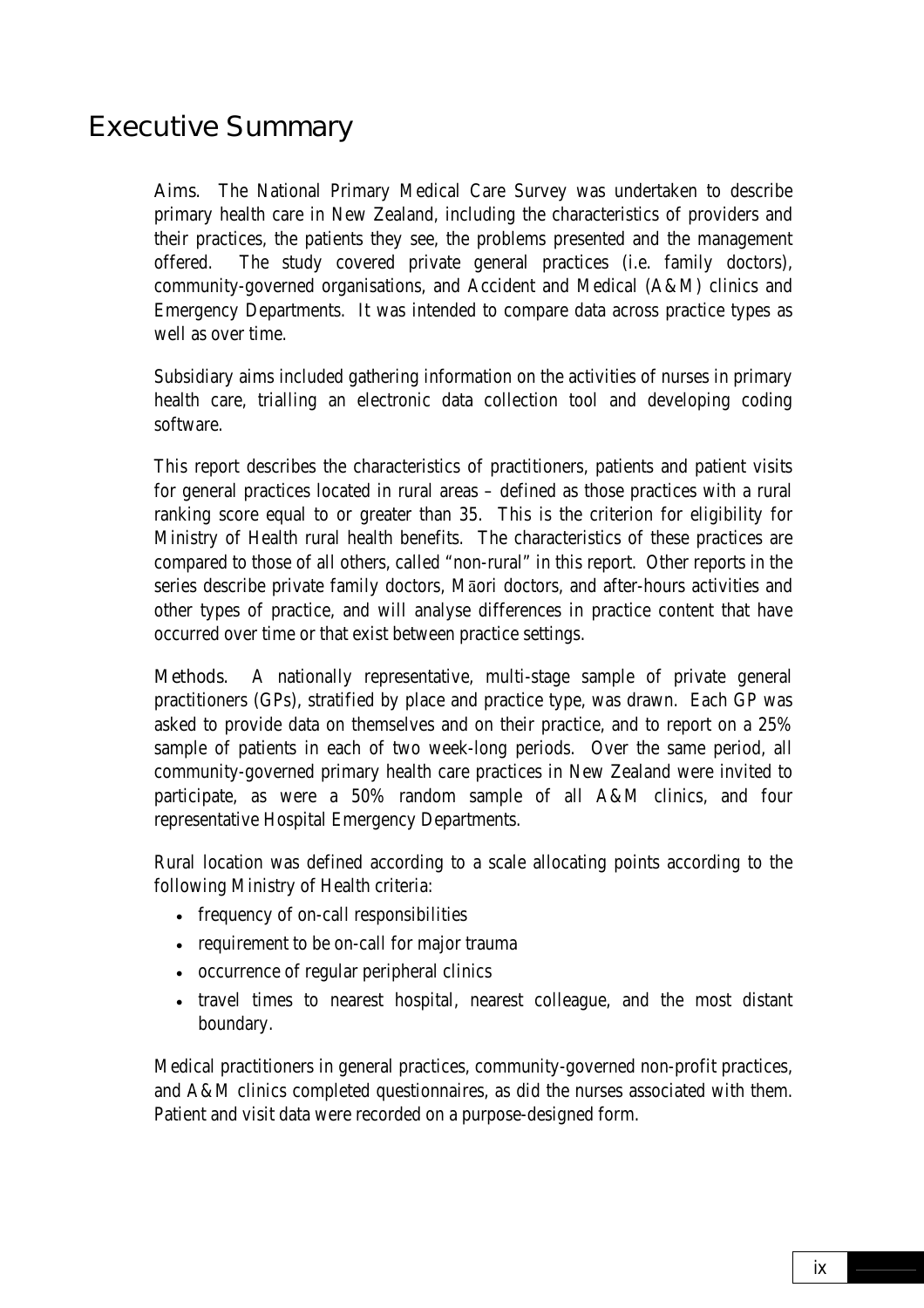Results. Data for this report were contributed by 47 rural GPs and 197 urban doctors. There were 8686 visits logged and 1957 patient encounters at the rural practices, with 31,991 logged visits and 7315 patient encounters recorded at nonrural practices. The findings included the following.

- Rural practitioners were predominantly male and aged 35–44 years. More had graduated overseas than their urban counterparts, and their practices were smaller, but with greater throughput.
- While the age and gender profile of patients was similar across practice locale, rural providers had more patients from deprived areas and with a Community Services Card, more Māori (and European), but fewer judged to have language difficulties.
- The visiting profile of patients was the same that is, the proportion new to the practice, number of previous visits, payment source, pattern of severity – but consultation length was slightly longer in rural practices and patients presented slightly fewer problems and reasons for visit.
- In general, patients presented much the same types of problems across practice locale, but rural GPs tended to order fewer tests and investigations than their urban counterparts. Furthermore, patients at non-rural practices tended to receive more treatments and treatment items. Similarly, there was a slightly lower rate of follow-up at rural practices (although similar rates of referral).
- In comparing practice characteristics by locale, there were fewer full-time equivalent practice nurses in rural settings and practice fees were lower, but more services provided, such as evening surgery, group health promotion and doctors involved in maternity care. Rural practice nurses also seemed to offer a slightly greater range of services.

**Conclusions.** The National Primary Medical Care survey has provided the most comprehensive and representative sampling of the character of rural and non-rural practice in New Zealand. Although the study has not been able to generate important information on work outside standard office hours (which could be more substantial in rural areas), its findings – as outlined above – bear a close similarity to earlier studies in New Zealand and comparable investigations overseas. Overall, the impression is of a very similar pattern of presentation of patient problems across locale. Yet it also appears that rural providers have a higher workload and smaller practices, and generally allocated slightly fewer services (such as tests and investigations, treatments and treatment items, and follow-up). While these differences are not large, they do raise matters of potential policy interest in maintaining a viable rural primary health care system in New Zealand.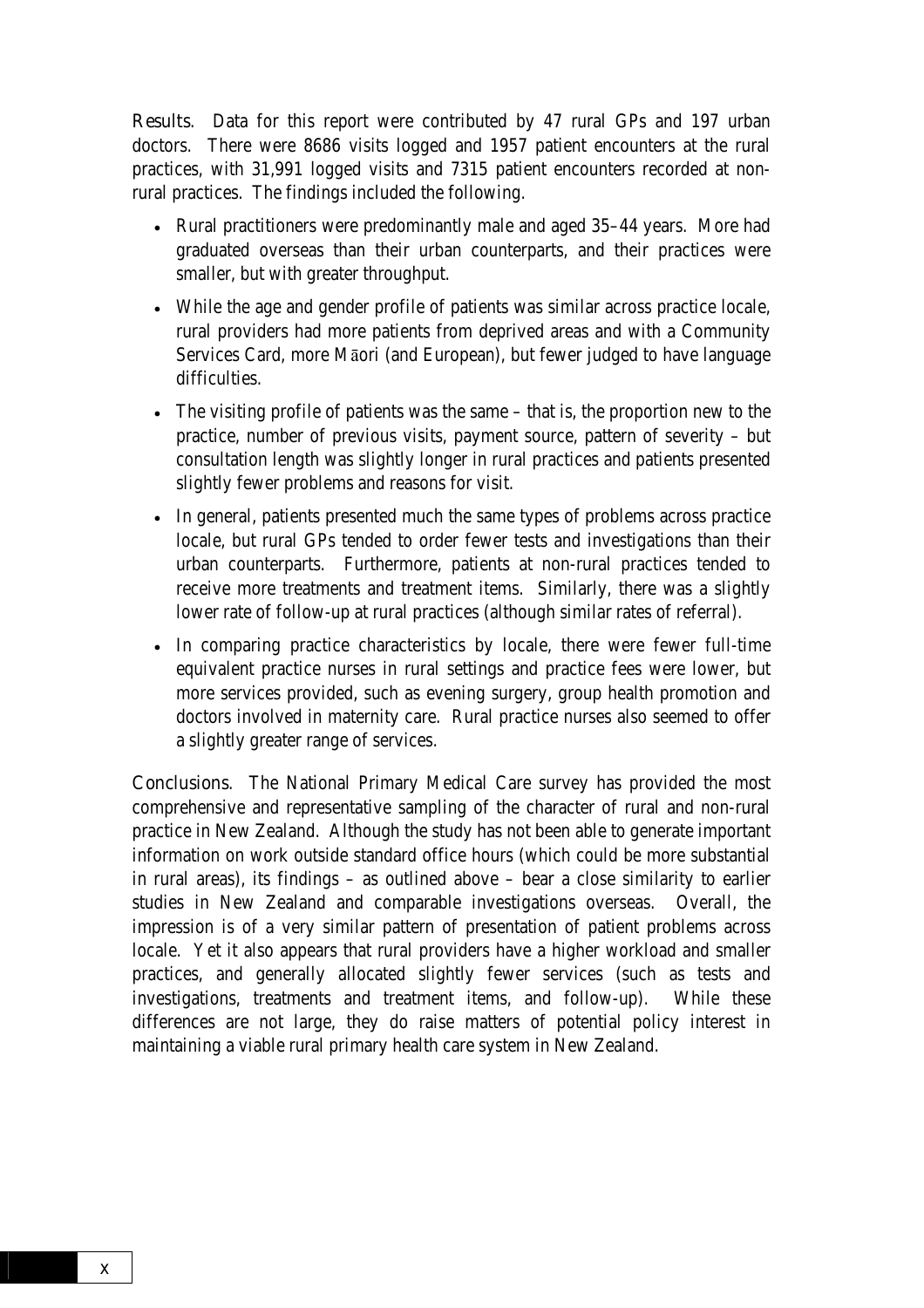### <span id="page-10-0"></span>1 Introduction

The assessment of patient encounters with general practitioners (GPs) at both rural and urban settings is a remarkably under-researched area in New Zealand. Despite the importance of this information for the planning, funding and delivery of local health services and both undergraduate and postgraduate medical education, only a handful of studies have attempted to describe the nature and frequency of visits to general practices based in either urban or country areas.

The Medical Council of New Zealand annually provides data about the profile of the medical workforce, including GPs (see www.mcnz.org.nz). Medical Council information describes the age, gender, tenths worked, place of registration and qualifications of the general practice workforce, but data about the content of their work, the characteristics of their patients and the problems that are dealt with are not routinely collected.

An important previous source of data about the content of general practice care provided at both rural and non-rural sites is the Waikato Medical Care Study (WaiMedCa). $<sup>1</sup>$  This study was conducted in the Waikato region between September</sup> 1991 and August 1992 and surveyed patient encounters during four single weeks over the course of the 12-month period. In all, some 12,833 encounters with 182 GPs at 95 practices were analysed.

Although WaiMedCa did not originally present comparisons between geographical areas, a subsequent assessment by Gribben et al<sup>2</sup> was prepared in conjunction with data from a random sample of the 25% of Auckland GPs involved in the Auckland Stroke Study between 1990 and January 1991 along with a postal questionnaire of GPs in the Taranaki region. The study compared the workloads of some 184 rural GPs in Taranaki and Waikato with 247 of their urban counterparts in Auckland and Waikato. The main findings included a higher proportion of overseas-trained GPs in rural areas and marked variations between regions in the average number of GPs in each practice, staff ratios, the average number of patients seen each week and the relative use of computers for patient management and administration.

Other assessments of geographical variation in primary health care services have largely focused on the availability, distribution and utilisation of GPs, using General Medical Services claims data. $3\,$  These studies have highlighted significant disparities in the availability and distribution of GPs in New Zealand and have illustrated that among the relatively lower numbers of GPs in rural areas a higher proportion were trained overseas.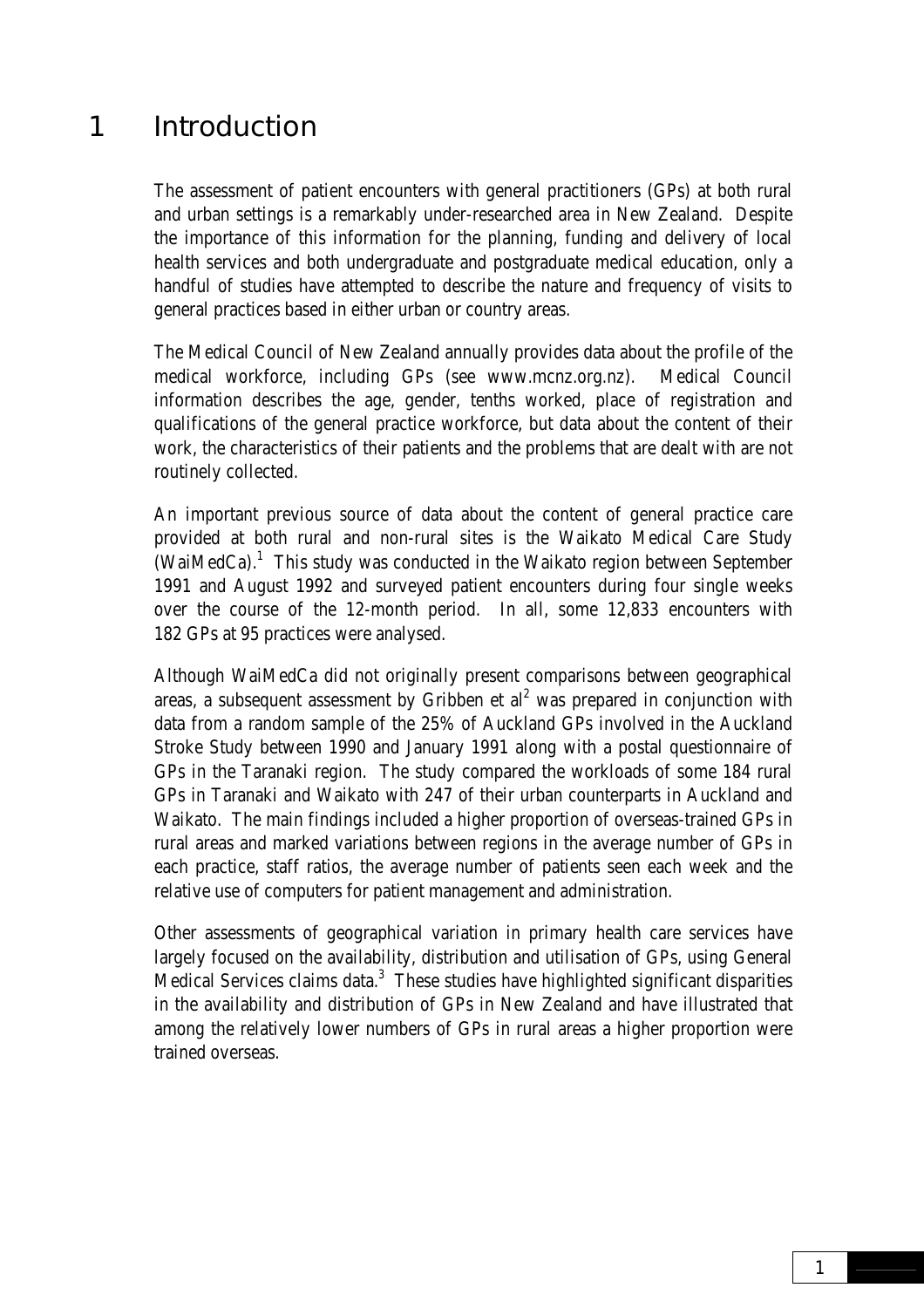The most recently published assessment of the rural GP workforce and their workload involved an anonymous questionnaire sent to 559 rural and semi-rural GPs in 1999. $<sup>4</sup>$  Among the 417 respondents, some 338 (60%) were deemed to be rural</sup> GPs and their responses were further analysed. The mean age of the rural respondents was 44 years, 72% were male and 93% were of New Zealand European ethnicity, although fewer than 50% had graduated from a New Zealand medical school. Some 59% had received specialist training in general practice, most (79%) worked full-time, while 39% worked part-time as rural hospital doctors and 72 (21%) provided obstetric care.

The GPs identified that the lack of locum relief, onerous on-call responsibilities, and rural GP shortages were all important problems for rural health service delivery. Similar warnings have been issued by other commentators, and the urgent need for incentives to both recruit and retain rural GPs have been strongly advocated.<sup>5</sup>

Internationally, a number of studies have considered the problems of the rural medical workforce and their needs for specialised training and support.<sup>6</sup> Extensive work has been undertaken in Australia to describe the nature of the Australian medical workforce and illustrate various differences that exist in the morbidity managed at either rural or urban locations. An important contribution to this research is the comparison of country and urban general practice published in 1993.<sup>7</sup> This comparison documented some 51,741 encounters with country GPs and 11,351 with urban GPs at 177 country and 54 non-rural practices between October 1990 and October 1991. Some of the main findings from this report were that rural GPs were more likely to be male, undertook more consultations and procedures than their urban counterparts, and were less likely to encounter a respiratory or cardiovascular problem but more frequently managed a pre- or post-natal obstetric issue. Fewer preventive procedures and referrals for counselling were provided at country practices but there were proportionally more prescriptions, patients were admitted at a higher rate and more investigations were ordered. Recognising the differences in morbidity encountered by rural GPs and the added burden of managing a heavy workload in the context of relative professional isolation has led both educational and government organisations to initiate a number of incentive programmes to encourage more medical graduates into pursuing rural careers while also supporting GPs already involved in country practice.<sup>6</sup>

NatMedCa 4 provides the first comprehensive analysis of general practice activity in rural and non-rural practices around New Zealand. The main aims of NatMedCa 4 are to measure the parameters of primary care and to compare these parameters across settings. No previous work has extensively compared patient encounters based on a reliable representative sample of GPs, coupled with structured questionnaires that were completed soon after the consultation. Previous studies have relied on the subjective opinions of the GPs who chose to respond to a questionnaire<sup>4</sup> abstractions from General Medical Subsidy (GMS) claims data<sup>3</sup> or non-contemporaneous comparisons based on data from multiple sources.<sup>2</sup>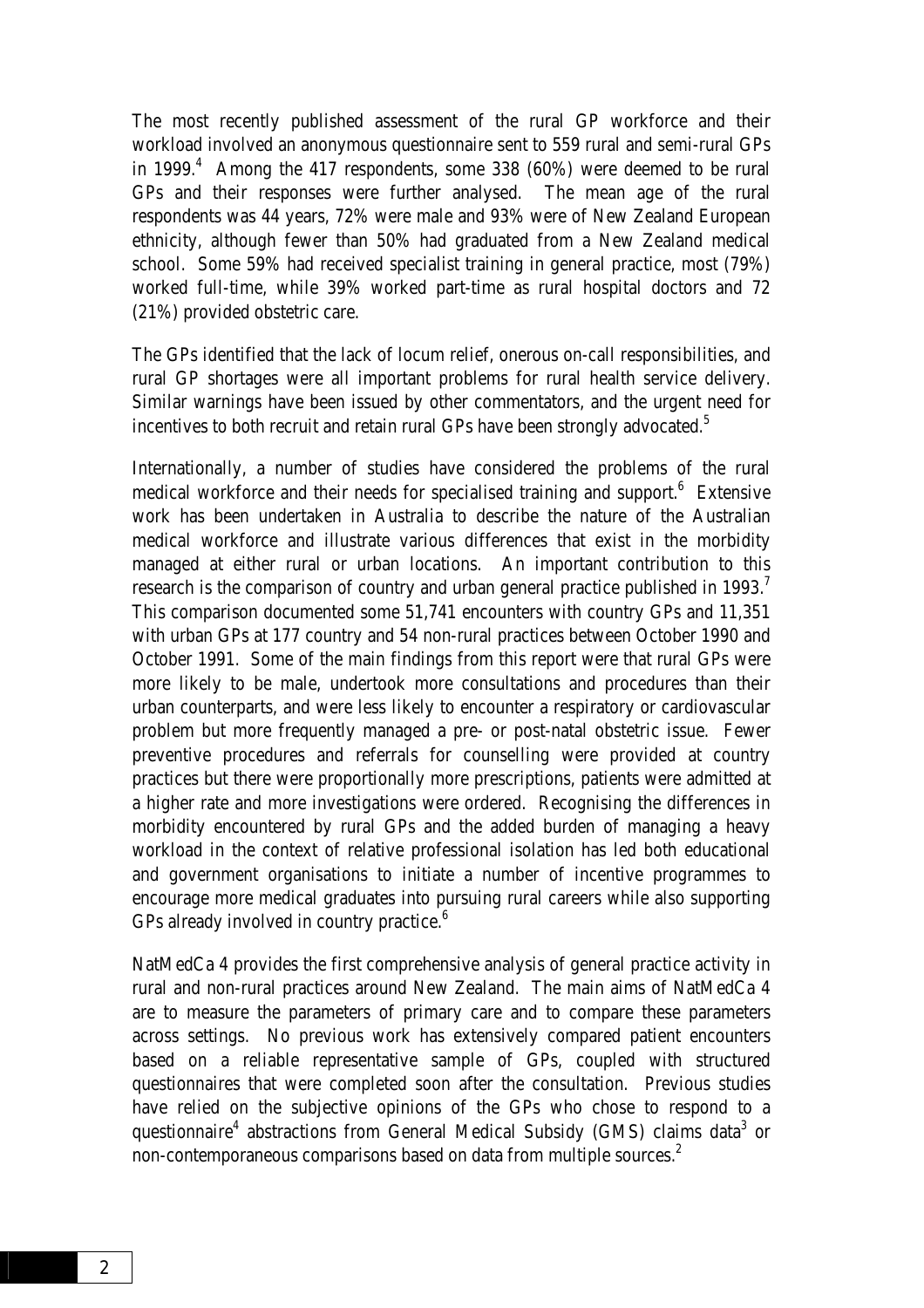The primary aim of this report is to compare aspects of the GP workforce, and their activity, between rural and non-rural practices during usual daytime office hours.

Specific comparisons include:

- characteristics of the GPs and their hours of work
- patients' reasons for consultation
- morbidity managed by the GPs
- management of the problems, including prescribing and non-drug treatments
- referrals for specialist care, either medical, non-medical or emergency
- requests for investigations, including laboratory and radiology-based tests.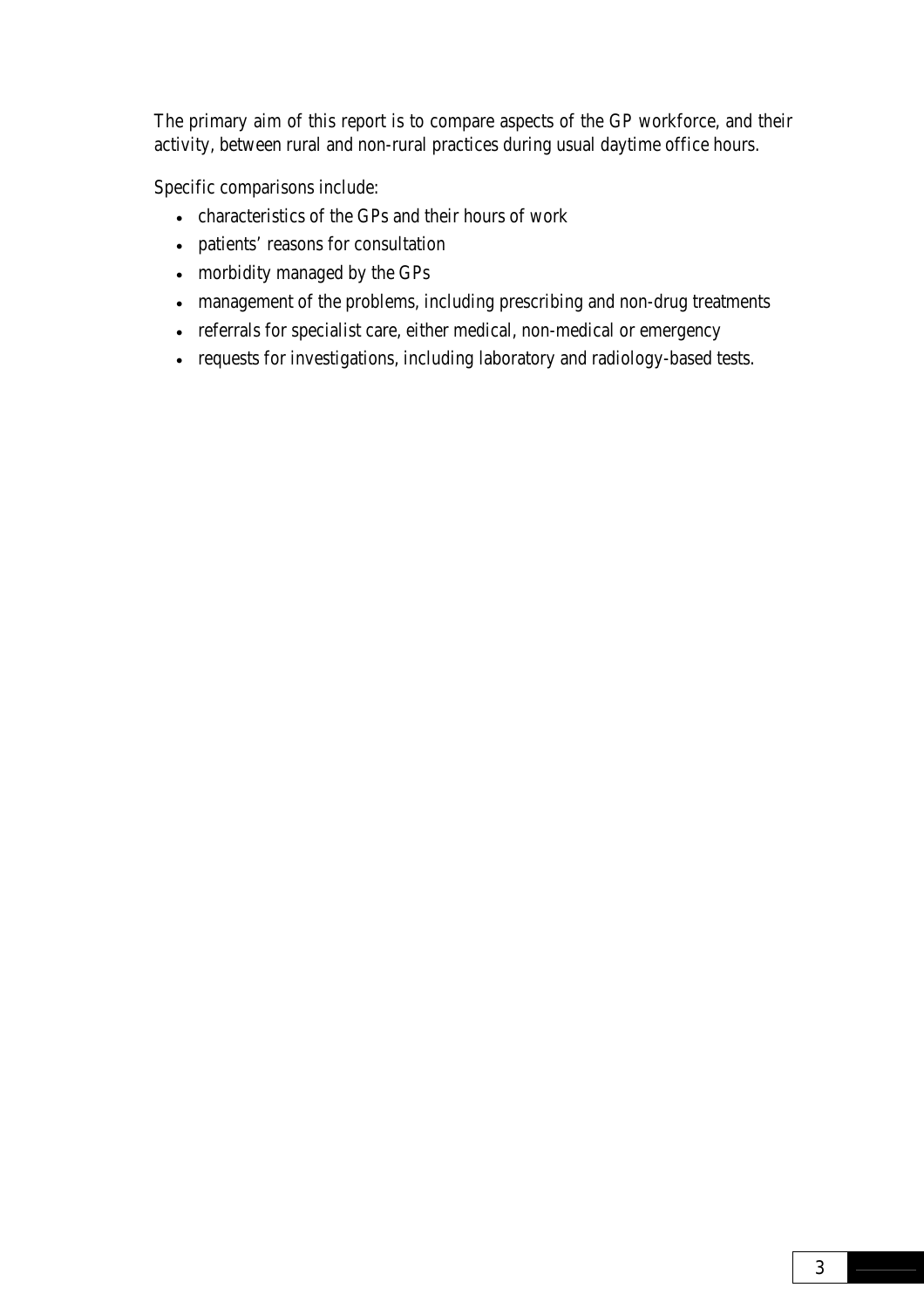### <span id="page-13-0"></span>2 Methodology

Following is a summary description of methods used in the NatMedCa survey. A more detailed account of the background to the study and the methods is given in the first report in this series. $8\degree$  No statistical tests are applied in this report. Any comparative judgements made are evaluative only and do not carry the weight of statistical significance. The tables in this report exclude missing data unless otherwise indicated. Note that percentages may not add up to exactly 100% due to rounding.

#### 2.1 Organisation

The research, funded by the Health Research Council of New Zealand, was undertaken by a project team based in the Centre for Health Services Research and Policy, School of Population Health, Faculty of Medical and Health Sciences, University of Auckland. Advice and support were provided by a research team representing the Departments of General Practice and/or Public Health at each of the four New Zealand Medical Schools.

#### 2.2 Research design

The research followed the general methodology developed by the National Ambulatory Medical Care Survey (NAMCS) in the United States and previously used in New Zealand by Scott et al, the Royal New Zealand College of General Practitioners (RNZCGP) and McAvoy et al.<sup>9, 1</sup> Randomly selected GPs were asked to complete reports on a quarter of all consultations for a period of one week. This data collection was repeated after an interval of six months. The survey covered the whole country and makes provision for a comparison of practice types.

#### 2.3 Questionnaires

Copies of the questionnaires are provided in the appendices. The log questionnaire (Appendix C), completed for all patients seen during the data collection period, recorded gender, date of birth, ethnicity and community card status. It also provided the means for recording the address of the fourth patient. The address was detached (at the practice) and sent to an independent agency for coding to the New Zealand Index of Deprivation (NZDep96/01), a measure of residential area deprivation.<sup>10</sup>

The visit questionnaire (Appendix D) recorded data about the patient, his or her problem(s) and the management recommended. Questions were added concerning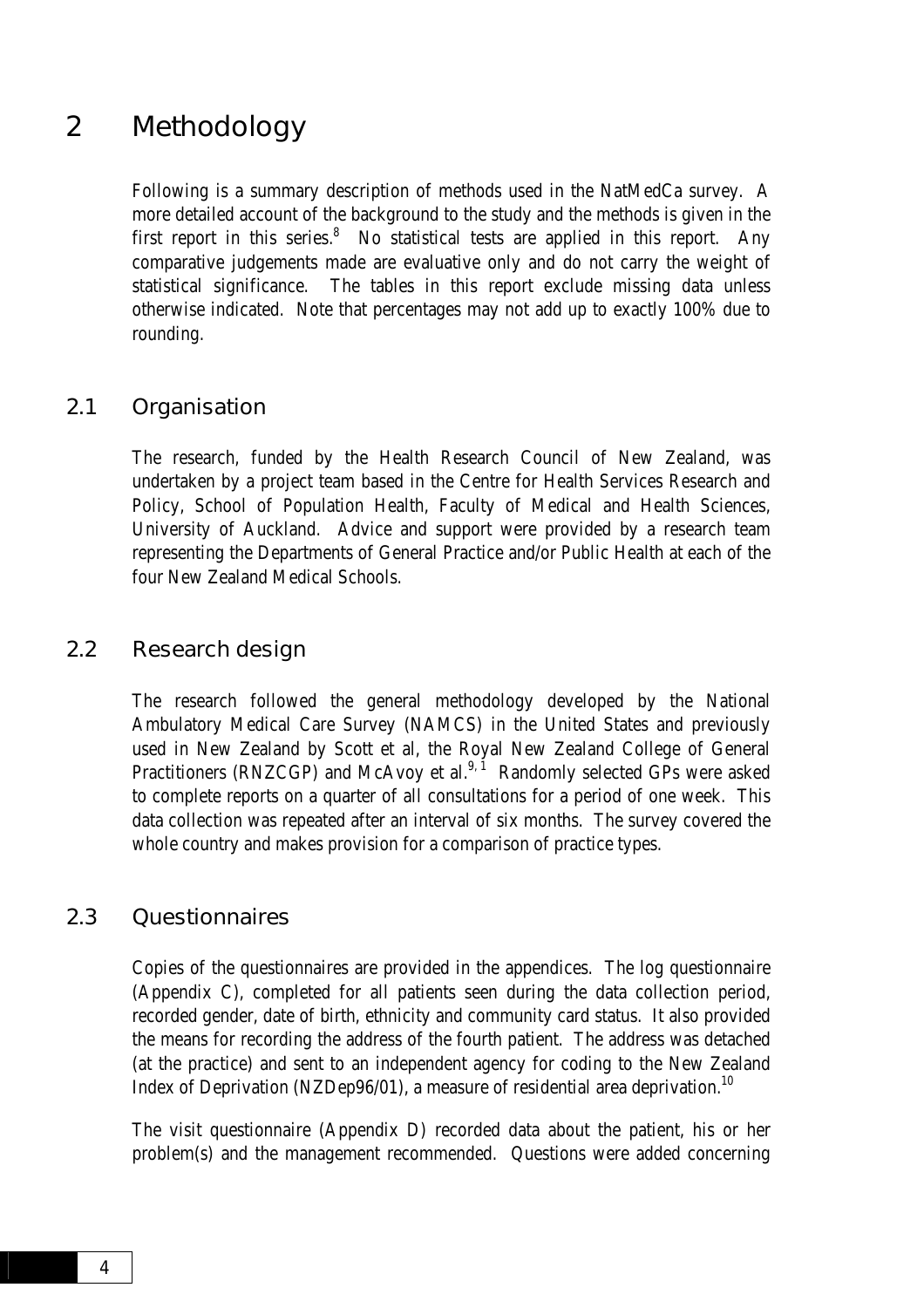<span id="page-14-0"></span>the patient's level of social support, the presence of a "hidden agenda", and an evaluation of the urgency and gravity of the problem. The practitioner questionnaire (Appendix B) obtained data on practitioner background and current activities. The practice nurse questionnaire (Appendix E) gathered data on the range of clinical responsibilities and other duties. The expanded practice questionnaire (Appendix A) was derived from the work of Crampton et  $al<sup>11</sup>$  and covered hours of access, services provided, equipment on site, personnel employed and various aspects of practice management. In particular, the history and contractual arrangements within the practice were recorded.

#### 2.4 Ethnicity

Previous studies of general practice have been criticised for inaccurate data on patient ethnicity. In the present study, copies of the ethnicity question used in the 2001 Census were provided for use with each patient. Multiple choices were allowed; in reporting, a single ethnicity was derived giving priority first to Māori affiliation and then to Pacific people affiliations. This formula corresponds to that used by Statistics New Zealand in providing summary data.

#### 2.5 Sampling

**Sampling practitioners.** The goal of the practitioner sampling process was to achieve representation of all practice types with adequate numbers in each category. At the same time it aimed to meet two criteria: to ensure representation of the whole country and to recruit participants who had contributed to the WaiMedCa Study in 1991 so that changes over time could be better assessed.

Sampling frame. A sampling frame of all active GPs was generated from telephone White Pages listings. In addition, a list of community-governed non-profit organisations was obtained from the umbrella organisation Health Care Aotearoa (HCA), and to this were added other such organisations. Further details are presented elsewhere.<sup>8</sup> For the purposes of this report, practices have been defined as rural providers if their rural ranking score was equal to or greater than 35 (refer to Appendix F for the rural ranking scale). This is the criterion for the Ministry of Health's rural health benefits eligibility. The scale allocates points on the basis of the frequency of on-call responsibilities, requirement to be on-call for major trauma, the occurrence of regular peripheral clinics, and the times required to travel to the nearest hospital, the nearest colleague and the most distant boundary.

A follow-up survey of participating practices located in country areas with a resident population less than 30,000, for which no score had been provided, was carried out following data collection in order to ascertain and confirm rural provider status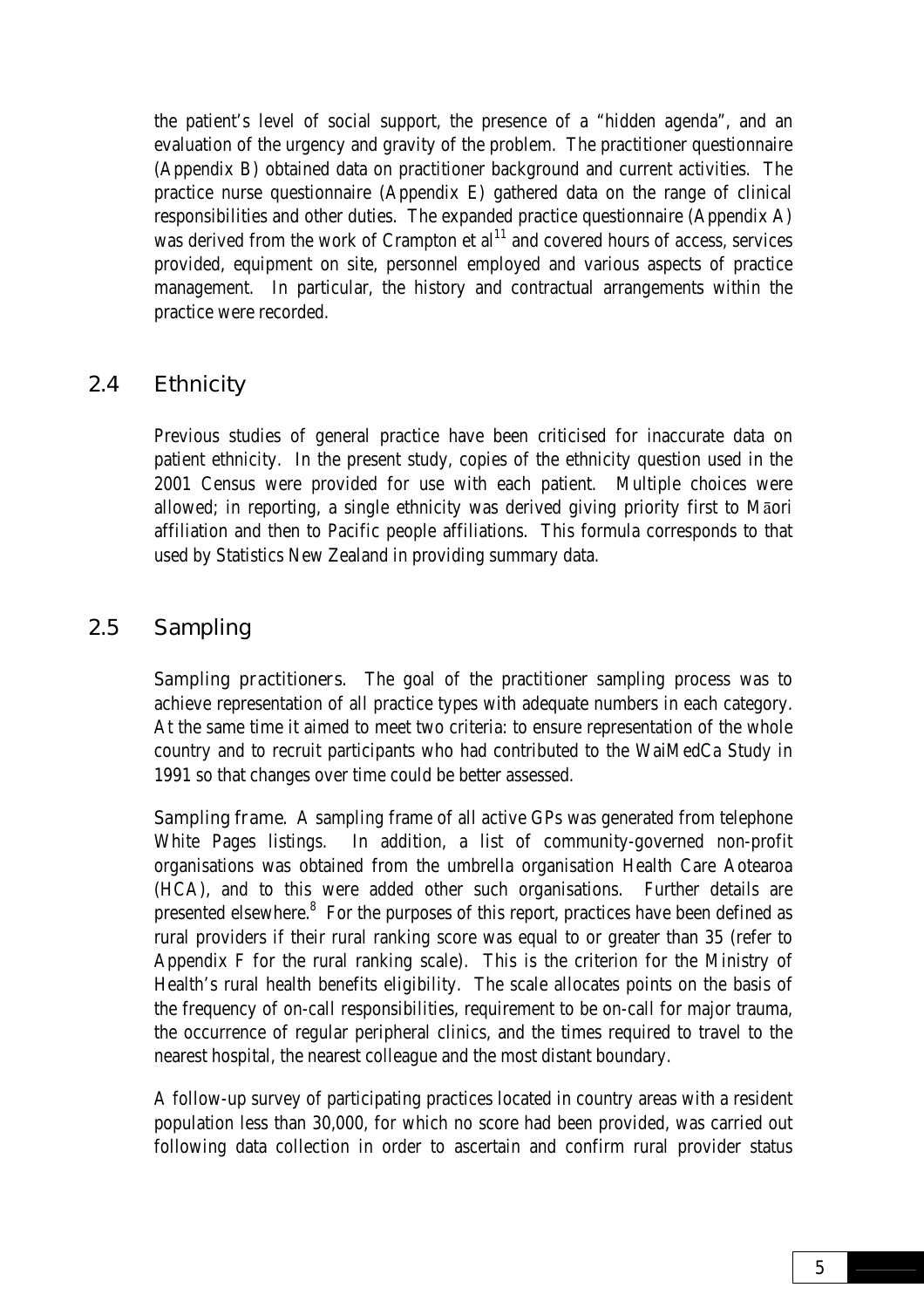according to the Ministry's criteria. In addition, to ascertain the population of rural provider organisations a complete list was sourced via the Ministry.

Sampling process. Table 2.1 provides a summary of the grid used for constructing the sampling frame for the different arms of the survey.

|                                     | Independent    | <b>IPA</b> | Capitated      | Community-governed<br>non-profit <sup>†</sup> | Total |
|-------------------------------------|----------------|------------|----------------|-----------------------------------------------|-------|
| North Shore City                    | 35             | 99         | $\overline{2}$ | 1                                             | 137   |
| Waitakere City                      | 52             | 34         | 6              | 9                                             | 101   |
| <b>Auckland City</b>                | 122            | 168        | 12             | 3                                             | 305   |
| Manukau City                        | 46             | 81         | 24             | 13                                            | 164   |
| Auckland                            | 255            | 382        | 44             | 26                                            | 707   |
| Hamilton                            | 22             | 9          | 27             | 3                                             | 61    |
| Wellington                          | 97             | 161        | $\mathbf 0$    | 25                                            | 283   |
| Christchurch                        | 60             | 257        | $\mathbf 0$    | 3                                             | 320   |
| Dunedin                             | 10             | 77         | 0              | $\mathbf 0$                                   | 87    |
| <b>Cities</b>                       | 189            | 504        | 27             | 31                                            | 751   |
| Rural Auckland                      | 49             | 47         | 8              | $\mathbf 0$                                   | 104   |
| Rural Waikato                       | 17             | 31         | 33             | $\overline{2}$                                | 83    |
| Rural Wellington                    | 16             | 29         | 0              | 0                                             | 45    |
| Rural Canterbury                    | 12             | 59         | 0              | 0                                             | 71    |
| Rural Otago                         | 11             | 55         | $\Omega$       | 0                                             | 66    |
| City-surrounding rural <sup>#</sup> | 105            | 221        | 41             | $\overline{2}$                                | 369   |
| City                                | 9              | 4          | 30             | $\mathbf 0$                                   | 43    |
| Rural‡                              | 8              | 24         | 43             | 0                                             | 75    |
| WaiMedCa                            | 17             | 28         | 73             | 0                                             | 118   |
| Northland                           | 3              | 62         | 20             | 8                                             | 93    |
| Bay of Plenty*                      | 28             | 11         | 150            | 0                                             | 189   |
| Gisborne                            | 26             | 4          | 4              | 10                                            | 44    |
| Taranaki*                           | 26             | 12         | 38             | 3                                             | 79    |
| Hawke's Bay                         | 5              | 92         | 11             | 1                                             | 109   |
| Wanganui*                           | 0              | 39         | 3              | 4                                             | 46    |
| Manawatu                            | $\overline{7}$ | 75         | 0              | 0                                             | 82    |
| Wairarapa                           | 13             | 10         | $\Omega$       | 0                                             | 23    |
| Nelson/Blenheim                     | 5              | 82         | 0              | 0                                             | 87    |
| <b>West Coast</b>                   | 1              | 11         | $\mathbf 0$    | 0                                             | 12    |
| Southland*                          | 28             | 65         | $\Omega$       | 0                                             | 93    |
| Towns/rural <sup>‡</sup>            | 142            | 463        | 226            | 26                                            | 857   |
| <b>National total</b>               | 708            | 1598       | 411            | 85                                            | 2802  |

Table 2.1: Practitioner population, by practice type and stratum

\* Area in sample.

† Community-governed non-profits sampled wherever identified.

‡ Here "rural" indicates regions with resident population less than 30,000.

Seven strata were used in the sample selection of GPs, where the first stratum covered those GPs working in community-governed practices (Table 2.2). In the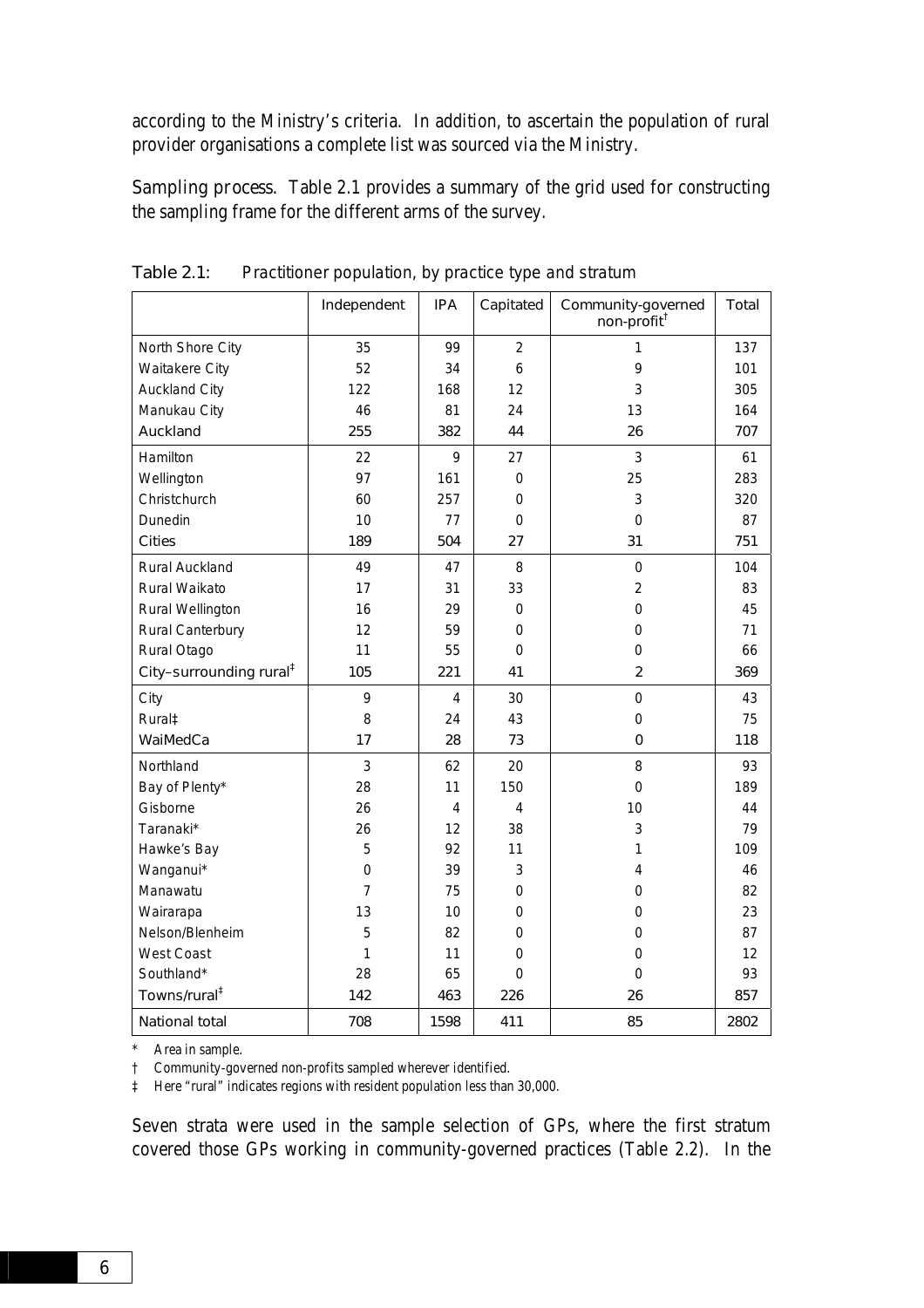<span id="page-16-0"></span>analysis presented in this report, results are given a weight to reflect the likelihood of being sampled.

| <b>Stratum</b> | <b>Description</b>          | Population<br>of GPs | Sample<br>drawn | GP weights | GPs in<br>sample |
|----------------|-----------------------------|----------------------|-----------------|------------|------------------|
| 1              | Community-governed          | 66                   | 63              | $1.00*$    | 63               |
| 2              | WaiMedCa                    | 118                  | 58              | 2.03       | 38               |
| 3              | City independent            | 444                  | 50              | 8.88       | 23               |
| $\overline{4}$ | City IPA                    | 886                  | 72              | 12.31      | 51               |
| 5              | City capitated              | 71                   | 40              | 1.78       | 21               |
| 6              | Areas around the big cities | 367                  | 55              | 6.67       | 33               |
| 7              | Remaining town and rural    | 831                  | 59              | 14.08      | 33               |
| Total          |                             | 2783                 | 397             |            | 262              |

Table 2.2: Sample size and sampling percentage, all strata

Sampled with certainty. Note that 19 practitioners were identified after sampling and were not included in data collection, although they were enumerated as part of the sampling frame in the previous table.

**Replacement and ineligibility.** When attempts were made to contact a GP it was sometimes found that he or she was on sabbatical, had moved or had retired. In such cases, if a new practitioner had been appointed specifically to take on the departed person's workload, the new practitioner was asked to participate. Where there was no direct replacement, the sampled GP was marked ineligible. The other cause of ineligibility was the discovery that the individual was in specialty practice.

#### 2.6 Timing

GPs were approached serially in order to distribute data collection periods seasonally. Data collection began in March 2001 and continued over 18 months. Each practitioner was asked to initiate the second week of data collection six months after the first.

#### 2.7 Sampling of visits

A pad of forms, structured to select each fourth patient, was provided. On the first page, the visits of four patients could be logged; on the second, a detailed record of the visit of the fourth patient was entered. The process was repeated on each subsequent pair of pages.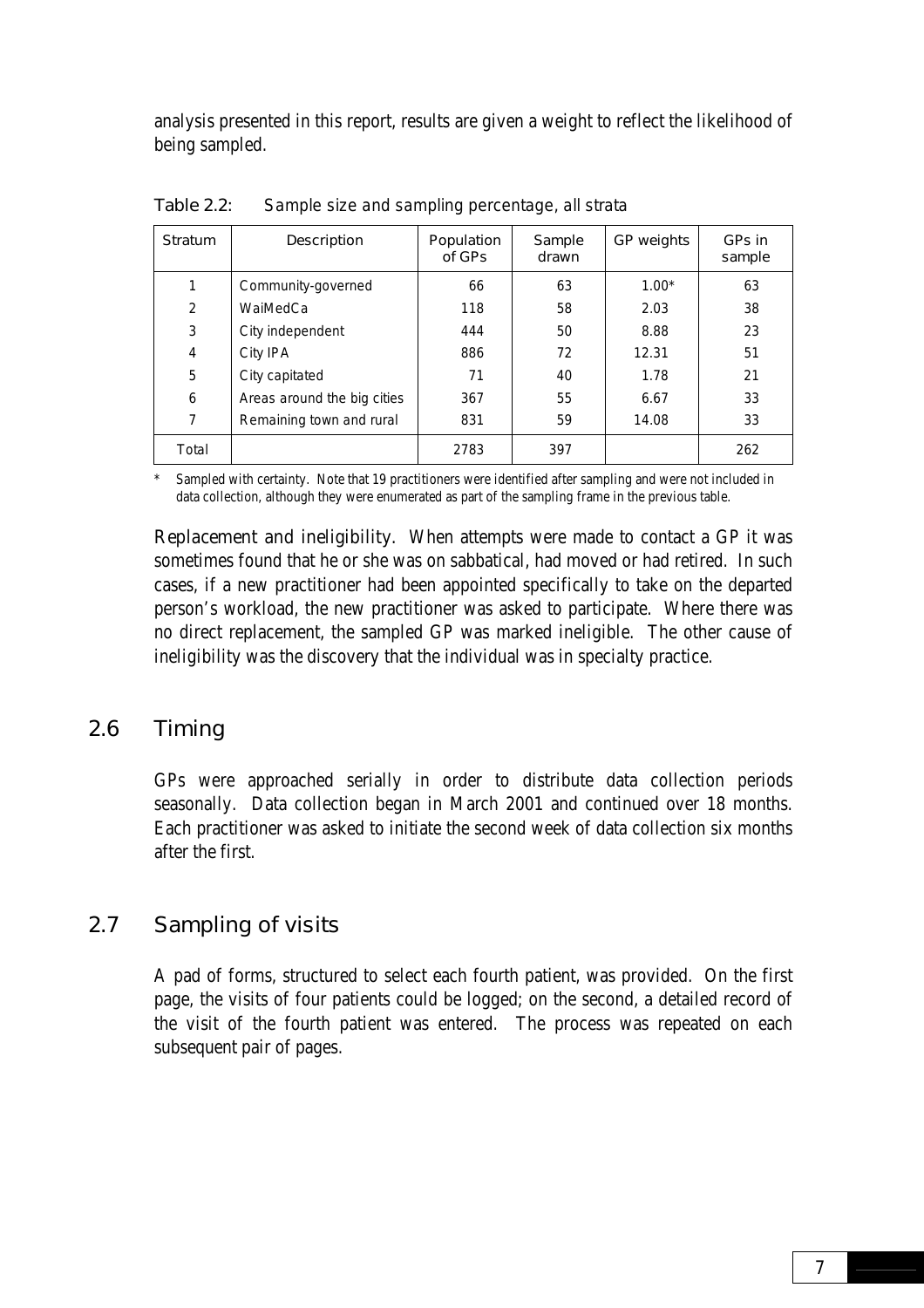#### <span id="page-17-0"></span>2.8 Recruitment and data collection process

Recruitment of selected practitioners included the following steps:

- 1. a letter from the project team requesting participation, accompanied by a letter of support from the local Professor of General Practice
- 2. a phone call from the Clinical Director or the Project Manager requesting an interview
- 3. a practice visit, at which an information booklet was presented and, with agreement, a time for data collection was set; an estimate of weekly patient numbers was obtained and practitioners signed a consent form
- 4. delivery of the visit record pad and other questionnaires by courier
- 5. a phone call early in the week of data collection as a reminder
- 6. follow-up phone call(s) if the data pack was not returned
- 7. a phone call prior to the second week of data collection
- 8. delivery of the visit record pad by courier
- 9. follow-up phone call(s) if the second data pack was not returned.

Note that a small payment was made to practitioners based on the number of completed visit forms. This was seen as recognition of the opportunity cost of contributing to research and was based on an hourly rate similar to the after-cost earnings of GPs. The Royal New Zealand College of General Practitioners recognised participation as a practice review activity able to be submitted for postgraduate education credit (MOPS).

#### 2.9 Data

**Data management and entry.** Unique identifying numbers were assigned to each practice and each practitioner who agreed to participate. A separate number was assigned to the associated practice nurses. These numbers were entered on the questionnaires and visit report pad prior to dispatch. The practitioners returned the forms at the end of the week of data collection using a pre-addressed courier pack. The patients' addresses were recorded and sent from the practice directly to an independent organisation for geo-coding and assignment of NZDep scores.

The progress of recruitment was entered on the master sheet. First, refusal, ineligibility or agreement to participate was recorded. Subsequently, dispatch and receipt of both phases of documents were logged. Data entry was undertaken by trained experienced individuals using pre-formatted electronic forms. A data manager checked entries for accuracy using predetermined processes.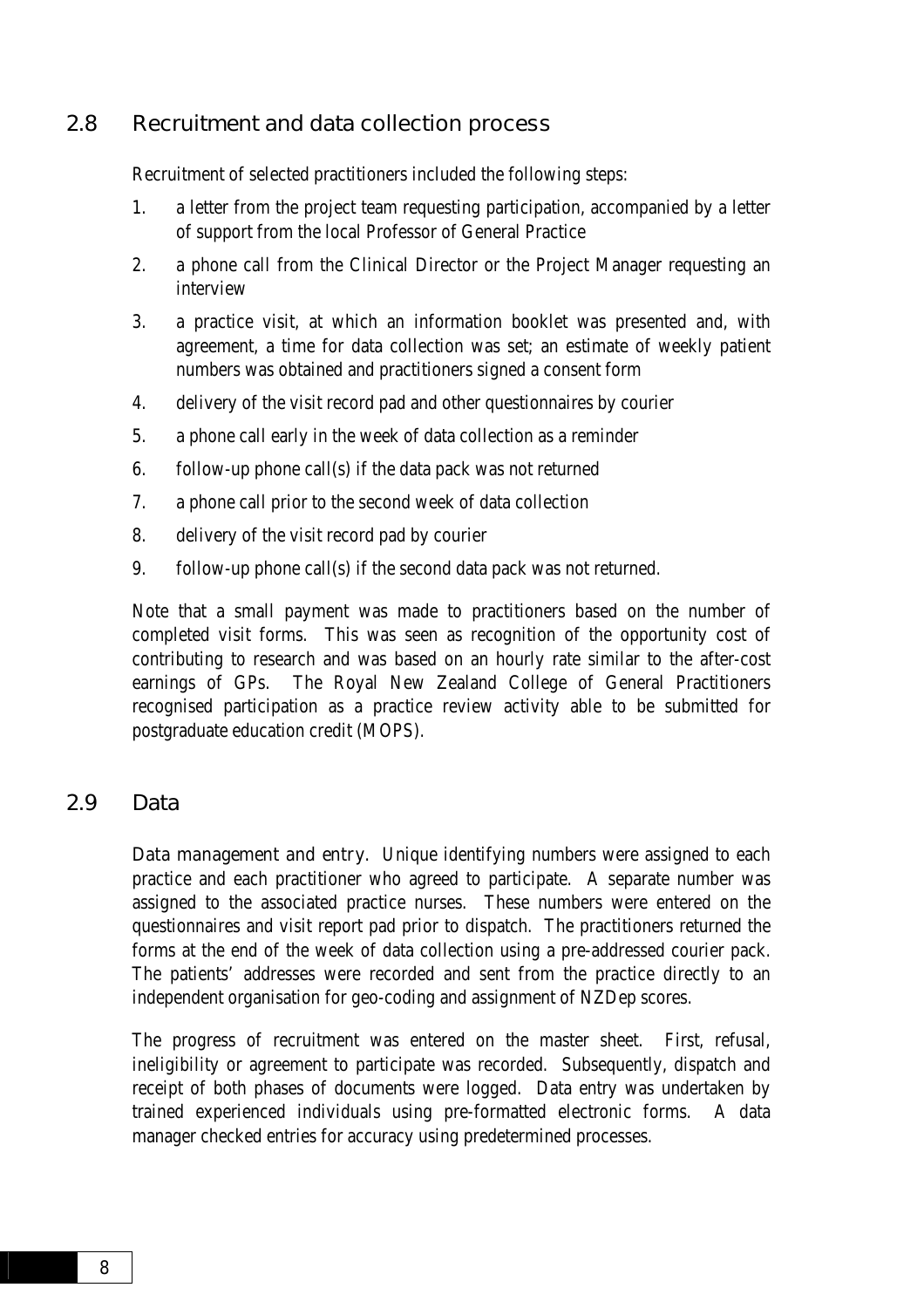Weighting. In drawing the sample of practitioners for NatMedCa, stratification was used in order to obtain adequate representation of each practice type and each area of the country (Table 2.2). In each data base (Practices, Practitioners, Visits), each line of data was weighted to compensate for this stratification and for the variable rates of sampling. Seven weighting strata were defined for the study population (details are given in the first report in this series).8

Visit weights were calculated as GP weight x 4 (where 4 is the inverse of the sampling probability of each patient visit). The weight for each practice was calculated approximately by multiplying the GP weight by the inverse of the number of GPs in the practice, to compensate for the increased likelihood of sampling large practices. The weights for nurses were calculated as the practice weight multiplied by the number of nurses in the practice.

**Statistical considerations.** The proportions given in this report, and the companion reports, are estimated using analytic approaches that take account of the stratified, multi-stage sampling scheme, the weights associated with each stratum, and clustering at different sampling stages. The precision of these estimated proportions can be assessed using standard error estimates that take into account the study's design parameters.

For the GP dataset  $(N = 244)$ , standard errors of the percentages varied from approximately 3.3% on small percentages (around 4%) to approximately 9.1% on larger percentages (around 50%). For the practice dataset  $(N = 187)$ , standard errors of the percentages varied from approximately 2.7% on small percentages (around 4%) to approximately 9.7% on larger percentages (around 50%). For the visits dataset  $(N = 9272)$ , standard errors of the percentages varied from approximately 0.83% on small percentages (around 5%) to approximately 2.2% on larger percentages (around 50%). Ninety-five percent confidence intervals can be estimated as approximately the percentage  $\pm 2$  standard errors of the percentage.

Standard errors have not been included routinely in the results to avoid cluttering already dense tables. Standard errors for means vary according to the distribution of the variable, so it is not possible to include indicative standard errors here.

Data classification. Patients' addresses were collected and coded, using the NZDep classification of Census mesh blocks, into one of 10 deprivation categories  $(1 =$  lowest;  $10 =$  highest). Note that in order to maintain patient anonymity, the addresses were sent directly from the practices to an independent organisation for coding. The dataset available to the research team contained only the NZDep96/01 deciles for each patient.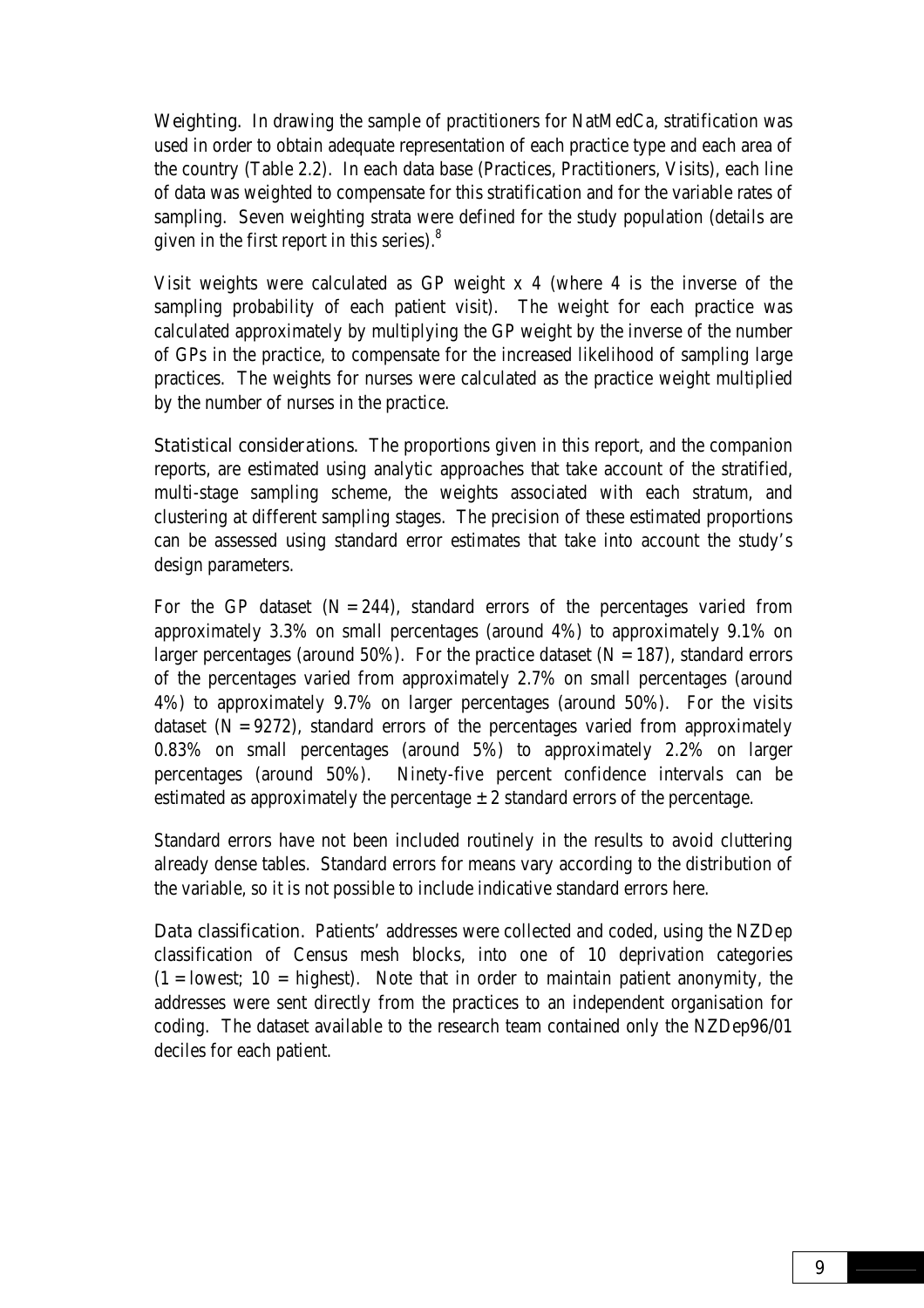<span id="page-19-0"></span>Reason-for-visit and diagnosis were also coded, using READ version 2 (READ2). A significant number of visits to GPs do not result in a clear pathological diagnosis and READ makes provision for symptoms, administrative functions, intended actions and other types of entry. Practitioners entered the variables as free text, and coding was performed electronically. The coding software assigned a READ code to each entry. When no fit was found, the software presented a set of options and the operator could choose an appropriate term. Once an entry had been manually coded, any repeat would be coded in the same way. When a coding fit was questionable, the entry was reviewed by medical personnel, who also undertook random checks of all coding Drugs were coded using similar software, as were other therapeutic actions.

#### 2.10 Grouping reasons-for-visit and problems, and drugs

READ is a hierarchical system and classifies reasons-for-visit and diagnoses either into pathology-based groups identified by a letter or, when specific pathology has not been reported, into numbered categories which include symptoms and proposed actions. The primary (first digit) categories are given in Table 2.3. READ2 chapter headings. In reporting the frequency of the various categories, the first digit of the code was used as a grouper (e.g.  $H =$  respiratory). The more sizeable sub-groups of problems, indicated by the second digit (e.g. H3 = chronic obstructive airway disease) are also reported.

However, all the numbered actions, investigation and administration categories (see Table 2.3) are treated as a single category and the value of the number is used as the second-level grouper. Where a symptom was system-specific (e.g. cough), the case was assigned to the equivalent lettered category.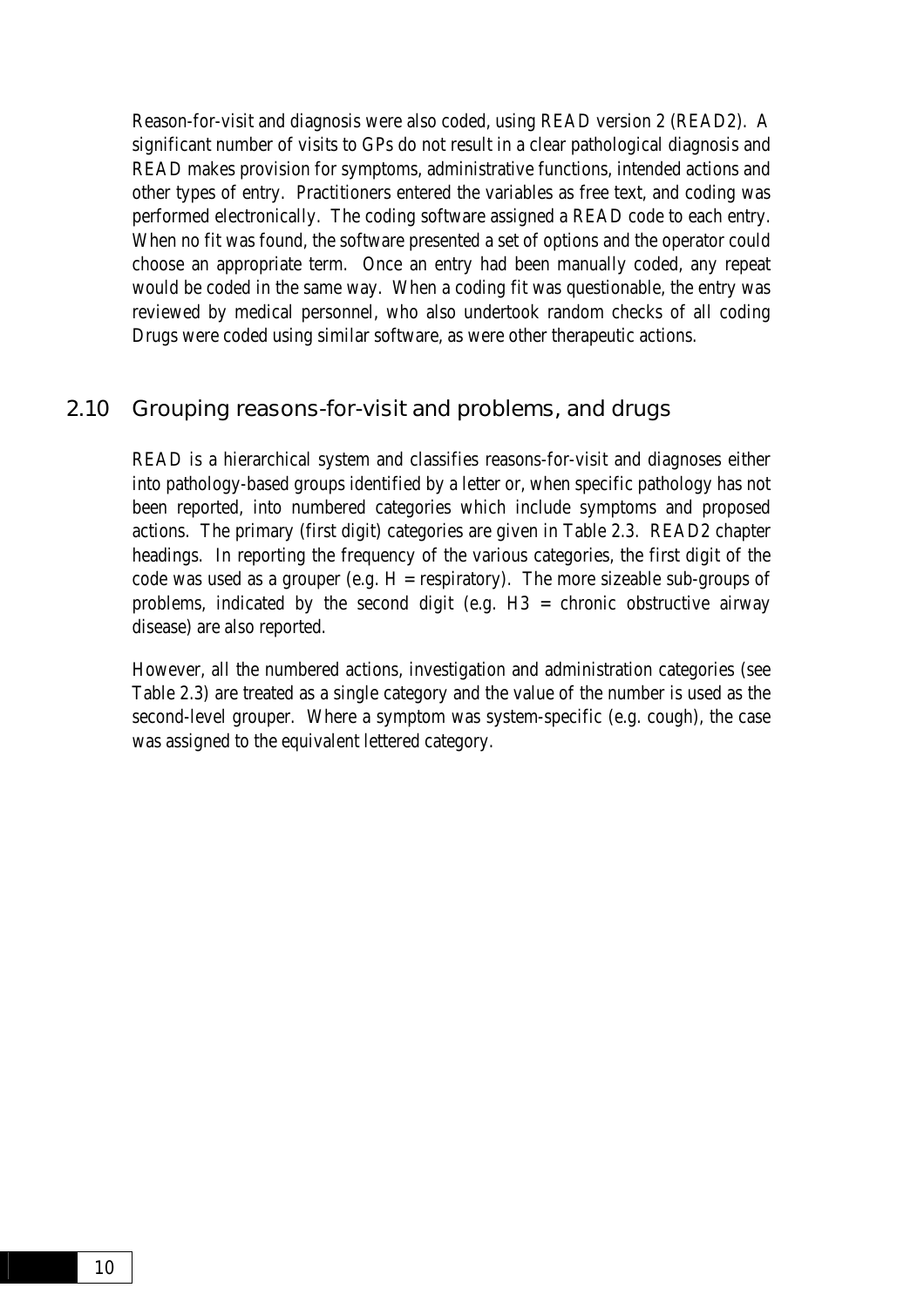|      | Pathology-based categories               |    | Other categories      |
|------|------------------------------------------|----|-----------------------|
| А.   | Infectious/parasitic                     | 1. | History and symptoms  |
| В.   | Cancers/neoplasms                        | 2. | Examination           |
| С.   | Endocrine/nutritional/metabolic/immunity | 3. | Diagnostic procedures |
| D.   | Blood/blood-forming organs               | 4. | Laboratory tests      |
| Е.   | Mental                                   | 5. | Radiology             |
| F.   | Nervous system/sense organs              | 6. | Preventive procedures |
| G.   | Cardiovascular/circulatory               | 7. | Surgical procedures   |
| Η.   | Respiratory system                       | 8. | Other procedures      |
| J.   | Digestive system                         | 9. | Administration        |
| К.   | Genito-urinary system                    |    |                       |
| L.   | Pregnancy/childbirth/puerperium          |    |                       |
| М.   | Skin/subcutaneous tissue                 |    |                       |
| N.   | Musculoskeletal/connective tissue        |    |                       |
| Р.   | Congenital                               |    |                       |
| Q.   | Perinatal                                |    |                       |
| R.   | Symptoms                                 |    |                       |
| S/T. | Injury/poisoning                         |    |                       |
| Z.   | Unspecified conditions                   |    |                       |

#### Table 2.3: READ2 chapter headings

Drugs were classified using the Pharmacodes/ATC system. The categories are anatomically based. However, anti-bacterials, which may be used across systems, make up their own sub-group under anti-infective agents (Table 2.4). Analgesics, which may also be used across systems, are included in drugs affecting the nervous system. In general, each group has a variety of sub-groups which may be quite disparate. We have followed the system consistently even when reassignment of drug groups might have been possible (e.g. lipid-lowering drugs could have been put under the cardiovascular system but were left in metabolic).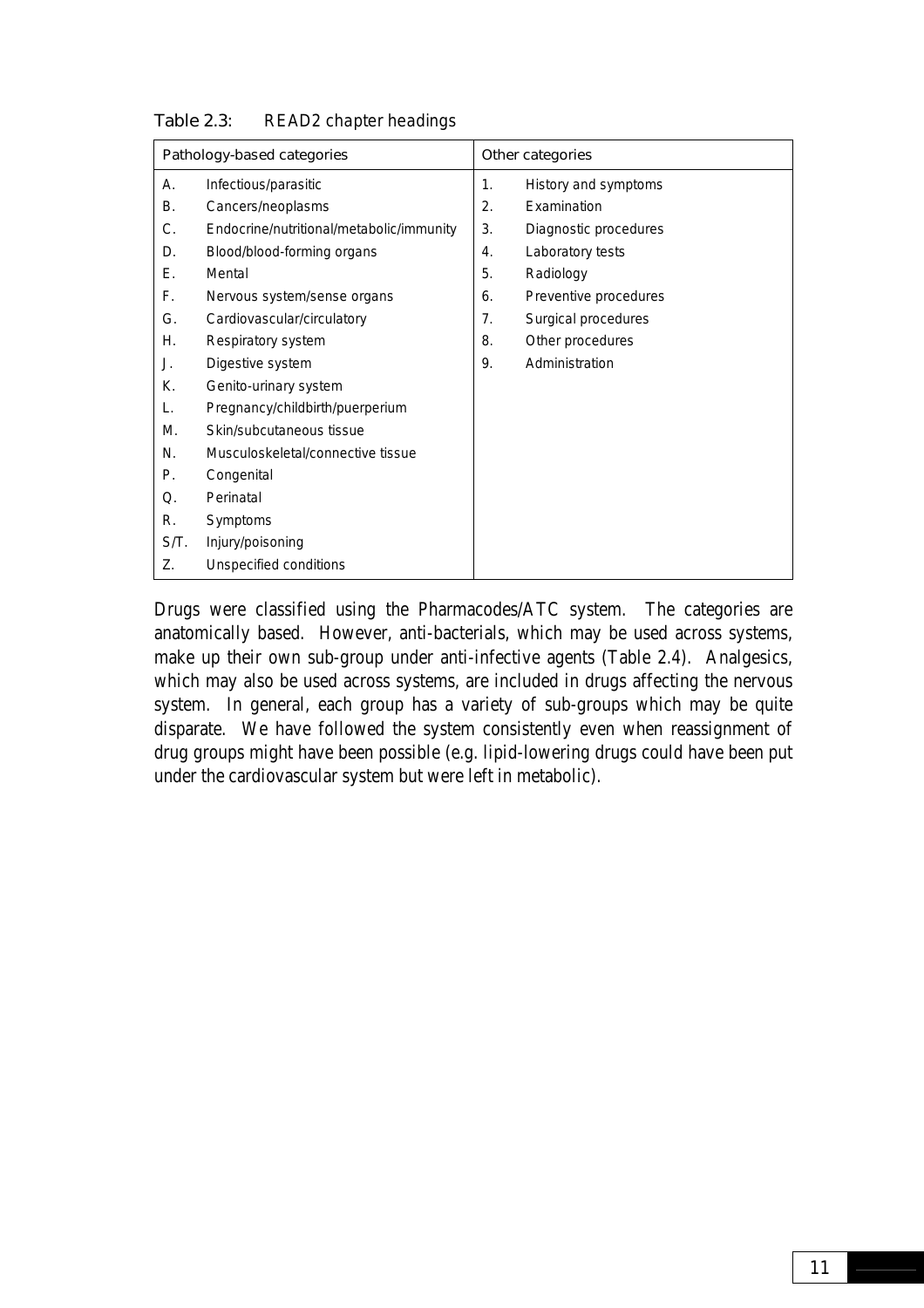|    | Drug group                                                   |
|----|--------------------------------------------------------------|
| 1  | Alimentary tract and metabolism                              |
| 4  | Blood and blood-forming organs                               |
| 7  | Cardiovascular system                                        |
| 10 | Dermatologicals                                              |
| 13 | Genito-urinary system                                        |
| 14 | Systemic hormone preparations (excludes oral contraceptives) |
| 16 | Infections – agents for systemic use                         |
| 19 | Musculoskeletal system                                       |
| 22 | Nervous system                                               |
| 25 | Oncology agents and immunosuppressants                       |
| 28 | Respiratory system and allergies                             |
| 31 | Sensory organs                                               |
| 38 | Extemporaneously compounded preparations and galenicals      |
| 40 | Special foods                                                |

<span id="page-21-0"></span>Table 2.4: List of level 1 categories (Pharmacodes/ATC system)

#### 2.11 Ethical issues

Ethical approval, co-ordinated by the Auckland Ethics Committee, was obtained from ethics committees in all areas represented in the survey. Of particular concern was the long-term management of the data. An advisory and monitoring committee was appointed with representation from the general public and from each of the relevant professional groups. This group has the overall task of ensuring that the data is used in the public interest. Proposed analyses are provided to the group for comment, as are papers being prepared for dissemination.

Practitioners were provided with a full description of the research and were aware that they could withdraw from the study at any time. A signed consent was obtained at the time of recruitment, following an open discussion of the project. Practitioner confidentiality was maintained and the dataset identifies individuals by code only.

Practitioners were specifically requested to refrain from putting any questions to their patients that were not justified by clinical "need-to-know". Given the anonymity of the patient data and the fact that GPs' questioning and management were not altered for the study, patient consent was not sought.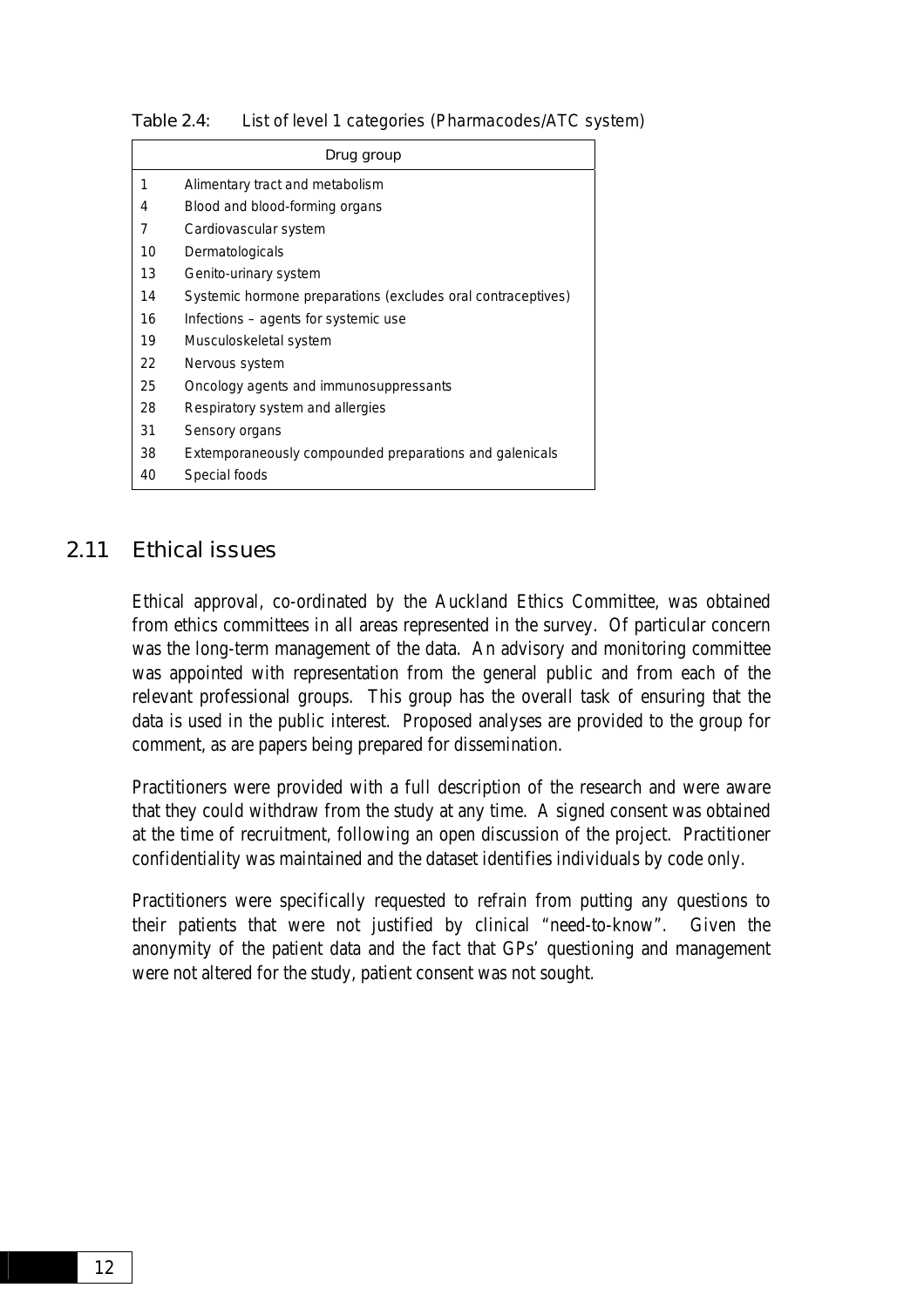### <span id="page-22-0"></span>3 Recruitment and Data Collection

Table 3.1 gives the number of GPs contributing to the survey, by practice site and type. Rural GPs accounted for nearly one-fifth (19%) of all respondents. Response rates for the various study arms are reported in Table 3.2. Among the 47 participating rural GPs, 33 were based in the North Island (12 of whom contributed to WaiMedCa) and 14 were located in the South Island. Non-rural respondents included relatively fewer South Island GPs (15% compared to 30%) but more GPs who had contributed to WaiMedCa (26% versus 14%). Most (45/47) rural participants were involved in private general practice. In the North Island only two rural respondents were involved in community-governed or Māori provider practices. No South Island rural participants were involved in non-private types of practices.

Table 3.1 also gives the number of returned log and visit questionnaires. The numbers in brackets in the table are the recorded visits and the unbracketed numbers are the total patients seen. Overall, 8686 visits were logged and 1957 detailed questionnaires were completed by rural GPs. The number of log and visits questionnaires were only 27% of the total numbers provided by non-rural GPs. Among rural practices, higher proportions of the log and visit questionnaires were obtained from South Island and WaiMedCa practices. Only 1.6% of the log and visit questionnaires were obtained from non-private rural practices (compared to 14% and 13% respectively from non-rural practices).

|                    | Rural*<br>Other <sup><math>†</math></sup><br>Private |               | Non-rural            |                  |  |
|--------------------|------------------------------------------------------|---------------|----------------------|------------------|--|
|                    |                                                      |               | Private              | Other            |  |
| North Island       | 19<br>4053 (913)                                     | 2<br>140 (32) | 101<br>17,179 (3942) | 40<br>3888 (875) |  |
| South Island       | 14<br>2083 (448)                                     |               | 26<br>5120 (1176)    | 3<br>438 (107)   |  |
| WaiMedCa (Waikato) | 12<br>2410 (564)                                     |               | 27<br>5366 (1215)    |                  |  |
| All New Zealand    | 45<br>8546 (1925)                                    | 2<br>140 (32) | 154<br>27,665 (6333) | 43<br>4326 (982) |  |

Table 3.1: Number of GPs responding and number of log (and visit) questionnaires submitted

Practice's rural ranking score  $\geq 35$ .

† Community-governed or Māori providers.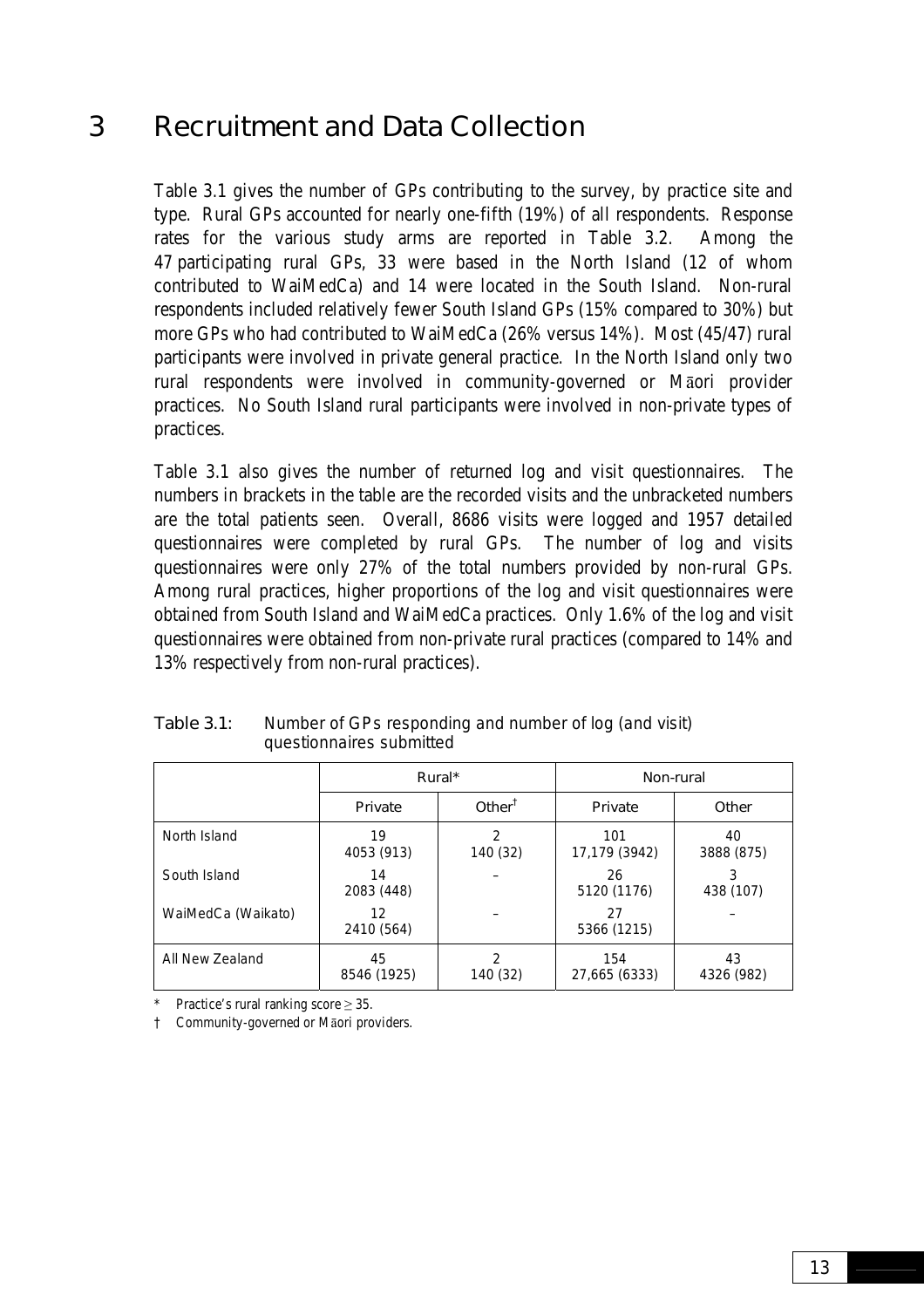|                 | Rural            |                               |                    | Non-rural         |
|-----------------|------------------|-------------------------------|--------------------|-------------------|
|                 | Private: GPs*    | Other: practices <sup>T</sup> | Private: GPs*      | Other: practices' |
| All New Zealand | 73.8%<br>(45/61) | 66.7%<br>(2/3)                | 70.6%<br>(154/218) | 89.5%<br>(17/19)  |

Table 3.2: Percentage response rate (of number eligible) for GPs and practices

\* Sampling unit is the GP.

† Sampling unit is the practice.

The characteristics of participating GPs are compared in Table 3.3. Participating rural GPs were predominantly male, aged between 35 and 54 years and had 6 to 15 years in practice. Participating rural GPs were similar except that a higher percentage of participating non-rural GPs had between 16 and 25 years in practice and relatively fewer had been in practice for between 6 and 15 years. On average, rural GPs had been in practice for less time (14.4 versus 15.7 years) and had also been at their current practice for a shorter duration (8.8 versus 11.4 years). Markedly more rural participants graduated overseas (especially the United Kingdom) and fewer were members of the RNZCGP (63.2% versus 81.8%) or the NZMA (44.8% versus 54.1%).

Rural participants worked in smaller practices than their urban counterparts (1.7 versus 2.3 FTEs), they worked on average more half-days per week (8.2 versus 7.7) and they also saw more patients per week (on average 117 versus 99 patients).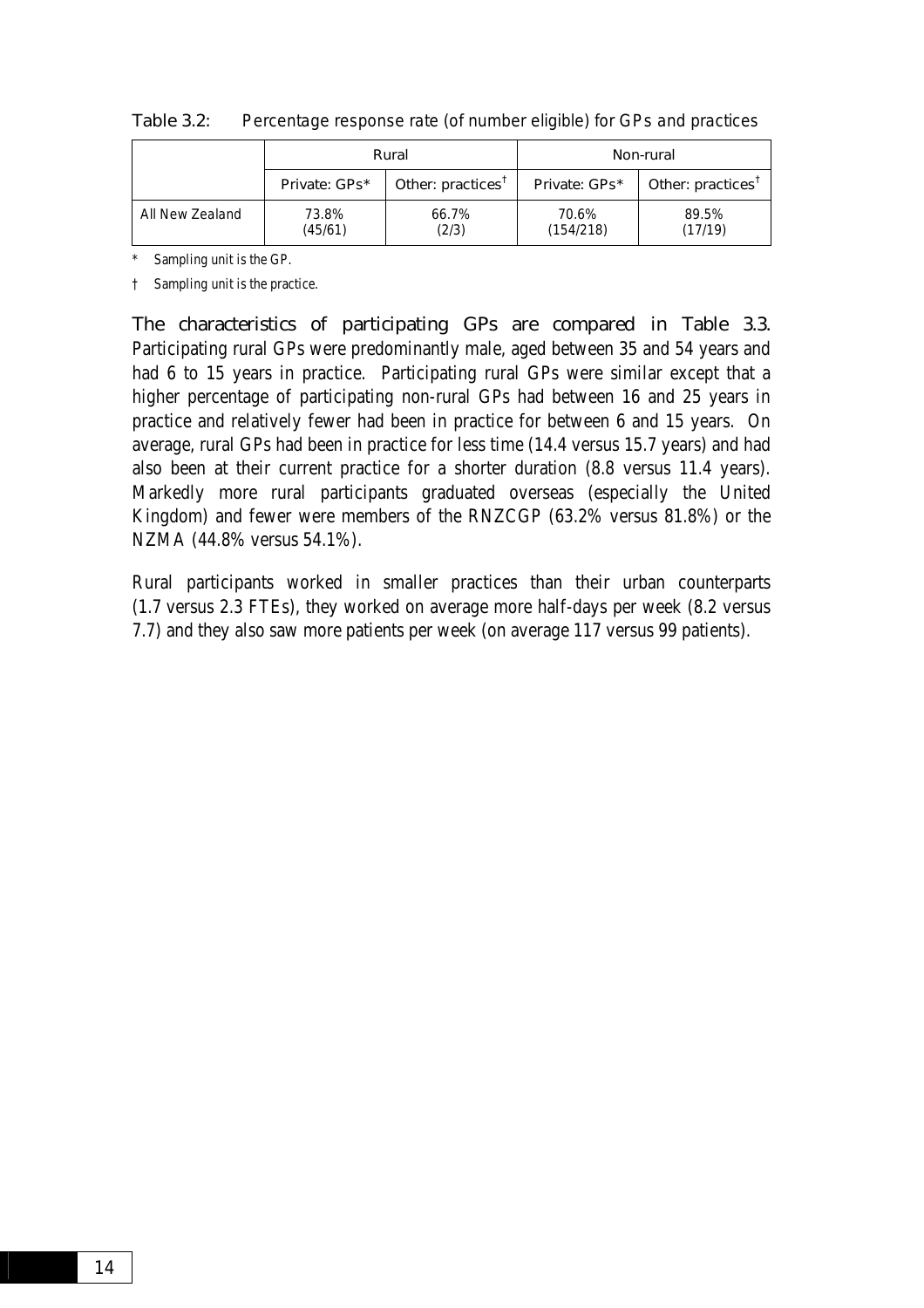|                                    | Rural<br>$(N = 47)$ | Non-rural<br>$(N = 197)$ |
|------------------------------------|---------------------|--------------------------|
| Gender %                           |                     |                          |
| Female                             | 36.8                | 38.5                     |
| Male                               | 63.2                | 61.5                     |
| (N)                                | (47)                | (197)                    |
| Age %                              |                     |                          |
| $< 35$                             | 8.7                 | 10.0                     |
| $35 - 44$                          | 46.3                | 42.7                     |
| $45 - 54$                          | 32.0                | 34.2                     |
| $55 - 64$                          | 7.9                 | 9.4                      |
| $>64$                              | 5.1                 | 3.7                      |
| Mean                               | 44.8 years          | 45.2 years               |
| (N)                                | (46)                | (195)                    |
| Years in practice %                |                     |                          |
| < 6                                | 9.2                 | 8.3                      |
| $6 - 15$                           | 59.5                | 44.9                     |
| $16 - 25$                          | 18.2                | 35.0                     |
| $>25$                              | 13.1                | 11.8                     |
| Mean                               | 14.4 years          | 15.7 years               |
| (N)                                | (47)                | (195)                    |
| Years this practice %              |                     |                          |
| < 6                                | 37.6                | 28.2                     |
| $6 - 15$                           | 48.7                | 41.6                     |
| $16 - 25$                          | 7.6                 | 23.1                     |
| $>25$                              | 6.2                 | 7.0                      |
| Mean                               | 8.8 years           | 11.4 years               |
| (N)                                | (46)                | (194)                    |
| Place of graduation %              |                     |                          |
| New Zealand                        | 43.6                | 70.7                     |
| UK                                 | 23.5                | 9.4                      |
| Australia                          |                     | 2.9                      |
| Other                              | 32.9                | 17.0                     |
| (N)                                | (47)                | (197)                    |
| % RNZCGP                           | 63.2                | 81.8                     |
| (N)                                | (46)                | (182)                    |
| % NZMA                             | 44.8                | 54.1                     |
| (N)                                | (46)                | (190)                    |
| Size of practice (FTE doctors)     | 1.7                 | 2.3                      |
| (N)                                | (39)                | (146)                    |
| Mean daytime patients/week         | 117.2               | 99.0                     |
| (N)                                | (47)                | (196)                    |
| Mean half-days/week                | 8.2                 | 7.7                      |
| (N)                                | (47)                | (197)                    |
| Mean daytime patients per half-day | 14.3                | 12.9                     |
|                                    |                     |                          |

### Table 3.3: Characteristics of participant GPs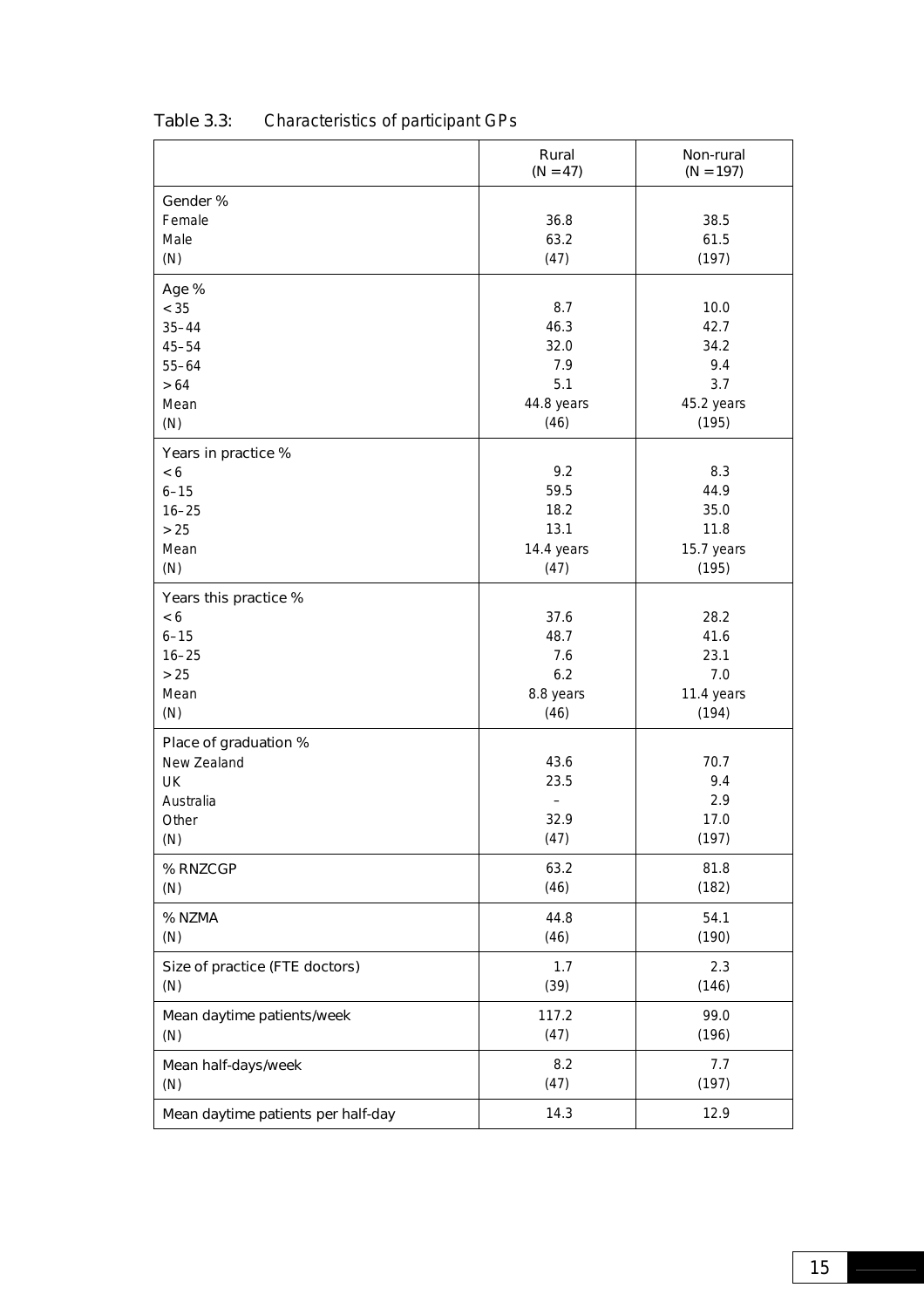### <span id="page-25-0"></span>4 Characteristics of Patients

This report provides detailed information on patient visits (approximately one in four of logged visits) during "office hours" (Monday to Friday 8 am to 6 pm).

Table 4.1 shows the distribution of logged visits by patient age, gender and practice location. In general, the distribution of visits by people in the various age groups was similar between rural and non-rural practices. Older (75+) females at non-rural practices were associated with the highest percentage of all visits (13.6%).

| Age group    | Rural*         |                |                  | Non-rural         |                   |                   |
|--------------|----------------|----------------|------------------|-------------------|-------------------|-------------------|
|              | <b>Males</b>   | <b>Females</b> | All <sup>†</sup> | <b>Males</b>      | <b>Females</b>    | All <sup>†</sup>  |
| < 1          | 4.5            | 3.6            | 4.0              | 5.7               | 3.5               | 4.4               |
| $1 - 4$      | 11.2           | 8.0            | 9.4              | 12.1              | 8.1               | 9.7               |
| $5 - 14$     | 12.2           | 8.8            | 10.3             | 11.2              | 7.5               | 9.0               |
| $15 - 24$    | 9.4            | 10.0           | 9.7              | 7.2               | 9.8               | 8.7               |
| $25 - 34$    | 7.3            | 11.0           | 9.4              | 8.7               | 12.3              | 10.8              |
| $35 - 44$    | 11.7           | 12.2           | 12.0             | 10.9              | 12.7              | 11.9              |
| $45 - 54$    | 13.0           | 11.9           | 12.3             | 11.1              | 12.3              | 11.8              |
| $55 - 64$    | 9.9            | 10.8           | 10.4             | 11.5              | 10.3              | 10.8              |
| $65 - 74$    | 10.8           | 11.6           | 11.3             | 10.9              | 9.6               | 10.2              |
| $75+$        | 9.3            | 11.4           | 10.5             | 10.0              | 13.6              | 12.1              |
| Missing      | 0.7            | 0.8            | 0.8              | 0.7               | 0.5               | 0.6               |
| Total<br>(N) | 100%<br>(3780) | 100%<br>(4891) | 100%<br>(8686)   | 100%<br>(13, 292) | 100%<br>(18, 634) | 100%<br>(31, 991) |

Table 4.1: Distribution of rural and non-rural patients, by age and gender, as percentage of all visits (from log)

\* Practice's rural ranking score  $\geq$  35.

† 15 missing gender.

‡ 65 missing gender.

The percentage distribution of logged visits as a ratio of the age and gender distribution of the national population is presented in Table 4.2 in relation to rural and non-rural GPs. In both rural and urban locations, young children (aged 0–4 years) and older patients (aged 65+) made more frequent visits compared to other age groups in the population. At both rural and non-rural practices, males had lower consulting rates compared to females. Rural males between 25 and 34 years and non-rural males aged 15 to 24 years had the lowest rates (0.47 and 0.44, respectively) of visiting compared to the other age/sex groups in the national population.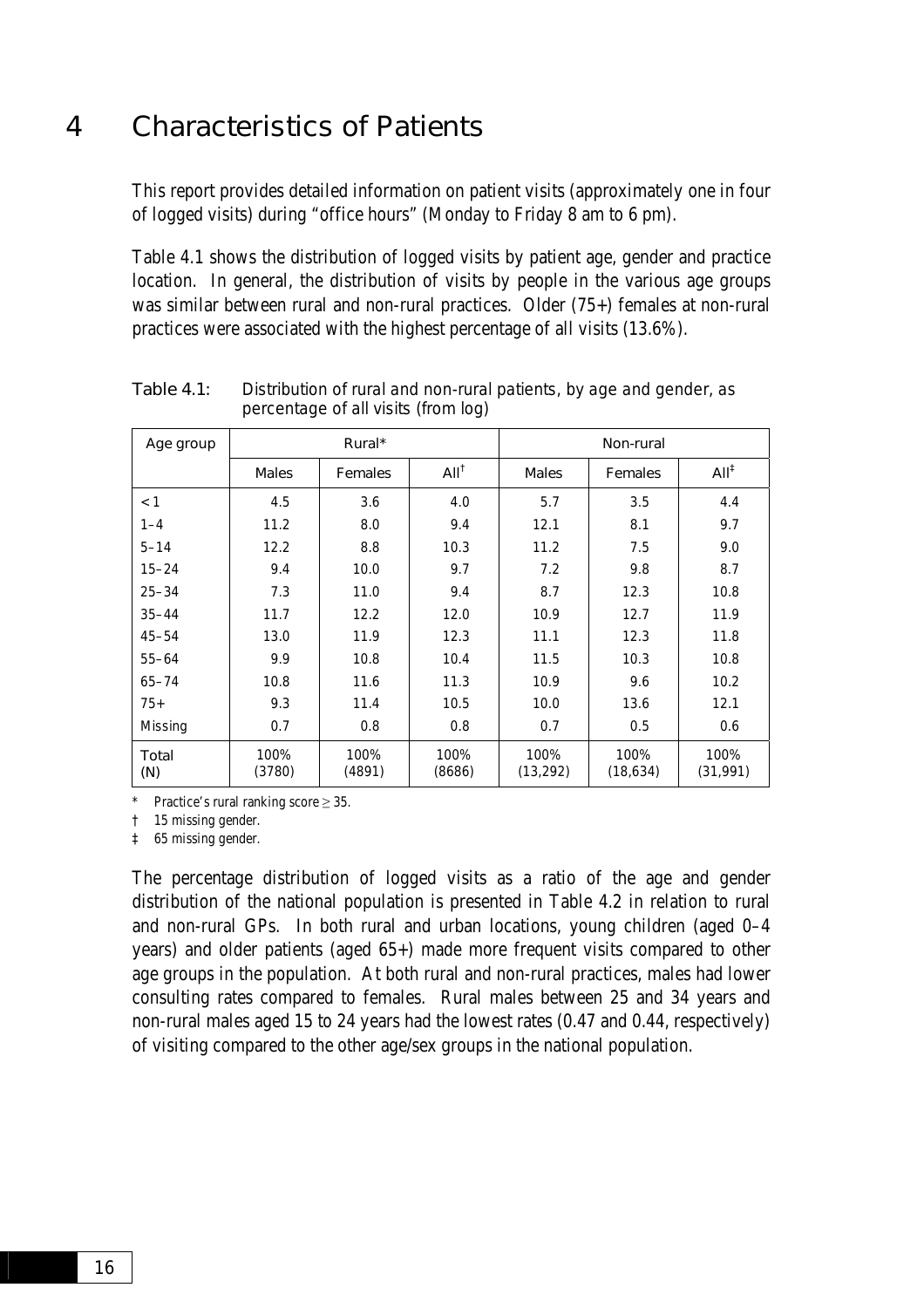|           | All ages | $0 - 4$ | $5 - 14$ | $15 - 24$ | $25 - 34$ | $35 - 44$ | 45–54 | $55 - 64$ | $65 - 74$ | $75+$ |
|-----------|----------|---------|----------|-----------|-----------|-----------|-------|-----------|-----------|-------|
| Rural     |          |         |          |           |           |           |       |           |           |       |
| Male      | 0.88     | 1.82    | 0.66     | 0.60      | 0.47      | 0.67      | 0.87  | 0.96      | 1.47      | 1.92  |
| Female    | 1.12     | 1.89    | 0.68     | 0.85      | 0.86      | 0.87      | 1.03  | 1.36      | 1.96      | 1.94  |
| Non-rural |          |         |          |           |           |           |       |           |           |       |
| Male      | 0.85     | 2.01    | 0.59     | 0.44      | 0.54      | 0.61      | 0.72  | 1.08      | 1.44      | 2.00  |
| Female    | 1.14     | 1.92    | 0.59     | 0.85      | 0.98      | 0.92      | 1.09  | 1.32      | 1.66      | 2.36  |

Table 4.2: Ratio of visits to national population, by age and gender (log data)

Table 4.3 shows that a similar proportion of rural and non-rural patients were European (75.6% versus 74.9%, respectively). However, visits by Māori patients were twice as frequent at rural practices compared to non-rural practices (20.2% versus 10.1%). Correspondingly, at rural practices fewer visits were made by patients from other ethnic groups. Fewer rural patients had no community services card of any type (45.5% versus 52.8%). In particular, rural patients more frequently possessed a Community Services Card, although slightly fewer rural patients had either a High Use Card or a High Use Card as well as a Community Services Card.

|                              | Rural | Non-rural |
|------------------------------|-------|-----------|
| N                            | 8686  | 31,991    |
| <b>Ethnicity</b>             |       |           |
| New Zealand European         | 75.6  | 74.9      |
| Māori                        | 20.2  | 10.1      |
| Samoan                       | 0.2   | 2.5       |
| Cook Island                  | 0.2   | 0.9       |
| Tongan                       | 0.2   | 1.1       |
| Niuean                       | 0.01  | 0.4       |
| Chinese                      | 0.2   | 2.2       |
| Indian                       | 0.2   | 2.3       |
| Other                        | 3.1   | 5.7       |
| Card status                  |       |           |
| No card                      | 45.5  | 52.8      |
| Community Services Card only | 48.5  | 40.2      |
| High Use Card only           | 1.8   | 3.0       |
| Both cards                   | 1.9   | 2.4       |
| Missing                      | 2.4   | 1.6       |

Table 4.3: Percentage distribution of all patients, by ethnicity and card status (from log)

\* Ethnicity was self-reported, with multiple categories allowed. One ethnic category was then assigned per patient according to prioritisation of Māori and Pacific peoples. 165 rural and 323 non-rural patients had no ethnicity specified and were not included when calculating percentages.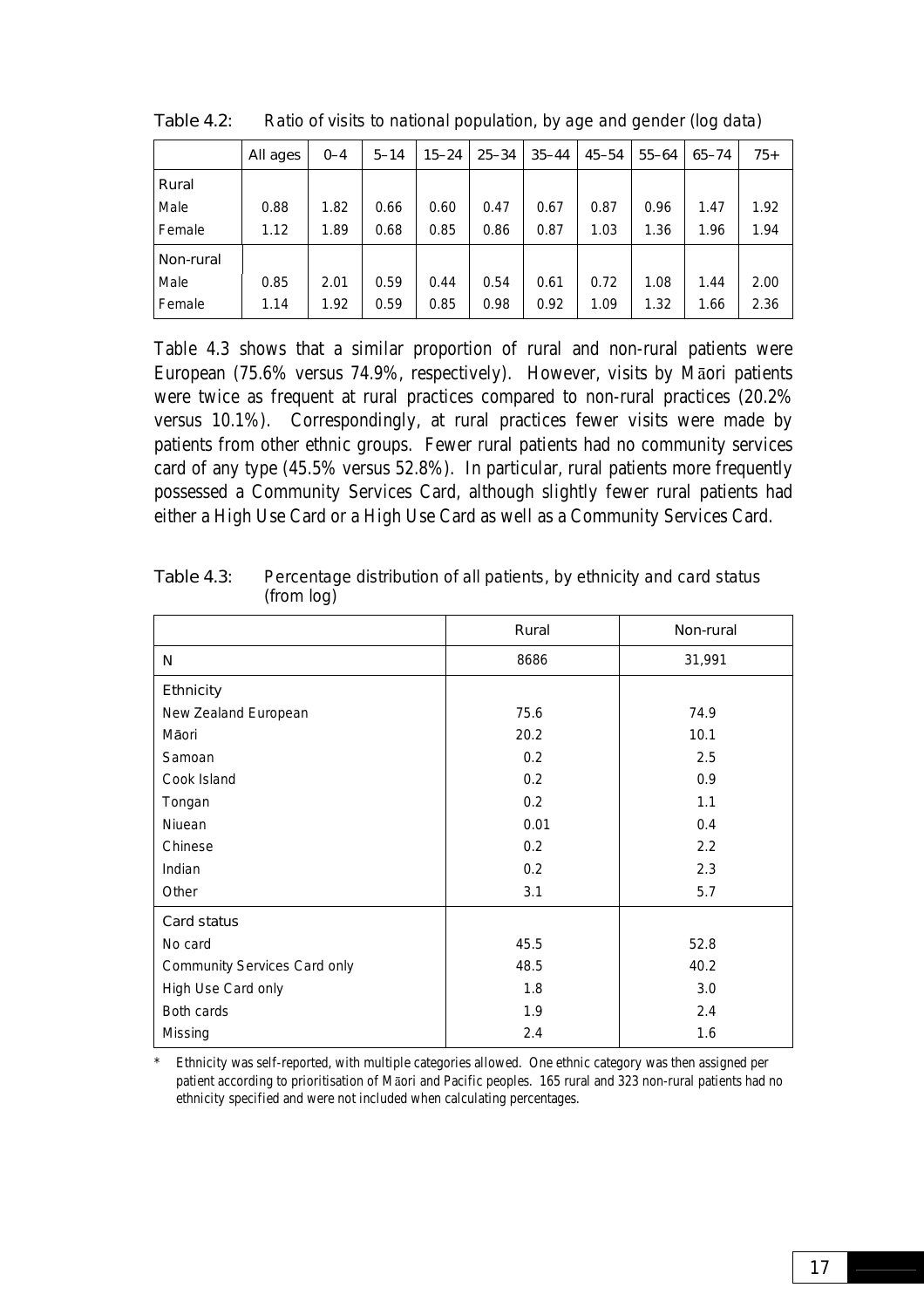Table 4.4 considers three measures of social wellbeing. In similar proportions of rural and non-rural patients, social support was considered to be good or very good (74.1% versus 75.9%), and poor or very poor (5.5% versus 5.7%). The NZDep decile results suggest that rural patients were less affluent: nearly twice as many rural patients were in decile 10 and only 17.2% of rural patients were in deciles 1 to 3 compared to 32.4% of non-rural patients. Relatively few rural patients were not fluent in English (1.2% versus 4.9% of non-rural patients).

| Social support        | Rural  | Non-rural |
|-----------------------|--------|-----------|
| 5. Very good          | 46.0   | 47.7      |
| Good<br>4.            | 28.1   | 28.2      |
| 3.<br>Average         | 16.7   | 15.2      |
| 2.<br>Poor            | 4.9    | 5.0       |
| 1. Very poor          | 0.6    | 0.7       |
| Unknown               | 3.7    | 3.3       |
| (N)                   | (1942) | (7264)    |
| <b>Decile</b>         |        |           |
| 1                     | 3.7    | 12.2      |
| $\overline{2}$        | 6.9    | 10.4      |
| 3                     | 6.6    | 9.8       |
| 4                     | 10.5   | 10.6      |
| 5                     | 12.0   | 10.4      |
| 6                     | 9.9    | 8.8       |
| $\overline{7}$        | 11.0   | 9.0       |
| 8                     | 11.7   | 10.4      |
| 9                     | 9.3    | 9.1       |
| 10                    | 18.5   | 9.4       |
| (N)                   | (1480) | (6443)    |
| Not fluent in English | 1.2    | 4.9       |
| (N)                   | (1741) | (6536)    |

Table 4.4: Social support, NZDep2001 of residence and fluency in English: percentage of all patients

Several of the measures of social wellbeing appeared to be inter-correlated for patients in both rural and non-rural practices (Table 4.5). At both locations, the proportion of patients who possessed a Community Services Card increased between NZDep2001 quintiles. The increase was stepwise for both rural and non-rural patients, while rural patients consistently exhibited higher levels of card ownership at all the NZDep2001 quintiles. Card ownership increased for both rural and non-rural patients with deteriorating levels of social support (Table 4.5b). The proportion of patients with very poor social support who have a Community Services Card was particularly high in rural areas (97.6% versus 77% in non-rural areas). At both rural and non-rural locations, deprivation appeared to be related to the patient's level of social support (Table 4.5c). Overall, increasing social support was associated with less deprivation at both settings.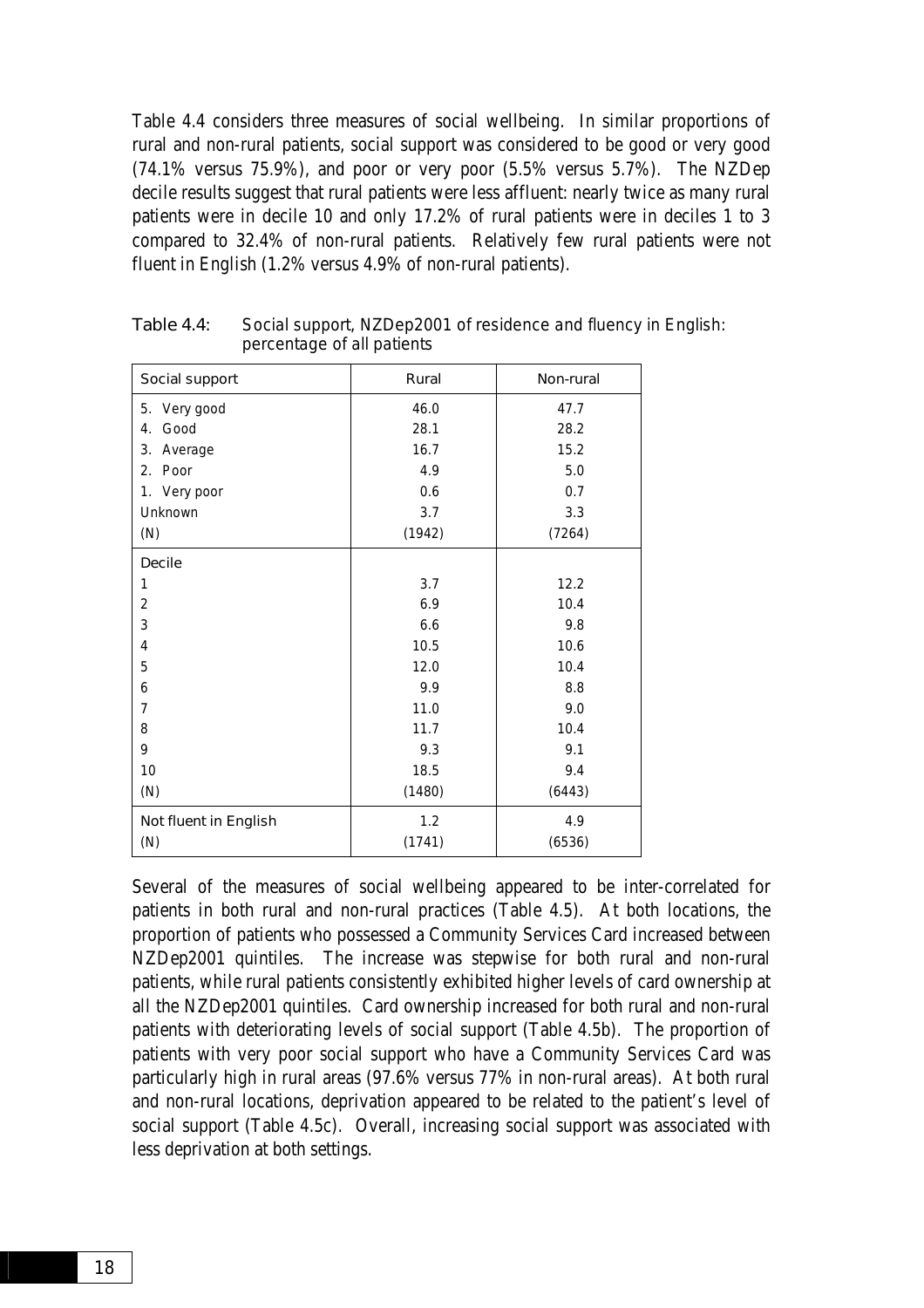The mean social support score decreased stepwise across NZDep 2001 quintiles at both rural and non-rural practices. However, the relationship appears to be complex: the proportion of patients reporting very good social support increases with more affluence while the rates of all other levels of social support (including good, average, poor or very poor) generally increase with increasing deprivation. The pattern was again similar at both rural and non-rural locations. Patients from the most deprived rural areas had a 29.4% chance of having very good social support, whereas those from the most privileged neighbourhoods had a 65.5% chance. By comparison, patients from the most deprived non-rural areas had a 30.5% chance of having very good social support and a 60.5% chance if they resided in an affluent area.

| A. Percent possessing a Community Services Card, by NZDep2001 quintile |                 |                |                |                |                |
|------------------------------------------------------------------------|-----------------|----------------|----------------|----------------|----------------|
| Quintile                                                               |                 | 2              | 3              | 4              | 5              |
| Card                                                                   |                 |                |                |                |                |
| Rural<br>(N)                                                           | 31.3%<br>(142)  | 40.5<br>(253)  | 54.5<br>(317)  | 61.2<br>(327)  | 72.4<br>(408)  |
| Non-rural<br>(N)                                                       | 29.0%<br>(1252) | 38.3<br>(1129) | 47.4<br>(1107) | 56.4<br>(1255) | 67.0<br>(1547) |

Table 4.5: Relationship between measures of deprivation

| B. Percent possessing a Community Services Card, by level of social support |                |                |                |               |              |                |
|-----------------------------------------------------------------------------|----------------|----------------|----------------|---------------|--------------|----------------|
| Social support                                                              | 5 Very good    | 4 Good         | 3 Average      | 2 Poor        | 1 Very poor  | <b>Unknown</b> |
| Card                                                                        |                |                |                |               |              |                |
| Rural<br>(N)                                                                | 43.3<br>(848)  | 56.2<br>(554)  | 70.7<br>(314)  | 77.9<br>(96)  | 97.6<br>(13) | 55.6<br>(75)   |
| Non-rural<br>(N)                                                            | 34.0<br>(3231) | 51.1<br>(1998) | 66.1<br>(1105) | 76.9<br>(396) | 77.0<br>(68) | 37.3<br>(291)  |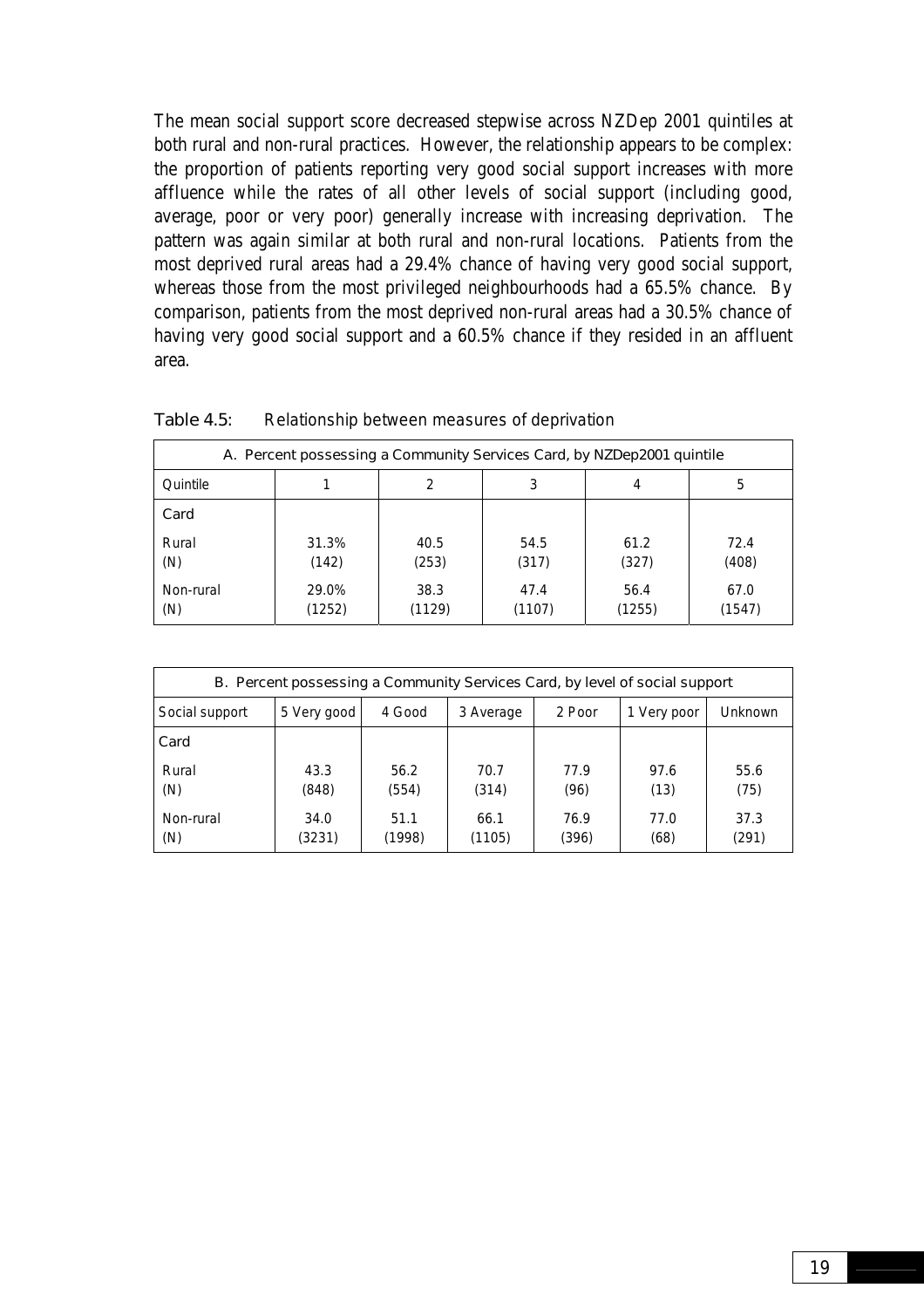| C. Percentage distribution of social support, by NZDep2001 quintile |      |                |      |      |      |
|---------------------------------------------------------------------|------|----------------|------|------|------|
| Quintile                                                            | 1    | $\overline{2}$ | 3    | 4    | 5    |
| Rural                                                               |      |                |      |      |      |
| 5. Very good                                                        | 65.5 | 52.3           | 49.1 | 40.2 | 29.4 |
| Good<br>4.                                                          | 20.6 | 26.3           | 27.9 | 30.6 | 34.1 |
| Average<br>3.                                                       | 8.5  | 14.4           | 15.9 | 16.9 | 24.0 |
| 2. Poor                                                             | 3.0  | 4.1            | 3.2  | 8.9  | 4.8  |
| 1. Very poor                                                        | 0.6  | $\Omega$       | 0.3  | 1.0  | 1.3  |
| Unknown                                                             | 1.8  | 2.8            | 3.6  | 2.3  | 6.4  |
|                                                                     | 100% | 100%           | 100% | 100% | 100% |
| Mean score                                                          | 4.5  | 4.3            | 4.3  | 4.0  | 3.9  |
| Non-rural                                                           |      |                |      |      |      |
| 5. Very good                                                        | 60.5 | 51.7           | 47.2 | 43.5 | 30.5 |
| Good<br>4.                                                          | 25.4 | 27.5           | 28.5 | 29.6 | 30.9 |
| 3.<br>Average                                                       | 9.3  | 14.1           | 15.0 | 17.3 | 22.4 |
| 2. Poor                                                             | 1.5  | 3.2            | 6.2  | 6.1  | 8.9  |
| 1. Very poor                                                        | 0.4  | 0.7            | 0.7  | 0.7  | 1.7  |
| Unknown                                                             | 2.8  | 2.9            | 2.5  | 2.9  | 5.6  |
|                                                                     | 100% | 100%           | 100% | 100% | 100% |
| Mean score                                                          | 4.5  | 4.3            | 4.2  | 4.1  | 3.8  |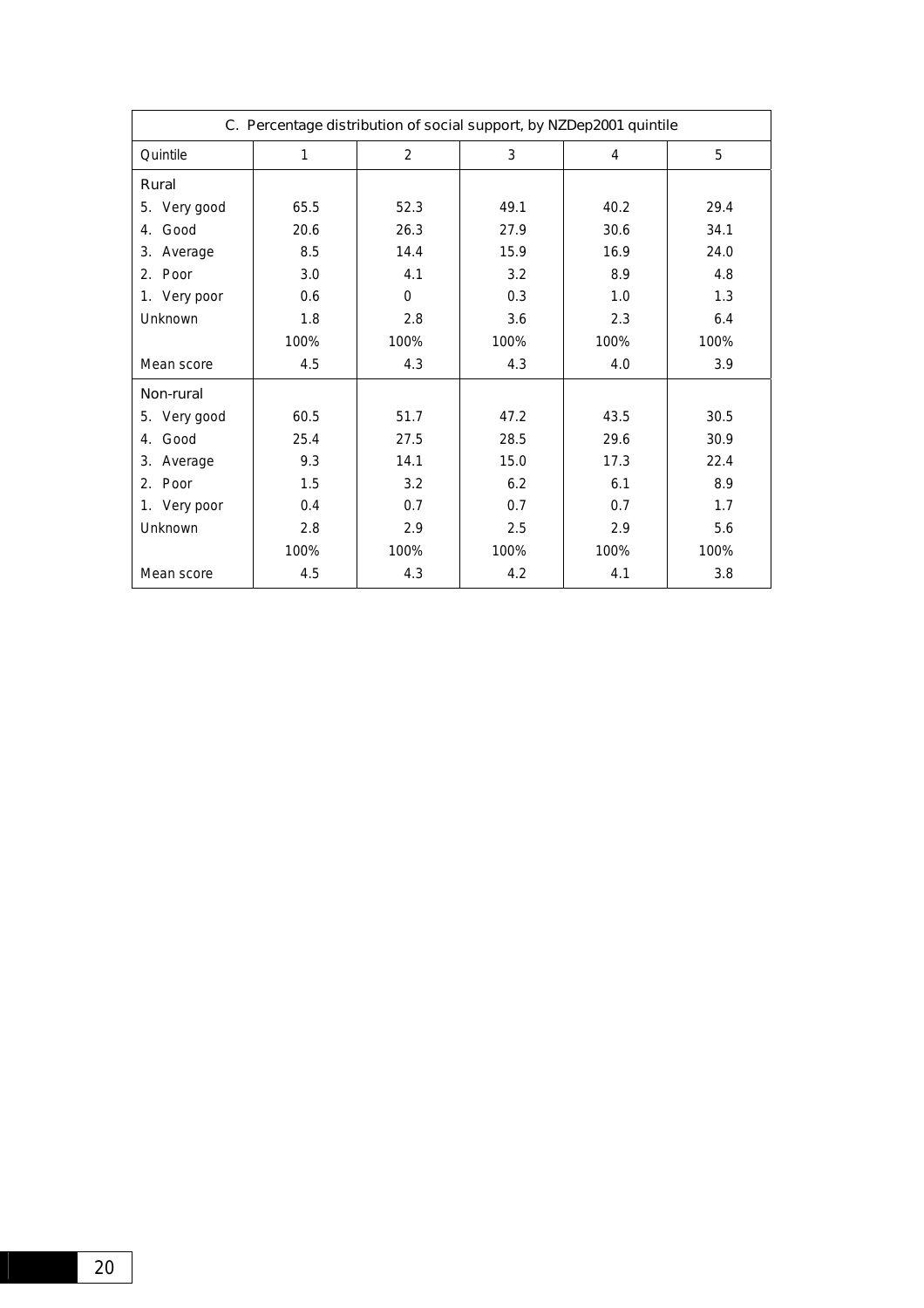### <span id="page-30-0"></span>5 Relationship with Practice

The proportion of patients that were new to the practice was almost identical at rural and non-rural practices. However, slightly fewer patients at rural practices were new to the doctor (10.9% versus 12.9%) (Table 5.1).

New-to-doctor patients at rural and non-rural practices were spread across all the age groups, with the lowest percentages consistently associated with older people (3% rural and 5% non-rural) (Table 5.2). The highest proportion of new-to-practitioner visits were made by patients aged between 15 and 24 years at rural practices and under one year at non-rural practices. Some 54.0% of new-to-doctor visits were made by patients under 15 years at non-rural practices compared to only 40.2% at rural practices. Patients who were new to the practice were also spread across all age groups at both rural and non-rural settings. Relatively more new-to-practice patients were aged 15 to 44 years at rural practices and the proportion who were under 15 years was similar at both locations (29.3% rural versus 30.4% at non-rural). New-to-practice visits were relatively uncommon for patients aged over 45 years at rural locations.

|                    | Rural  | Non-rural |
|--------------------|--------|-----------|
| % new to practice  | 7.6    | 7.5       |
| (N)                | (1943) | (7287)    |
| % new to doctor    | 10.9   | 12.9      |
| (N)                | (1938) | (7275)    |
| % not usual source | 7.7    | 8.1       |
| (N)                | (1928) | (7195)    |

Table 5.1: Relationship with practice: three measures

| <b>Table 5.2:</b> |  | New patients: percentage of age group |
|-------------------|--|---------------------------------------|
|                   |  |                                       |

| Age group | Percent of age group new to doctor |                           | Percent of age group new to practice |                           |  |
|-----------|------------------------------------|---------------------------|--------------------------------------|---------------------------|--|
|           | Rural<br>$(N = 1911)$              | Non-rural<br>$(N = 7185)$ | Rural<br>$(N = 1916)$                | Non-rural<br>$(N = 7197)$ |  |
| < 1       | 16.7                               | 24.8                      | 14.2                                 | 16.0                      |  |
| $1 - 4$   | 9.1                                | 13.2                      | 5.9                                  | 5.7                       |  |
| $5 - 14$  | 14.4                               | 16.0                      | 9.2                                  | 8.7                       |  |
| $15 - 24$ | 28.4                               | 22.3                      | 22.8                                 | 15.0                      |  |
| 25-34     | 18.0                               | 17.0                      | 12.3                                 | 10.7                      |  |
| $35 - 44$ | 11.4                               | 13.9                      | 8.6                                  | 7.6                       |  |
| 45-54     | 6.3                                | 11.1                      | 2.7                                  | 6.9                       |  |
| 55-64     | 7.1                                | 9.8                       | 2.8                                  | 5.1                       |  |
| 65-74     | 3.0                                | 5.0                       | 2.3                                  | 2.6                       |  |
| $75+$     | 3.3                                | 4.7                       | 3.1                                  | 2.0                       |  |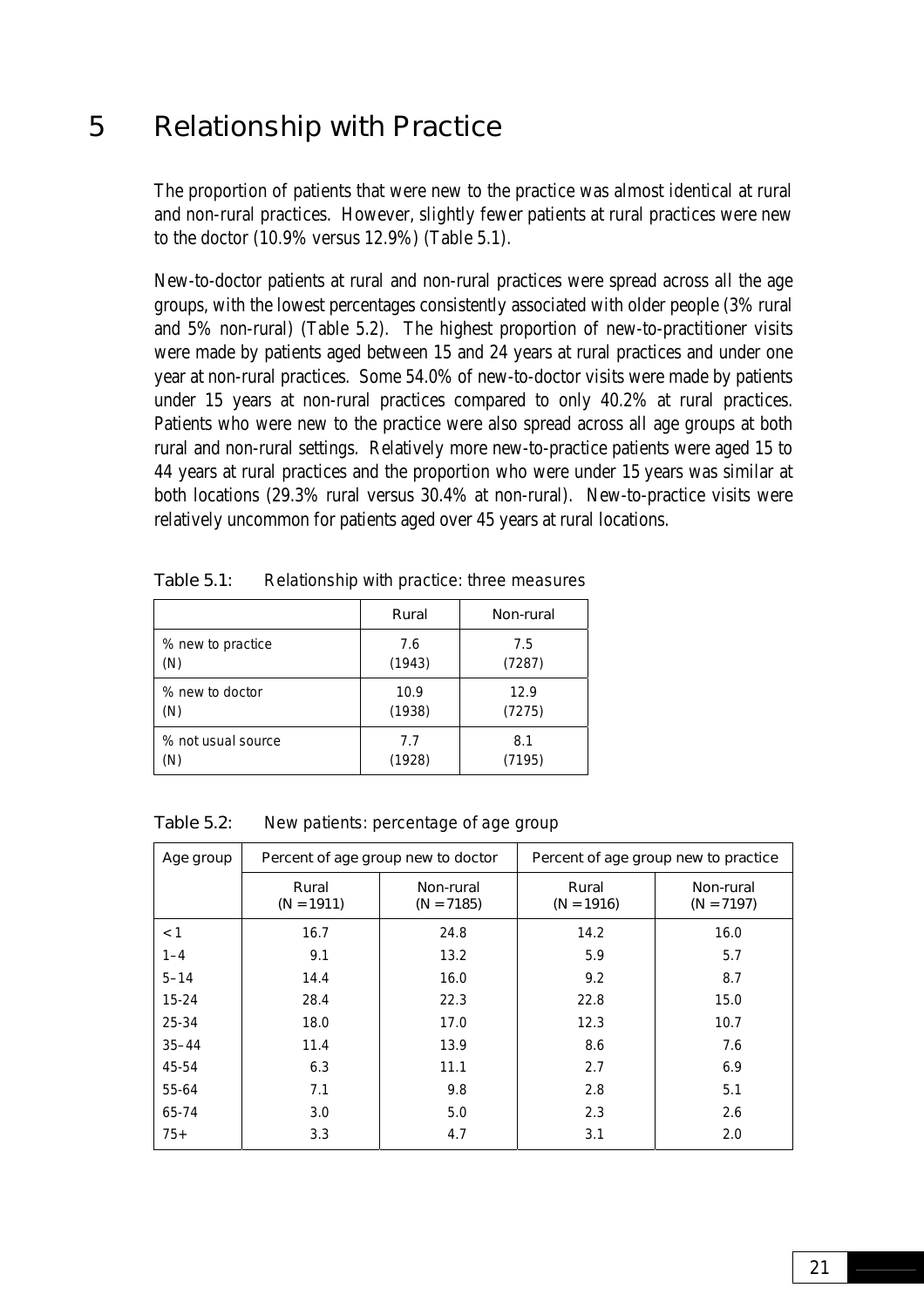The largest proportion of patients at rural and non-rural practices reported only one visit to the practice in the previous 12 months (Table 5.3). Patients made a similar number of visits, on average, to rural compared to non-rural practices (6.5 versus 6.6). Some 66.1% of patients at rural practices visited six or fewer times over the preceding year in comparison to 65.1% of non-rural patients. Slightly fewer patients recorded 10 or more visits at rural practices (20.9% versus 21.4%), and the maximum number of visits to a rural practice was 111 compared with 154 at a nonrural location.

| Number*        | Rural       | Non-rural     |  |  |
|----------------|-------------|---------------|--|--|
| 1              | 17.2        | 16.8          |  |  |
| 2              | 9.1         | 9.9           |  |  |
| 3              | 11.1        | 10.4          |  |  |
| 4              | 9.6         | 10.9          |  |  |
| 5              | 8.3         | 8.2           |  |  |
| 6              | 10.8        | 8.9           |  |  |
| 7              | 3.6         | 4.8           |  |  |
| 8              | 6.7         | 5.7           |  |  |
| 9              | 2.6         | 3.1           |  |  |
| > 9            | 20.9        | 21.4          |  |  |
| <b>Maximum</b> | (111)       | (154)         |  |  |
| Mean<br>(N)    | 6.5<br>(72) | 6.6<br>(7109) |  |  |

Table 5.3: Patient-reported number of visits to practice in previous 12 months: percentage distribution

Includes the current visit.

Practitioner-reported rapport was rated as high in 63.7% of rural visits and in 70.0% of non-rural visits (Table 5.4). Slightly more rural visits (34.6% versus 28.7%) were judged by GPs to have medium rapport. Up to 2% of visits were considered by GPs to be associated with low rapport at both rural and non-rural practices.

| Rapport      | Rural          | Non-rural      |
|--------------|----------------|----------------|
| 1. Low       | 1.7            | 1.3            |
| 2. Medium    | 34.6           | 28.7           |
| 3. High      | 63.7           | 70.0           |
| Total<br>(N) | 100%<br>(1926) | 100%<br>(7193) |

Table 5.4: Practitioner-reported rapport: percentage distribution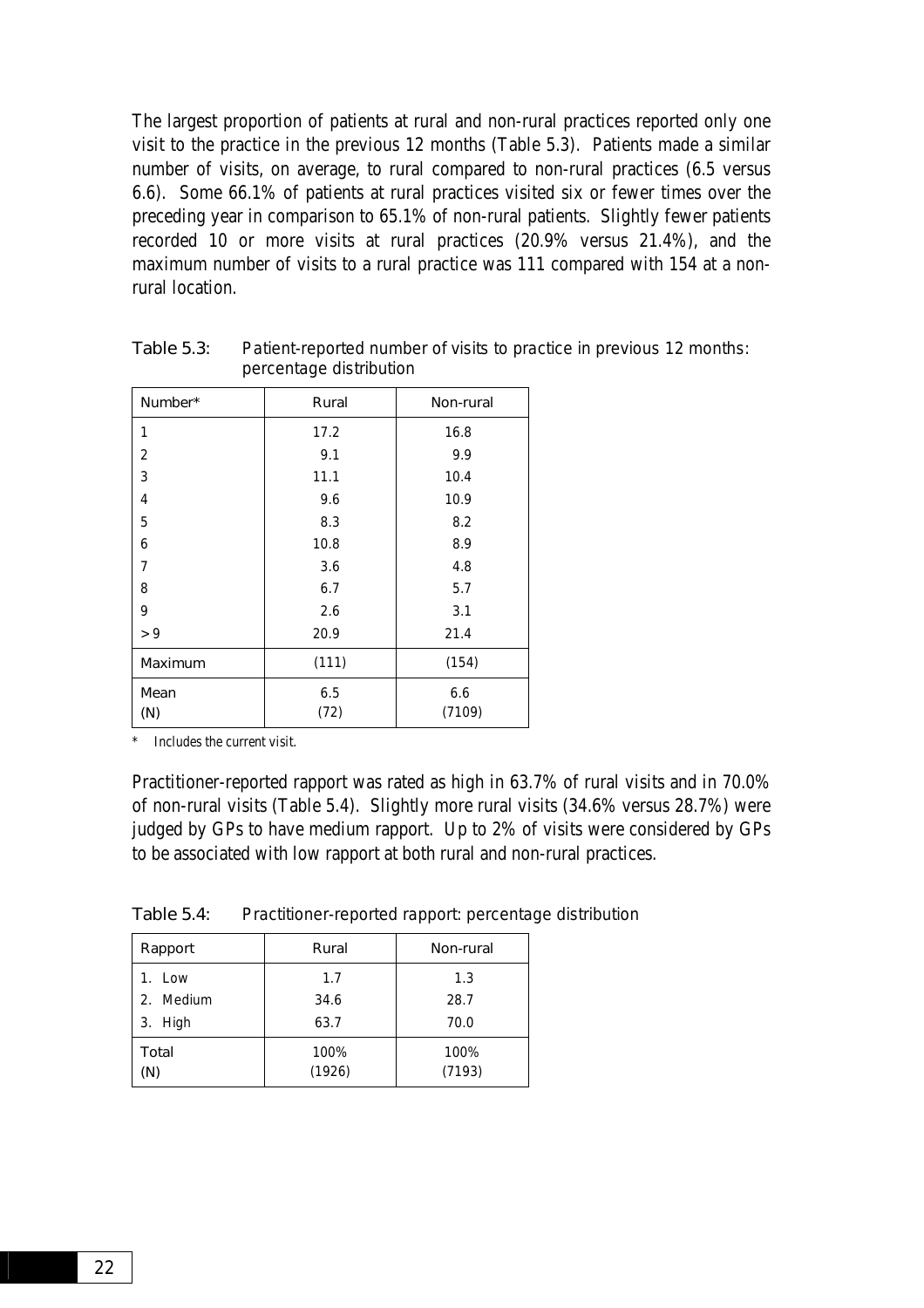### <span id="page-32-0"></span>6 Visit Characteristics

The source of payment is listed in Table 6.1. Most visits at either rural or non-rural practices (86.0% and 89.3%, respectively) were standard medical consultations financed by the patient with or without general medical benefit subsidisation. The percentages allocated to the sub-groups suggest that at rural practices subsidised under six (Y) visits were less common, subsidised child (J1) visits were more frequent and adult card (A1) visits were also more usual compared to non-rural practices, although the differences were small in each case.

Visits funded by the Accident Compensation Corporation (ACC) were more common at rural practices (11.8% compared to 8.3% at non-rural practices). Maternity visits were slightly less frequent at rural practices (2.2% versus 2.4%).

| Source of payment*      | Rural          | Non-rural      |  |  |
|-------------------------|----------------|----------------|--|--|
| % visits cash/GMS       | 86.0           | 89.3           |  |  |
| Under $6(Y)$            | 16.9           | 18.6           |  |  |
| Child, card (J1)        | 6.6            | 3.9            |  |  |
| Child, no card (J3)     | 5.0            | 6.1            |  |  |
| Adult, card (A1)        | 40.0           | 35.1           |  |  |
| Adult, no card (A3)     | 31.5           | 36.4           |  |  |
| Total cash/GMS          | 100%           | 100%           |  |  |
| % visits ACC payment    | 11.8           | 8.3            |  |  |
| % visits maternity care | 2.2            | 2.4            |  |  |
| Total<br>(N)            | 100%<br>(1847) | 100%<br>(7001) |  |  |

Table 6.1: Source and type of payment cited, as percentage of visits

Categories are mutually exclusive, with maternity or ACC taking precedence over cash/GMS where more than one is cited.

Mean visit duration was marginally shorter at rural practices (14.0 minutes compared to 15.2) (Table 6.2). Rural practices were associated with a larger proportion of shorter (under 10 minutes) consultations (13.6% versus 11.5%) and relatively fewer longer consultations (7.8% versus 12.2% were over 20 minutes) compared with nonrural practices.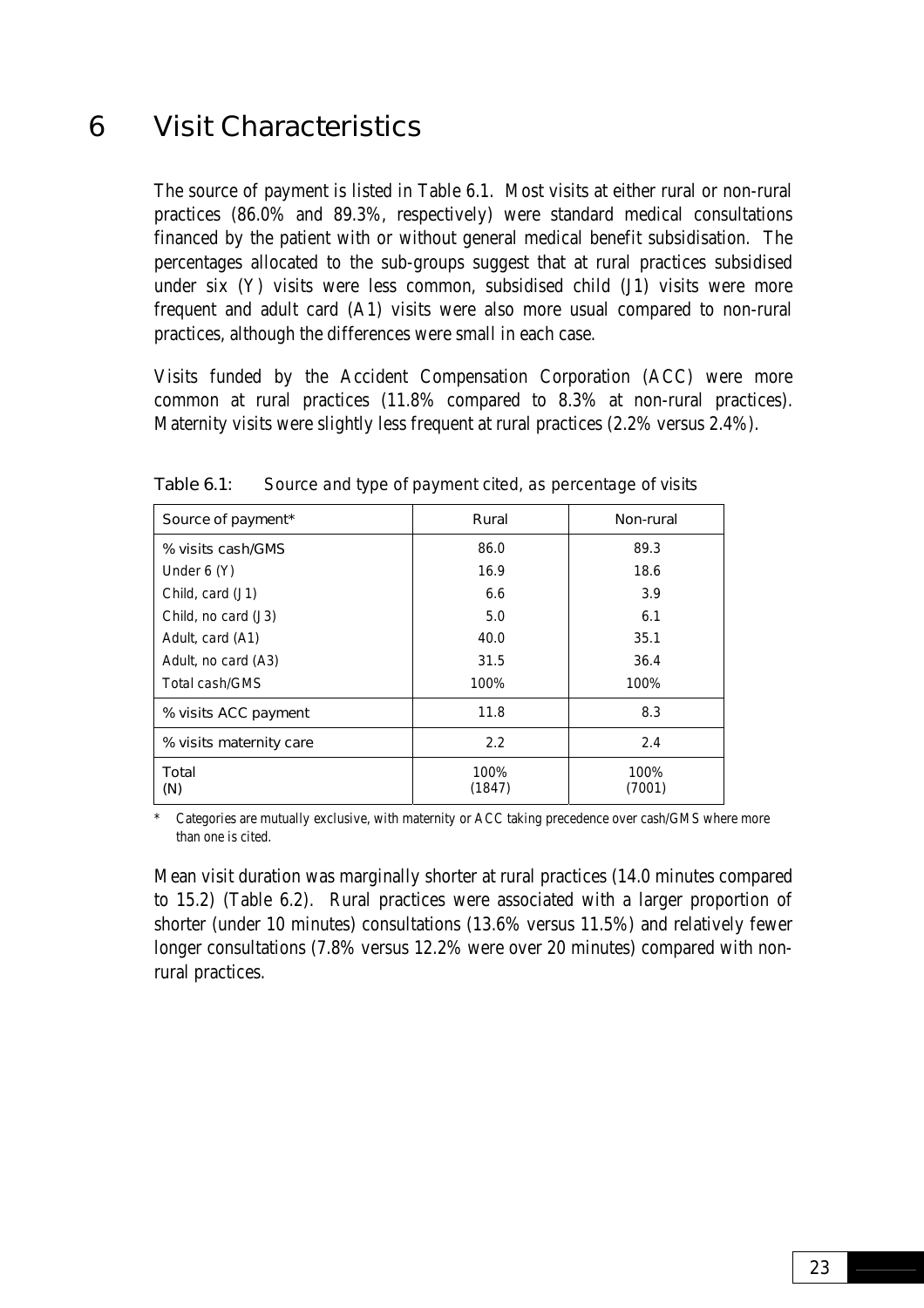| <b>Duration</b>         | Rural          | Non-rural      |  |  |
|-------------------------|----------------|----------------|--|--|
| Shorter $<$ 10 minutes  | 13.6           | 11.5           |  |  |
| Average 10-15 minutes   | 65.3           | 60.8           |  |  |
| Longer 15-20 minutes    | 13.3           | 15.6           |  |  |
| Longest > 20 minutes    | 7.8            | 12.2           |  |  |
| Total<br>(N)            | 100%<br>(1874) | 100%<br>(7110) |  |  |
| Mean duration (minutes) | 14.0           | 15.2           |  |  |

Table 6.2: Duration of visit as percentage distribution

More visits were judged to be very urgent (ASAP or "as soon as possible") at rural practices (5.9% versus 4.9%) and relatively fewer were considered to be not urgent (see "this month") (17.9% versus 18.9%). Approximately one-third (32%) at both settings were considered urgent enough to require same-day attention. About one in fifty visits at either location included a life-threatening problem (e.g. acute chest pain). Similar proportions of problems were determined to be self-limiting (34.5% at rural versus 34.3% at non-rural practices).

|                        | Rural          | Non-rural      |  |  |
|------------------------|----------------|----------------|--|--|
| Urgency                |                |                |  |  |
| <b>ASAP</b><br>4.      | 5.9            | 4.9            |  |  |
| 3.<br>Today            | 32.2           | 32.8           |  |  |
| This week<br>2.        | 44.1           | 43.4           |  |  |
| 1. This month          | 17.9           | 18.9           |  |  |
| Total<br>(N)           | 100%<br>(1940) | 100%<br>(7240) |  |  |
| <b>Severity</b>        |                |                |  |  |
| Life-threatening<br>4. | 1.9            | 2.0            |  |  |
| Intermediate<br>3.     | 40.8           | 41.2           |  |  |
| 2. Self-limiting       | 34.5           | 34.3           |  |  |
| Not applicable<br>1.   | 22.8           | 22.5           |  |  |
| Total<br>(N)           | 100%<br>(1910) | 100%<br>(7206) |  |  |

Table 6.3: Urgency and severity of visit, as percentage distribution

The patient's level of disability also provides some information about the significance of the visit. A similar proportion of patients at both rural and non-rural practices had no disability (33.7% versus 33.9%), while slightly more at rural locations had minor disability (57.0% versus 54.6%). Temporary disability was slightly more frequent at rural practices (76.5% versus 74.8%) and minor temporary disability was also somewhat more common (69.5% versus 68.8%).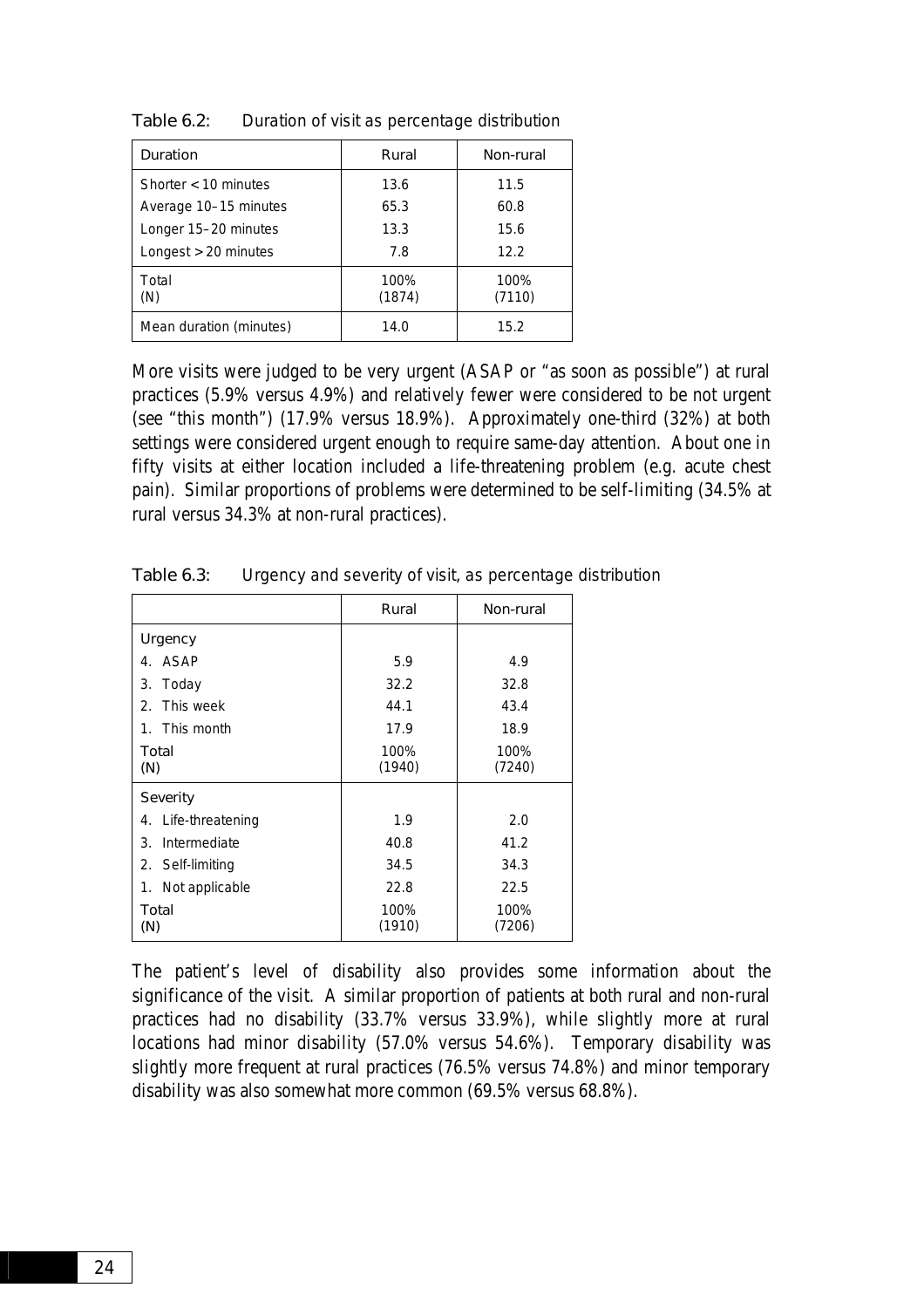| Level of disability | Rural          | Non-rural      |  |  |
|---------------------|----------------|----------------|--|--|
| No disability       | 33.7           | 33.9           |  |  |
| Minor               | 57.0           | 54.6           |  |  |
| Major               | 9.3            | 11.5           |  |  |
| Total<br>(N)        | 100%<br>(1915) | 100%<br>(7200) |  |  |
| Temporary           | 76.5           | 74.8           |  |  |
| Permanent           | 23.5           | 25.2           |  |  |
| Total<br>(N)        | 100%<br>(1283) | 100%<br>(4612) |  |  |
| Minor temporary     | 69.5           | 66.8           |  |  |
| Major temporary     | 6.9            | 8.0            |  |  |
| Minor permanent     | 16.2           | 15.5           |  |  |
| Major permanent     | 7.5            | 9.7            |  |  |
| Total<br>(N)        | 100%<br>(1277) | 100%<br>(4592) |  |  |

Table 6.4: Level of disability as percentage distribution

At about one-half of the visits, GPs reported no uncertainty as to the appropriate action regardless of practice setting (Table 6.5). When uncertainty was present, rural GPs indicated that it was more often high (5.7% versus 2.0%) and less frequently low or medium (32.2% and 11.0% versus 35.2% and 13.0%) compared with their non-rural counterparts.

Table 6.5: Percentage distribution of level of uncertainty as to appropriate action

| Level of uncertainty | Rural          | Non-rural      |  |  |
|----------------------|----------------|----------------|--|--|
| None<br>1.           | 51.1           | 49.8           |  |  |
| 2. Low               | 32.2           | 35.2           |  |  |
| 3. Medium            | 11.0           | 13.0           |  |  |
| 4. High              | 5.7            | 2.0            |  |  |
| Total<br>(N)         | 100%<br>(1943) | 100%<br>(7254) |  |  |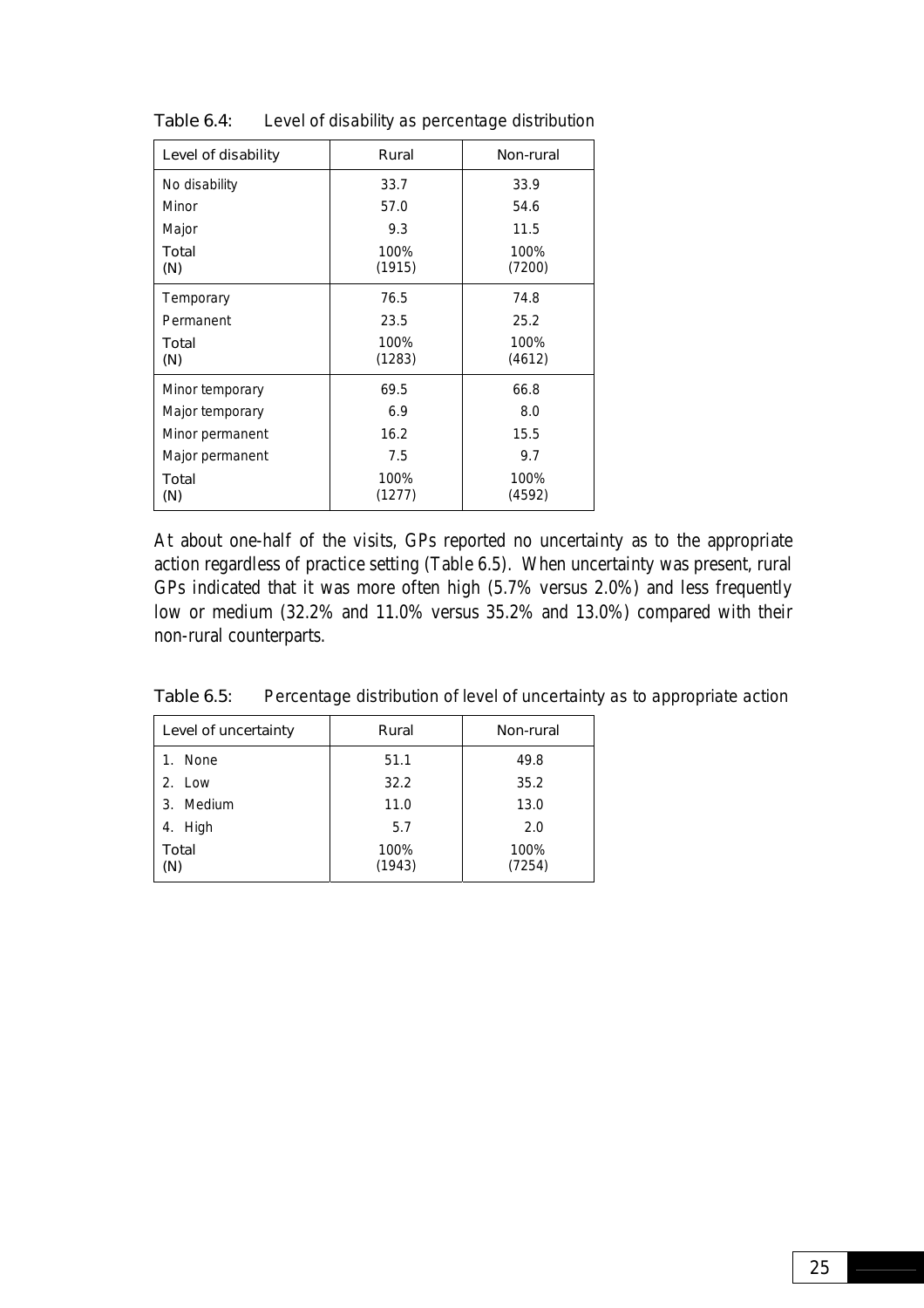The final table (Table 6.6) in chapter 6 illustrates the relationships between some of the characteristics of the patients and their visits. New-to-practice visits were more commonly made by males, especially at non-rural practices. At rural practices newto-practice visits were more likely to be made by patients from less deprived areas. Mean rapport levels did not vary much across age groups, between genders or in relation to deprivation levels at rural and non-rural practices. Mean consultation duration generally lengthened with increasing patient age, although the longest consultations occurred with patients aged 45 to 64 years at both rural and non-rural locations. Consultations were slightly longer for females at both rural and non-rural practices. Consultations were longer at non-rural practices in relation to all age groups, genders and levels of deprivation. At both rural and non-rural practices, patients in the lowest deciles (8 to 10) received the shortest visits; non-rural patients in deciles 1 to 3 were associated with visits of longer mean duration. Urgency was very similar at both settings in relation to patient age, gender and deprivation. At both locations, younger people (under 25 years) had the highest levels of urgency. Mean severity and urgency levels were slightly higher for patients from the most deprived areas. Mean levels of uncertainty were relatively constant, and were similar between rural and non-rural practices in relation to various patient characteristics.

|                         | Age<br>< 25 | Age<br>$25 - 44$ | Age<br>$45 - 64$ | Age<br>$65+$ | Male   | Female | <b>Decile</b><br>$1 - 3$ | <b>Decile</b><br>$4 - 7$ | <b>Decile</b><br>$8 - 10$ |
|-------------------------|-------------|------------------|------------------|--------------|--------|--------|--------------------------|--------------------------|---------------------------|
| Rural                   |             |                  |                  |              |        |        |                          |                          |                           |
| % new to practice       | 12.6        | 10.1             | 2.8              | 2.7          | 8.5    | 7.0    | 9.9                      | 6.3                      | 7.6                       |
| Mean rapport*           | 2.6         | 2.6              | 2.7              | 2.6          | 2.6    | 2.6    | 2.7                      | 2.7                      | 2.5                       |
| Mean duration (minutes) | 11.8        | 15.0             | 15.4             | 14.5         | 13.6   | 14.2   | 14.2                     | 14.4                     | 13.4                      |
| Mean urgency*           | 2.5         | 2.2              | 2.2              | 2.1          | 2.3    | 2.2    | 2.2                      | 2.3                      | 2.2                       |
| Mean severity*          | 2.1         | 2.2              | 2.3              | 2.3          | 2.2    | 2.2    | 2.0                      | $2.2\phantom{0}$         | 2.3                       |
| Mean uncertainty*       | 1.6         | 1.8              | 1.7              | 1.8          | 1.6    | 1.8    | 1.6                      | 1.7                      | 1.8                       |
| Minimum N for column    | (596)       | (412)            | (439)            | (401)        | (784)  | (1084) | (236)                    | (608)                    | (571)                     |
| Non-rural               |             |                  |                  |              |        |        |                          |                          |                           |
| % new to practice       | 10.6        | 9.1              | 6.0              | 2.3          | 9.0    | 6.4    | 6.6                      | 7.3                      | 8.2                       |
| Mean rapport*           | 2.6         | 2.7              | 2.7              | 2.7          | 2.7    | 2.7    | 2.7                      | 2.7                      | 2.6                       |
| Mean duration (minutes) | 12.8        | 16.1             | 17.0             | 15.9         | 14.9   | 15.4   | 15.8                     | 15.3                     | 14.4                      |
| Mean urgency*           | 2.4         | 2.2              | 2.1              | 2.1          | 2.2    | 2.2    | 2.1                      | 2.3                      | 2.3                       |
| Mean severity*          | 2.1         | 2.2              | 2.3              | 2.4          | 2.3    | 2.2    | 2.2                      | 2.2                      | 2.2                       |
| Mean uncertainty*       | 1.6         | 1.7              | 1.7              | 1.7          | 1.6    | 1.7    | 1.7                      | 1.7                      | 1.7                       |
| Minimum N for column    | (2307)      | (1737)           | (1557)           | (1421)       | (2905) | (4151) | (1782)                   | (2264)                   | (2223)                    |

Table 6.6: Relationships between patient and visit characteristics

Categories converted to numerical scores as indicated in Tables 5.4, 6.3 and 6.5.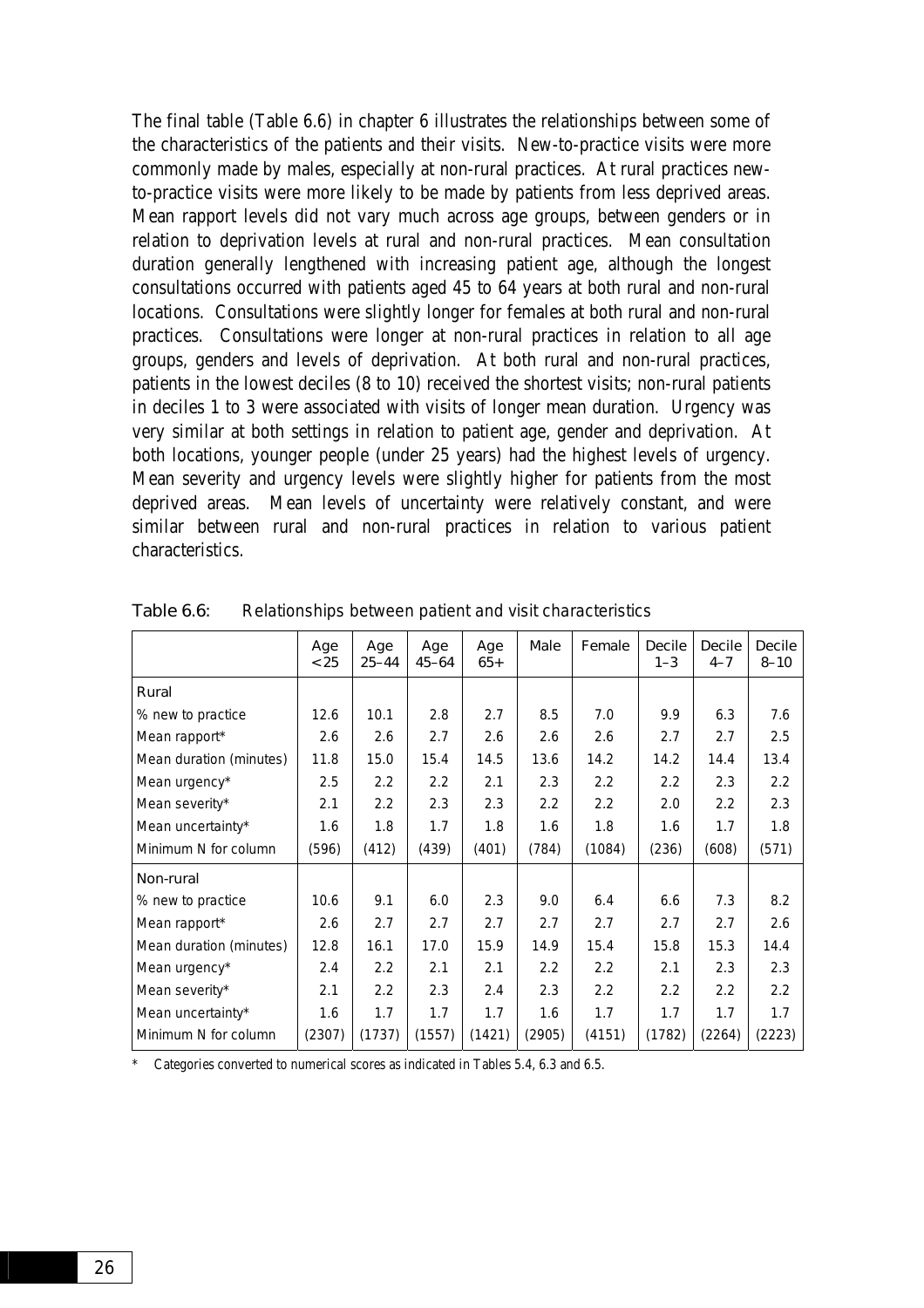# 7 Reasons-for-Visit

Practitioners were asked to record up to four reasons for each visit using, wherever possible, the patient's own words.

Table 7.1 lists the number of reasons-for-visit (RfV) per hundred consultations, by patient age and gender. Non-rural men and women had more RfVs than patients at rural locations. Women presented more RfVs than men in most age groups, and especially ages 15 to 44 years at both rural and urban settings. Males aged below 15 years presented more RfVs compared to females at both rural and non-rural settings. Except for the very young (under one year) and very old (over 75 years), patients at both locations generally presented more RfVs with increasing age. Overall, women aged 55 to 64 years in urban areas had the highest number of RfVs (168) while boys aged one to four years in the rural setting were associated with the lowest number (110).

|           | All<br>ages | 1 > | $1 - 4$ | $5 - 14$ |     | 15-24 25-34 | $35 - 44$ | $45 - 54$ | $55 - 64$ | $65 - 74$ | $75+$ |
|-----------|-------------|-----|---------|----------|-----|-------------|-----------|-----------|-----------|-----------|-------|
| Rural     |             |     |         |          |     |             |           |           |           |           |       |
| Male      | 128         | 139 | 110     | 118      | 113 | 124         | 124       | 137       | 132       | 147       | 129   |
| Female    | 139         | 137 | 115     | 115      | 135 | 146         | 141       | 142       | 141       | 153       | 156   |
| Non-rural |             |     |         |          |     |             |           |           |           |           |       |
| Male      | 140         | 127 | 125     | 122      | 124 | 133         | 144       | 156       | 155       | 161       | 149   |
| Female    | 147         | 124 | 122     | 119      | 143 | 146         | 153       | 159       | 168       | 159       | 150   |

Table 7.1: Reasons-for-visit: age- and gender-specific rates (per 100 visits)

Table 7.2 shows the frequency of RfVs grouped by READ2 chapter (first digit level). The first two columns give their occurrence as a percentage of visits and the second two give their frequency as a percentage of all reasons.

The largest grouping in either rural or non-rural practices was "actions", which made up between 19.0 and 20.6% of reasons and were reported at 23.0 to 26.6% of visits. Within this category, therapeutic procedures accounted for most reasons at both locations. Preventive procedures, operations and administration were also common reasons for visits at both locations. Slightly fewer preventive procedures were recorded at rural practices (4.6% versus 6.1% of reasons).

The most common system-based grouping was respiratory. Respiratory RfVs made up about 17% of visits at both rural and non-rural practices. Respiratory symptoms and pneumonia/influenza were slightly more common RfVs at rural practices while acute respiratory infections were cited less often.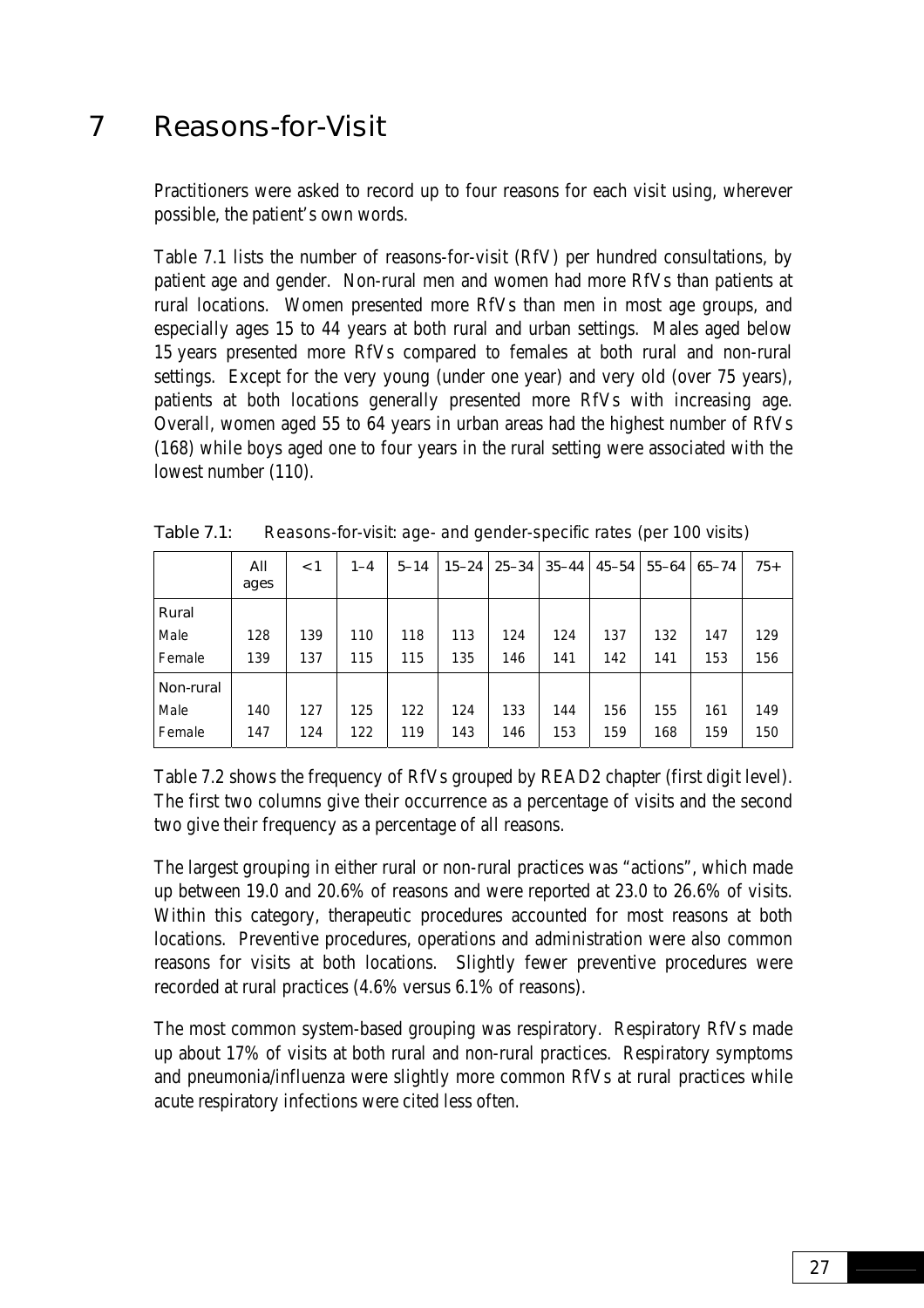Non-specific symptoms were also relatively frequent reasons for visits and accounted for a significant percentage of RfVs at both rural and non-rural practices. Rural practices were associated with a slightly lower rate of non-specific symptoms as a percentage of visits and RfVs. Ear nose and throat non-specific symptoms were slightly less frequent at rural practices.

Other common groupings in both rural and non-rural practices included investigations, musculoskeletal/connective tissue, nervous system/sense organs, injury/poisoning, skin/subcutaneous tissue, unspecified conditions, digestive, genitourinary and cardiovascular/circulatory conditions. Investigations, particularly examinations, were more frequent RfVs at rural practices. The frequency of musculoskeletal/connective tissue and injury/poisoning related reasons were higher in rural practices, while mental health and endocrine/nutritional/metabolic/immunity problems were less common. Otherwise, rural and non-rural practices exhibited a similar distribution of the RfVs for the main groupings, although some small differences were evident among the sub-headings. For example, skin infections, arthropathies, disorders of the eye and genito-urinary symptoms were more common at rural practices, while dermatitis and non-organic psychoses were less frequent.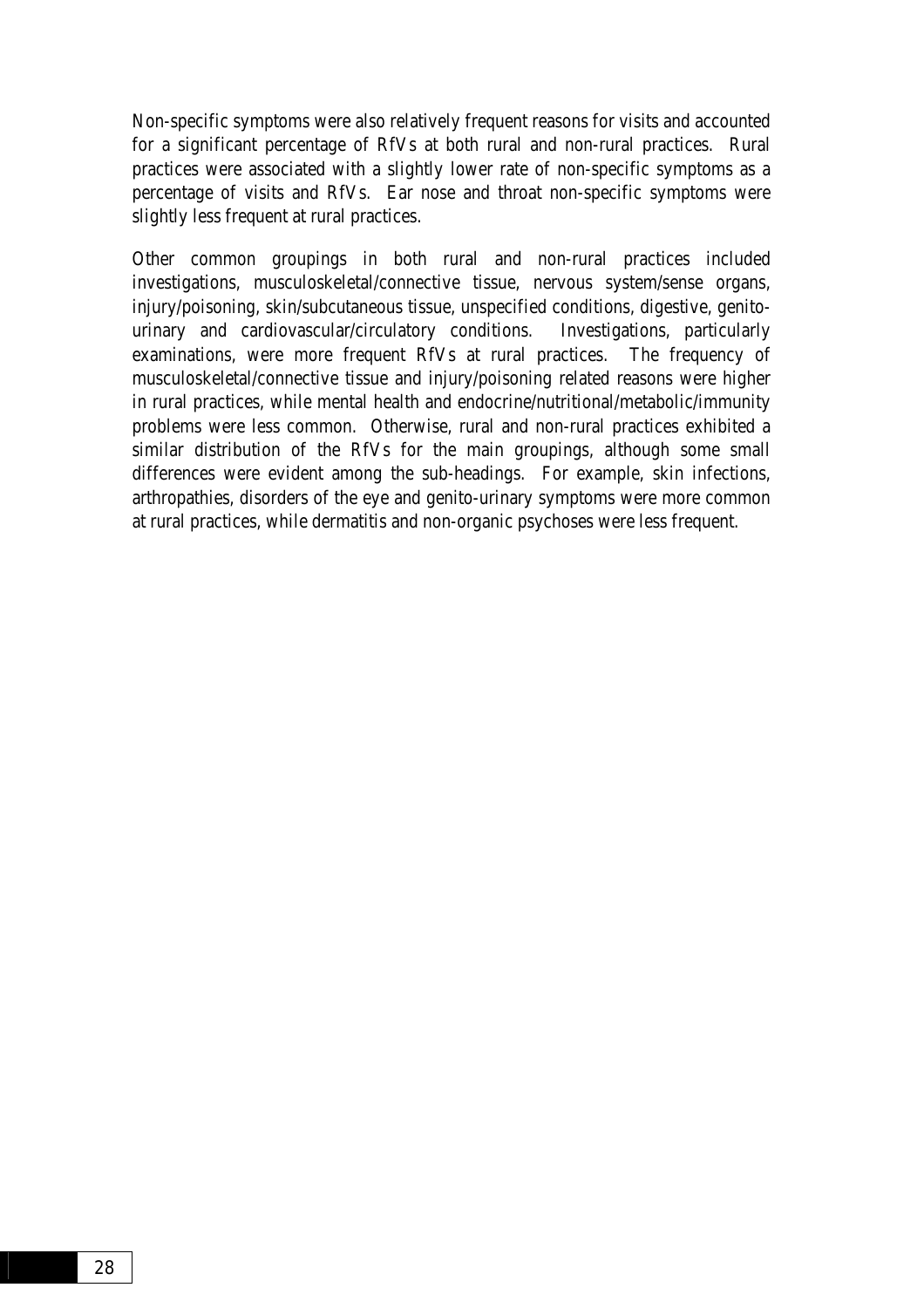| RfV grouping<br>READ2 chapter*                            |       | RfV grouping:<br>percent of visits |       | RfV grouping:<br>percent of reasons |
|-----------------------------------------------------------|-------|------------------------------------|-------|-------------------------------------|
|                                                           | Rural | Non-rural                          | Rural | Non-rural                           |
| <b>Actions</b>                                            | 23.0  | 26.6                               | 19.0  | 20.6                                |
| Therapeutic procedures                                    |       |                                    | 8.7   | 8.2                                 |
| Preventive procedures                                     |       |                                    | 4.6   | 6.1                                 |
| Operations                                                |       |                                    | 3.0   | 3.6                                 |
| Administration                                            |       |                                    | 2.5   | 2.5                                 |
| Respiratory                                               | 17.0  | 17.1                               | 13.2  | 12.6                                |
| Respiratory symptoms                                      |       |                                    | 8.1   | 6.9                                 |
| Acute respiratory infections                              |       |                                    | 2.2   | 2.8                                 |
| Chronic obstructive airways disease                       |       |                                    | 0.9   | 1.2                                 |
| Pneumonia and influenza                                   |       |                                    | 1.3   | 0.9                                 |
| Symptoms non-specific                                     | 14.6  | 17.2                               | 11.6  | 12.3                                |
| Ear, nose and throat symptoms                             |       |                                    | 3.1   | 3.7                                 |
| Abdominal and pelvic symptoms                             |       |                                    | 1.2   | 1.5                                 |
| Head and neck symptoms                                    |       |                                    | 0.9   | 0.6                                 |
| Investigations                                            | 10.6  | 10.7                               | 8.3   | 7.6                                 |
| Examination                                               |       |                                    | 4.6   | 3.7                                 |
| History                                                   |       |                                    | 2.1   | 2.2                                 |
| Diagnostic procedures/lab test/radiology                  |       |                                    | 1.6   | 1.8                                 |
| Musculoskeletal/connective tissue                         | 10.7  | 10.0                               | 8.2   | 6.9                                 |
| Rheumatism, excluding the back                            |       |                                    | 3.0   | 2.4                                 |
| Vertebral column syndromes                                |       |                                    | 2.8   | 2.5                                 |
| Arthropathies and related disorders                       |       |                                    | 2.4   | 1.8                                 |
| Nervous system/sense organs                               | 8.9   | 10.0                               | 6.8   | 7.1                                 |
| CNS symptoms                                              |       |                                    | 3.1   | 3.7                                 |
| Ear diseases                                              |       |                                    | 1.5   | 1.7                                 |
| Disorders of eye and adnexa                               |       |                                    | 1.7   | 0.9                                 |
| Injury/poisoning                                          | 8.6   | 6.2                                | 6.6   | 4.3                                 |
| Abrasions                                                 |       |                                    | 0.6   | 0.5                                 |
| Open wound of arm                                         |       |                                    | 0.6   | 0.2                                 |
| Sprains and strains of joints and adjacent<br>muscles     |       |                                    | 0.3   | 0.5                                 |
| Skin/subcutaneous tissue                                  | 5.9   | 6.4                                | 4.5   | 4.5                                 |
| Symptoms affecting skin and integumentary<br>tissue       |       |                                    | 1.8   | 1.7                                 |
| Skin and subcutaneous tissue infection                    |       |                                    | 1.3   | 0.9                                 |
| Dermatitis/dermatoses                                     |       |                                    | 0.5   | 1.0                                 |
| <b>Unspecified conditions</b>                             | 6.5   | 6.2                                | 4.9   | 4.4                                 |
| Health status and contact with health<br>services factors |       |                                    | 4.6   | 4.1                                 |

## Table 7.2: Distribution of reasons-for-visit, chapters and sub-chapters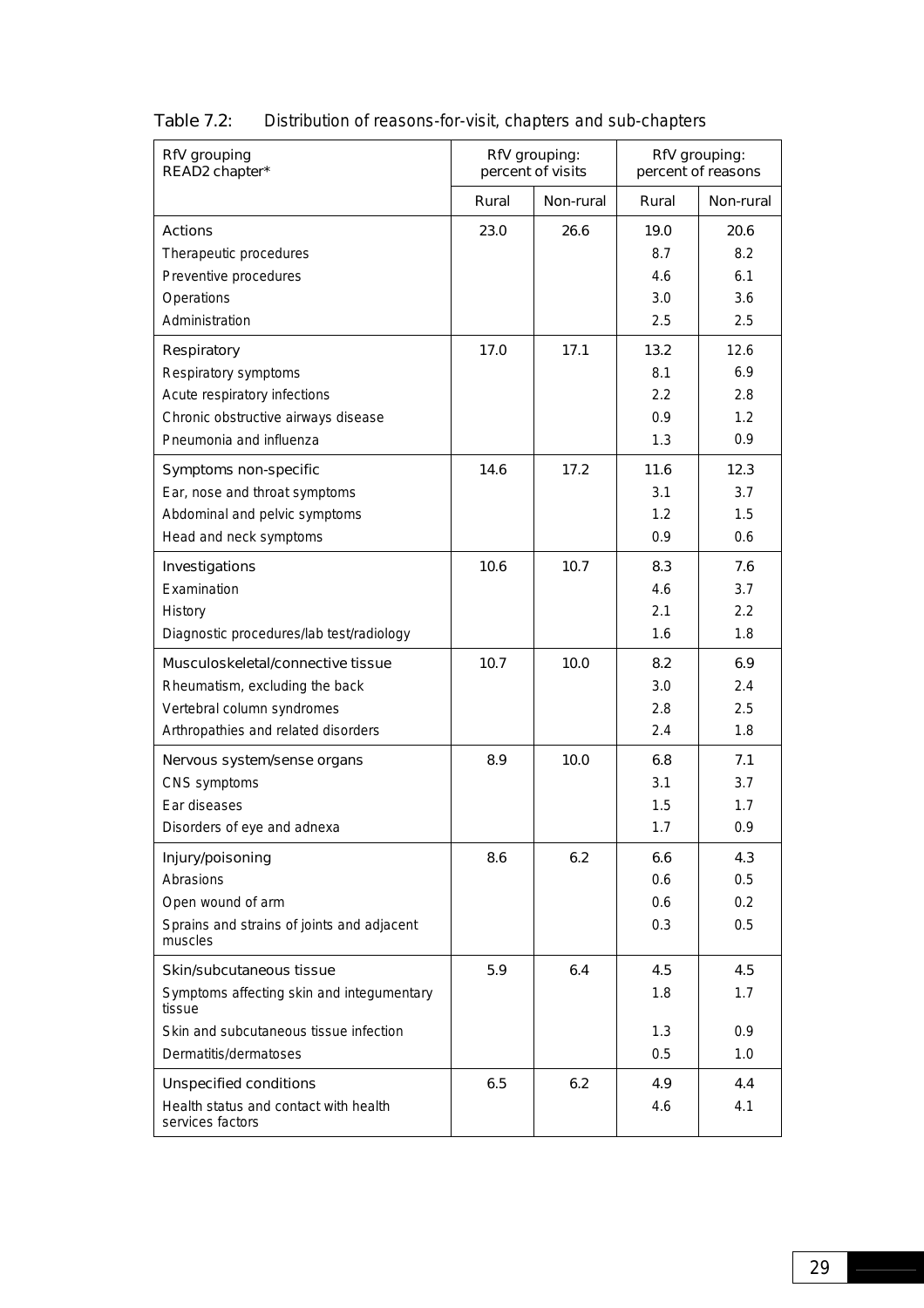| RfV grouping<br>READ2 chapter*                          |       | RfV grouping:<br>percent of visits |                | RfV grouping:<br>percent of reasons |  |  |
|---------------------------------------------------------|-------|------------------------------------|----------------|-------------------------------------|--|--|
|                                                         | Rural | Non-rural                          | Rural          | Non-rural                           |  |  |
| <b>Digestive</b>                                        | 5.9   | 6.0                                | 4.5            | 4.2                                 |  |  |
| Gastrointesinal symptoms                                |       |                                    | 3.7            | 3.3                                 |  |  |
| Genito-urinary                                          | 5.2   | 5.2                                | 3.9            | 3.7                                 |  |  |
| Genito-urinary symptoms                                 |       |                                    | 1.9            | 1.2                                 |  |  |
| Female genital tract disorders                          |       |                                    | 0.8            | 1.0                                 |  |  |
| Urinary system diseases                                 |       |                                    | 0.6            | 0.6                                 |  |  |
| Disorders of breast                                     |       |                                    | 0.5            | 0.6                                 |  |  |
| Cardiovascular/circulatory                              | 4.0   | 5.2                                | 3.1            | 3.9                                 |  |  |
| Cardiovascular symptoms                                 |       |                                    | 1.5            | 1.4                                 |  |  |
| BP - hypertensive disease                               |       |                                    | 0.9            | 1.3                                 |  |  |
| Infectious/parasitic                                    | 1.8   | 2.3                                | 1.4            | 1.7                                 |  |  |
| Viral and chlamydial diseases                           |       |                                    | 0.6            | 0.8                                 |  |  |
| Mental                                                  | 1.6   | 3.6                                | 1.4            | 2.6                                 |  |  |
| Neurotic, personality, other non-psychotic<br>disorders |       |                                    | 1.0            | 1.4                                 |  |  |
| Non-organic psychoses                                   |       |                                    | 0.4            | 1.1                                 |  |  |
| Endocrine/nutritional/metabolic/immunity                | 1.3   | 2.3                                | 1.0            | 1.6                                 |  |  |
| Endocrine gland diseases, including goitre              |       |                                    | 0.7            | 1.0                                 |  |  |
| Cancers/neoplasms                                       | 1.5   | 1.7                                | 1.2            | 1.2                                 |  |  |
| Benign neoplasms                                        |       |                                    | 0.9            | 0.7                                 |  |  |
| Pregnancy/childbirth/puerperium                         | 0.2   | 0.2                                | 0.1            | 0.2                                 |  |  |
| Blood/blood-forming organs                              | 0.05  | 0.2                                | 0.04           | 0.1                                 |  |  |
| Congenital                                              | 0.1   | 0.2                                | 0.08           | 0.1                                 |  |  |
| Perinatal                                               | 0     | 0.01                               | $\mathbf 0$    | 0.01                                |  |  |
| Not coded                                               | 0.3   | 0.5                                | 0.3            | 0.3                                 |  |  |
| Total<br>(N)                                            | 1957  | 7315                               | 100%<br>(2620) | 100%<br>(10, 551)                   |  |  |

\* Major groupings are based on READ2 chapters. Where possible, symptoms from chapters 1 and R have been attributed to the corresponding body system (chapters A to Q). Chapters 1 to 5 have been broadly classified under "Investigations", and chapters 6 to 9 and a to v under "Actions". READ2 sub-chapters at the two-digit level are shown where they comprise  $\geq 0.5\%$  of all reasons.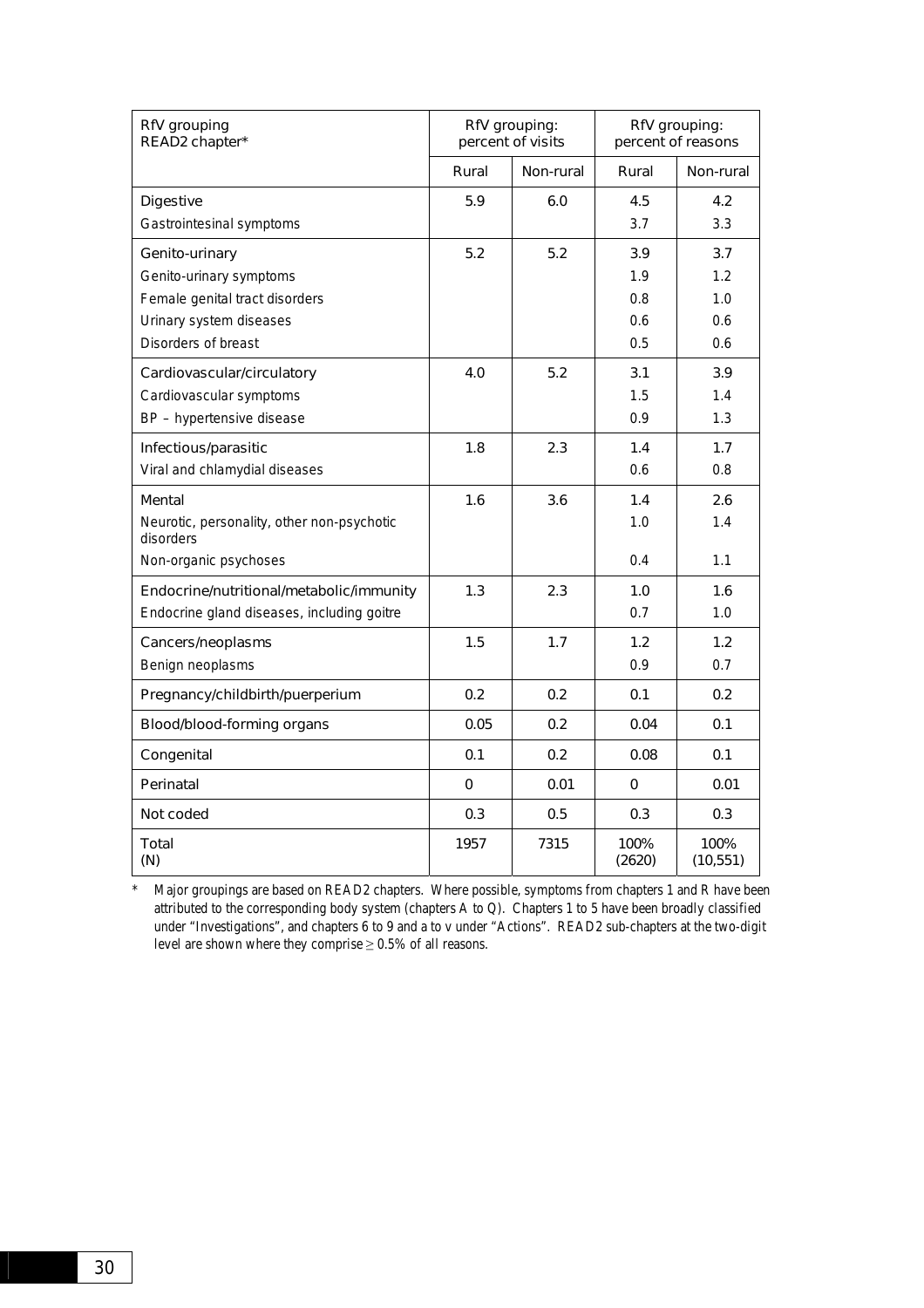The frequencies of RfVs are provided in Table 7.3, grouped by READ2 chapter (first digit level). The most commonly identified system-related RfVs were respiratory, musculoskeletal/connective tissue, nervous system/sense organs and injury/ poisoning. Many presentations were not attributed to any organ system, and "actions" (examination or prescription) were overall the most common RfV category: 25.5% of visits in rural and 29.7% of visits in non-rural areas were associated with actions. Non-specific symptoms and investigations were also common groupings not related to any specific organ systems. The overall frequency of RfVs was slightly lower in rural compared to non-rural locations (134.3 versus 144.2 per 100 visits) and most categories exhibited slightly fewer reasons-for-visit. By contrast, injury/ poisoning was a slightly more frequent reason-for-visit at rural locations (8.8% versus 6.3%) (see Table 7.3).

| READ2 chapter                            | Rural    | Non-rural |
|------------------------------------------|----------|-----------|
| Actions                                  | 25.5     | 29.7      |
| Respiratory                              | 17.8     | 17.8      |
| Symptoms non-specific                    | 15.6     | 18.1      |
| Investigations                           | 11.2     | 11.0      |
| Musculoskeletal/connective tissue        | 11.0     | 10.0      |
| Nervous system/sense organs              | 9.2      | 10.2      |
| Injury/poisoning                         | 8.8      | 6.3       |
| Unspecified conditions                   | 6.6      | 6.3       |
| Skin/subcutaneous tissue                 | 6.1      | 6.5       |
| Digestive                                | 6.0      | 6.1       |
| Genito-urinary                           | 5.3      | 5.3       |
| Cardiovascular/circulatory               | 4.1      | 5.6       |
| Infectious/parasitic                     | 1.9      | 2.4       |
| Mental                                   | 1.8      | 3.8       |
| Cancers/neoplasms                        | 1.5      | 1.7       |
| Endocrine/nutritional/metabolic/immunity | 1.3      | 2.4       |
| Pregnancy/childbirth/puerperium          | 0.3      | 0.3       |
| Congenital                               | 0.2      | 0.2       |
| Blood/blood-forming organs               | 0.10     | 0.2       |
| Perinatal                                | $\Omega$ | 0.01      |
| Not coded                                | 0.05     | 0.5       |
| Total reasons per 100 visits             | 134.3    | 144.2     |

Table 7.3: Frequency of reasons-for-visit (per 100 visits)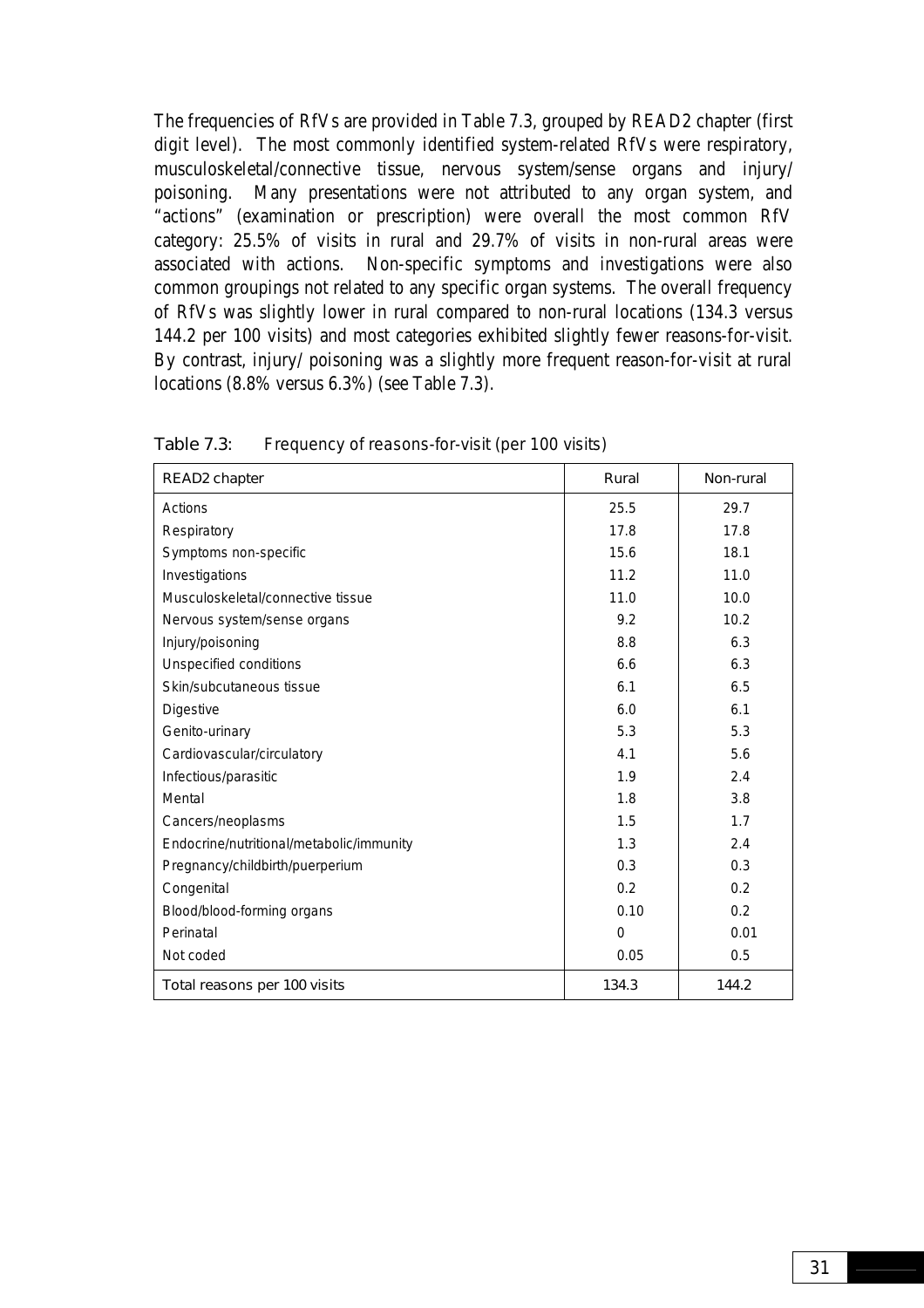Reasons for visit components were broadly similar at rural and non-rural regions (see Table 7.4). This table classified RfV by components; i.e. type of reason rather than anatomical system. There were few major differences between components at either location. Injury/poisoning was slightly higher at rural practices (6.6% versus 4.3%) while prevention (4.6% versus 6.1%) and disease (29.2% versus 31.0%) were somewhat less frequent components of rural visits.

| <b>READ2</b> component | Rural          | Non-rural         |
|------------------------|----------------|-------------------|
| Symptoms               | 31.8           | 31.7              |
| <b>Disease</b>         | 29.2           | 31.0              |
| Treatments             | 11.9           | 12.0              |
| Investigations         | 8.3            | 7.6               |
| Injury/poisoning       | 6.6            | 4.3               |
| Unspecified conditions | 4.9            | 4.4               |
| Prevention             | 4.6            | 6.1               |
| Administrative         | 2.5            | 2.5               |
| Not coded              | 0.3            | 0.3               |
| Total<br>(N)           | 100%<br>(2620) | 100%<br>(10, 551) |

Table 7.4: Reason-for-visit components as percentage of all reasons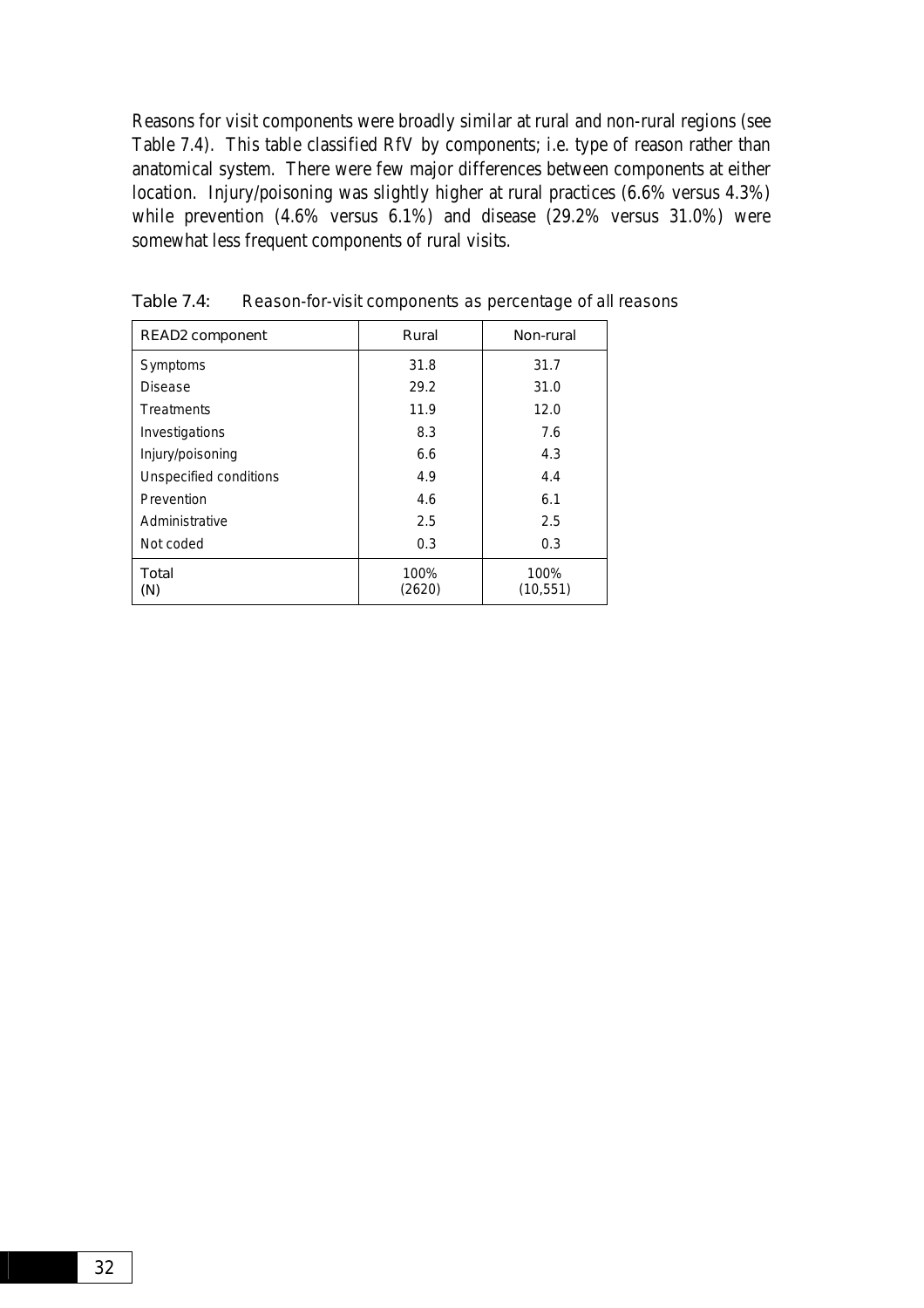# 8 Problems Identified and Managed

The term "problem" allowed for GPs to record a wider range of reasons-for-visit than traditional diagnostic groupings. Up to four diagnoses/problems per visit could be recorded. Problems included other aspects of practice such as well-person care, psycho-social difficulties and practitioner-identified issues. A list of the number of problems per visit is given in Table 8.1. The mean number of problems per visit was slightly lower in rural compared to non-rural practices (1.61 versus 1.69). More visits to rural practices were associated with a single problem (58.3% versus 54.7%) and relatively fewer patients presented more than two problems.

| Number of problems      | Rural          | Non-rural      |
|-------------------------|----------------|----------------|
| No problem              | 0.1            | 0.3            |
| One problem             | 58.3           | 54.7           |
| Two problems            | 26.8           | 26.5           |
| Three problems          | 10.3           | 12.2           |
| Four problems           | 4.5            | 6.3            |
| Total<br>(N)            | 100%<br>(1957) | 100%<br>(7315) |
| Mean number of problems | 1.61           | 1.69           |

Table 8.1: Percentage distribution of number of problems per visit

With some exceptions (e.g. children under one year at both locations and males 5 to 14 at rural practices), successively older patients who visited rural or urban practices presented an increasing number of problems at each visit (see Table 8.2). In general, females presented more problems than males at both settings. However, males under five at non-rural practices, males 55 to 64 years at rural locations and males aged 5 to 14 years at both rural and non-rural settings exceeded the number of problems per visit presented by female patients.

|           | All<br>ages | $\leq 1$ | $1 - 4$ | $5 - 14$ | $15 - 24$ | $25 - 34$ | $35 - 44$ | $45 - 54$ | $55 - 64$ | $65 - 74$ | $75+$ |
|-----------|-------------|----------|---------|----------|-----------|-----------|-----------|-----------|-----------|-----------|-------|
| Rural     |             |          |         |          |           |           |           |           |           |           |       |
| Male      | 156         | 142      | 113     | 141      | 125       | 133       | 146       | 157       | 190       | 186       | 196   |
| Female    | 165         | 147      | 136     | 127      | 148       | 166       | 166       | 166       | 171       | 193       | 195   |
| Non-rural |             |          |         |          |           |           |           |           |           |           |       |
| Male      | 163         | 142      | 134     | 135      | 135       | 157       | 165       | 177       | 192       | 195       | 182   |
| Female    | 175         | 132      | 132     | 129      | 162       | 168       | 185       | 192       | 197       | 204       | 191   |

Table 8.2: Number of problems: age- and gender-specific rates (per 100 visits)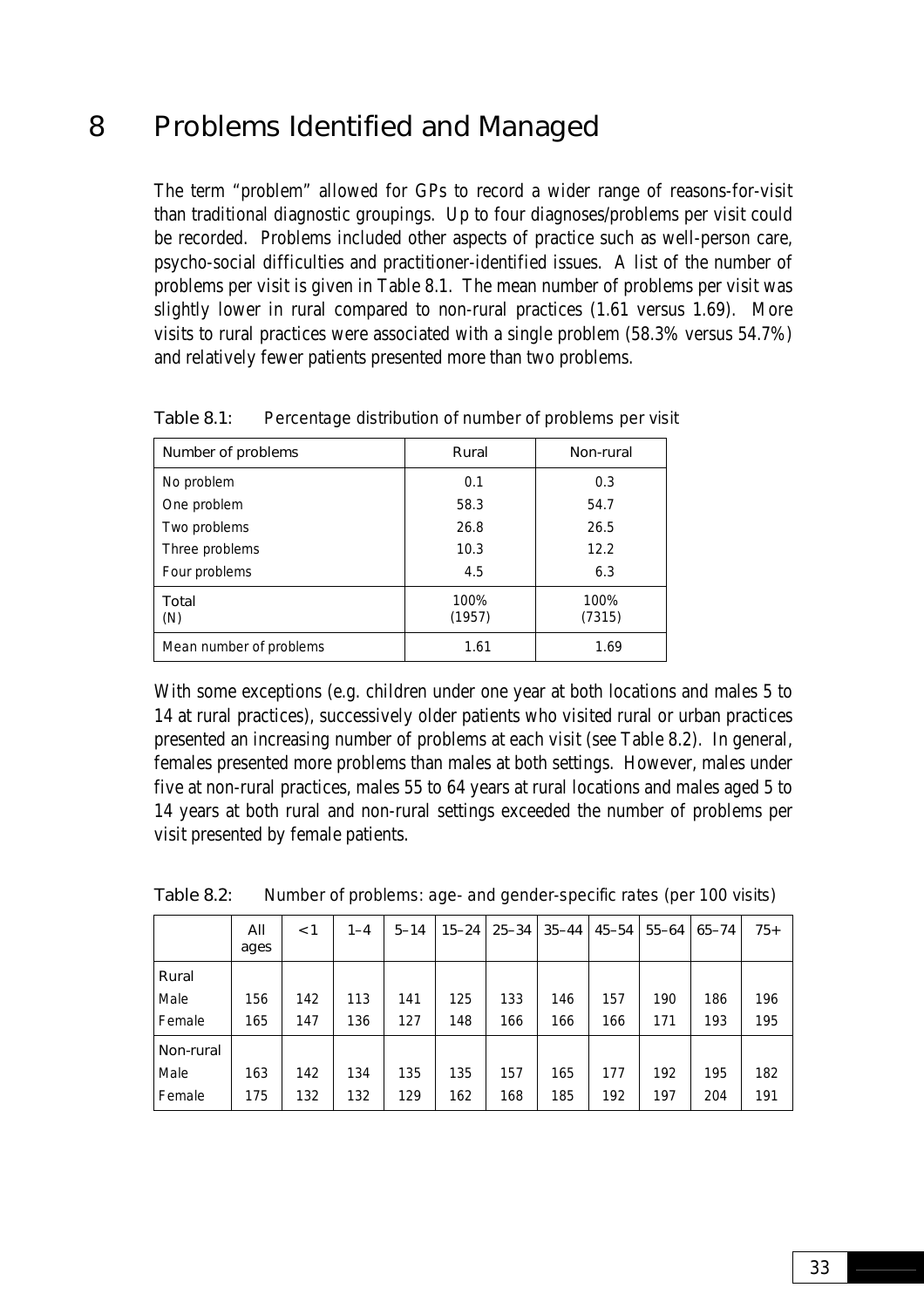Table 8.3 shows the distribution of problems grouped by READ2 chapter (first digit level). The first pair of columns gives their occurrence as a percentage of visits in rural and non-rural practices, the second two give their frequency as a percentage of all problems, and the last pair of columns gives their frequency as a percentage of new problems. As per RfV, where possible, an item is attributed to an anatomical system (e.g. respiratory) or process (e.g. cancer) recognised by the initial alphabetical digit of the READ2 code; a significant number of problems cannot be attributed in this way and are presented under actions, investigations and nonspecific symptoms.

Respiratory problems were the most common at both rural and non-rural practices and accounted for 23.4 and 22.8% of visits, 15.6 and 14.5% of all problems and 22.6 and 23.3% of new problems, respectively, at each location. Actions, injury/ poisoning, nervous system/sense organs, cardiovascular/circulatory and skin/ subcutaneous tissue problems were responsible for more than 10% of visits at both locations. There were minor differences between rural and non-rural practices in relation to the chapter headings and sub-chapter level groupings. For example, injury was a more frequent problem at visits to rural practices and also accounted for a higher proportion of all problems and a larger percentage of new problems at rural compared to urban practices. At the sub-chapter level, nearly all the injury subgroups for new problems were more common at rural practices. Mental health problems were less frequently recorded at rural practices and the sub-group headings "neurotic, personality & other non-psychotic disorders" and "non-organic psychoses" comprised a lower percentage of all problems as well as new problems at rural practices. Skin infections were more frequent problems (especially new problems) at rural practices, while acute respiratory infections were less common. Nervous system/sense organ problems overall accounted for a lower percentage of new problems at rural compared to non-rural practices. Ear diseases were a less common new problem at rural practices but eye disorders were more frequent.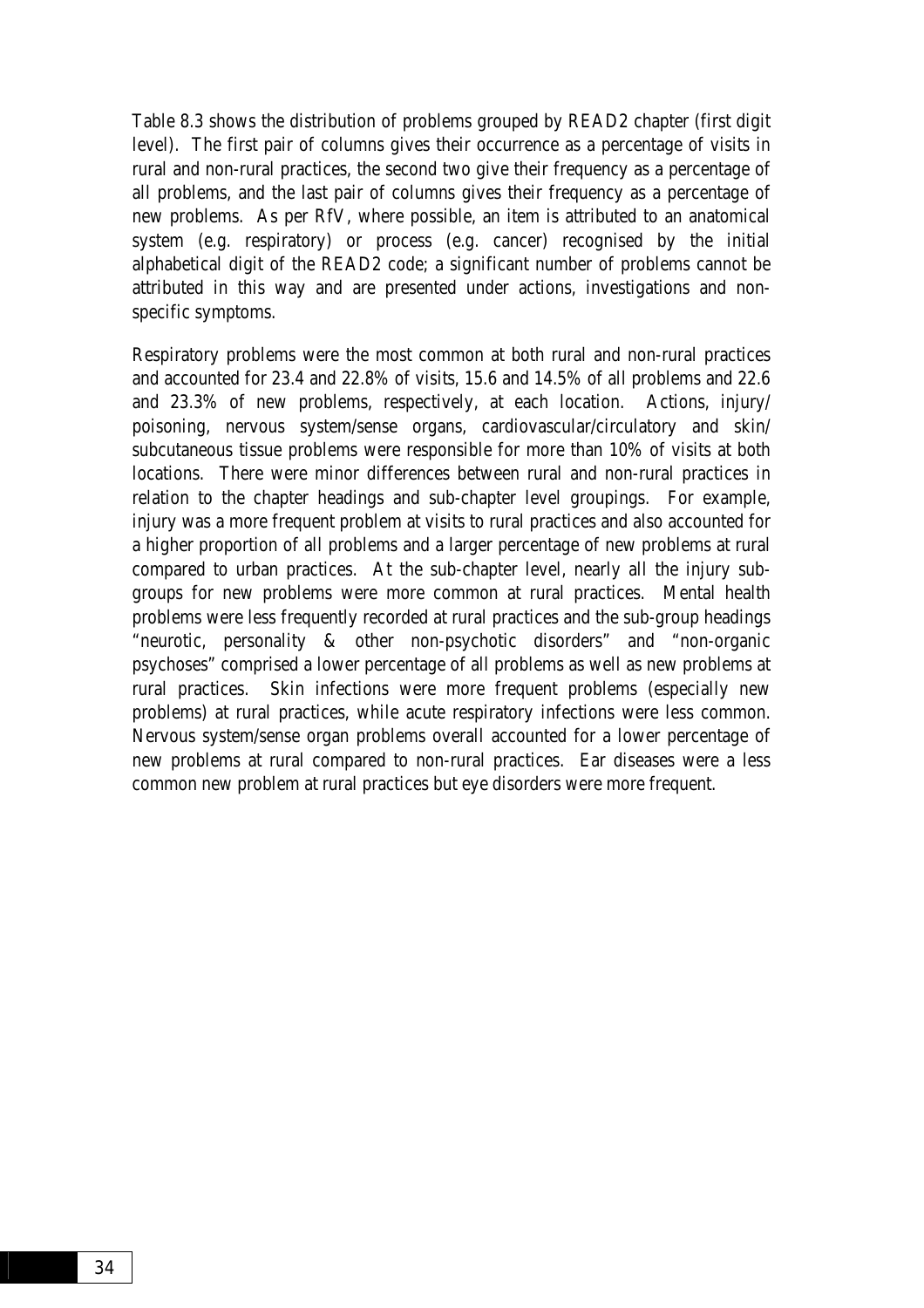| Problem grouping<br>READ2 chapter*                                |       | Problem grouping:<br>percent of visits |            | Problem grouping:<br>percent of<br>problems | Problem grouping:<br>percent of new<br>problems |            |
|-------------------------------------------------------------------|-------|----------------------------------------|------------|---------------------------------------------|-------------------------------------------------|------------|
|                                                                   | Rural | Non-rural                              | Rural      | Non-rural                                   | Rural                                           | Non-rural  |
| Respiratory                                                       | 23.4  | 22.8                                   | 15.6       | 14.5                                        | 22.6                                            | 23.3       |
| Acute respiratory infections                                      |       |                                        | 7.7        | 8.0                                         | 15.2                                            | 17.2       |
| Chronic obstructive airways<br>disease                            |       |                                        | 3.9        | 3.1                                         | 1.5                                             | 0.8        |
| Pneumonia and influenza                                           |       |                                        | 1.8        | 1.2                                         | 2.7                                             | 2.4        |
| Respiratory symptoms                                              |       |                                        | 1.3        | 1.2                                         | 2.3                                             | 1.8        |
| <b>Actions</b>                                                    | 15.0  | 17.5                                   | 11.0       | 11.4                                        | 5.4                                             | 5.8        |
| Preventive procedures                                             |       |                                        | 5.2        | 5.5                                         | 2.9                                             | 3.1        |
| Operations                                                        |       |                                        | 2.2        | 2.3                                         | 1.2                                             | 1.2        |
| Therapeutic procedures<br>Administration                          |       |                                        | 2.1<br>1.1 | 1.9<br>1.1                                  | 0.3<br>0.9                                      | 0.6<br>0.7 |
|                                                                   |       |                                        |            |                                             |                                                 |            |
| Injury/poisoning                                                  | 14.4  | 10.8                                   | 9.2        | 6.6                                         | 13.0                                            | 9.2        |
| Sprains and strains of joints and<br>adjacent muscles             |       |                                        | 2.3        | 2.3                                         | 3.6                                             | 3.7        |
| Abrasions                                                         |       |                                        | 0.8        | 0.5                                         | 2.0                                             | 0.8        |
| Contusion                                                         |       |                                        | 0.8        | 0.5                                         | 1.6                                             | 1.0        |
| Fracture of lower limb                                            |       |                                        | 0.7        | 0.2                                         | 0.8                                             | 0.2        |
| Open wound of arm                                                 |       |                                        | 0.6        | 0.2                                         | 0.7                                             | 0.3        |
| Nervous system/sense organs                                       | 12.4  | 13.4                                   | 7.8        | 8.3                                         | 9.1                                             | 10.1       |
| Ear diseases                                                      |       |                                        | 3.3        | 3.9                                         | 4.4                                             | 5.5        |
| Disorders of eye and adnexa<br>CNS symptoms                       |       |                                        | 2.0<br>1.1 | 1.4<br>1.4                                  | 3.2<br>0.9                                      | 2.2<br>1.7 |
|                                                                   |       |                                        |            |                                             |                                                 |            |
| Cardiovascular/circulatory                                        | 12.6  | 14.0                                   | 8.7        | 9.3                                         | 3.0                                             | 3.2        |
| BP - hypertensive disease<br>Arteriosclerotic heart disease       |       |                                        | 4.6<br>1.3 | 4.6<br>1.6                                  | 0.6<br>0.4                                      | 0.7<br>0.3 |
| Cardiovascular symptoms                                           |       |                                        | 0.3        | 0.5                                         | 0.5                                             | 1.0        |
| Skin/subcutaneous tissue                                          | 10.5  | 10.7                                   | 7.0        | 6.6                                         | 9.5                                             | 9.2        |
| Skin and subcutaneous tissue                                      |       |                                        | 2.3        | 1.2                                         | 3.9                                             | 2.2        |
| infections                                                        |       |                                        |            |                                             |                                                 |            |
| Dermatitis/dermatoses                                             |       |                                        | 2.2        | 2.6                                         | 2.7                                             | 3.2        |
| Musculoskeletal/connective<br>tissue                              | 10.0  | 8.7                                    | 6.6        | 5.4                                         | 4.6                                             | 4.3        |
| Arthropathies and related<br>disorders                            |       |                                        | 2.5        | 2.0                                         | 0.7                                             | 1.2        |
| Rheumatism, excluding the back                                    |       |                                        | 2.1        | 1.6                                         | 2.5                                             | 1.6        |
| Vertebral column disorders                                        |       |                                        | 1.4        | 1.4                                         | 0.8                                             | 1.3        |
| Osteopathy/chondropathy/<br>acquired musculoskeletal<br>deformity |       |                                        | 0.6        | 0.6                                         | 0.6                                             | 0.3        |
| Investigations                                                    | 7.3   | 8.9                                    | 4.8        | 5.5                                         | 4.3                                             | 4.2        |
| History                                                           |       |                                        | 2.7        | 2.5                                         | 2.3                                             | 1.5        |
| Examination                                                       |       |                                        | 1.5        | 1.7                                         | 1.8                                             | 1.8        |
| Diagnostic procedures/lab test/<br>radiology                      |       |                                        | 0.7        | 1.3                                         | 0.4                                             | 0.8        |

#### Table 8.3: Distribution of problems managed, by READ2 chapter and subchapter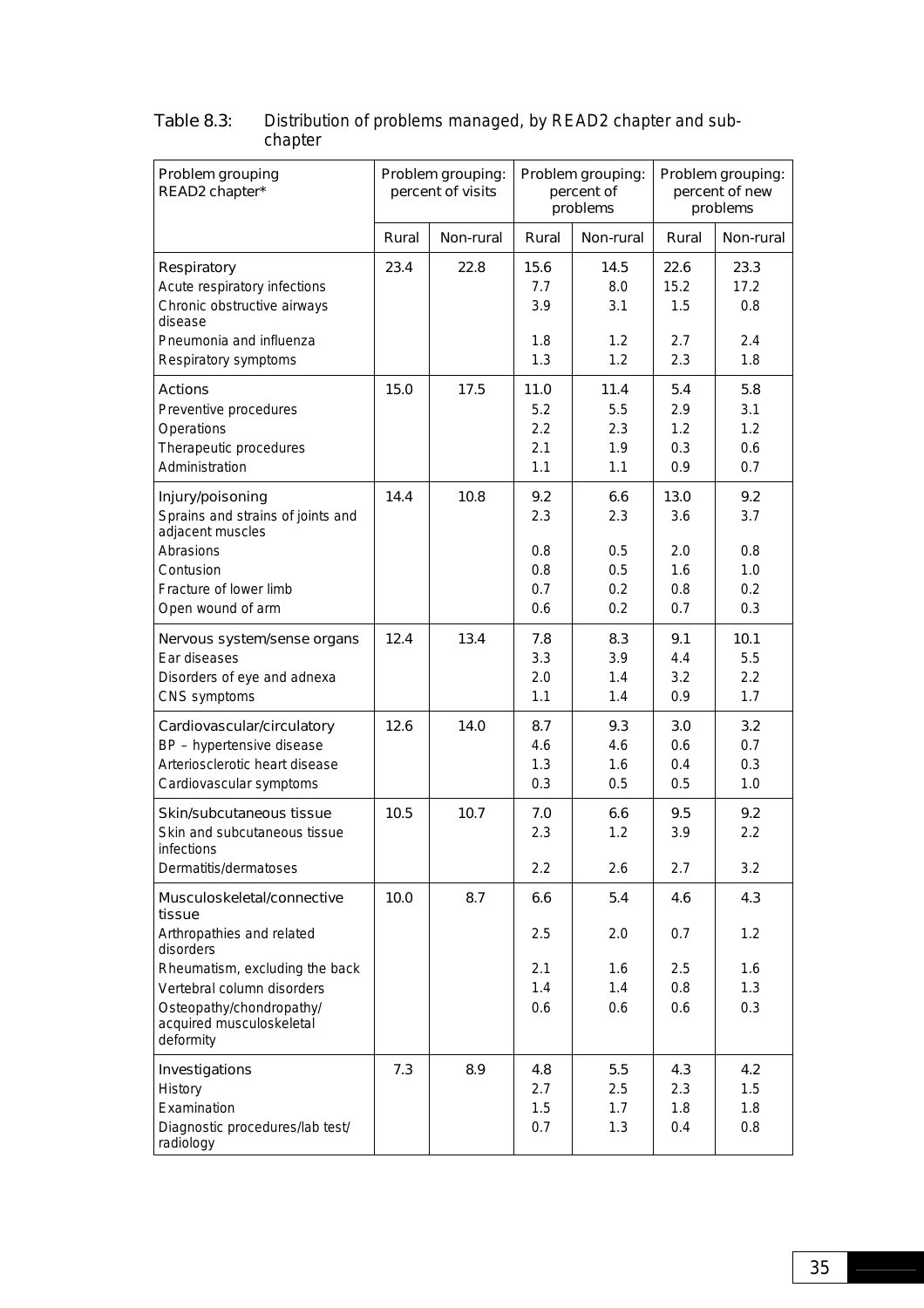| Problem grouping<br>READ2 chapter*                                                                                                                              |       | Problem grouping:<br>percent of visits | Problem grouping:<br>percent of<br>problems |                                 | Problem grouping:<br>percent of new<br>problems |                                 |
|-----------------------------------------------------------------------------------------------------------------------------------------------------------------|-------|----------------------------------------|---------------------------------------------|---------------------------------|-------------------------------------------------|---------------------------------|
|                                                                                                                                                                 | Rural | Non-rural                              | Rural                                       | Non-rural                       | Rural                                           | Non-rural                       |
| Infectious/parasitic<br>Viral and chlamydial diseases<br>Bacterial food poisoning<br>Mycoses<br>Viral diseases with exanthema                                   | 6.5   | 6.9                                    | 4.2<br>1.2<br>1.0<br>0.9<br>0.6             | 4.3<br>1.4<br>0.9<br>1.0<br>0.5 | 7.2<br>1.7<br>2.0<br>1.7<br>1.1                 | 7.1<br>2.1<br>2.0<br>1.6<br>0.7 |
|                                                                                                                                                                 |       |                                        |                                             |                                 |                                                 |                                 |
| Genito-urinary<br>Urinary system diseases<br>Female genital tract disorders<br>Genito-urinary symptoms<br>Male genital organ diseases                           | 7.4   | 7.4                                    | 4.7<br>1.3<br>1.1<br>0.9<br>0.6             | 4.6<br>1.3<br>1.5<br>0.7<br>0.4 | 4.6<br>2.1<br>0.5<br>0.8<br>0.3                 | 5.5<br>1.8<br>1.4<br>0.8<br>0.2 |
| <b>Digestive</b><br>Duodenal diseases<br>Gastrointestinal symptoms<br>Oral cavity, salivary glands, jaw<br>diseases<br>Diseases of intestines and<br>peritoneum | 6.4   | 7.4                                    | 4.1<br>1.6<br>1.5<br>0.5<br>0.3             | 4.5<br>1.5<br>1.4<br>0.4<br>0.5 | 4.8<br>0.8<br>2.3<br>1.0<br>0.4                 | 4.5<br>1.2<br>1.7<br>0.6<br>0.5 |
| Endocrine/nutritional/metabolic<br>/immunity<br>Endocrine gland diseases,<br>including goitre<br>Metabolic and immunity disorders                               | 6.0   | 6.2                                    | 4.2<br>2.1<br>1.9                           | 4.0<br>2.2<br>1.6               | 1.2<br>0.4<br>0.5                               | 0.9<br>0.3<br>0.4               |
| Mental<br>Neurotic, personality and other<br>non-psychotic disorders<br>Non-organic psychoses                                                                   | 5.5   | 8.3                                    | 3.6<br>1.9<br>1.7                           | 5.3<br>2.7<br>2.4               | 2.3<br>1.6<br>0.7                               | 3.4<br>2.3<br>1.0               |
| Symptoms non-specific<br>Ear, nose and throat symptoms                                                                                                          | 4.7   | 5.9                                    | 3.0<br>0.5                                  | 3.6<br>0.5                      | 3.2<br>0.8                                      | 4.4<br>0.9                      |
| Cancers/neoplasms<br>Benign neoplasms                                                                                                                           | 3.9   | 3.9                                    | 2.4<br>0.8                                  | 2.4<br>0.8                      | 1.9<br>0.8                                      | 2.6<br>1.3                      |
| <b>Unspecified conditions</b><br>Health status and contact with<br>health services factors                                                                      | 3.0   | 4.0                                    | 1.9<br>1.8                                  | 2.4<br>0.2                      | 1.6<br>1.6                                      | 1.5<br>1.4                      |
| Blood/blood-forming organs                                                                                                                                      | 0.9   | 0.7                                    | 0.5                                         | 0.4                             | 0.5                                             | 0.2                             |
| Pregnancy/childbirth/<br>puerperium                                                                                                                             | 0.5   | 0.4                                    | 0.3                                         | 0.3                             | 0.4                                             | 0.3                             |
| Congenital                                                                                                                                                      | 0.3   | 0.3                                    | 0.2                                         | 0.2                             | 0.2                                             | 0.09                            |
| Perinatal                                                                                                                                                       | 0.2   | 0.03                                   | 0.09                                        | 0.02                            | 0.3                                             | -                               |
| Not coded                                                                                                                                                       | 0.5   | 0.8                                    | 0.3                                         | 0.5                             | 0.3                                             | 0.4                             |
| Total (N)                                                                                                                                                       | 1957  | 7315                                   | 100%<br>(3079)                              | 100%<br>(12371)                 | 100%<br>(1099)                                  | 100%<br>(4386)                  |

\* Major groupings are based on READ2 chapters and a similar process was applied as for reason-for-visit. Sub-chapters are shown where they comprise  $\geq 0.5\%$  of all problems.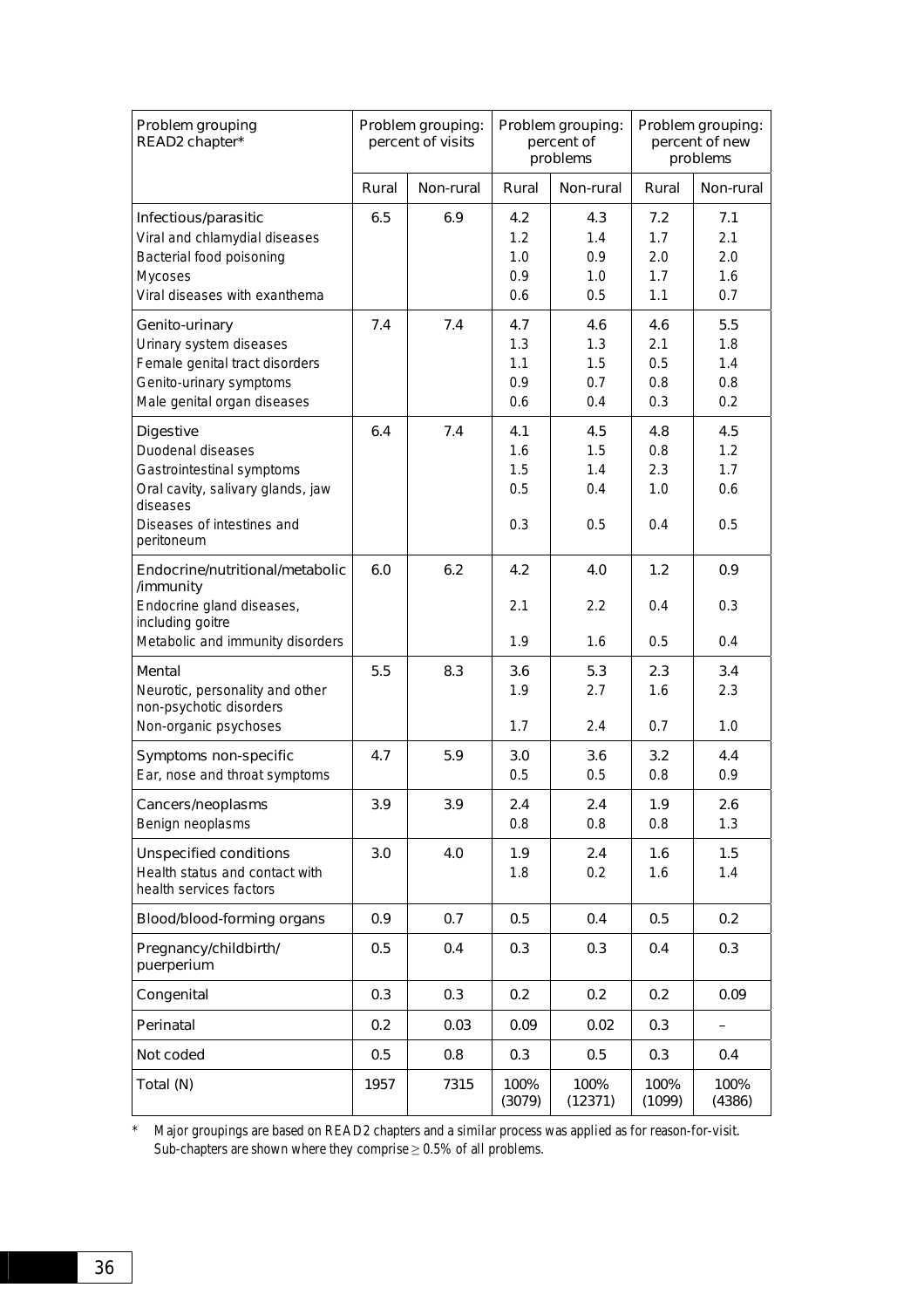Table 8.4 shows the frequency of problems grouped by READ2 chapter (first digit level). Overall, fewer problems per 100 visits were recorded at rural practices (160.9 versus 169.5). With the exceptions of respiratory, injury/poisoning, musculoskeletal/ connective tissue, blood/blood forming organs, pregnancy/childbirth/puerperium, and perinatal problems, rural practices recorded fewer problems per visit for all the READ2 categories. Mental health problems appeared to be less frequently recorded at rural practice (5.8 versus 8.9). The rank ordering of the categories was similar at rural and non-rural practices. Urban practices ranked injury in particular, but also endocrine/nutritional/metabolic/immunity and infectious/parasitic problems lower in the list while mental health was ranked higher than in rural practices. Respiratory problems were consistently the most common at both rural and non-rural practices (25% and 24.5%).

| READ2 chapter                            | Rural | Non-rural |
|------------------------------------------|-------|-----------|
| Respiratory                              | 25.0  | 24.5      |
| Actions                                  | 17.7  | 19.3      |
| Injury/poisoning                         | 14.7  | 11.2      |
| Cardiovascular/circulatory               | 14.0  | 15.8      |
| Nervous system/sense organs              | 12.6  | 14.0      |
| Skin/subcutaneous tissue                 | 11.2  | 11.2      |
| Musculoskeletal/connective tissue        | 10.6  | 9.2       |
| Investigations                           | 7.8   | 9.3       |
| Genito-urinary                           | 7.5   | 7.7       |
| Endocrine/nutritional/metabolic/immunity | 6.7   | 6.8       |
| Infectious/parasitic                     | 6.7   | 7.3       |
| Digestive                                | 6.6   | 7.6       |
| Mental                                   | 5.8   | 8.9       |
| Symptoms non-specific                    | 4.8   | 6.1       |
| Cancers/neoplasms                        | 3.9   | 4.1       |
| Unspecified conditions                   | 3.0   | 4.1       |
| Blood/blood-forming organs               | 0.9   | 0.7       |
| Pregnancy/childbirth/puerperium          | 0.5   | 0.4       |
| Congenital                               | 0.3   | 0.3       |
| Perinatal                                | 0.1   | 0.03      |
| Not coded                                | 0.5   | 0.8       |
| Total problems per 100 visits            | 160.9 | 169.5     |

Table 8.4: Frequency of problems (per 100 visits)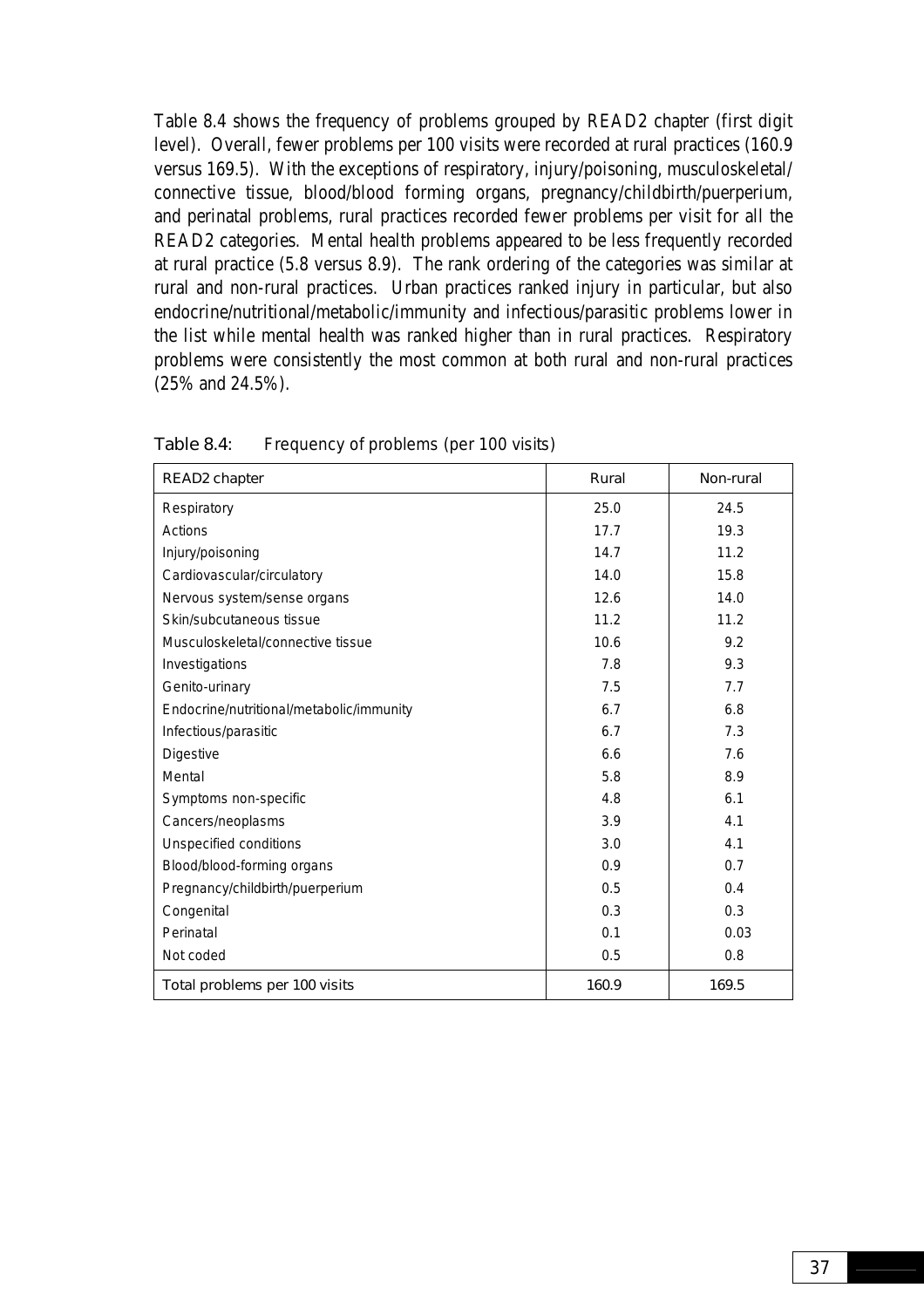On average, males and females presented new problems at similar rates at rural and non-rural practices (see Table 8.5). Most age/gender groups presented broadly similar rates of new problems regardless of location, except for males aged either 5 to 14 years or over 75 years, where rural rates were both over 10 per 100 visits higher than the corresponding non-rural rates. For both genders, the number of new problems tailed off with increasing age at both rural and non-rural practices. Overall, rural males aged 5 to 14 years presented the highest number of new problems (98 per 100 visits) and older non-rural males over 75, the least (33 per 100 visits).

|           | All<br>ages | $\leq 1$ | $1 - 4$ | $5 - 14$ |    | 15-24   25-34 | $35 - 44$ | 45–54 | $55 - 64$ | $65 - 74$ | $75+$ |
|-----------|-------------|----------|---------|----------|----|---------------|-----------|-------|-----------|-----------|-------|
| Rural     |             |          |         |          |    |               |           |       |           |           |       |
| Male      | 59          | 71       | 69      | 98       | 67 | 61            | 60        | 51    | 38        | 43        | 45    |
| Female    | 58          | 60       | 74      | 70       | 76 | 64            | 65        | 55    | 42        | 44        | 46    |
| Non-rural |             |          |         |          |    |               |           |       |           |           |       |
| Male      | 58          | 76       | 72      | 76       | 67 | 69            | 64        | 52    | 44        | 49        | 33    |
| Female    | 59          | 62       | 69      | 73       | 71 | 65            | 61        | 55    | 50        | 45        | 37    |

Table 8.5: Age and gender distribution of new problems (per 100 visits)

Table 8.6 lists the frequency of new problems per 100 visits according to setting. Overall, an almost identical number of new problems were presented at rural and non-rural practices (58.5 versus 58.3). Some small differences between locations were evident among the chapters. New nervous system /sense organ, genitorurinary, non-specific and mental health problems were less frequently seen in rural practice. By contrast, injury/poisoning was a more frequent new problem at rural locations.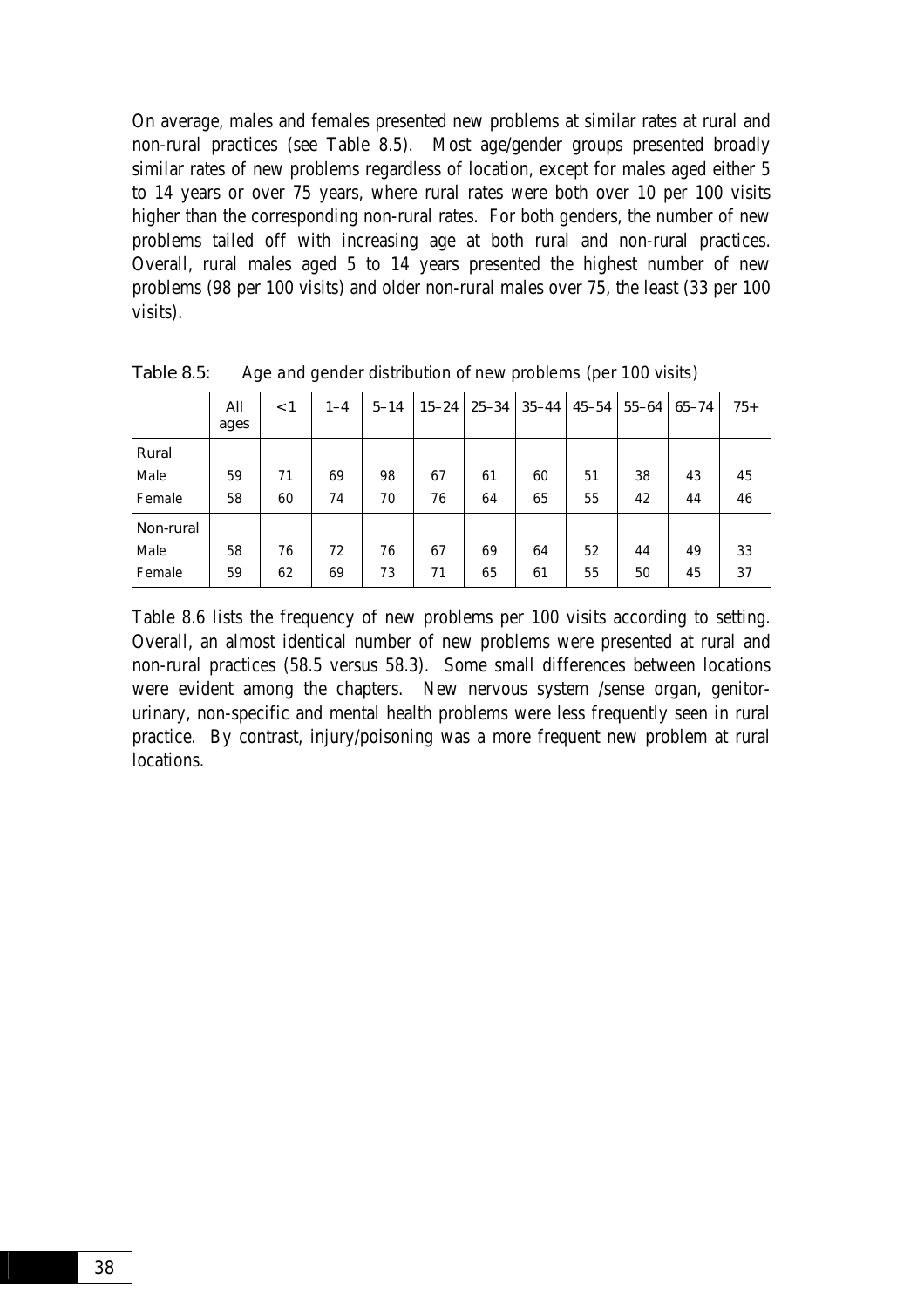| READ2 chapter                            | Rural | Non-rural |
|------------------------------------------|-------|-----------|
| Respiratory                              | 13.2  | 13.6      |
| Injury/poisoning                         | 7.6   | 5.4       |
| Skin/subcutaneous tissue                 | 5.6   | 5.4       |
| Nervous system/sense organs              | 5.3   | 5.9       |
| Infectious/parasitic                     | 4.2   | 4.1       |
| Actions                                  | 3.2   | 3.4       |
| <b>Digestive</b>                         | 2.8   | 2.6       |
| Musculoskeletal/connective tissue        | 2.7   | 2.5       |
| Genito-urinary                           | 2.7   | 3.2       |
| Investigations                           | 2.5   | 2.4       |
| Symptoms non-specific                    | 1.9   | 2.6       |
| Cardiovascular/circulatory               | 1.8   | 1.8       |
| Mental                                   | 1.4   | 2.0       |
| Cancers/neoplasms                        | 1.1   | 1.5       |
| Unspecified conditions                   | 0.9   | 0.9       |
| Endocrine/nutritional/metabolic/immunity | 0.7   | 0.5       |
| Blood/blood-forming organs               | 0.3   | 0.1       |
| Pregnancy/childbirth/puerperium          | 0.3   | 0.2       |
| Perinatal                                | 0.2   | $\Omega$  |
| Congenital                               | 0.1   | 0.1       |
| Not coded                                | 0.1   | 0.2       |
| Total new problems per 100 visits        | 58.5  | 58.3      |

#### Table 8.6: Frequency of new problems (per 100 visits)

The status of problem (new, follow-up, etc) was recorded by GPs at each visit (see form in Appendix D). Table 8.7 describes their distribution between rural and nonrural areas. Generally, the status of problems was similar at both locations, although rural practices received slightly more visits for new problems and short-term followup but fewer for long-term follow-up (with or without flare-up) and fewer preventative care visits.

| Table 8.7: |  |  | Percentage distribution of problem status |
|------------|--|--|-------------------------------------------|
|------------|--|--|-------------------------------------------|

| <b>Status</b>           | Rural          | Non-rural         |
|-------------------------|----------------|-------------------|
| New problem             | 36.4           | 34.4              |
| Short-term follow-up    | 16.0           | 14.1              |
| Long-term follow-up     | 21.5           | 23.7              |
| Long-term with flare-up | 6.6            | 8.4               |
| Preventative            | 4.2            | 5.1               |
| Not given               | 15.4           | 14.4              |
| Total<br>(N)            | 100%<br>(3979) | 100%<br>(12, 371) |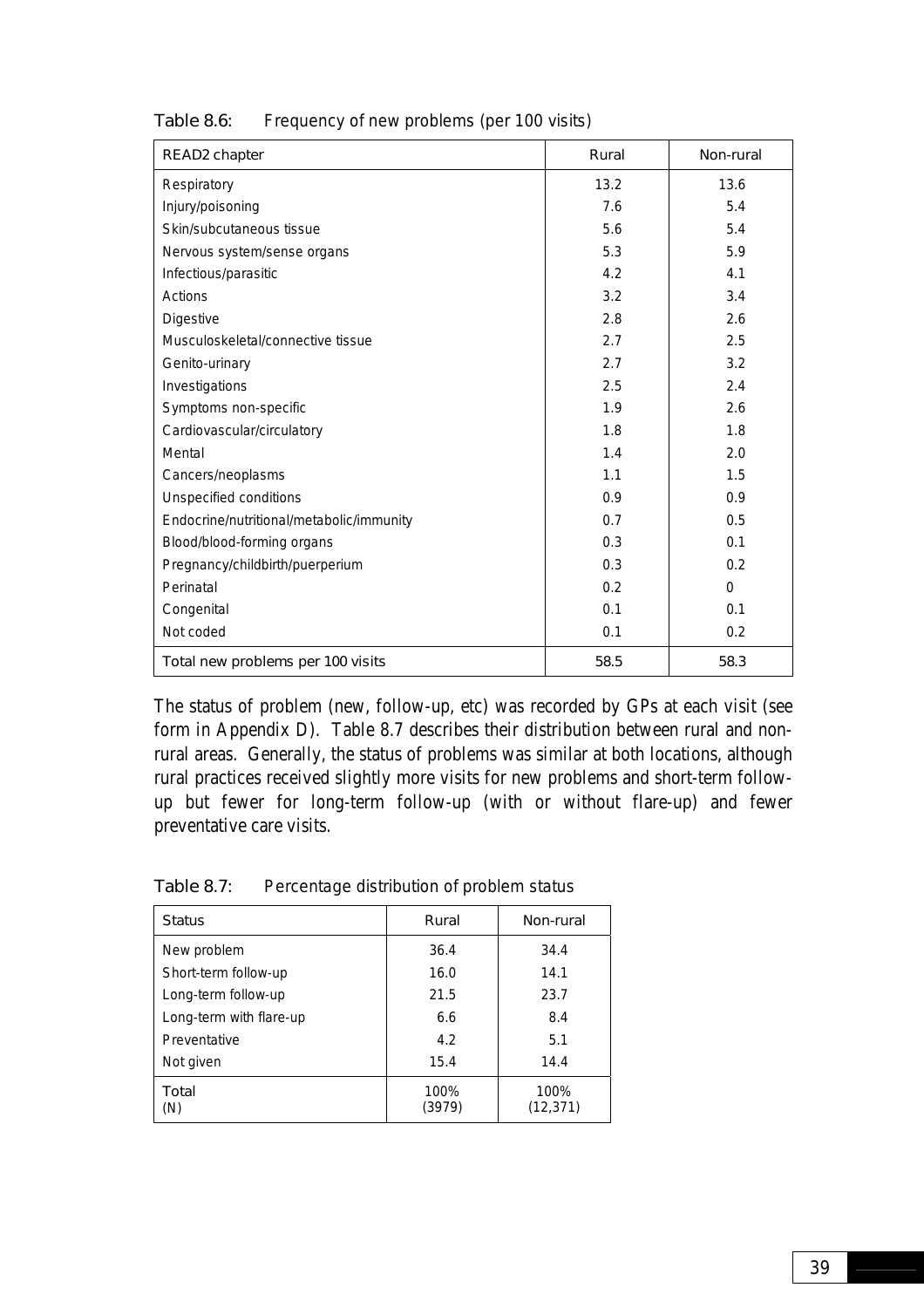Age- and gender-specific rates of common problems are presented in Table 8.8 for rural practices and in Table 8.9 for non-rural practices. The rates were broadly similar in both locations and both exhibited a similar pattern of variation for different groups of problems. A few notable discrepancies between rural and non-rural practices were present: in relation to respiratory problems, males aged under 25 had a lower rate of respiratory problems at rural locations (36 versus 41 per 100 visits) but males aged over 65 had a higher rate than non-rural patients (26 versus 18 per 100 visits). Males aged over 65 years exhibited a higher rate of injury/poisoning at rural practices but had markedly lower rates of cardiovascular problems compared to their non-rural counterparts. In relation to mental health problems, males aged 25 to 64 years (particularly those 25 to 44 years) had a markedly lower rate of attendance compared to non-rural patients. Finally, males under 25 years at rural practices were associated with a considerably lower rate of nervous system /sensory organ problems and males aged over 65 years at rural practices were associated with a notably lower rate of digestive problems.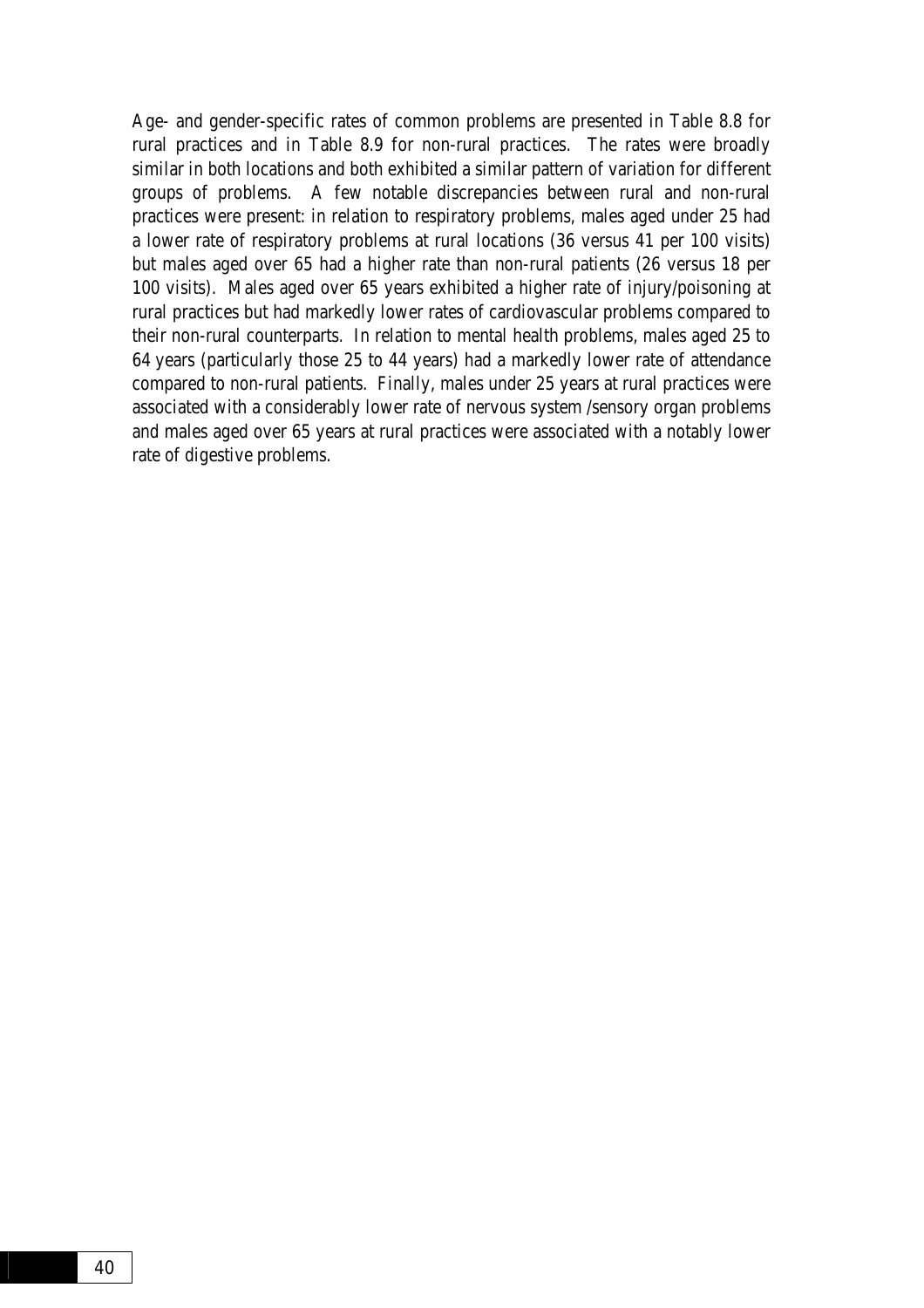|                                          | All ages       | < 25              | $25 - 44$        | $45 - 64$      | $65+$            |
|------------------------------------------|----------------|-------------------|------------------|----------------|------------------|
| Respiratory                              |                |                   |                  |                |                  |
| Male                                     | 27             | 36                | 24               | 20             | 26               |
| Female                                   | 23             | 32                | 19               | 22             | 18               |
| Injury/poisoning                         |                |                   |                  |                |                  |
| Male                                     | 17             | 16                | 18               | 19             | 17               |
| Female                                   | 13             | 14                | 12               | 12             | 13               |
| Cardiovascular                           |                |                   |                  |                |                  |
| Male                                     | 14             | 0.3               | 5                | 26             | 27               |
| Female                                   | 14             | $\blacksquare$    | $\overline{4}$   | 19             | 39               |
| Nervous system/sense organs              |                |                   |                  |                |                  |
| Male                                     | 12             | 12                | 14               | $\overline{7}$ | 16               |
| Female                                   | 13             | 14                | 11               | 13             | 14               |
| Skin/subcutaneous tissue                 |                |                   |                  |                |                  |
| Male                                     | 12             | 17                | $\overline{7}$   | 9              | 12               |
| Female                                   | 11             | 13                | 8                | 8              | 14               |
| Musculoskeletal                          |                |                   |                  |                |                  |
| Male                                     | 10             | $\mathbf{1}$      | 11               | 17             | 14               |
| Female                                   | 11             | $\overline{2}$    | 10               | 14             | 22               |
| Infectious/parasitic                     |                |                   |                  |                |                  |
| Male                                     | $\overline{7}$ | $12 \overline{ }$ | 13               | 3              | 0.2              |
| Female                                   | $\overline{7}$ | 13                | $\overline{4}$   | 4              | 4                |
| Genito-urinary                           |                |                   |                  |                |                  |
| Male                                     | 5              | 2                 | $\overline{4}$   | 6              | 13               |
| Female                                   | 9              | 6                 | 13               | 12             | 6                |
| Endocrine/nutritional/metabolic/immunity |                |                   |                  |                |                  |
| Male                                     | $\overline{7}$ | 0.7               | $\overline{4}$   | 13             | 12               |
| Female                                   | 6              | 0.5               | 8                | 10             | 9                |
| <b>Digestive</b>                         |                |                   |                  |                |                  |
| Male                                     | 5              | $\boldsymbol{6}$  | $\boldsymbol{6}$ | 5              | $\pmb{4}$        |
| Female                                   | $\overline{7}$ | 5                 | $\overline{7}$   | 8              | $10\,$           |
| Mental                                   |                |                   |                  |                |                  |
| Male                                     | 5              | 5                 | $\mathbf{3}$     | 5              | 6                |
| Female                                   | $\overline{7}$ | $\mathfrak{Z}$    | 10               | 8              | $\boldsymbol{6}$ |
| Cancers/neoplasms                        |                |                   |                  |                |                  |
| Male                                     | 5              | 0.8               | $\mathbf{3}$     | 6              | 11               |
| Female                                   | $\mathfrak{Z}$ | $\overline{2}$    | $\overline{2}$   | 6              | 5                |

#### Table 8.8: Rural practices: age- and gender-specific rates (per 100 visits) of common groups of problems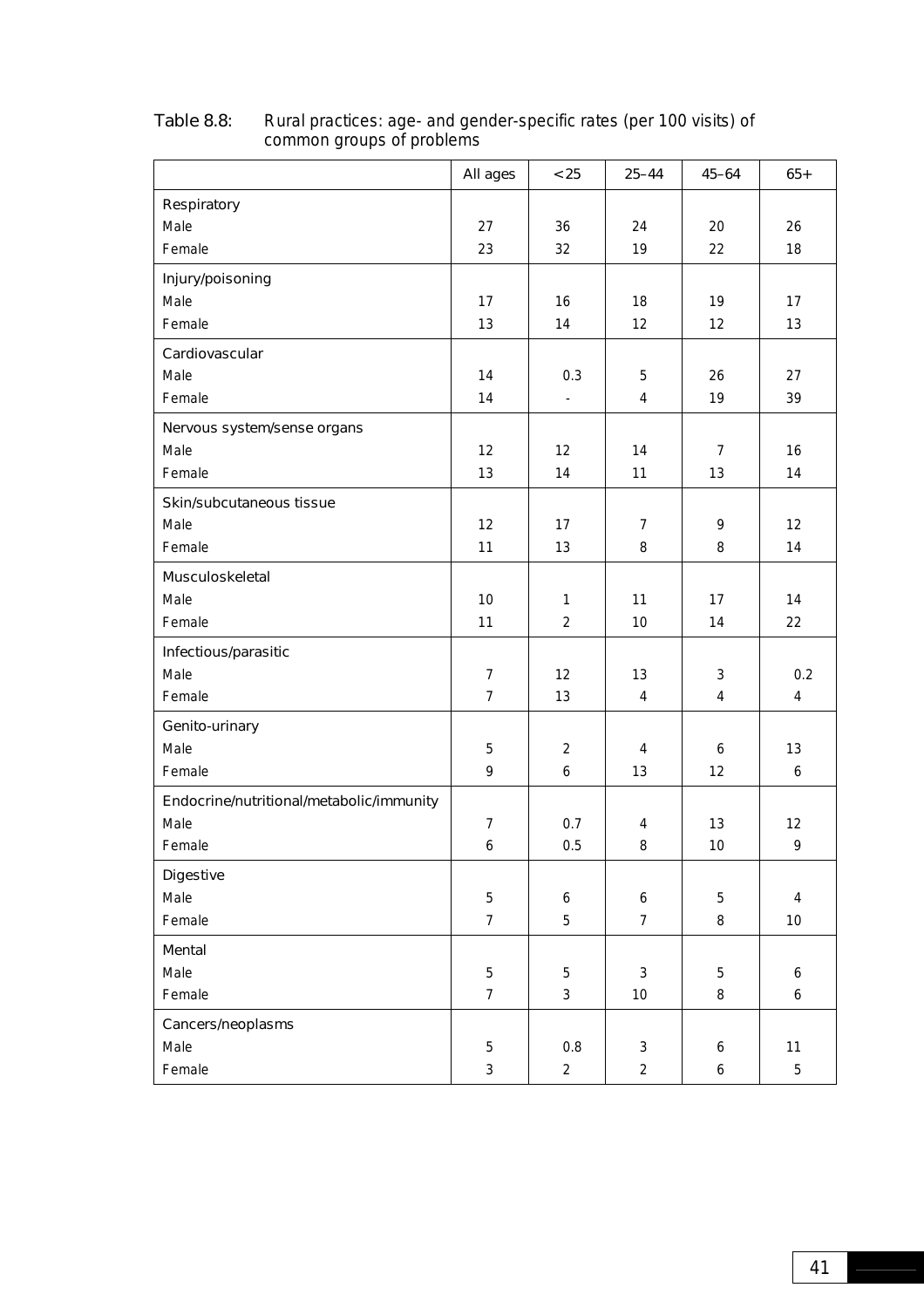|                                          | All ages       | < 25           | $25 - 44$      | $45 - 64$      | $65+$          |
|------------------------------------------|----------------|----------------|----------------|----------------|----------------|
| Respiratory                              |                |                |                |                |                |
| Male                                     | 28             | 41             | 26             | 17             | 18             |
| Female                                   | 22             | 34             | 19             | 18             | 16             |
| Injury/poisoning                         |                |                |                |                |                |
| Male                                     | 13             | 11             | 20             | 13             | 9              |
| Female                                   | 10             | 8              | 10             | 11             | 13             |
| Cardiovascular                           |                |                |                |                |                |
| Male                                     | 16             | 0.8            | 6              | 30             | 39             |
| Female                                   | 16             | 1              | $\overline{7}$ | 21             | 39             |
| Nervous system/sense organs              |                |                |                |                |                |
| Male                                     | 14             | 21             | 12             | 10             | 10             |
| Female                                   | 14             | 17             | 12             | 14             | 13             |
| Skin/subcutaneous tissue                 |                |                |                |                |                |
| Male                                     | 11             | 11             | 11             | 10             | 12             |
| Female                                   | 11             | 13             | 10             | 8              | 13             |
| Musculoskeletal                          |                |                |                |                |                |
| Male                                     | 8              | $\overline{2}$ | 10             | 14             | 13             |
| Female                                   | 10             | $\overline{2}$ | $\overline{7}$ | 13             | 19             |
| Infectious/parasitic                     |                |                |                |                |                |
| Male                                     | $\overline{7}$ | 11             | 8              | 4              | 3              |
| Female                                   | $\overline{7}$ | 12             | 8              | 5              | $\overline{2}$ |
| Genito-urinary                           |                |                |                |                |                |
| Male                                     | $\pmb{4}$      | 3              | 3              | 4              | $\overline{7}$ |
| Female                                   | 11             | 6              | 16             | 13             | 8              |
| Endocrine/nutritional/metabolic/immunity |                |                |                |                |                |
| Male                                     | $\overline{7}$ | $\mathbf{1}$   | 5              | 15             | 13             |
| Female                                   | $\overline{7}$ | 1              | 5              | 11             | 11             |
| <b>Digestive</b>                         |                |                |                |                |                |
| Male                                     | 8              | $\overline{7}$ | 8              | $\overline{7}$ | 11             |
| Female                                   | $\overline{7}$ | 6              | $\overline{7}$ | 9              | 9              |
| Mental                                   |                |                |                |                |                |
| Male                                     | 8              | 5              | 14             | 10             | $\overline{7}$ |
| Female                                   | 9              | 3              | 13             | 12             | $10$           |
| Cancers/neoplasms                        |                |                |                |                |                |
| Male                                     | $\overline{4}$ | 0.3            | $\mathbf{3}$   | 6              | $10$           |
| Female                                   | $\overline{4}$ | $\overline{a}$ | $\overline{4}$ | 6              | $\sqrt{5}$     |

#### Table 8.9: Non-rural practices: age- and gender-specific rates (per 100 visits) of common groups of problems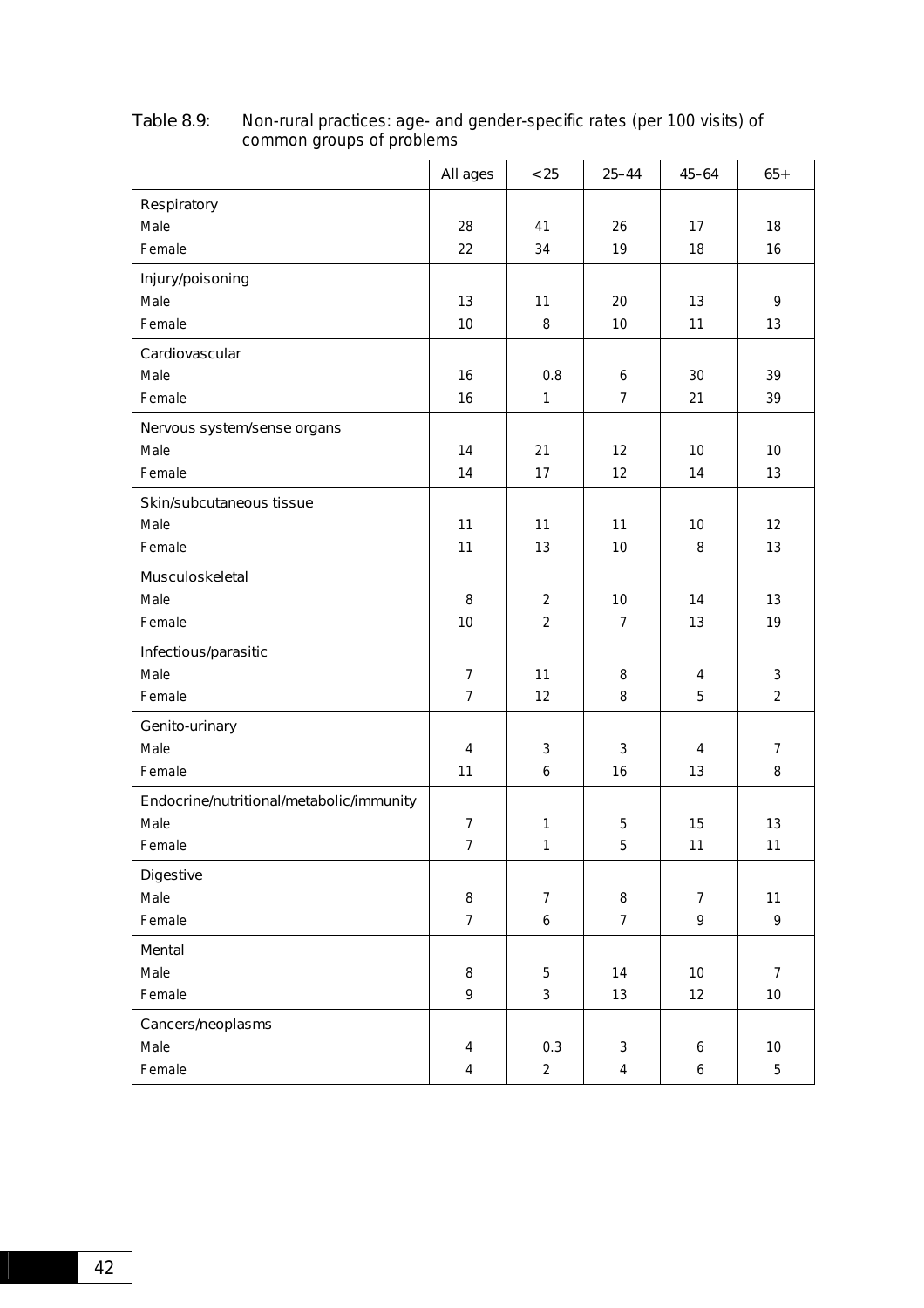Tables 8.10 and 8.11 give the percentages of problems in relation to three-month periods across the year in order to illustrate any potential seasonal variations in attendance. With the exception of respiratory problems, there was no obvious seasonal variation in attendance rates. Respiratory attendances peaked during winter between June and August at both rural and non-rural practices. At both locations the data suggest that "Actions" may have been slightly less frequent during winter (June to August) and at rural practices investigations were less frequently noted during winter compared to non-rural practices.

| READ2 chapter                            | March-<br>May<br>(autumn) | June-<br>August<br>(winter) | September-<br>November<br>(spring) | December-<br>February<br>(summer) |
|------------------------------------------|---------------------------|-----------------------------|------------------------------------|-----------------------------------|
| Respiratory                              | 14.7                      | 19.4                        | 14.7                               | 14.0                              |
| Actions                                  | 11.3                      | 9.5                         | 12.4                               | 10.1                              |
| Cardiovascular/circulatory               | 9.8                       | 7.9                         | 7.6                                | 9.6                               |
| Nervous system / sense organs            | 9.1                       | 7.9                         | 7.0                                | 6.7                               |
| Injury/poisoning                         | 8.3                       | 10.0                        | 9.0                                | 9.8                               |
| Skin / subcutaneous tissue               | 7.8                       | 6.1                         | 5.8                                | 8.3                               |
| Musculoskeletal / connective tissue      | 5.9                       | 6.1                         | 8.0                                | 6.2                               |
| Genito-urinary                           | 4.8                       | 4.5                         | 4.3                                | 5.3                               |
| Investigations                           | 4.7                       | 2.7                         | 6.4                                | 5.1                               |
| Endocrine/nutritional/metabolic/immunity | 4.5                       | 5.9                         | 3.3                                | 2.9                               |
| Infectious/parasitic                     | 4.3                       | 5.1                         | 3.1                                | 4.5                               |
| Digestive                                | 3.8                       | 3.1                         | 5.1                                | 4.1                               |
| Mental                                   | 3.2                       | 3.6                         | 3.3                                | 4.8                               |
| Cancers/neoplasms                        | 3.0                       | 2.0                         | 2.3                                | 2.2                               |
| Symptoms non-specific                    | 2.4                       | 3.1                         | 3.8                                | 2.4                               |
| <b>Unspecified conditions</b>            | 1.0                       | 2.1                         | 2.3                                | 2.4                               |
| Blood / blood-forming organs             | 0.5                       | 0.1                         | 0.5                                | 1.2                               |
| Pregnancy/childbirth/puerperium          | 0.2                       | 0.6                         | 0.2                                | 0.3                               |
| Congenital                               | 0.2                       | 0.1                         | 0.2                                | 0.2                               |
| Perinatal                                | 0.2                       | $\Omega$                    | $\overline{0}$                     | 0.2                               |
| Not coded                                | 0.2                       | 0.2                         | 0.6                                | $\Omega$                          |
| <b>Total</b><br>(N)                      | 100%<br>(836)             | 100%<br>(852)               | 100%<br>(855)                      | 100%<br>(536)                     |

Table 8.10: Rural practices: seasonal variation – groups of problems as percentage of all problems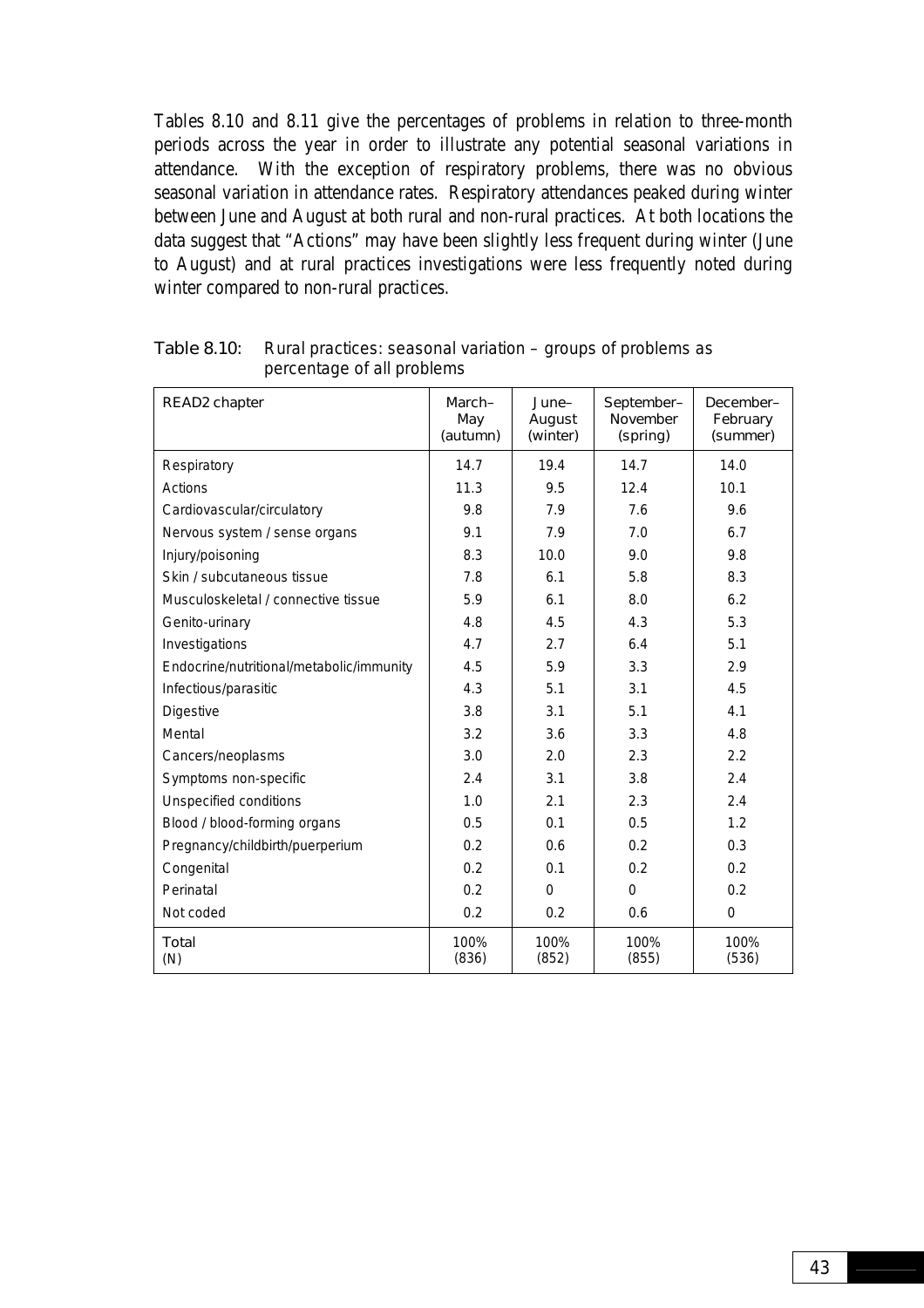| READ2 chapter                            | March-<br>May<br>(autumn) | June-<br>August<br>(winter) | September-<br><b>November</b><br>(spring) | December-<br>February<br>(summer) |
|------------------------------------------|---------------------------|-----------------------------|-------------------------------------------|-----------------------------------|
| Respiratory                              | 14.7                      | 18.2                        | 14.9                                      | 9.6                               |
| Actions                                  | 13.3                      | 9.1                         | 10.6                                      | 12.6                              |
| Cardiovascular/circulatory               | 9.0                       | 9.5                         | 9.5                                       | 9.4                               |
| Nervous system / sense organs            | 7.8                       | 8.4                         | 9.1                                       | 7.9                               |
| Skin / subcutaneous tissue               | 6.6                       | 5.6                         | 6.5                                       | 8.0                               |
| Injury/poisoning                         | 6.6                       | 7.1                         | 6.6                                       | 6.1                               |
| Mental                                   | 5.5                       | 5.4                         | 4.1                                       | 6.1                               |
| Investigations                           | 5.4                       | 5.6                         | 4.9                                       | 6.0                               |
| Musculoskeletal / connective tissue      | 5.2                       | 4.5                         | 6.5                                       | 5.7                               |
| Digestive                                | 4.8                       | 4.4                         | 4.6                                       | 4.0                               |
| Symptoms non-specific                    | 4.3                       | 2.7                         | 3.7                                       | 3.7                               |
| Genito-urinary                           | 4.1                       | 4.7                         | 4.4                                       | 5.2                               |
| Endocrine/nutritional/metabolic/immunity | 3.7                       | 4.8                         | 3.7                                       | 3.9                               |
| Infectious/parasitic                     | 3.4                       | 4.5                         | 4.6                                       | 4.8                               |
| Unspecified conditions                   | 2.7                       | 1.9                         | 2.4                                       | 2.7                               |
| Cancers/neoplasms                        | 1.9                       | 2.3                         | 2.5                                       | 3.0                               |
| Blood / blood-forming organs             | 0.4                       | 0.3                         | 0.6                                       | 0.4                               |
| Pregnancy/childbirth/puerperium          | 0.3                       | 0.3                         | 0.2                                       | 0.3                               |
| Congenital                               | 0.1                       | 0.3                         | 0.1                                       | 0.4                               |
| Perinatal                                | 0.02                      | $\Omega$                    | $\Omega$                                  | 0.1                               |
| Not coded                                | 0.3                       | 0.6                         | 0.7                                       | 0.2                               |
| Total<br>(N)                             | 100%<br>(2974)            | 100%<br>(3678)              | 100%<br>(2837)                            | 100%<br>(2882)                    |

#### Table 8.11: Non-rural practices: seasonal variation – groups of problems as percentage of all problems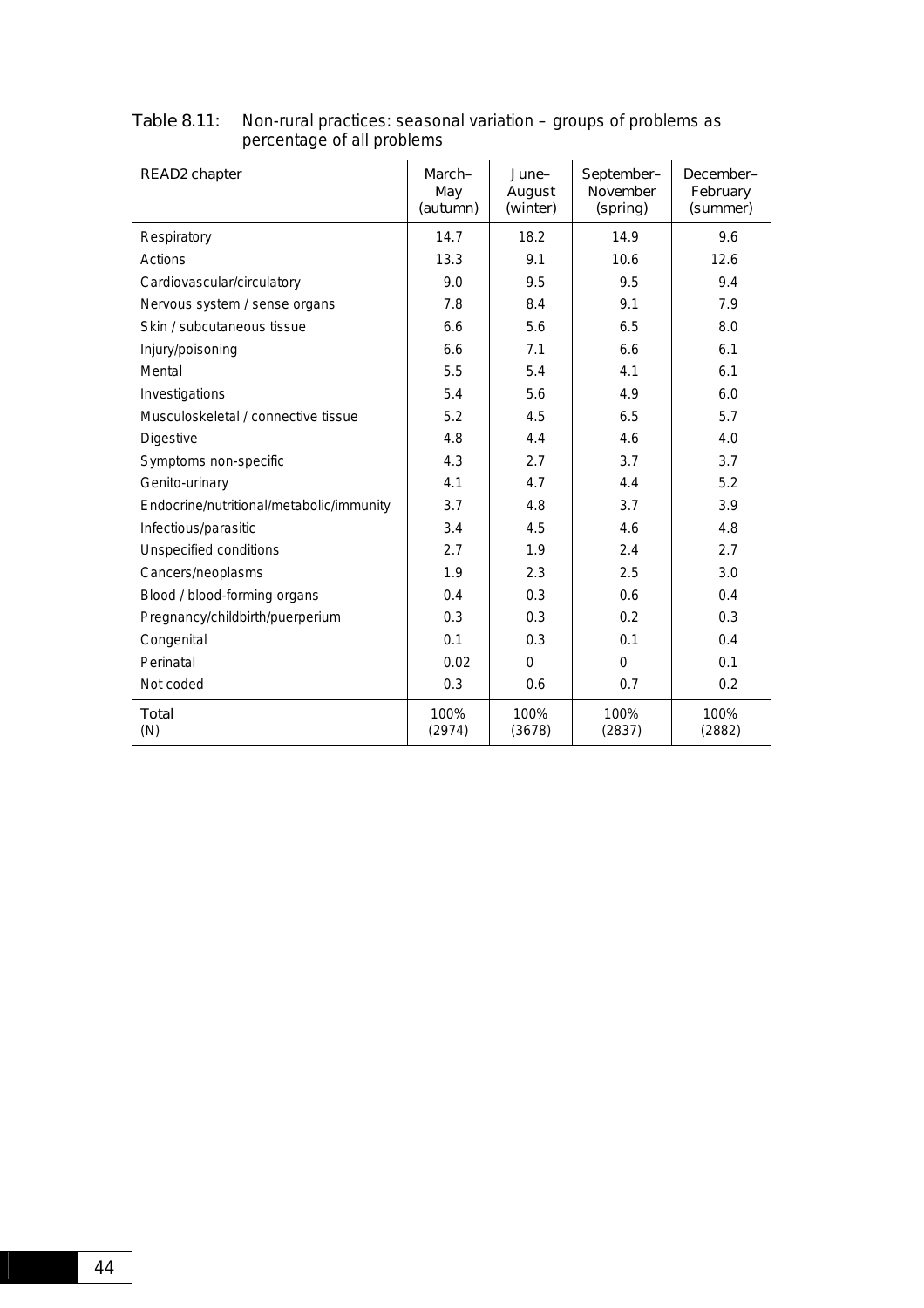# 9 Tests and Other Investigations

Overall, rural GPs ordered fewer tests and investigations compared to their non-rural counterparts (see Table 9.1). Laboratory tests (haematology, biochemistry and other lab tests), in particular, were less frequently requested at rural practices, while imaging tests, and other investigations (spirometry and ECG tests) were ordered at comparable rates to urban practices. Notably among the test sub-groups plain X-ray investigations were ordered more frequently at rural practices.

The comparison of gender-specific rates for all types of testing between rural and non-rural practices suggested that investigations were less frequently ordered for both sexes at rural settings (see Table 9.2). A detailed examination of age- and gender-specific rates indicates that for patients aged up to 45 years, investigations were ordered less often for males compared to females regardless of location. Older men (over 65) at urban practices had a similar rate of investigations ordered compared to women, and at rural and non-rural practices they actually received more tests. Males aged 45 to 64 years at non-rural practices had notably more investigations ordered per 100 visits than similar patients at rural locations, and their age-specific rate was higher than the rate for females.

Rates of ordering according to each category of test (haematology, biochemistry, microbiology, cervical smear, imaging and other) are described in Tables 9.3 to 9.8. Rates for most investigations are generally lower at rural practices and lowest for rural males. There was some variation between investigations in relation to their age-specific rates, although in general the highest rates of testing usually occur between ages 25 and 64. There were some notable discrepancies among comparisons of the age- and gender-specific rates for particular types of tests between rural and non-rural practices. For example, rates of biochemistry testing for males aged 45 to 64 and over 65 were much lower (15 and seven rural compared to 23 and 18 non-rural per 100 visits) and cervical smears rates were considerably lower for women aged 25 to 44 (four rural compared to eight non-rural) and 45 to 64 (one rural compared to five non-rural per 100 visits) at rural compared to urban practices. Among older people (over 65) at rural practices imaging investigations and at non-rural practices biochemistry tests were not more frequently ordered for women than men.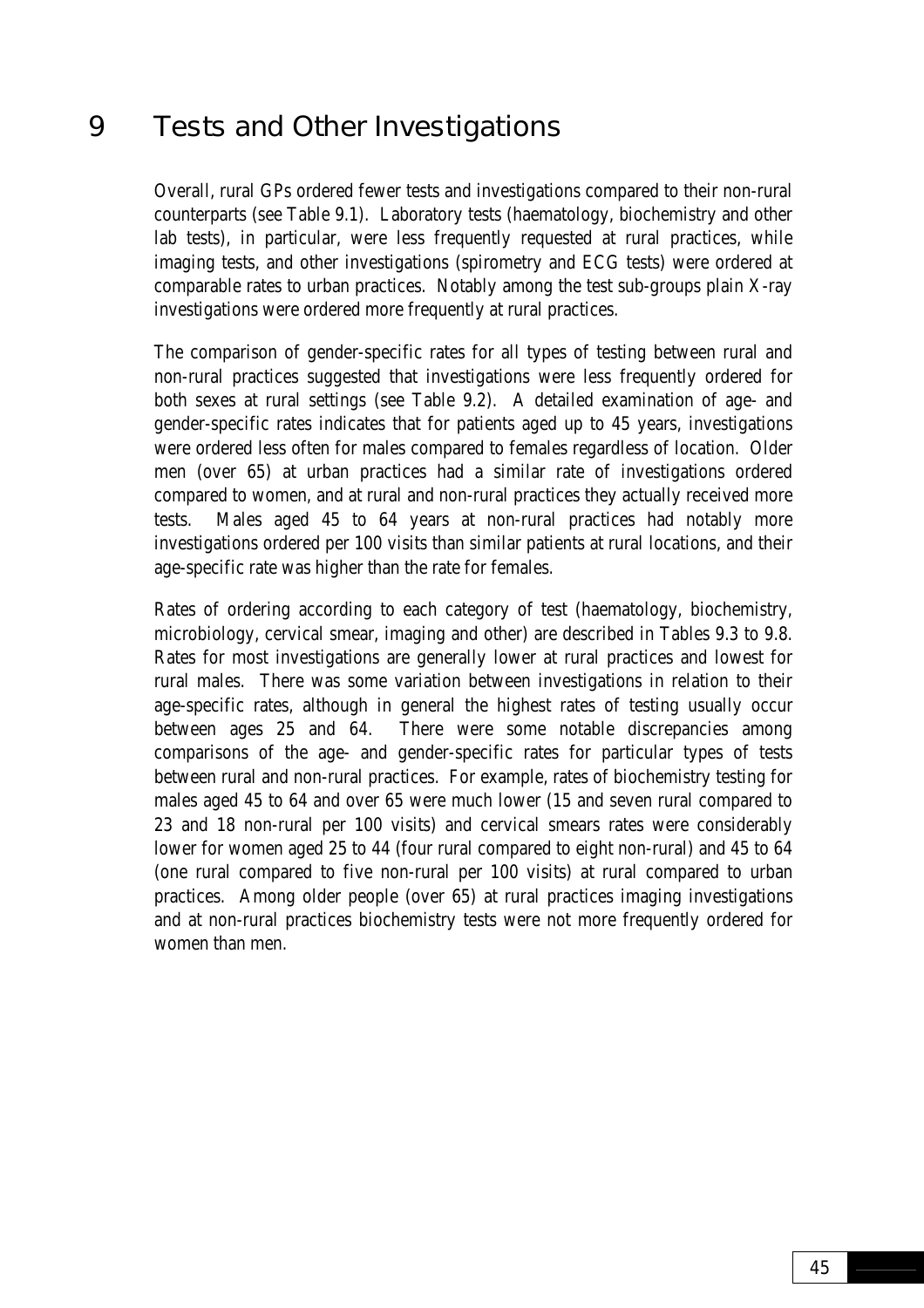| Test group*            | Test sub-group      | Rural<br>$(N = 1957)$ | Non-rural<br>$(N = 7315)$ |
|------------------------|---------------------|-----------------------|---------------------------|
| Any laboratory test    |                     | 12.8                  | 18.4                      |
| Haematology            |                     | 6.7                   | 9.7                       |
|                        | Full blood count    | 6.7                   | 9.3                       |
|                        | Sed rate            | 2.7                   | 4.1                       |
|                        | Fe, B12, folic acid | 1.5                   | 3.3                       |
| <b>Biochemistry</b>    |                     | 8.3                   | 11.7                      |
|                        | Serum glucose       | 3.5                   | 6.0                       |
|                        | Creatinine/urea     | 4.7                   | 6.4                       |
|                        | Liver function      | 3.7                   | 5.3                       |
|                        | Lipids              | 2.8                   | 5.7                       |
|                        | Thyroid             | 3.4                   | 4.3                       |
|                        | Other chemistry     | 3.0                   | 3.8                       |
| Other                  |                     | 4.4                   | 5.6                       |
|                        | Culture             | 3.8                   | 4.2                       |
|                        | Pap smear           | 1.0                   | 2.1                       |
| Imaging                |                     | 4.4                   | 4.0                       |
|                        | Plain X-ray         | 3.4                   | 2.8                       |
|                        | Contrast            | 0.2                   | 0.1                       |
|                        | Ultrasound          | 1.0                   | 1.2                       |
| Other                  |                     | 7.4                   | 8.5                       |
|                        | <b>ECG</b>          | 0.5                   | 0.4                       |
|                        | Spirometry          | 0.1                   | 0.1                       |
|                        | Other               | 6.8                   | 8.1                       |
| Any test/investigation |                     | 21.0                  | 25.9                      |

| Table 9.1: | Rate per 100 visits at which tests and investigations were ordered |
|------------|--------------------------------------------------------------------|
|------------|--------------------------------------------------------------------|

\* "Missing" is counted as "None".

Table 9.2: Any test: age- and gender-specific rates (per 100 visits)

|                       | All ages | < 5 | $25 - 44$ | $45 - 64$ | $65+$ |
|-----------------------|----------|-----|-----------|-----------|-------|
| Rural                 |          |     |           |           |       |
| Male ( $N = 822$ )    | 18       | 13  | 17        | 24        | 22    |
| Female ( $N = 1127$ ) | 23       | 14  | 30        | 30        | 21    |
| Non-rural             |          |     |           |           |       |
| Male ( $N = 2986$ )   | 23       | 11  | 28        | 34        | 28    |
| Female ( $N = 4275$ ) | 28       | 18  | 35        | 32        | 27    |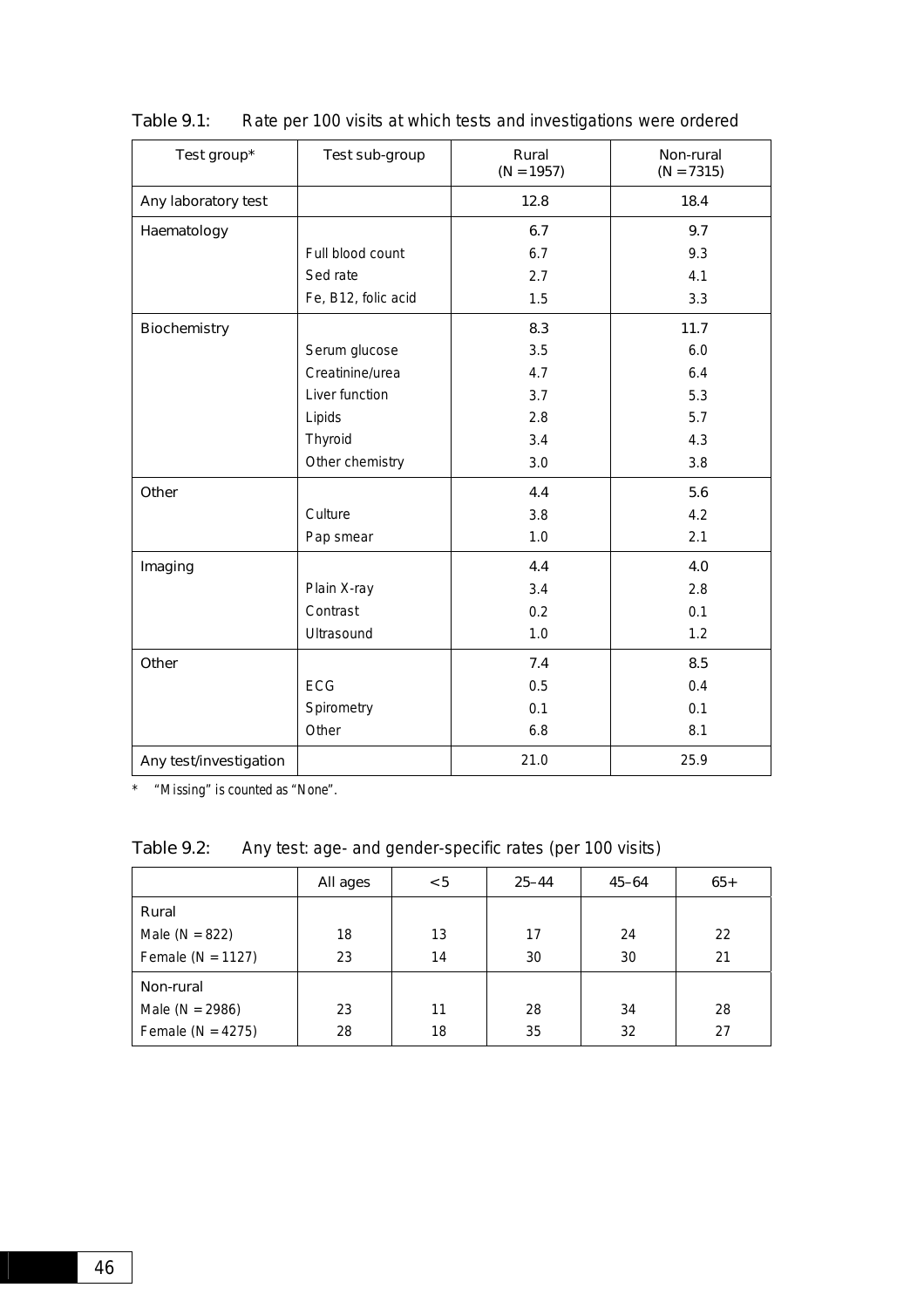|                       | All ages | < 25 | $25 - 44$ | $45 - 64$ | $65+$ |
|-----------------------|----------|------|-----------|-----------|-------|
| Rural                 |          |      |           |           |       |
| Male ( $N = 822$ )    | 6        |      | 8         | 11        | 4     |
| Female ( $N = 1127$ ) |          | 3    | 12        | 9         | 6     |
| Non-rural             |          |      |           |           |       |
| Male ( $N = 2986$ )   | 9        | 3    | 13        | 15        | 11    |
| Female ( $N = 4275$ ) | 10       | 5    | 13        | 11        | 12    |

Table 9.3: Haematology: age- and gender-specific rates (per 100 visits)

Table 9.4: Biochemistry: age- and gender-specific rates (per 100 visits)

|                       | All ages | < 25           | $25 - 44$ | $45 - 64$ | $65+$ |
|-----------------------|----------|----------------|-----------|-----------|-------|
| Rural                 |          |                |           |           |       |
| Male ( $N = 822$ )    | 8        | $\mathfrak{D}$ | 9         | 15        |       |
| Female ( $N = 1127$ ) | 9        | 3              | 11        | 12        | 10    |
| Non-rural             |          |                |           |           |       |
| Male ( $N = 2986$ )   | 12       | $\overline{2}$ | 14        | 23        | 18    |
| Female ( $N = 4275$ ) | 11       | 4              | 13        | 15        | 15    |

Table 9.5: Microbiology culture: age- and gender-specific rates (per 100 visits)

|                       | All ages       | < 25           | $25 - 44$ | $45 - 64$      | $65+$ |
|-----------------------|----------------|----------------|-----------|----------------|-------|
| Rural                 |                |                |           |                |       |
| Male $(N=822)$        | $\mathfrak{p}$ | $\overline{4}$ | 0.2       | 0.6            |       |
| Female ( $N = 1127$ ) | 5              | 5              | 6         | 6              |       |
| Non-rural             |                |                |           |                |       |
| Male (N=2986)         | 3              | 4              | 3         | $\overline{2}$ | 1.0   |
| Female ( $N = 4275$ ) | 5              |                |           | 4              | 3     |

Table 9.6: Cervical smear: age-specific rates (per 100 visits)

|                       | All ages      | < 25 | $25 - 44$ | $45 - 64$ | $65+$ |
|-----------------------|---------------|------|-----------|-----------|-------|
| Rural                 |               |      |           |           |       |
| Female ( $N = 1127$ ) | $\mathcal{P}$ | 2    | 4         |           |       |
| Non-rural             |               |      |           |           |       |
| Female ( $N = 4275$ ) | 4             | າ    | 8         | 5         | 0.4   |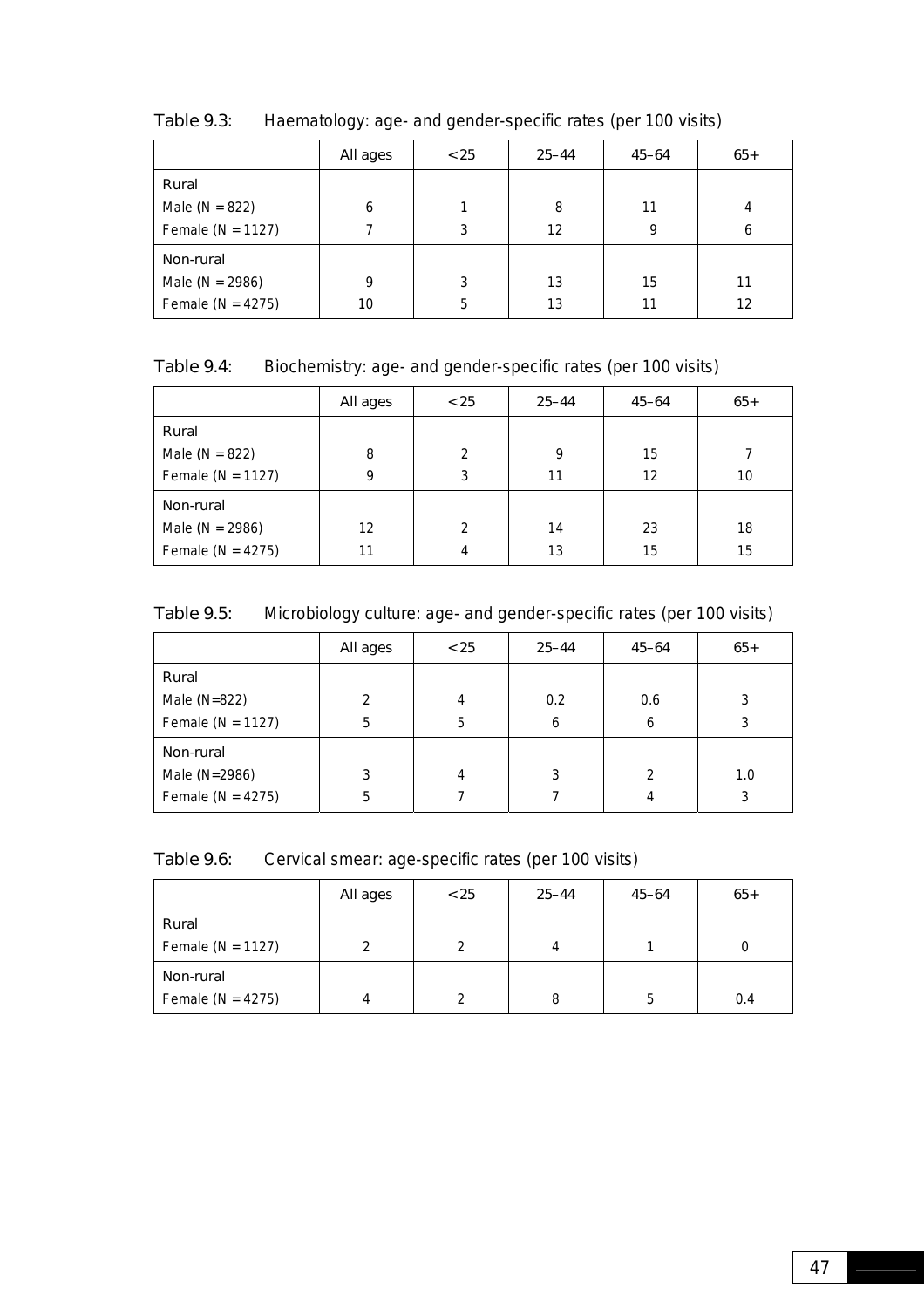|                       | All ages | < 25          | $25 - 44$ | $45 - 64$ | $65+$ |
|-----------------------|----------|---------------|-----------|-----------|-------|
| Rural                 |          |               |           |           |       |
| Male ( $N = 822$ )    | 5        | 4             | 6         | 4         |       |
| Female ( $N = 127$ )  | 4        | 3             |           | 6         |       |
| Non-rural             |          |               |           |           |       |
| Male ( $N = 2986$ )   | 3        | $\mathcal{P}$ |           | 5         | 3     |
| Female ( $N = 4275$ ) | 5        | 2             |           | 5         |       |

Table 9.7: Imaging: age- and gender-specific rates (per 100 visits)

Table 9.8: Other tests: age- and gender-specific rates (per 100 visits)

|                       | All ages | < 25 | $25 - 44$ | $45 - 64$ | $65+$ |
|-----------------------|----------|------|-----------|-----------|-------|
| Rural                 |          |      |           |           |       |
| Male ( $N = 822$ )    |          | 3    | 6         | 11        | 8     |
| Female ( $N = 1127$ ) | 8        | 4    | 12        | 9         |       |
| Non-rural             |          |      |           |           |       |
| Male ( $N = 2986$ )   | 8        | 5    | 10        | 12        | q     |
| Female ( $N = 275$ )  | 9        |      | 10        | 8         | 8     |

Table 9.9 describes the problems managed when a pathology test was ordered. Visits involving a laboratory test were most often related to cardiovascular, genitourinary, respiratory or endocrine systems at both rural and non-rural practice. Although the ranking of the most common problems managed with the use of a laboratory test were similar between rural and non-rural practices, the rate of test use per total visits was often quite different between the two locations, with rural practices invariably associated with a markedly lower rate of laboratory test ordering for every 100 visits (middle column). Results from the last column describe these discrepancies more clearly. For example, laboratory usage in the management of cardiovascular problems was 60% lower at rural practices. Problems related to every problem grouping (except congenital) were less frequently investigated with a laboratory test at rural practices. In the most extreme example, a pathology test was only ordered for haematology problems at 34.8% of visits to rural practices compared to 60.2% of visits at urban practices. Similarly, for cardiovascular, nonspecific symptoms and pregnancy problems, the difference between rural and nonrural practices in the percentage of visits where a laboratory test was ordered was more than 10%. Visits designated actions or investigations were also less often associated with a laboratory test in rural practices compared to non-rural practices.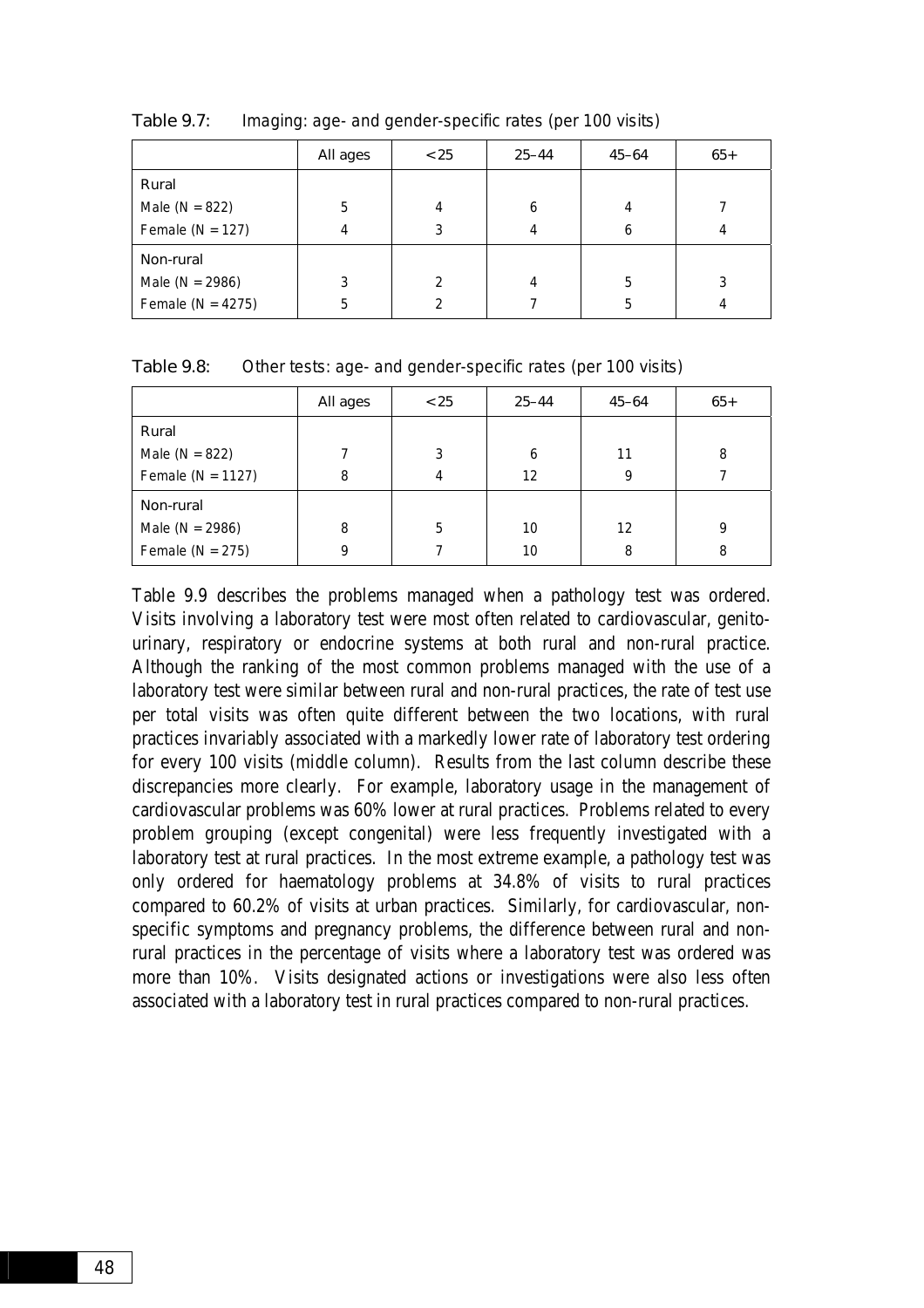| Problem grouping<br>(READ2 chapter)          | Rate per 100 visits<br>where lab test<br>ordered |                         | Rate per 100<br>- all visits |                         | <b>Percent of visits</b><br>for that problem<br>grouping where<br>lab test ordered |               |
|----------------------------------------------|--------------------------------------------------|-------------------------|------------------------------|-------------------------|------------------------------------------------------------------------------------|---------------|
|                                              | Rural<br>$(N=242)$                               | Non-rural<br>$(N=1345)$ | Rural<br>$(N=1957)$          | Non-rural<br>$(N=7315)$ | Rural                                                                              | Non-<br>rural |
| Cardiovascular/circulatory                   | 18.9                                             | 23.4                    | 2.4                          | 4.3                     | 19.2                                                                               | 30.7          |
| Actions                                      | 16.8                                             | 25.8                    | 2.2                          | 4.7                     | 14.4                                                                               | 27.0          |
| Genito-urinary system                        | 20.5                                             | 15.3                    | 2.6                          | 2.8                     | 35.8                                                                               | 38.1          |
| Respiratory system                           | 15.4                                             | 16.1                    | 2.0                          | 3.0                     | 8.4                                                                                | 13.0          |
| Endocrine/nutritional/metabolic/<br>immunity | 14.1                                             | 12.7                    | 1.8                          | 2.3                     | 30.3                                                                               | 37.7          |
| Skin/subcutaneous tissue                     | 11.1                                             | 10.8                    | 1.4                          | 2.0                     | 13.5                                                                               | 18.5          |
| Musculoskeletal/connective tissue            | 12.4                                             | 9.9                     | 1.6                          | 1.8                     | 15.9                                                                               | 20.9          |
| Investigations                               | 9.9                                              | 15.1                    | 1.3                          | 2.8                     | 17.3                                                                               | 31.3          |
| Nervous system/sense organs                  | 9.9                                              | 10.4                    | 1.3                          | 1.9                     | 10.3                                                                               | 14.2          |
| Digestive system                             | 10.7                                             | 10.6                    | 1.4                          | 2.0                     | 21.6                                                                               | 26.6          |
| Symptoms non-specific                        | 6.6                                              | 11.0                    | 0.9                          | 2.0                     | 18.2                                                                               | 34.5          |
| Infectious/parasitic                         | 8.7                                              | 7.8                     | 1.1                          | 1.4                     | 17.2                                                                               | 20.6          |
| Mental                                       | 9.6                                              | 10.7                    | 1.2                          | 2.0                     | 22.4                                                                               | 23.7          |
| Injury/poisoning                             | 4.8                                              | 5.9                     | 0.6                          | 1.1                     | 4.3                                                                                | 10.0          |
| Unspecified conditions                       | 4.3                                              | 5.2                     | 0.6                          | 1.0                     | 18.5                                                                               | 23.9          |
| Cancers/neoplasms                            | 2.9                                              | 4.0                     | 0.4                          | 0.7                     | 9.6                                                                                | 18.8          |
| Blood/blood-forming organs                   | 2.3                                              | 2.4                     | 0.3                          | 0.4                     | 34.8                                                                               | 60.2          |
| Pregnancy/childbirth/puerperium              | 0.4                                              | 07                      | 0.1                          | 0.1                     | 9.7                                                                                | 27.9          |
| Congenital                                   | 0.8                                              | 0.5                     | 0.1                          | 0.1                     | 34.4                                                                               | 29.9          |
| Perinatal                                    | $\Omega$                                         | $\Omega$                | $\Omega$                     | $\Omega$                | $\Omega$                                                                           | $\mathbf 0$   |
| Not coded                                    | 0.8                                              | 0.8                     | 0.1                          | 0.2                     | 19.5                                                                               | 19.7          |

Table 9.9: Problems most frequently managed at visits that included an order for a laboratory test

Table 9.10 provides information about problems classified by READ2 chapter and the frequency that an X-ray was ordered for the condition. Not surprisingly, injury and musculoskeletal/connective tissue problems were the most common conditions for which an X-ray was ordered in both rural and non-rural practice. For most problems, X-rays were ordered at a generally similar proportion of visits at either rural or non-rural locations. Small variations were evident: some conditions were more likely to involve an X-ray at a rural practice (endocrine, cancer) while others were less frequently associated with a radiological investigation (mental, digestive, infectious).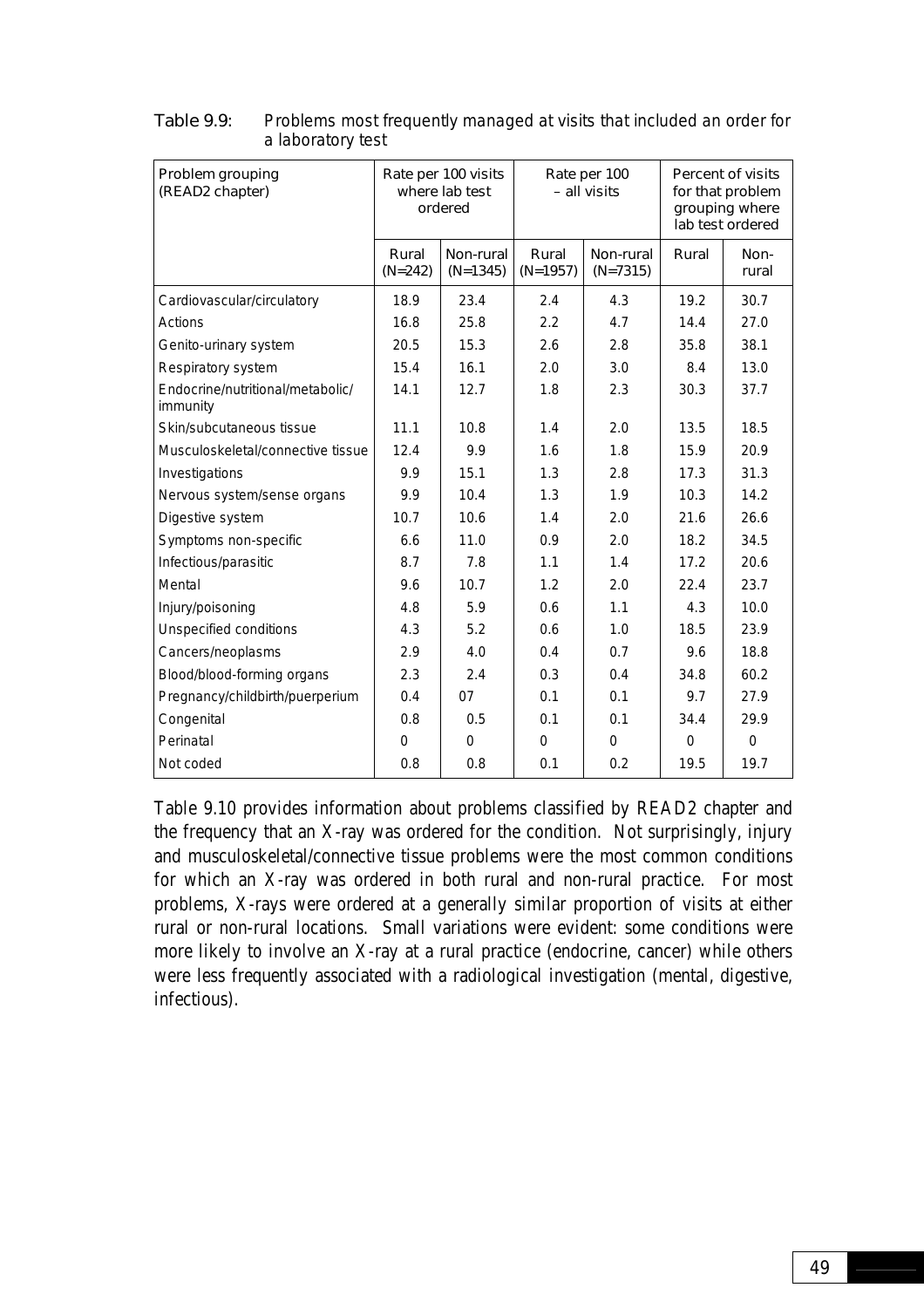| Problem grouping<br>(READ2 chapter)          | Rate per 100 visits<br>where X-ray<br>ordered |                        | Rate per 100<br>- all visits |                         | <b>Percent of visits</b><br>for that problem<br>grouping where<br>X-ray ordered |               |
|----------------------------------------------|-----------------------------------------------|------------------------|------------------------------|-------------------------|---------------------------------------------------------------------------------|---------------|
|                                              | Rural<br>$(N=59)$                             | Non-rural<br>$(N=217)$ | Rural<br>$(N=1957)$          | Non-rural<br>$(N=7315)$ | Rural                                                                           | Non-<br>rural |
| Injury/poisoning                             | 39.0                                          | 29.9                   | 1.3                          | 0.83                    | 9.3                                                                             | 7.7           |
| Musculoskeletal/connective tissue            | 40.3                                          | 34.4                   | 1.4                          | 0.96                    | 13.8                                                                            | 11.1          |
| Respiratory system                           | 14.0                                          | 22.4                   | 0.48                         | 0.63                    | 2.1                                                                             | 2.8           |
| Actions                                      | 10.9                                          | 14.0                   | 0.37                         | 0.39                    | 2.5                                                                             | 2.2           |
| Endocrine/nutritional/metabolic/<br>immunity | 8.5                                           | 2.2                    | 0.29                         | 0.06                    | 4.9                                                                             | 1.0           |
| Investigations                               | 6.2                                           | 12.8                   | 0.21                         | 0.36                    | 2.9                                                                             | 4.0           |
| Cardiovascular/circulatory                   | 7.1                                           | 9.3                    | 0.24                         | 0.26                    | 1.9                                                                             | 1.9           |
| Symptoms non-specific                        | 3.2                                           | 6.2                    | 0.11                         | 0.17                    | 2.4                                                                             | 2.9           |
| Genito-urinary system                        | 5.7                                           | 6.1                    | 0.20                         | 0.17                    | 2.7                                                                             | 2.3           |
| Cancers/neoplasms                            | 5.7                                           | 3.4                    | 0.20                         | 0.09                    | 5.0                                                                             | 2.4           |
| Nervous system/sense organs                  | 4.3                                           | 4.7                    | 0.15                         | 0.13                    | 1.2                                                                             | 1.0           |
| Mental                                       | 2.9                                           | 10.5                   | 0.10                         | 0.29                    | 1.8                                                                             | 3.5           |
| Digestive system                             | 2.9                                           | 6.2                    | 0.10                         | 0.17                    | 1.6                                                                             | 2.4           |
| Unspecified conditions                       | 1.4                                           | 3.0                    | 0.05                         | 0.08                    | 1.6                                                                             | 2.1           |
| Skin/subcutaneous tissue                     | 1.4                                           | 3.4                    | 0.05                         | 0.10                    | 0.5                                                                             | 1.0           |
| Blood/blood-forming organs                   | 1.4                                           | 1.4                    | 0.05                         | 0.04                    | 5.6                                                                             | 5.5           |
| Infectious/parasitic                         | 0                                             | 4.4                    | $\Omega$                     | 0.12                    | $\Omega$                                                                        | 1.8           |
| Pregnancy/childbirth/puerperium              | $\Omega$                                      | $\Omega$               | 0                            | $\Omega$                | 0                                                                               | $\Omega$      |
| Congenital                                   | $\Omega$                                      | $\Omega$               | 0                            | $\Omega$                | $\Omega$                                                                        | $\Omega$      |
| Perinatal                                    | $\Omega$                                      | $\Omega$               | $\Omega$                     | $\Omega$                | 0                                                                               | $\Omega$      |
| Not coded                                    | $\Omega$                                      | 0.8                    | $\Omega$                     | 0.02                    | $\Omega$                                                                        | 3.1           |

Table 9.10: Problems most frequently managed at visits that included an order for an X-ray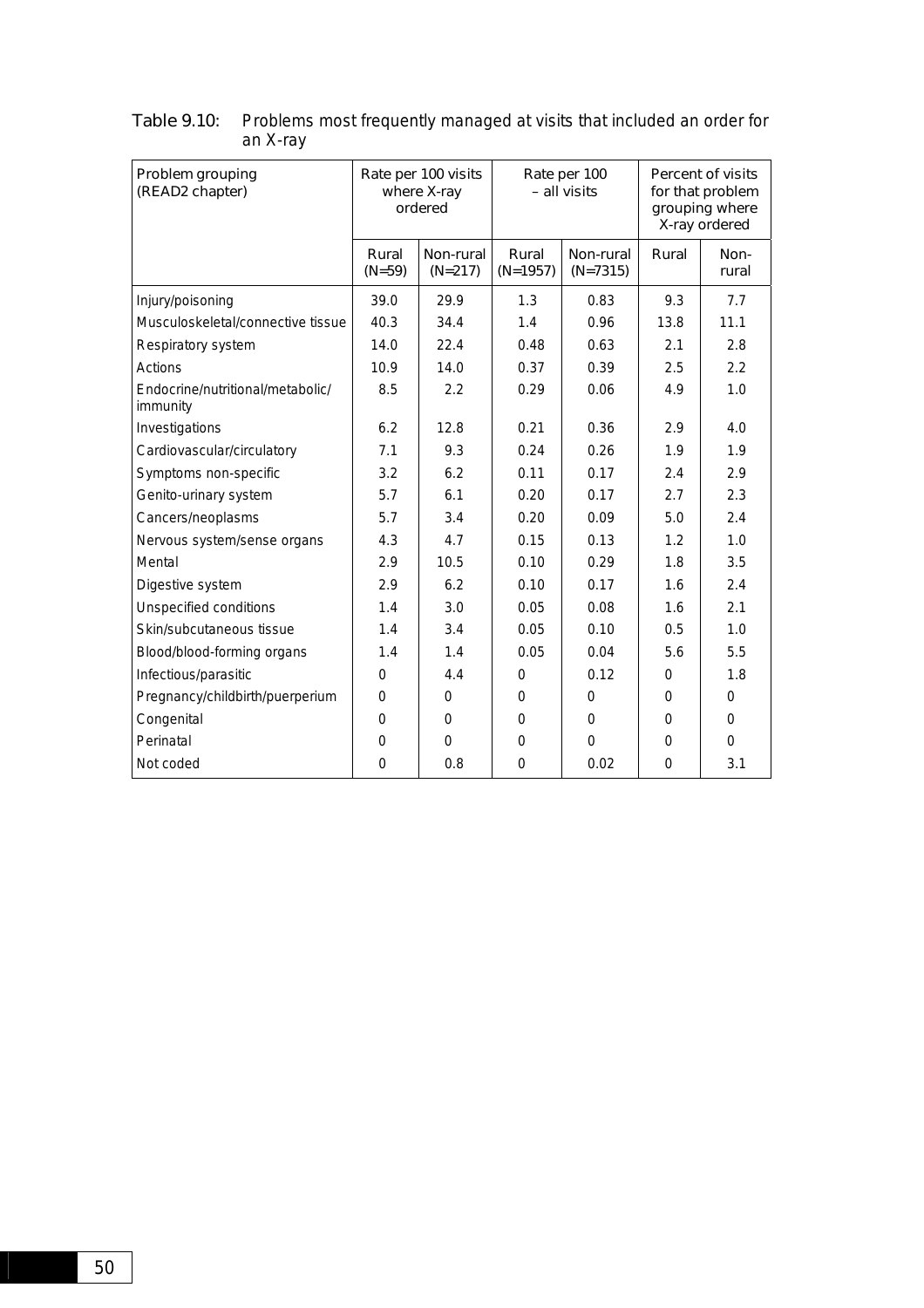# 10 Pharmaceutical Treatment

This section examines the pharmacological treatments that were prescribed at rural and non-rural practices. Any number of drugs could be recorded. The percentages of visits at which various treatments were given are listed according to modality in Table 10.1. Rural and non-rural practices were similar in relation to the proportion of visits that were associated with each of the categories listed in the table. Visits with only a prescription or no treatment were more commonly provided at rural practices but fewer visits were associated with the provision of only "Other treatments" or a combination of prescription and non-prescription treatments.

| <b>Treatment modality</b> | Rural          | Non-rural      |
|---------------------------|----------------|----------------|
| No treatment              | 9.4            | 7.7            |
| Script only               | 32.4           | 29.2           |
| Other treatments only     | 24.9           | 26.0           |
| Both types                | 33.3           | 37.2           |
| Total<br>(N)              | 100%<br>(1957) | 100%<br>(7315) |
| All scripts               | 65.8           | 66.4           |
| All other treatments      | 58.2           | 63.1           |

Table 10.1: Percentage of visits at which treatments were given, by treatment modality

Fewer treatment items were provided for every 100 visits at rural practices compared to those practices based at urban locations (Table 10.2). In particular, only 102 nonprescription treatments were arranged at rural practices in relation to every 100 visits compared to 118 at urban practices. However, the differences between rural and non-rural practices largely disappeared when the number of treatment items was assessed in relation to every 100 problems. The number of non-prescription treatments per 100 problems was only slightly lower at rural practices and the number of prescription items was comparable.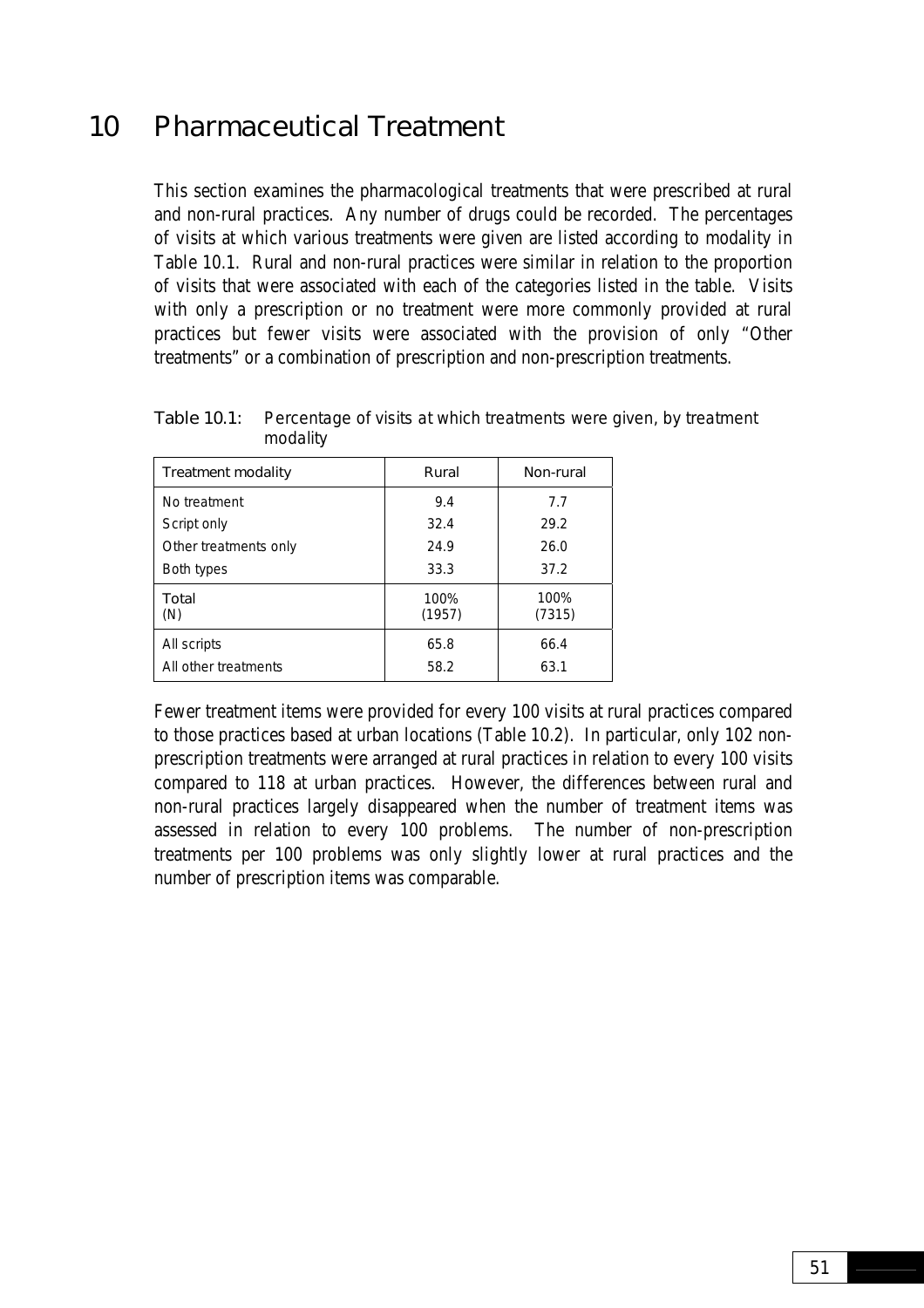| Visits $N =$<br>Problems $N =$ |                  | Rural<br>1957<br>3079 | Non-rural<br>7315<br>12,371 |
|--------------------------------|------------------|-----------------------|-----------------------------|
| All treatment types            | per 100 visits   | 228                   | 248                         |
|                                | per 100 problems | 141                   | 147                         |
| All prescriptions              | per 100 visits   | 126                   | 130                         |
|                                | per 100 problems | 78                    | 77                          |
| All other treatments           | per 100 visits   | 102                   | 118                         |
|                                | per 100 problems | 63                    | 70                          |

Table 10.2: Number of treatment items per 100 visits and per 100 problems

Gender-specific rates suggest that prescriptions were provided at similar rates for both males and females at rural and non-rural practices (Table 10.3). When the gender-specific rates were further broken down into four age groups there are some small variations. Females aged 25 to 44 years at rural practices have a slightly lower rate of prescriptions, whereas males aged between 45 and 64 years and over 65 years have lower rates at rural practices compared to non-rural locations. Females aged 45 to 64 at non-rural practices have lower prescription rates compared to their rural equivalents.

|                       | All ages | < 25 | $25 - 44$ | $45 - 64$ | $65+$ |
|-----------------------|----------|------|-----------|-----------|-------|
| Rural                 |          |      |           |           |       |
| Male ( $N = 822$ )    | 65       | 65   | 64        | 64        | 67    |
| Female ( $N = 1127$ ) | 66       | 64   | 57        | 71        | 73    |
| Non-rural             |          |      |           |           |       |
| Male ( $N = 2986$ )   | 67       | 66   | 62        | 69        | 72    |
| Female ( $N = 4275$ ) | 66       | 65   | 62        | 67        | 72    |

Table 10.3: Any prescriptions: age- and gender-specific rates (per 100 visits)

The number of items that were prescribed for each 100 visits are presented as ageand gender-specific rates in Table 10.4. The table shows that GPs at rural practices prescribed fewer items per visit for males of all ages (120 per 100 visits rural versus 132 non-rural). By contrast, the overall rates for females at rural and non-rural practices were similar (130 and 129). Consistently more items were prescribed at both locations for patients in the two older age groups. The key difference in prescribing appears to relate to male patients aged either 45 to 64 years or over 65 years. At rural practices male patients in these two age groups received relatively fewer items than females, whereas at non-rural practices older men received more items than women. Older women at rural practices received the greatest number of items of any group (181 per 100 visits).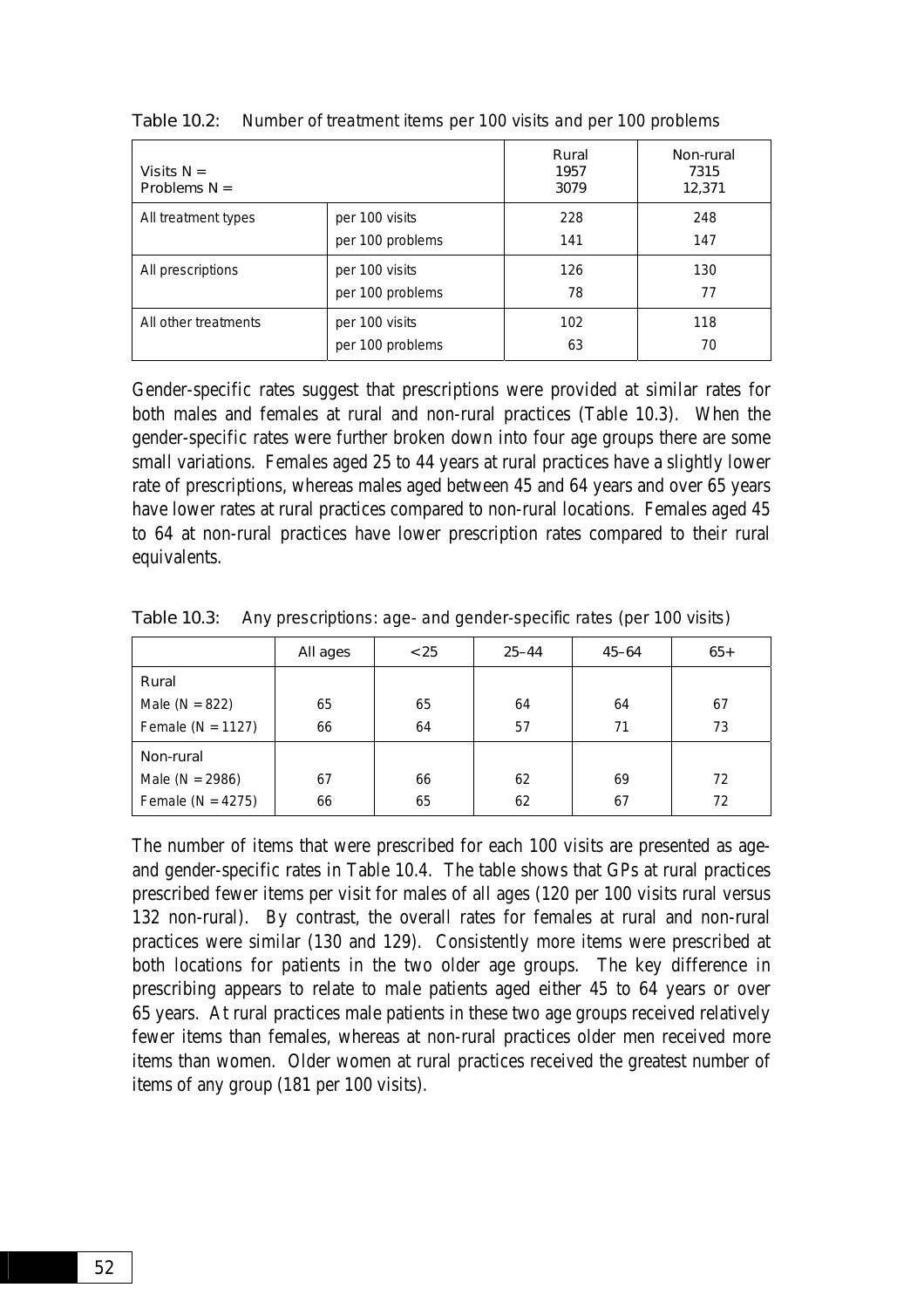|                       | All ages | < 25 | $25 - 44$ | $45 - 64$ | $65+$ |
|-----------------------|----------|------|-----------|-----------|-------|
| Rural                 |          |      |           |           |       |
| Male ( $N = 822$ )    | 120      | 104  | 106       | 122       | 156   |
| Female ( $N = 1127$ ) | 130      | 103  | 99        | 142       | 181   |
| Non-rural             |          |      |           |           |       |
| Male ( $N = 2986$ )   | 132      | 110  | 107       | 146       | 179   |
| Female ( $N = 4275$ ) | 129      | 108  | 109       | 135       | 174   |

Table 10.4: Prescription items: age- and gender-specific rates (per 100 visits)

The distribution of the medications that were prescribed is classified according to Pharmacodes/ATC level 1 categories in Table 10.5. The results are displayed in relation to the proportion of script items and the percentage of visits. The distributions of the medication were generally similar at rural and non-rural practices. At both locations, anti-infective drugs were consistently the most common medication prescribed in relation to items or visits. Nervous system agents (predominantly analgesics and psychological drugs) were the next most common medication at both locations, although they were slightly less frequently prescribed at rural practices. More data about each of the main categories are presented in Tables 10.7 to 10.40.

| Drug group          |                                                                  |                | Percent of all<br>prescription items |        | Percent of all visits |  |
|---------------------|------------------------------------------------------------------|----------------|--------------------------------------|--------|-----------------------|--|
|                     |                                                                  | Rural          | Non-rural                            | Rural  | Non-rural             |  |
| 16.                 | Infections - agents for systemic use                             | 20.8           | 17.7                                 | 23.8   | 21.0                  |  |
| 22.                 | Nervous system                                                   | 14.1           | 14.6                                 | 15.0   | 16.2                  |  |
| 7 <sub>1</sub>      | Cardiovascular system                                            | 12.4           | 13.2                                 | 9.6    | 11.0                  |  |
| 28.                 | Respiratory system and allergies                                 | 11.7           | 10.6                                 | 10.0   | 10.1                  |  |
| $\mathbf{1}$ .      | Alimentary tract and metabolism                                  | 8.1            | 8.5                                  | 8.8    | 8.9                   |  |
| 19.                 | Musculoskeletal system                                           | 7.3            | 6.2                                  | 8.7    | 7.3                   |  |
| 10.                 | Dermatologicals                                                  | 6.7            | 5.8                                  | 7.0    | 6.3                   |  |
| 4.                  | Blood and blood-forming organs                                   | 5.1            | 6.3                                  | 5.2    | 6.2                   |  |
| 14.                 | Systemic hormone preparations (excluding<br>oral contraceptives) | 3.4            | 4.6                                  | 4.1    | 5.6                   |  |
| 13.                 | Genito-urinary system                                            | 3.0            | 3.9                                  | 3.0    | 4.3                   |  |
| 31.                 | Sensory organs                                                   | 1.3            | 1.3                                  | 1.6    | 1.6                   |  |
| 38.                 | Extemporaneously compounded<br>preparations and galenicals       | 1.4            | 1.0                                  | 1.5    | 1.0                   |  |
| 25.                 | Oncology agents and immunosuppressants                           | 0.1            | 0.3                                  | 0.1    | 0.4                   |  |
| 40.                 | Special foods                                                    | 0.01           | 0.1                                  | 0.01   | 0.1                   |  |
|                     | Medication non-specific                                          | 4.5            | 5.9                                  | 5.4    | 7.2                   |  |
| <b>Total</b><br>(N) |                                                                  | 100%<br>(2409) | 100%<br>(9579)                       | (1957) | (7315)                |  |

Table 10.5: Distribution of drugs, by group (Pharmacodes/ATC level 1)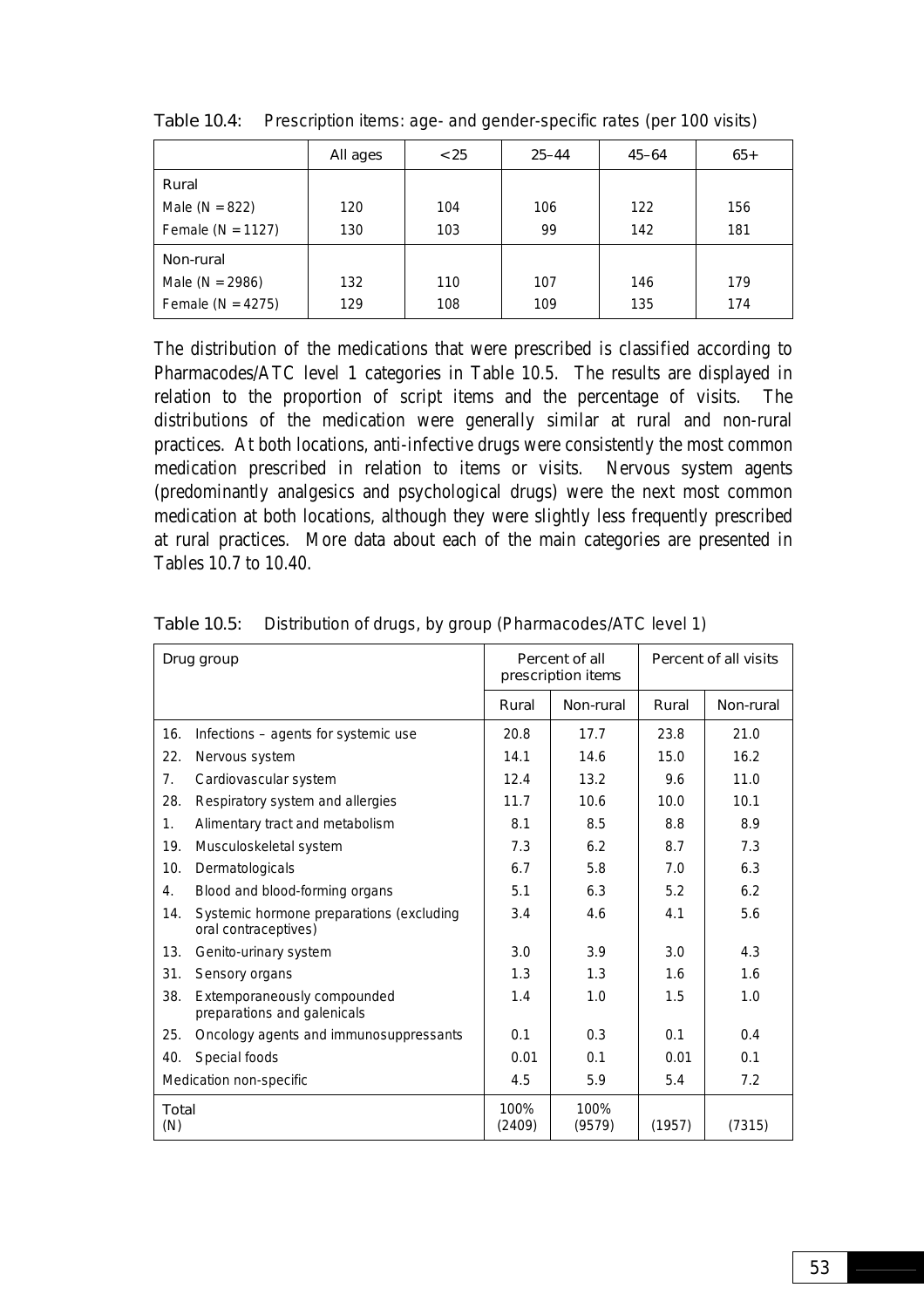Table 10.6 presents a comparison between rural and non-rural practices of the most frequently prescribed drug sub-groups. Whether compared by means of the percentage of all prescription items or using the number of each sub-group per 100 visits, both rural and non-rural practices exhibited similar prescribing patterns. Some small variations were evident, including a higher rate of anti-bacterial prescribing and lower prescribing rates of agents affecting the renin-angiotensin system and lipid-modifying drugs at rural compared to non-rural practices.

| Drug sub-group (Pharmacodes/ATC level 2)*      | Percent of script<br>items |                         | Per 100 visits      |                         |
|------------------------------------------------|----------------------------|-------------------------|---------------------|-------------------------|
|                                                | Rural<br>$(N=2409)$        | Non-rural<br>$(N=9579)$ | Rural<br>$(N=1957)$ | Non-rural<br>$(N=7315)$ |
| Anti-bacterials                                | 19.2                       | 16.4                    | 24.1                | 21.4                    |
| Analgesics                                     | 7.3                        | 7.8                     | 9.2                 | 10.1                    |
| Anti-inflammatory non-steroidal drugs (NSAIDs) | 5.7                        | 5.0                     | 7.2                 | 6.5                     |
| Inhaled corticosteroids                        | 3.8                        | 3.4                     | 4.8                 | 4.5                     |
| <b>Diuretics</b>                               | 3.8                        | 3.3                     | 4.8                 | 4.3                     |
| Beta-adrenoceptor agonists                     | 3.5                        | 2.8                     | 4.4                 | 3.6                     |
| Antidepressants                                | 3.1                        | 3.1                     | 3.9                 | 4.0                     |
| Corticosteroids topical                        | 2.8                        | 2.9                     | 3.7                 | 3.6                     |
| Anti-ulcerants                                 | 2.8                        | 2.4                     | 3.5                 | 3.1                     |
| Agents affecting the renin-angiotensin system  | 2.4                        | 3.5                     | 3.0                 | 4.5                     |
| Anti-thrombotic agents                         | 2.4                        | 2.9                     | 3.0                 | 3.8                     |
| Beta adrenoceptor blockers                     | 2.4                        | 2.6                     | 3.1                 | 3.4                     |
| Calcium channel blockers                       | 1.7                        | 1.9                     | 2.1                 | 2.5                     |
| Corticosteroids and related agents             | 1.6                        | 1.9                     | 1.9                 | 2.4                     |
| Lipid-modifying agents                         | 1.4                        | 2.2                     | 1.7                 | 2.9                     |
| Diabetes and diabetes management               | 1.2                        | 1.8                     | 1.5                 | 2.3                     |
| Sedatives and hypnotics                        | 1.2                        | 0.8                     | 1.5                 | 1.2                     |
| Eye preparations                               | 1.2                        | 1.2                     | 1.5                 | 1.5                     |
| Anti-nausea and vertigo agents                 | 1.1                        | 0.7                     | 1.4                 | 0.9                     |
| Contraceptives hormonal                        | 1.0                        | 1.8                     | 1.2                 | 2.4                     |
| Antihistamines                                 | 1.0                        | 1.6                     | 1.3                 | 2.1                     |
| <b>Nitrates</b>                                | 1.0                        | 1.0                     | 1.2                 | 1.2                     |
| Laxatives                                      | 0.8                        | 1.1                     | 1.0                 | 1.4                     |

|  | Table 10.6: Most frequently prescribed drug sub-groups |  |
|--|--------------------------------------------------------|--|
|--|--------------------------------------------------------|--|

\* Includes drug sub-groups with frequencies ≥ 1% of all script items.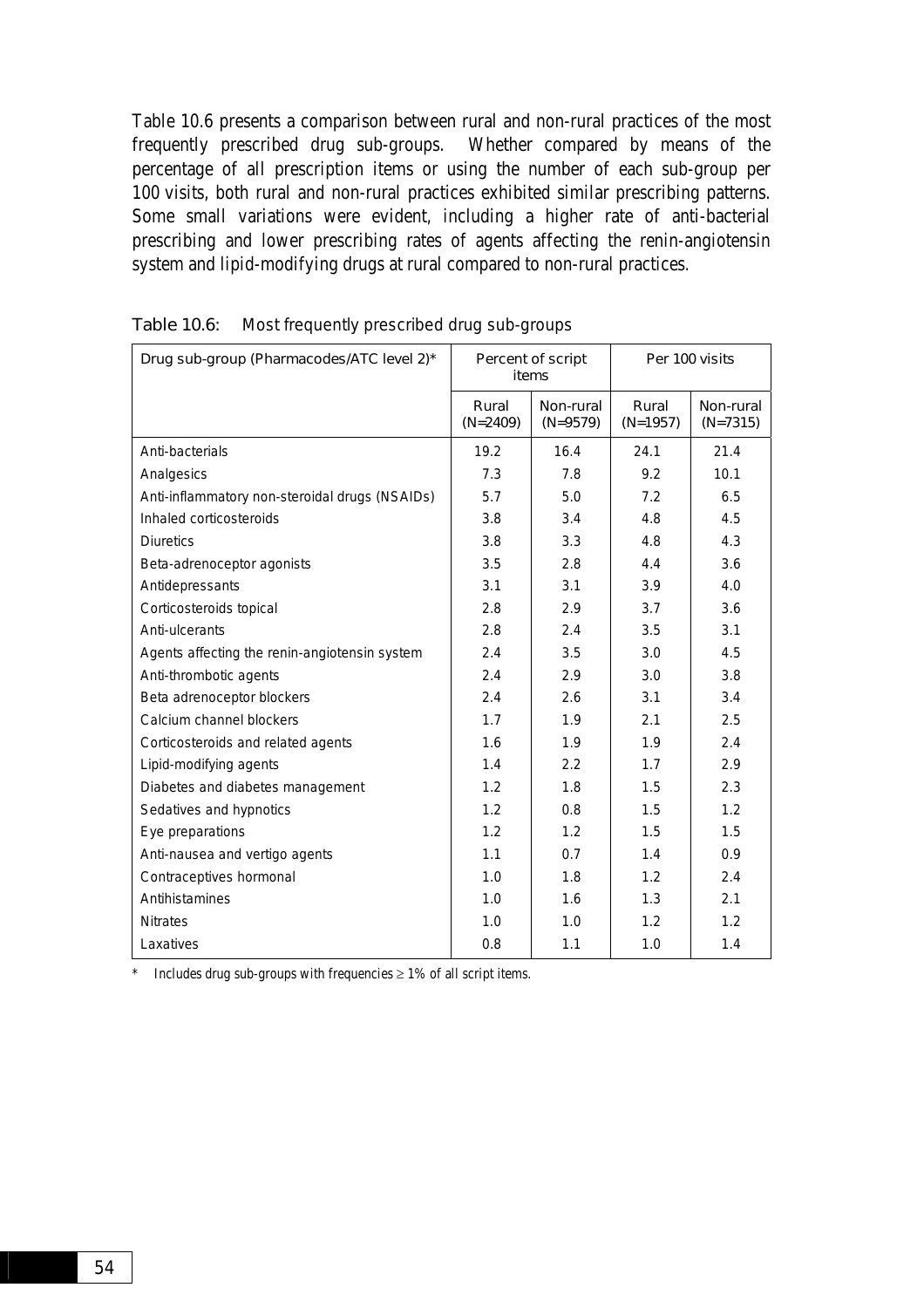## 10.1 Anti-bacterials (Tables 10.7, 10.8 and 10.9)

The two main types of anti-infective agents (anti-bacterials and urinary tract infection agents) were both prescribed slightly more frequently per 100 visits at rural practices (Table 10.7).

| Drug group (level 1)<br>Sub-group (level 2) | Percent of all script<br>items |                             |                   | Per 100 visits              | Percent of drug<br>group |               |
|---------------------------------------------|--------------------------------|-----------------------------|-------------------|-----------------------------|--------------------------|---------------|
|                                             | Rural<br>$(N=2409)$            | Non-<br>rural<br>$(N=9579)$ | Rural<br>(N=1957) | Non-<br>rural<br>$(N=7315)$ | Rural                    | Non-<br>rural |
| 16. Infections - agents for<br>systemic use | 20.8                           | 17.7                        | 26.2              | 23.1                        | 100%                     | 100%          |
| Anti-bacterials:                            | 19.2                           | 16.4                        | 24.1              | 21.4                        | 92.3                     | 92.7          |
| penicillins                                 | 10.5                           | 9.2                         | 13.2              | 11.9                        | 50.5                     | 52.0          |
| macrolides (erythromycins<br>etc)           | 1.8                            | 1.6                         | 2.2               | 2.1                         | 8.7                      | 9.0           |
| tetracyclines                               | 1.1                            | 1.1                         | 1.4               | 1.4                         | 5.3                      | 6.2           |
| cephalosporins and<br>cephamycins           | 1.3                            | 0.9                         | 1.6               | 1.2                         | 6.3                      | 5.1           |
| other antibiotics                           | 2.4                            | 2.0                         | 3.0               | 2.6                         | 11.5                     | 11.3          |
| Urinary tract infections                    | 0.8                            | 0.5                         | 1.0               | 0.6                         | 3.8                      | 2.8           |

Table 10.7: Infections: agents for systemic use – sub-groups

Includes drug sub-groups comprising  $\geq 0.5\%$  of all script items.

At both rural and non-rural practices, anti-infective medications were prescribed at slightly higher rates for male patients (Table 10.8). The highest gender-specific rate was associated with males at rural practices (29 per 100 visits). An assessment of the age- and gender-specific rates suggests that prescribing of these medications was characterised by a similar pattern at both rural and non-rural practices. Rates at both locations consistently declined with increasing age. However, there was one notable discrepancy between the two types of practices: males aged between 25 and 44 were prescribed anti-infective agents more often than similar patients at non-rural practices.

|                       | All ages | < 25 | $25 - 44$ | $45 - 64$ | $65+$ |
|-----------------------|----------|------|-----------|-----------|-------|
| Rural                 |          |      |           |           |       |
| Male ( $N = 822$ )    | 29       | 40   | 33        | 21        | 18    |
| Female ( $N = 1127$ ) | 24       | 35   | 17        | 23        | 18    |
| Non-rural             |          |      |           |           |       |
| Male ( $N = 2986$ )   | 25       | 39   | 25        | 15        | 14    |
| Female ( $N = 4275$ ) | 22       | 35   | 19        | 17        | 15    |

Table 10.8: Anti-infective drugs: age- and gender-specific rates (per 100 visits)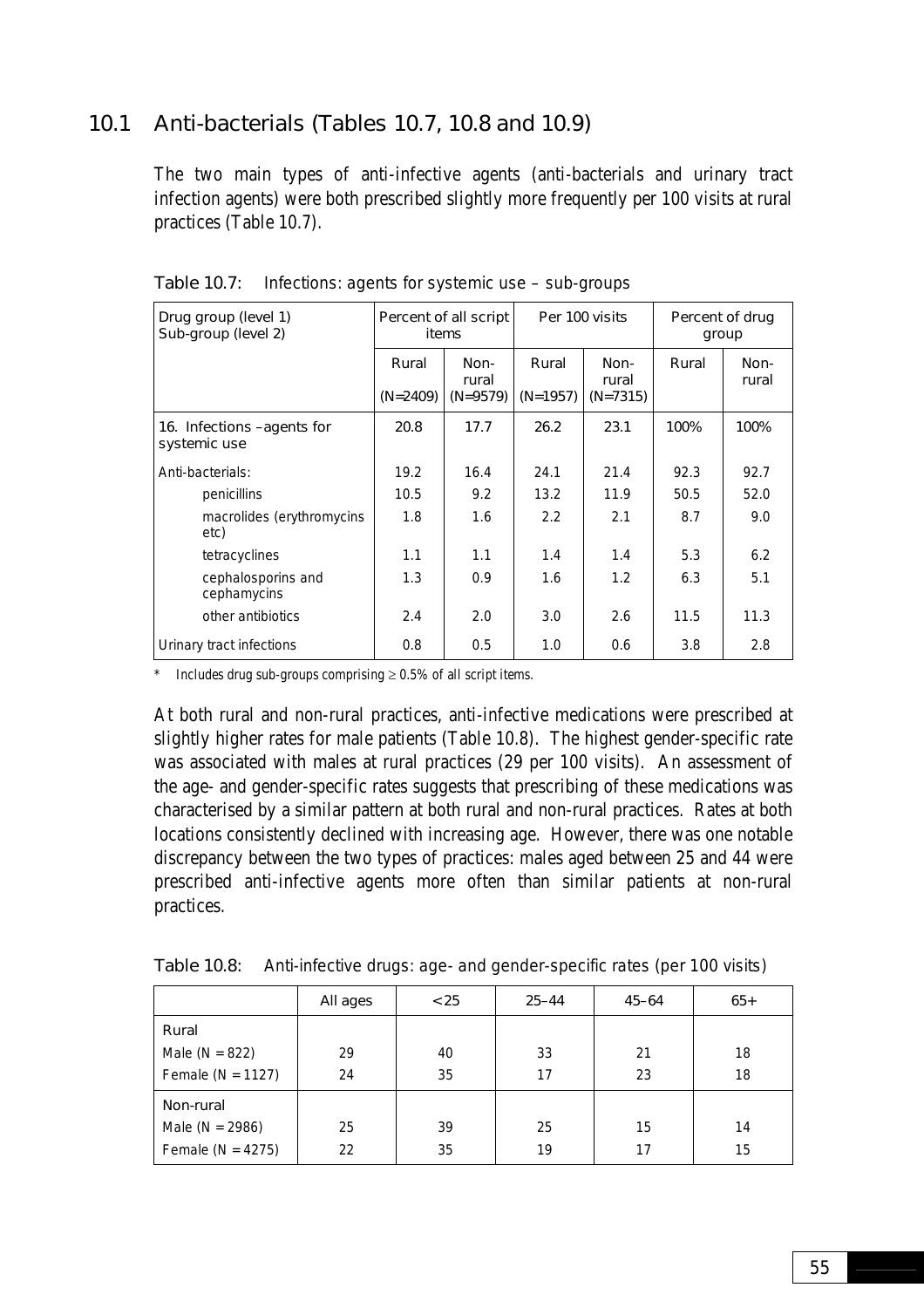Table 10.9 illustrates the main problems that were managed by the use of antiinfective medication at both rural and non-rural practices. Acute respiratory infections, skin infections and ear diseases were the most common types of problems treated with these medications at both settings. The proportion of problems treated with anti-infective medication was broadly similar at both locations, although skin infections and other urinary system diseases were more frequently treated with antiinfective agents at rural practices. New other urinary system disease problems were especially likely to be treated at rural practices with an anti-infective agent. Pneumonia and influenza were more likely to be treated with anti-bacterial medication at rural compared with non-rural practices only when they occurred as a new problem.

| <b>Problem</b><br>(READ2 sub-chapter)* |                                            |                    | Percent of anti-<br>infective <sup>†</sup> script<br>items | Percent of<br>problems so<br>treated |               | Percent of new<br>problems so<br>treated |               |
|----------------------------------------|--------------------------------------------|--------------------|------------------------------------------------------------|--------------------------------------|---------------|------------------------------------------|---------------|
|                                        |                                            | Rural<br>$(N=496)$ | Non-rural<br>$(N=1769)$                                    | Rural                                | Non-<br>rural | Rural                                    | Non-<br>rural |
| H0                                     | Acute respiratory infections               | 28.1               | 32.2                                                       | 57.6                                 | 52.6          | 57.0                                     | 54.9          |
| M <sub>0</sub>                         | Skin and subcutaneous tissue<br>infections | 12.4               | 7.2                                                        | 79.1                                 | 70.0          | 83.4                                     | 82.5          |
| F5                                     | Ear diseases                               | 8.9                | 12.9                                                       | 40.4                                 | 42.4          | 55.9                                     | 53.3          |
| K1                                     | Other urinary system diseases              | 6.2                | 5.0                                                        | 72.5                                 | 53.3          | 84.3                                     | 69.3          |
| H <sub>2</sub>                         | Pneumonia and influenza                    | 5.6                | 4.7                                                        | 47.5                                 | 48.9          | 55.1                                     | 49.6          |

Table 10.9: Most frequent problems managed by anti-infective drugs

Includes any problem sub-chapters, for which the drug group was prescribed, with  $\geq 5\%$  of group script items.

† This drug group includes systemic anti-bacterials, anti-fungals and anti-virals.

### 10.2 Nervous system (Tables 10.10, 10.11 and 10.12)

Nervous system drugs comprised a relatively disparate group of medications and included agents such as analgesics, antidepressants, sedatives, hypnotics, anti-nausea and vertigo drugs, anti-epilepsy drugs and anxiolytics. Overall, rural practices prescribed slightly fewer nervous system drugs per visit compared to non-rural practices (Table 10.10). Most of the difference between the two groups of practices seem to relate to a lower frequency of prescribing of analgesics at rural practices.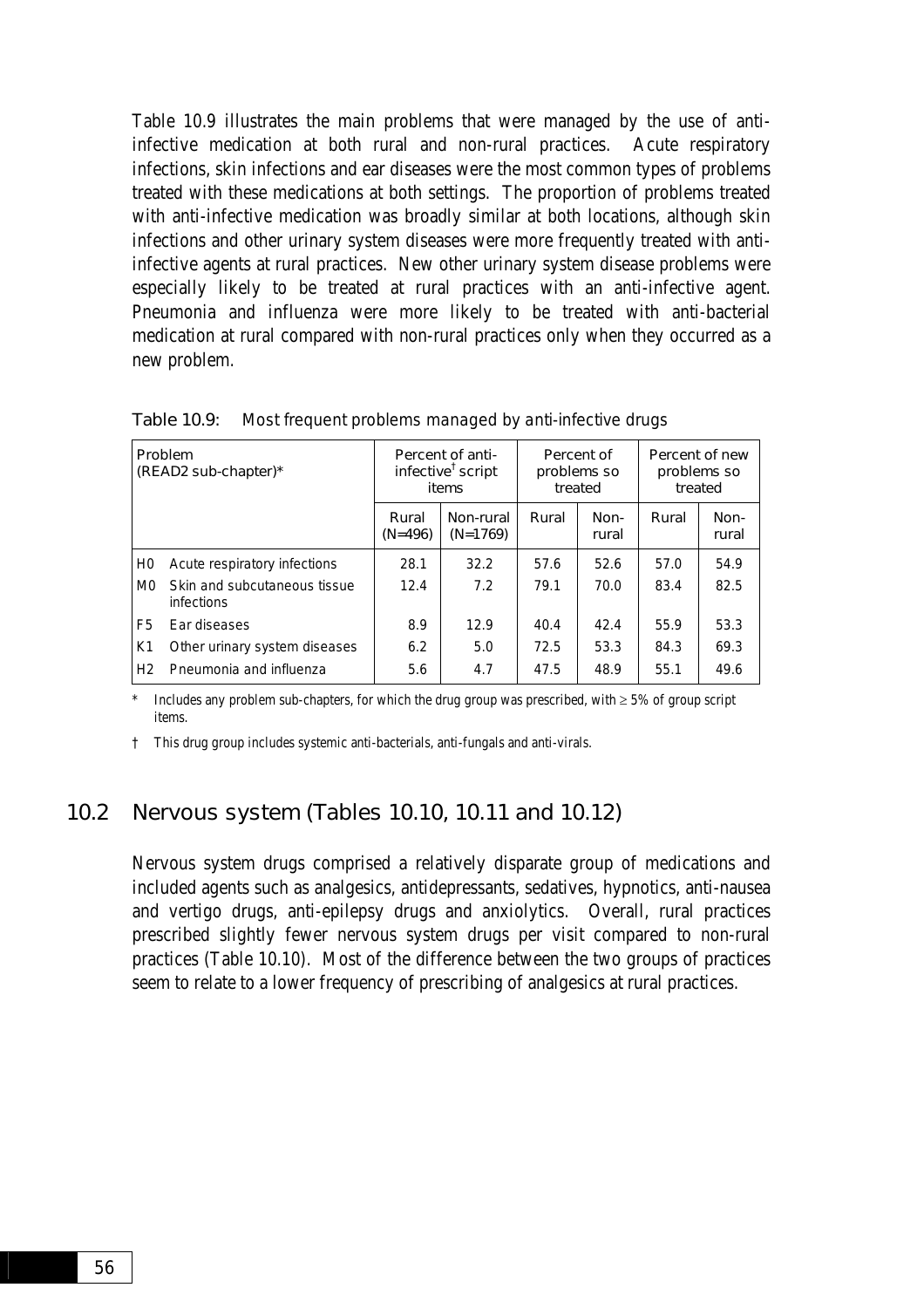| Drug group (level 1)<br>Sub-group (level 2) |                     | Percent of all script<br>items |                     | Per 100 visits          | Percent of<br>drug group |               |  |
|---------------------------------------------|---------------------|--------------------------------|---------------------|-------------------------|--------------------------|---------------|--|
|                                             | Rural<br>$(N=2409)$ | Non-rural<br>$(N=9579)$        | Rural<br>$(N=1957)$ | Non-rural<br>$(N=7315)$ | Rural                    | Non-<br>rural |  |
| 22<br>Nervous system                        | 14.1                | 14.6                           | 17.7                | 19.0                    | 100%                     | 100%          |  |
| Analgesics                                  | 7.3                 | 7.8                            | 9.2                 | 10.1                    | 51.8                     | 53.4          |  |
| Antidepressants                             | 3.1                 | 3.1                            | 3.9                 | 4.0                     | 22.0                     | 21.2          |  |
| Sedatives and hypnotics                     | 1.2                 | 0.9                            | 1.5                 | 1.2                     | 8.5                      | 6.2           |  |
| Anti-nausea and vertigo agents              | 1.1                 | 0.7                            | 1.4                 | 0.9                     | 7.8                      | 4.8           |  |
| Anti-epilepsy drugs                         | 0.6                 | 0.6                            | 0.8                 | 0.7                     | 4.3                      | 4.1           |  |
| Anxiolytics                                 | 0.3                 | 0.6                            | 0.4                 | 0.8                     | 2.1                      | 4.1           |  |

Table 10.10: Nervous system drugs: sub-groups

\* Includes drug sub-groups comprising  $\geq 0.5\%$  of all script items.

Age- and gender-specific prescribing rates were comparable between rural and nonrural practices (Table 10.11). Nervous system medications were prescribed to slightly fewer patients of both genders at rural practices. The key differences in prescribing rates between the two locations mainly related to patients of both genders aged under 25 years, and to males aged 25 to 44, where patients were prescribed fewer of these medications at rural practices. By contrast, male patients aged over 65 years at non-rural practices were prescribed fewer nervous system medications.

|                       | All ages | < 25 | $25 - 44$ | $45 - 64$ | $65+$ |
|-----------------------|----------|------|-----------|-----------|-------|
| Rural                 |          |      |           |           |       |
| Male ( $N = 822$ )    | 18       | 17   | 13        | 19        | 22    |
| Female ( $N = 1127$ ) | 18       | 12   | 18        | 20        | 22    |
| Non-rural             |          |      |           |           |       |
| Male ( $N = 2986$ )   | 19       | 23   | 18        | 17        | 16    |
| Female ( $N = 4275$ ) | 19       | 16   | 16        | 20        | 23    |

Table 10.11: Nervous system drugs: age- and gender-specific rates (per 100 visits)

Table 10.12 displays the most frequent problems managed by nervous system medications. The percentage of ear disease and acute respiratory infection problems treated with nervous system drugs was lower in rural practices. Presumably most of these problems were treated with analgesic medication, and because many of these problems likely occurred among people aged under 25 years, this may explain the previously noted lower rate of prescribing of analgesics among young people at rural practice (Table 10.11). It is also likely that a major proportion of the problems grouped under the sub-heading "Arthropathies and related conditions" were also treated with analgesics. These musculoskeletal conditions were more commonly treated with nervous system drugs at rural practices.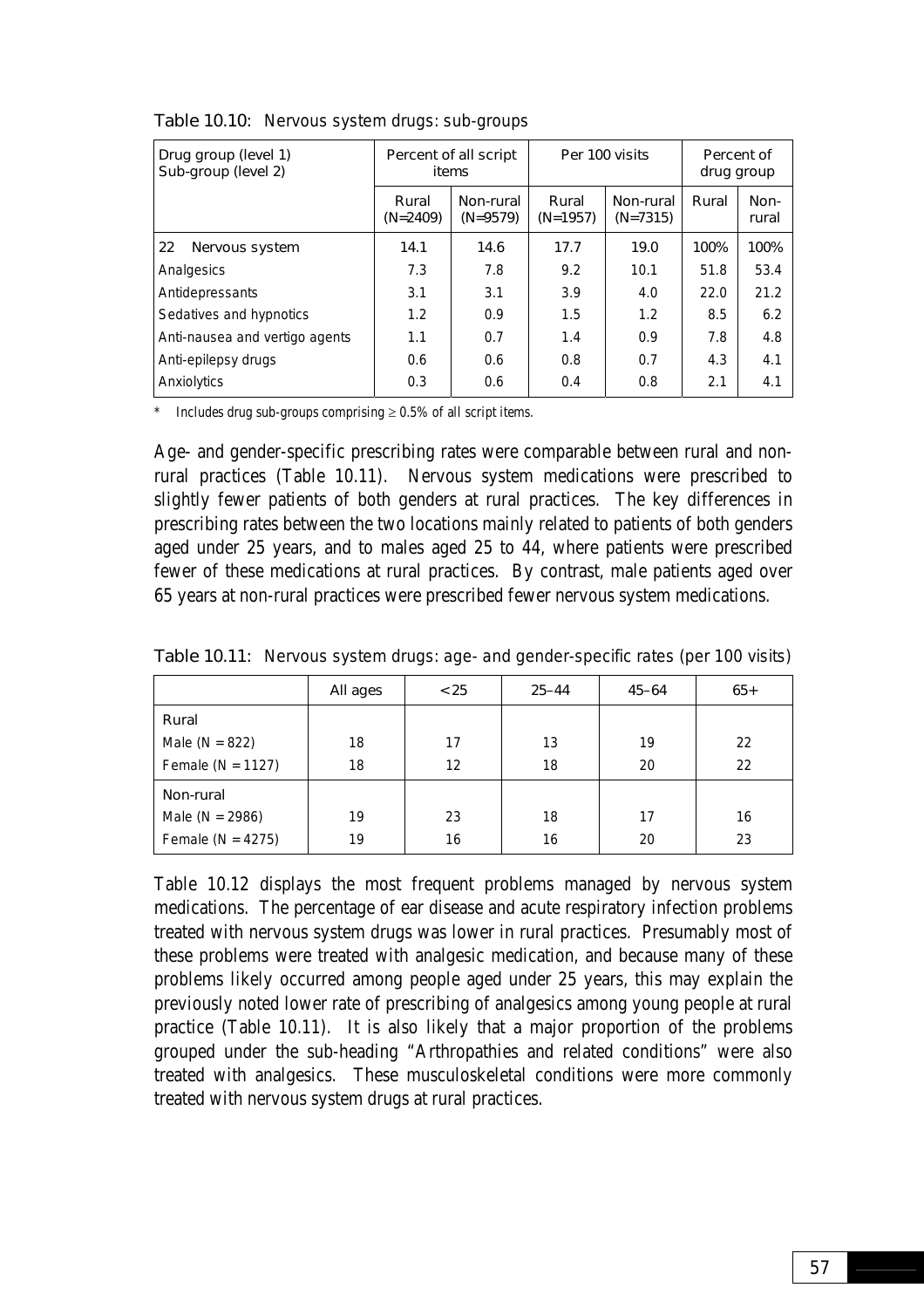Another three groups of problems – non-organic psychoses, other central nervous system disorders, and neurotic personality and other non-psychotic disorders – were all more frequently treated with nervous system drugs at rural locations. New problems related to non-organic psychoses and other central nervous system disorders were associated with very high rates of nervous system drug prescribing (89% and 100%) at rural but not urban practices (51% and 46%).

| Problem<br>$(READ2 sub-chapter)^{\dagger}$ |                                                             | Percent of nervous<br>system <sup>*</sup> script<br>items |                         | Percent of<br>problems so<br>treated |               | Percent of new<br>problems so<br>treated |               |
|--------------------------------------------|-------------------------------------------------------------|-----------------------------------------------------------|-------------------------|--------------------------------------|---------------|------------------------------------------|---------------|
|                                            |                                                             | Rural<br>$(N=341)$                                        | Non-rural<br>$(N=1477)$ | Rural                                | Non-<br>rural | Rural                                    | Non-<br>rural |
| H0                                         | Acute respiratory infections                                | 11.1                                                      | 15.9                    | 15.9                                 | 22.0          | 19.5                                     | 25.1          |
| E1                                         | Non-organic psychoses                                       | 13.4                                                      | 16.7                    | 78.0                                 | 61.6          | 88.9                                     | 51.2          |
| E <sub>2</sub>                             | Neurotic, personality and other non-<br>psychotic disorders | 7.3                                                       | 9.5                     | 37.2                                 | 35.6          | 22.9                                     | 20.6          |
| F <sub>2</sub>                             | Other central nervous system<br>disorders                   | 6.7                                                       | 5.1                     | 67.5                                 | 51.6          | 100                                      | 45.5          |
| N <sub>0</sub>                             | Arthropathies and related disorders                         | 6.0                                                       | 3.4                     | 26.4                                 | 18.9          | 28.0                                     | 19.1          |
| F5                                         | Ear diseases                                                | 2.6                                                       | 5.7                     | 7.0                                  | 15.8          | 9.8                                      | 20.6          |

Table 10.12: Most frequent problems managed by nervous system drugs

This drug group includes analgesics and psychological drugs.

† Includes any problem sub-chapters, for which the drug group was prescribed, with ≥ 5% of group script items.

### 10.3 Cardiovascular system drugs (Tables 10.13, 10.14 and 10.15)

Cardiovascular drugs were prescribed at comparable rates at both rural and non-rural practices (Table 10.13). The overall prescribing rate for this category of medication was only slightly lower at rural practices (12.4% versus 13.2% and 15.6 versus 17.2 per 100 visits). Among the different sub-headings of medication, only diuretics and alpha adrenoceptor blockers were more frequently prescribed at rural practices. However, the differences in prescribing rates between practice locations for the medication sub-groups were small. For example, drugs affecting the reninangiotensin system were slightly less frequently prescribed every 100 visits at rural practices (3.0 versus 4.5).

| Drug group (level 1)<br>Sub-group (level 2) | Percent of all script<br>items |             |                                           | Per 100 visits | Percent of drug<br>group |             |
|---------------------------------------------|--------------------------------|-------------|-------------------------------------------|----------------|--------------------------|-------------|
|                                             | Rural<br>$(N=2409)$            | Non-rural l | Rural<br>$(N=9579)$ $(N=1957)$ $(N=7315)$ | Non-rural      | Rural                    | Non-rural l |

Table 10.13: Cardiovascular system drugs: sub-groups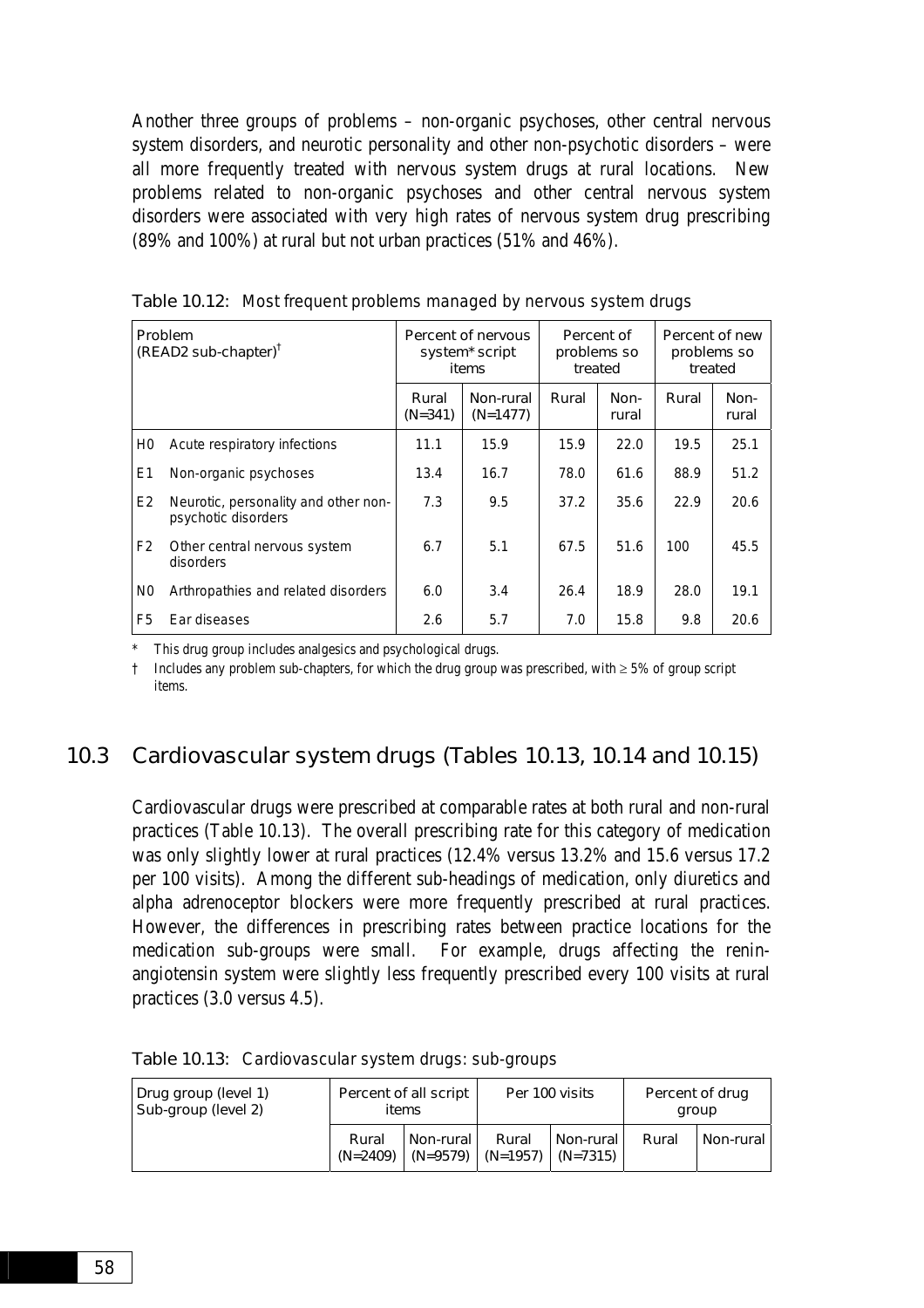| 7. Cardiovascular system                          | 12.4 | 13.2 | 15.6 | 17.2 | 100% | 100% |
|---------------------------------------------------|------|------|------|------|------|------|
| <b>Diuretics</b>                                  | 3.8  | 3.3  | 4.8  | 4.3  | 30.6 | 25.0 |
| Agents affecting the renin-<br>angiotensin system | 2.4  | 3.5  | 3.0  | 4.5  | 19.4 | 26.5 |
| Beta adrenoceptor blockers                        | 2.4  | 2.6  | 3.1  | 3.4  | 19.4 | 19.7 |
| Calcium channel blockers                          | 1.7  | 1.9  | 2.1  | 2.5  | 13.7 | 14.4 |
| <b>Nitrates</b>                                   | 1.0  | 1.0  | 1.2  | 1.2  | 8.1  | 7.6  |
| Anti-arrhythmics                                  | 0.5  | 0.6  | 0.6  | 0.8  | 4.0  | 4.5  |
| Alpha adrenoceptor blockers                       | 0.6  | 0.2  | 0.8  | 0.3  | 4.8  | 1.5  |

Includes drug sub-groups comprising  $\geq 1\%$  of all script items.

Prescribing rates for males but not females differed between rural and non-rural practices: males were prescribed fewer cardiovascular medications per visit at rural practices. Cardiovascular drugs were rarely prescribed to patients under 45 years of age at either setting, and most of the difference in prescribing rates between practice locations appears to relate to male patients over 65 years. Older (over 65 years) male patients at rural practices only received 34 cardiovascular prescriptions per 100 visits compared to 48 to 50 for females at the same location and both genders at urban practices (Table 10.14).

|                       | All ages | < 25 | $25 - 44$     | $45 - 64$ | $65+$ |
|-----------------------|----------|------|---------------|-----------|-------|
| Rural                 |          |      |               |           |       |
| Male ( $N = 822$ )    | 14       | 0    | $\mathcal{P}$ | 24        | 34    |
| Female ( $N = 1127$ ) | 17       | 0.3  | $\mathcal{P}$ | 23        | 48    |
| Non-rural             |          |      |               |           |       |
| Male ( $N = 2986$ )   | 18       | 0.9  | 6             | 29        | 50    |
| Female ( $N = 4275$ ) | 17       | 0.9  | 3             | 20        | 48    |

Table 10.14: Cardiovascular drugs: age- and gender-specific rates (per 100 visits)

Hypertensive disease and two types of heart disease were associated with most cardiovascular prescriptions at both locations (Table 10.15). Comparing prescribing rates between rural and non-rural practices, it is apparent that GPs at rural practices more frequently prescribed cardiovascular drugs for hypertensive disease and other forms of heart disease but less often for arteriosclerotic heart disease.

Table 10.15: Most frequent problems managed by cardiovascular drugs

| <b>Problem</b><br>(READ2 sub-chapter) * | Percent of<br>cardiovascular script<br>items |                         |       | Percent of problems<br>so treated | Percent of new<br>problems so treated |           |
|-----------------------------------------|----------------------------------------------|-------------------------|-------|-----------------------------------|---------------------------------------|-----------|
|                                         | Rural<br>$(N=309)$                           | Non-rural<br>$(N=1140)$ | Rural | Non-rural                         | Rural                                 | Non-rural |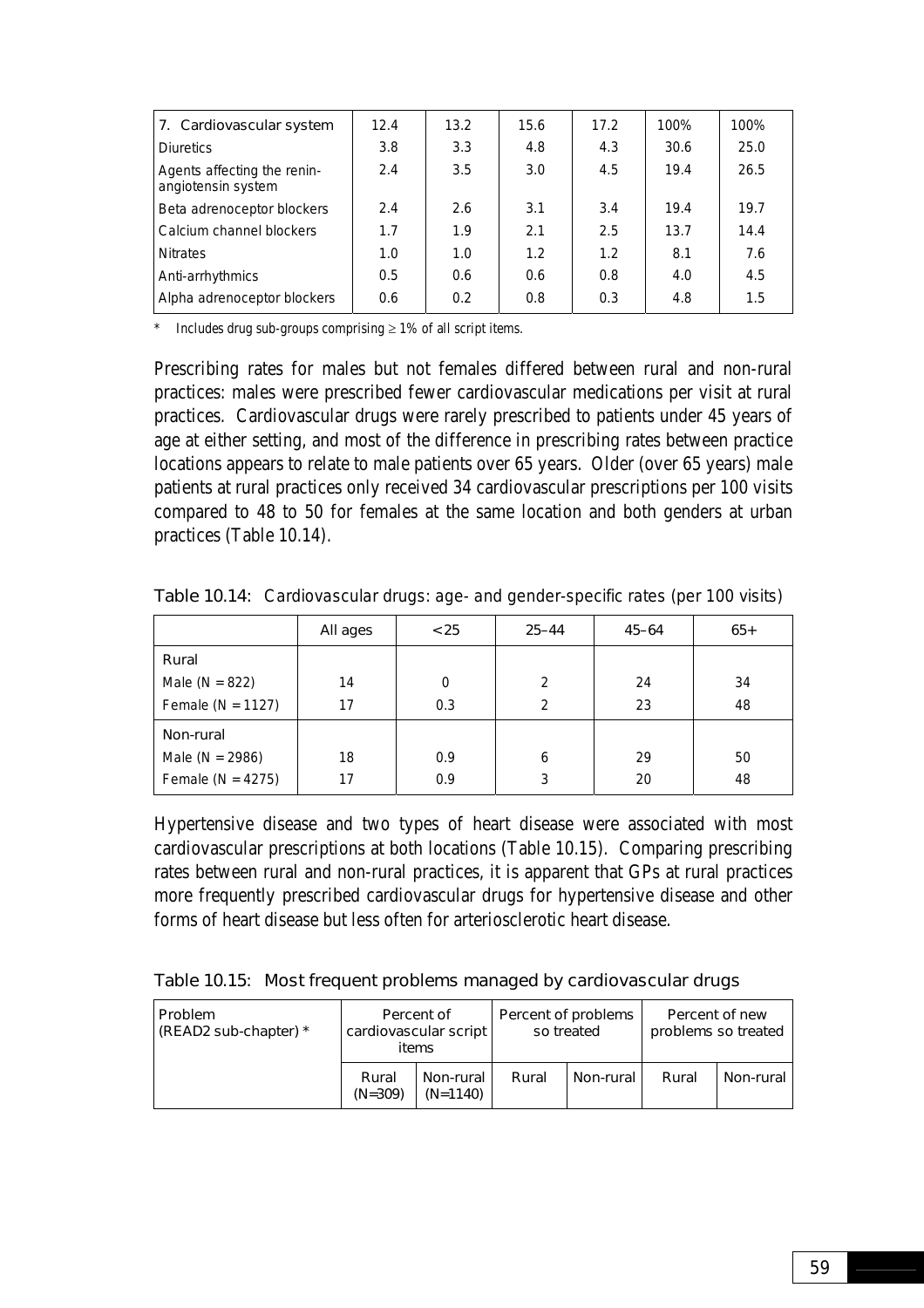| G <sub>2</sub> | BP - hypertensive<br>disease      | 57.6 | 47.8 | 77.7 | 74.7 | 38.9 | 43.9 |
|----------------|-----------------------------------|------|------|------|------|------|------|
| G5             | Other forms of heart<br>disease   | 9.9  | 13.2 | 81.8 | 62.5 | 18.9 | 21.5 |
| G3             | Arteriosclerotic heart<br>disease | 11.2 | 16.2 | 50.9 | 60.7 | 40.4 | 43.6 |
| 8B             | Other therapy                     | 8.5  | 4.8  | 32.9 | 21.5 | 0    | 0    |

Includes any problem sub-chapters, for which the drug group was prescribed, with  $\geq 5\%$  of group script items.

### 10.4 Respiratory system drugs (Tables 10.16, 10.17 and 10.18)

Prescribing rates for respiratory drugs appeared to be very similar when rural and non-rural practices were compared (Table 10.16). The overall prescribing rate for respiratory drugs was slightly higher at rural practices compared to non-rural practices (14.7 relative to 13.8 per 100 visits). Antihistamines were prescribed less frequently at rural practices while beta-adrenoceptor agonists were prescribed more frequently.

| Drug group (level 1)<br>Sub-group (level 2)                              |                     | Percent of all script<br>items |                     | Per 100 visits              | Percent of<br>drug group |               |
|--------------------------------------------------------------------------|---------------------|--------------------------------|---------------------|-----------------------------|--------------------------|---------------|
|                                                                          | Rural<br>$(N=2409)$ | Non-<br>rural<br>$(N=9579)$    | Rural<br>$(N=1957)$ | Non-<br>rural<br>$(N=7315)$ | Rural                    | Non-<br>rural |
| 28.<br>Respiratory system and<br>allergies                               | 11.7                | 10.6                           | 14.7                | 13.8                        | 100%                     | 100%          |
| Inhaled corticosteroids                                                  | 3.8                 | 3.4                            | 4.8                 | 4.5                         | 32.5                     | 32.1          |
| Beta-adrenoceptor agonists                                               | 3.5                 | 2.8                            | 4.4                 | 3.6                         | 29.9                     | 26.4          |
| Antihistamines                                                           | 1.0                 | 1.6                            | 1.3                 | 2.1                         | 8.5                      | 15.1          |
| Nasal preparations                                                       | 0.7                 | 0.7                            | 0.9                 | 0.9                         | 6.0                      | 6.6           |
| Inhaled combined beta-adrenoceptor<br>agonist and anticholinergic agents | 0.8                 | 0.5                            | 1.1                 | 0.6                         | 6.8                      | 4.7           |

Table 10.16: Respiratory system drugs: sub-groups

\* Includes drug sub-groups comprising  $\geq 1\%$  of all script items.

Respiratory drug prescribing varied between rural and non-rural practices in relation to patient gender (Table 10.17). Males were prescribed slightly fewer respiratory drugs at rural practices and women slightly more. Age/gender rates at each location suggest that male patients aged 45 to 64 years at rural practices received the lowest rate of prescribing of respiratory drugs for every 100 visits. By contrast, female patients aged 45 to 64 years at rural practices received more respiratory drug prescriptions per 100 visits than their non-rural counterparts.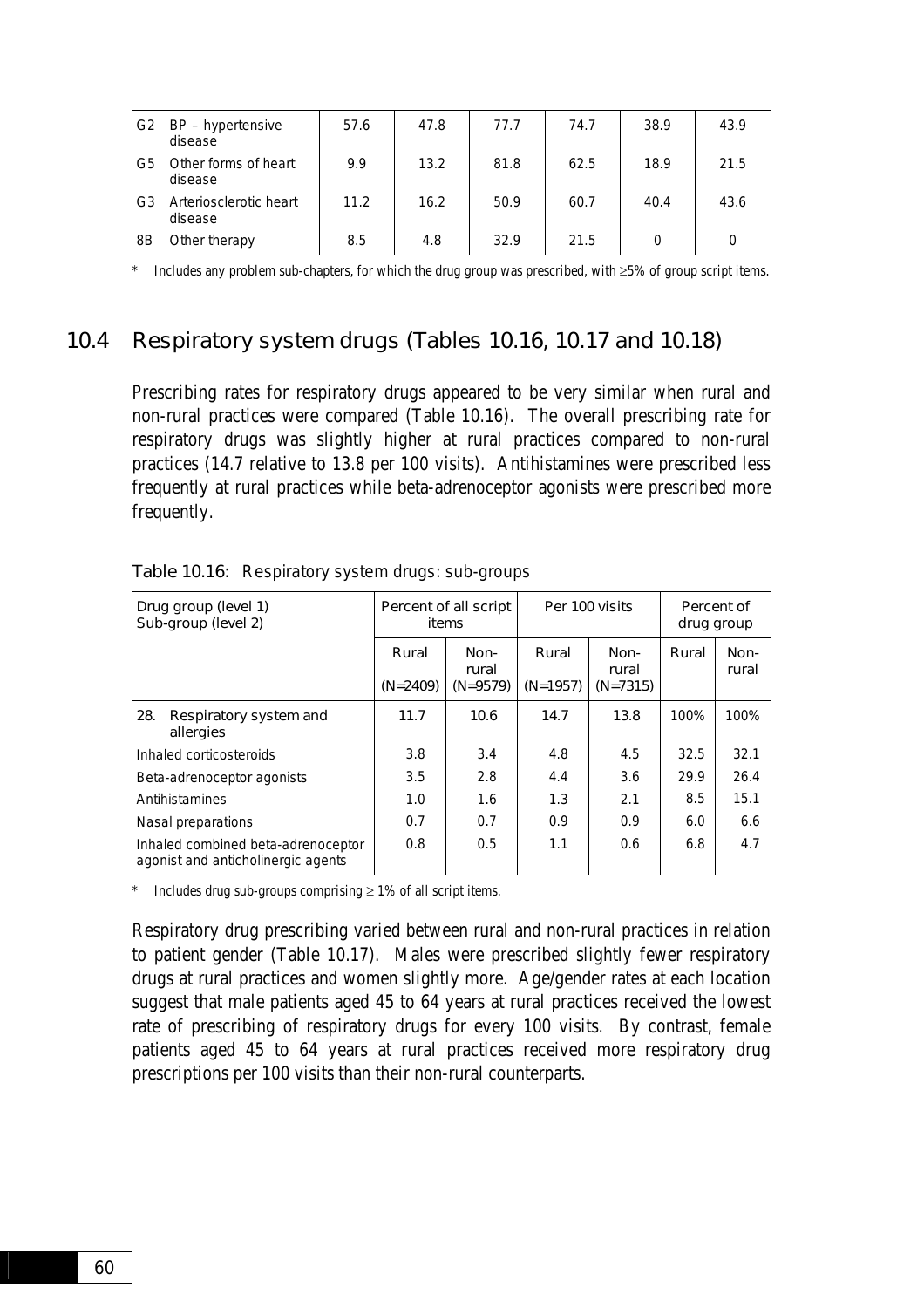|                 | All ages | < 25 | $25 - 44$ | $45 - 64$ | $65+$ |
|-----------------|----------|------|-----------|-----------|-------|
| Rural           |          |      |           |           |       |
| Male $(N=822)$  | 13       | 16   | 11        | 8         | 17    |
| Female (N=1127) | 16       | 17   | 12        | 20        | 13    |
| Non-rural       |          |      |           |           |       |
| Male (N=2986)   | 16       | 19   | 16        | 11        | 16    |
| Female (N=4275) | 12       | 13   | 13        | 12        | 12    |

Table 10.17: Respiratory drugs: age- and gender-specific rates (per 100 visits)

Respiratory drugs were prescribed to treat four main conditions at similar rates for practices in both rural and non-rural locations (Table 10.18). Rural practices prescribed respiratory drugs more often for other upper respiratory tract diseases and respiratory symptoms, but the rates were almost identical for chronic obstructive airways disease and acute respiratory infections. New problems related to chronic obstructive airways disease were less likely to be treated with respiratory drugs at rural practices than at non-rural practices. New respiratory symptoms were more likely to be treated with respiratory drugs at rural practices.

| <b>Problem</b><br>(READ2 sub-chapter) * |                                           | Percent of<br>respiratory script<br>items |                         | Percent of<br>problems so<br>treated |               | Percent of new<br>problems so<br>treated |               |
|-----------------------------------------|-------------------------------------------|-------------------------------------------|-------------------------|--------------------------------------|---------------|------------------------------------------|---------------|
|                                         |                                           | Rural<br>$(N=267)$                        | Non-rural<br>$(N=1042)$ | Rural                                | Non-<br>rural | Rural                                    | Non-<br>rural |
| H <sub>3</sub>                          | Chronic obstructive airways<br>disease    | 51.3                                      | 44.6                    | 71.6                                 | 68.7          | 61.7                                     | 72.2          |
| H0                                      | Acute respiratory infections              | 16.9                                      | 18.8                    | 18.1                                 | 17.4          | 19.9                                     | 14.6          |
| H1                                      | Other upper respiratory tract<br>diseases | 6.9                                       | 5.6                     | 72.7                                 | 58.7          | 58.0                                     | 0.1           |
| 17                                      | Respiratory symptoms                      | 6.6                                       | 3.1                     | 40.0                                 | 22.4          | 37.0                                     | 14.2          |

Table 10.18: Most frequent problems managed by respiratory drugs

Includes any problem sub-chapters, for which the drug group was prescribed, with  $\geq 5\%$  of group script items.

### 10.5 Alimentary drugs (Tables 10.19, 10.20 and 10.21)

Prescribing rates for the sub-groups of alimentary drugs are listed in Table 10.19. In total, alimentary drugs were prescribed less often each 100 visits at rural practices compared to urban practices. Most of the difference between rural and non-rural practices appeared to relate to the lower prescribing rates of diabetes drugs, laxatives and vitamins.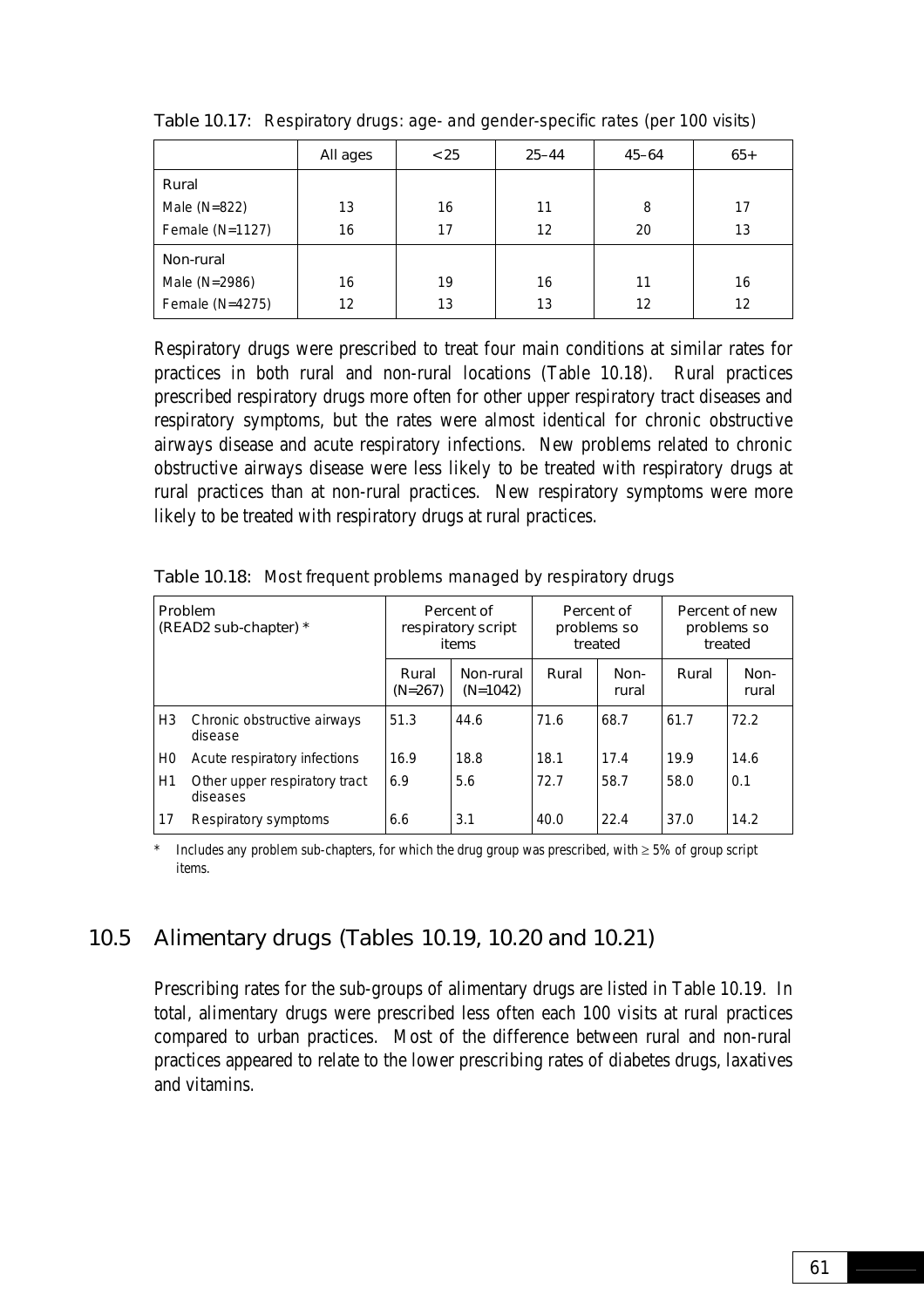| Drug group (level 1)<br>Sub-group (level 2) | Percent of all script<br>items |                         | Per 100 visits      |                         | Percent of drug<br>group |               |
|---------------------------------------------|--------------------------------|-------------------------|---------------------|-------------------------|--------------------------|---------------|
|                                             | Rural<br>$(N=2409)$            | Non-rural<br>$(N=9579)$ | Rural<br>$(N=1957)$ | Non-rural<br>$(N=7315)$ | Rural                    | Non-<br>rural |
| 1. Alimentary tract and<br>metabolism       | 8.1                            | 8.5                     | 10.2                | 11.1                    | 100%                     | 100%          |
| Anti-ulcerants                              | 2.8                            | 2.4                     | 3.5                 | 3.1                     | 34.6                     | 28.2          |
| Diabetes and diabetes<br>management         | 1.2                            | 1.8                     | 1.5                 | 2.3                     | 14.8                     | 21.2          |
| Anti-diarrhoeals                            | 0.8                            | 0.8                     | 1.0                 | 1.0                     | 9.9                      | 9.4           |
| Laxatives                                   | 0.8                            | 1.1                     | 1.0                 | 1.4                     | 9.9                      | 12.9          |
| <b>Vitamins</b>                             | 0.5                            | 0.8                     | 0.7                 | 1.0                     | 6.2                      | 9.4           |
| Antacids                                    | 0.5                            | 0.5                     | 0.6                 | 0.7                     | 6.2                      | 5.9           |
| Anti-haemorrhoidals                         | 0.5                            | 0.4                     | 0.7                 | 0.5                     | 6.2                      | 4.7           |

Table 10.19: Alimentary system drugs: sub-groups

Includes drug sub-groups comprising  $\geq 1\%$  of all script items.

Prescribing rates for alimentary drugs were similar for both genders at both practice locations (Table 10.20), although the rate for males was slightly lower at rural practices compared to non-rural practices. Age- and gender-specific rates at both settings indicated that more alimentary drugs were prescribed for patients with increasing age. Rural males aged 45 to 64 and over 65 years were associated with lower prescribing rates relative to their non-rural counterparts.

Table 10.20: Alimentary drugs: age- and gender-specific rates (per 100 visits)

|                       | All ages | < 25 | $25 - 44$ | $45 - 64$ | $65+$ |
|-----------------------|----------|------|-----------|-----------|-------|
| Rural                 |          |      |           |           |       |
| Male ( $N = 822$ )    | 9        | 6    | 10        | 8         | 15    |
| Female ( $N = 1127$ ) | 11       | 3    | 9         | 13        | 21    |
| Non-rural             |          |      |           |           |       |
| Male ( $N = 2986$ )   | 12       | 5    | 9         | 16        | 21    |
| Female ( $N = 4275$ ) | 11       | 4    | 9         | 14        | 19    |

The most frequent problems treated with alimentary drugs were the same at rural and non-rural practices (Table 10.21). Two sub-chapters (duodenal disease and bacterial food poisoning) were associated with a slightly higher percentage of problems receiving treatment with these drugs at rural practices. New problems related to other endocrine gland diseases were less likely to be treated with alimentary drugs at rural practices compared to non-rural practices. Prescribing rates of alimentary drugs for new duodenal diseases and bacterial food poisoning problems were higher at rural practices.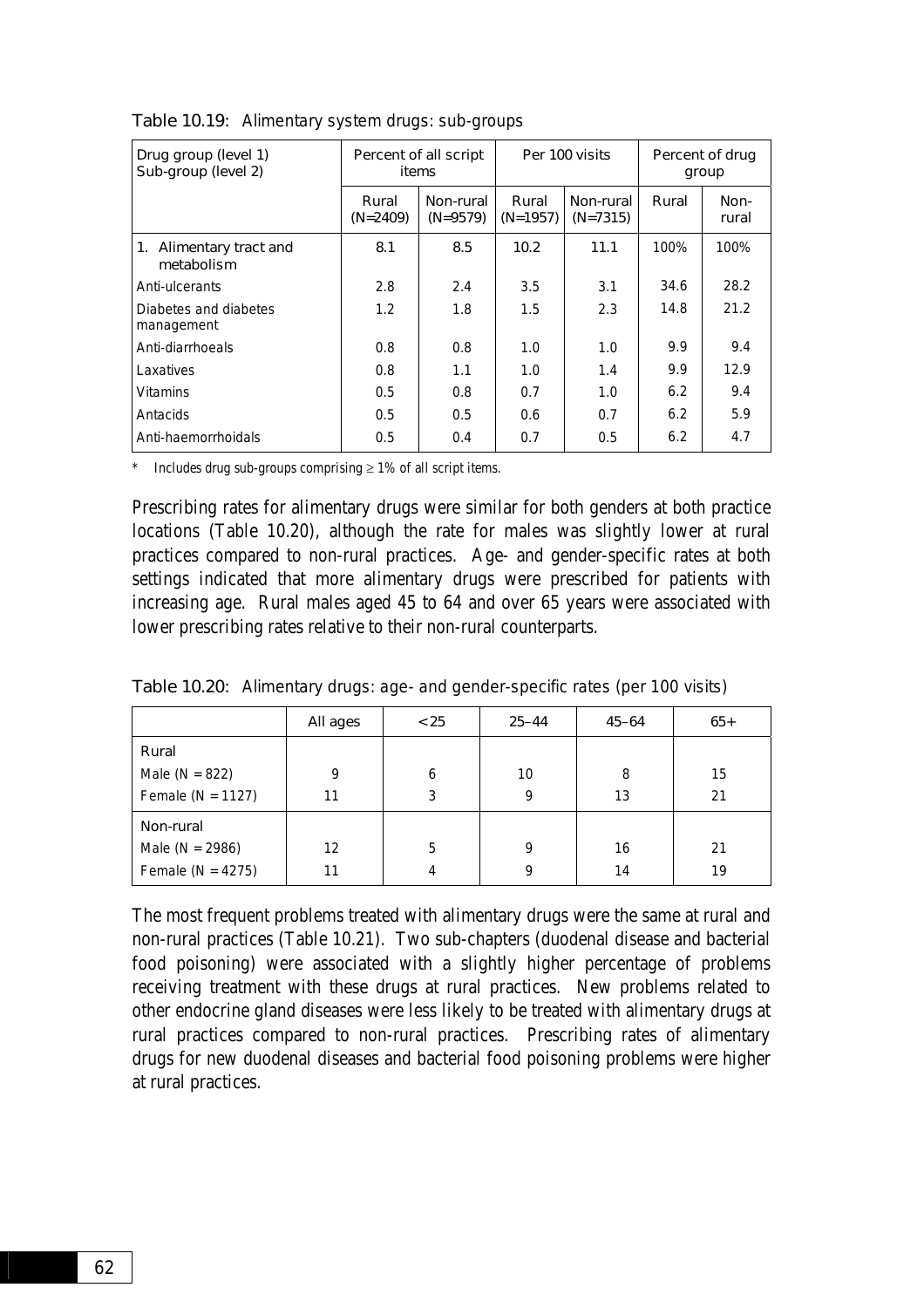| <b>Problem</b><br>(READ2 sub-chapter) * |                                |                    | Percent of<br>alimentary script<br>items |       | Percent of<br>problems so<br>treated | Percent of new<br>problems so<br>treated |               |
|-----------------------------------------|--------------------------------|--------------------|------------------------------------------|-------|--------------------------------------|------------------------------------------|---------------|
|                                         |                                | Rural<br>$(N=179)$ | Non-rural<br>$(N=809)$                   | Rural | Non-<br>rural                        | Rural                                    | Non-<br>rural |
| $\vert$ . J1                            | Duodenal diseases              | 23.1               | 19.0                                     | 87.6  | 75.6                                 | 77.6                                     | 68.2          |
| C1                                      | Other endocrine gland diseases | 14.6               | 18.6                                     | 48.7  | 50.2                                 | $\Omega$                                 | 23.6          |
| 119                                     | GIT symptoms                   | 6.6                | 10.2                                     | 32.9  | 42.2                                 | 27.3                                     | 27.3          |
| A <sub>0</sub>                          | Bacterial food poisoning       | 6.0                | 3.6                                      | 33.3  | 23.1                                 | 35.0                                     | 26.3          |

Table 10.21: Most frequent problems managed by alimentary drugs

Includes any problem sub-chapters, for which the drug group was prescribed, with  $\geq 5\%$  of group script items.

### 10.6 Musculoskeletal drugs (Tables 10.22, 10.23 and 10.24)

Prescribing rates of musculoskeletal drugs were comparable between rural and nonrural practices (Table 10.22). Overall, marginally more musculoskeletal drugs (both NSAIDs and anti-gout medication) were prescribed per 100 visits at rural practices.

| Drug group (level 1)<br>Sub-group (level 2)       | Percent of all script<br><b>items</b>          |     |                     | Per 100 visits          | Percent of<br>drug group |               |
|---------------------------------------------------|------------------------------------------------|-----|---------------------|-------------------------|--------------------------|---------------|
|                                                   | Non-rural<br>Rural<br>$(N=2409)$<br>$(N=9579)$ |     | Rural<br>$(N=1957)$ | Non-rural<br>$(N=7315)$ | Rural                    | Non-<br>rural |
| Musculoskeletal system<br>19.                     | 7.3                                            | 6.2 | 9.1                 | 8.1                     | 100%                     | 100%          |
| Anti-inflammatory non-steroidal<br>drugs (NSAIDs) | 5.7                                            | 5.0 | 7.2                 | 6.5                     | 78.1                     | 80.6          |
| Hyperuricaemia and anti-gout                      | 0.7                                            | 0.5 | 0.8                 | 0.7                     | 9.6                      | 8.1           |

Table 10.22: Musculoskeletal system drugs: sub-groups

\* Includes drug sub-groups comprising ≥ 1% of all script items.

Table 10.23 gives the age- and gender-specific prescribing rates for musculoskeletal drugs at rural and non-rural practices. Generally the rates were comparable between both rural and non-rural practices, although rural males aged over 65 years were more likely to be prescribed musculoskeletal drugs relative to similar patients at urban practices

Table 10.23: Musculoskeletal drugs: age- and gender-specific rates (per 100 visits)

|                       | All ages | < 25 | $25 - 44$ | $45 - 64$ | $65+$ |
|-----------------------|----------|------|-----------|-----------|-------|
| Rural                 |          |      |           |           |       |
| Male ( $N = 822$ )    | 11       | 4    | 14        | 16        | 16    |
| Female ( $N = 1127$ ) |          |      |           |           | 12    |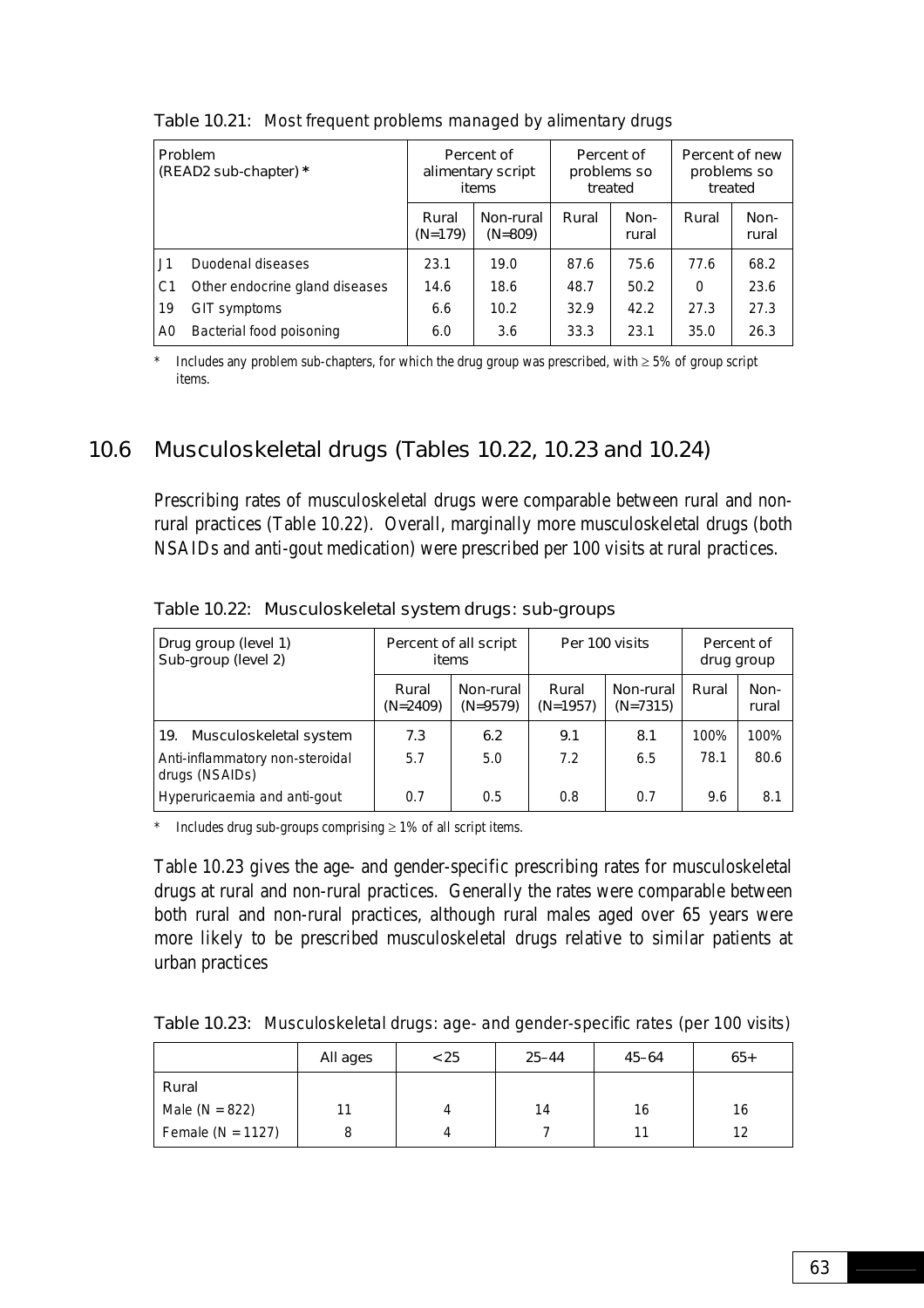| Non-rural            |   |    |    |    |
|----------------------|---|----|----|----|
| Male ( $N = 2986$ )  | ັ | 10 | 15 | 10 |
| Female ( $N = 275$ ) | ັ |    |    |    |

Sprains and strains of joints and adjacent muscles, arthropathies and related disorders, rheumatism, other metabolic and immunity disorders and vertebral column disorders were the most common sub-chapters associated with musculoskeletal drug prescribing at rural and non-rural practices. Problems related to all of these subheadings – except arthropathies and related disorders – were more likely to be treated with these medications at rural practices. New problems of all five sub-chapters were more likely to be treated with musculoskeletal medication at rural practices.

| Problem<br>(READ2 sub-chapter) * |                                                       |                    | Percent of<br>musculoskeletal<br>script items | Percent of<br>problems so<br>treated |               | Percent of new<br>problems so<br>treated |               |
|----------------------------------|-------------------------------------------------------|--------------------|-----------------------------------------------|--------------------------------------|---------------|------------------------------------------|---------------|
|                                  |                                                       | Rural<br>$(N=165)$ | Non-rural<br>$(N=591)$                        | Rural                                | Non-<br>rural | Rural                                    | Non-<br>rural |
| S <sub>5</sub>                   | Sprains and strains of joints<br>and adjacent muscles | 17.0               | 16.5                                          | 40.5                                 | 30.9          | 49.5                                     | 38.7          |
| N <sub>0</sub>                   | Arthropathies and related<br>disorders                | 14.5               | 14.0                                          | 33.2                                 | 33.4          | 43.1                                     | 17.5          |
| N <sub>2</sub>                   | Rheumatism, excluding the<br>back                     | 13.0               | 8.4                                           | 31.7                                 | 23.8          | 48.2                                     | 28.2          |
| C <sub>3</sub>                   | Other metabolic and<br>immunity disorders             | 11.0               | 9.0                                           | 29.3                                 | 20.3          | 20.0                                     | 18.2          |
| N <sub>1</sub>                   | Vertebral column syndromes                            | 9.7                | 10.1                                          | 38.7                                 | 33.6          | 60.4                                     | 41.2          |

Table 10.24: Most frequent problems managed by musculoskeletal drugs

Includes any problem sub-chapters, for which the drug group was prescribed, with  $\geq$  5% of group script items.

### 10.7 Dermatologicals (Tables 10.25, 10.26 and 10.27)

Prescribing rates for dermatological medications did not vary greatly between rural and non-rural practices (Table 10.25). Dermatological treatments were more frequently used at rural practices (8.4 versus 7.5 per 100 visits). Among the subgroups, topical anti-bacterials were more frequently prescribed at rural practices, but emollients and barrier creams were used less often.

| Drug group (level 1)<br>Sub-group (level 2) | Percent of all scripts |                         | Per 100 visits      |                         | Percent of drug<br>aroup |               |
|---------------------------------------------|------------------------|-------------------------|---------------------|-------------------------|--------------------------|---------------|
|                                             | Rural<br>$(N=2409)$    | Non-rural<br>$(N=9579)$ | Rural<br>$(N=1957)$ | Non-rural<br>$(N=7315)$ | Rural                    | Non-<br>rural |

Table 10.25: Dermatological drugs: sub-groups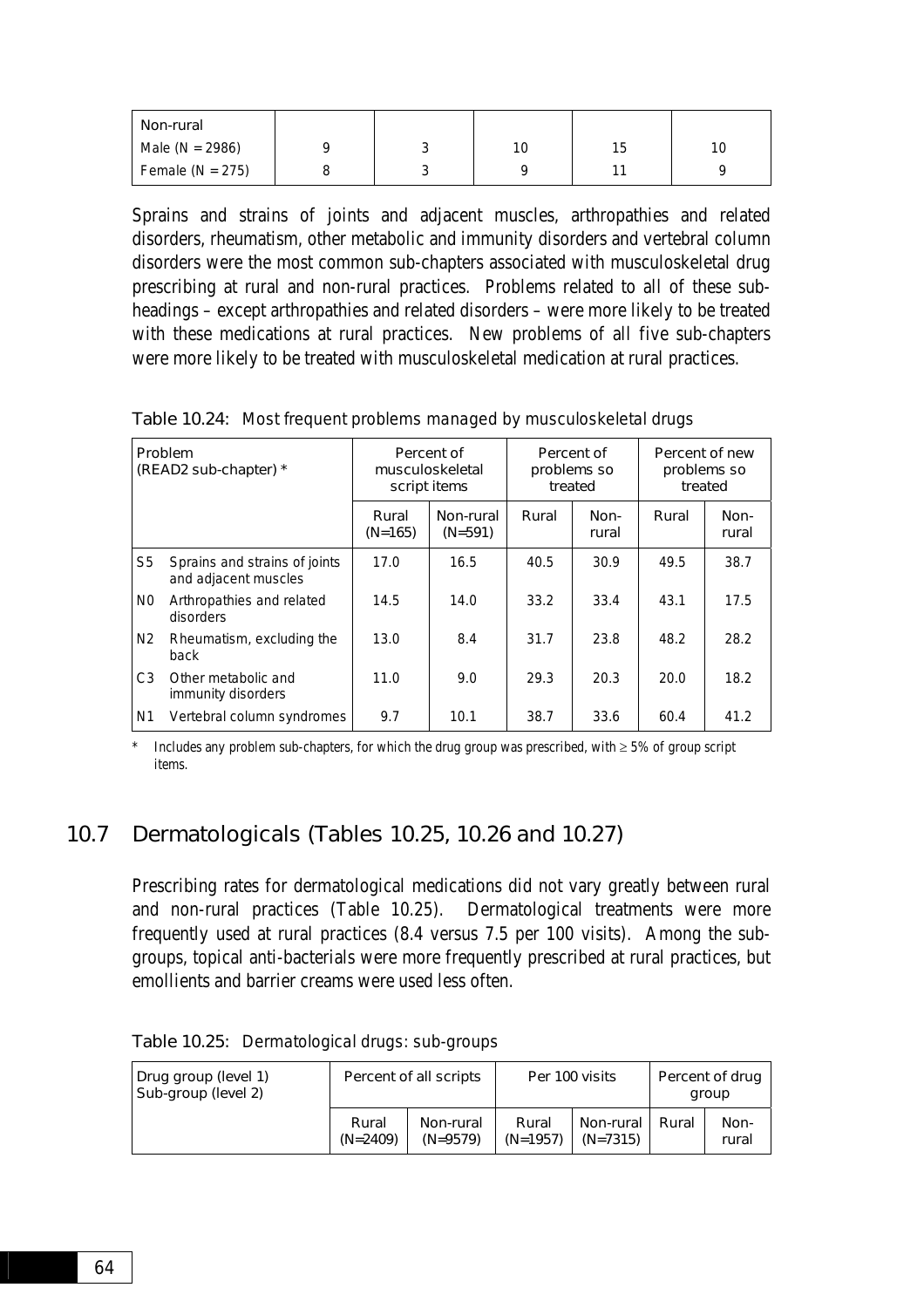| Dermatologicals<br>l 10.             | 6.7 | 5.8 | 8.4 | 7.5 | 100% | 100% |
|--------------------------------------|-----|-----|-----|-----|------|------|
| Corticosteroids topical              | 2.8 | 2.9 | 3.7 | 3.6 | 41.8 | 50.0 |
| Anti-bacterials topical              | 0.8 | 0.3 | 1.0 | 0.4 | 11.9 | 5.2  |
| Anti-fungals topical                 | 0.8 | 0.7 | 0.9 | 0.9 | 11.9 | 12.1 |
| Scalp preparations                   | 0.6 | 0.5 | 0.7 | 0.6 | 9.0  | 8.6  |
| <b>Emollients and barrier creams</b> | 0.6 | 0.8 | 0.7 | 1.0 | 9.0  | 13.8 |

\* Includes drug sub-groups comprising  $\geq 1\%$  of all script items.

Dermatological drugs were prescribed at very similar age- and gender-specific rates at both rural and non-rural practices (Table 10.26).

Table 10.26: Dermatological drugs: age- and gender-specific rates (per 100 visits)

|                       | All ages | < 25 | $25 - 44$ | $45 - 64$ | $65+$ |
|-----------------------|----------|------|-----------|-----------|-------|
| Rural                 |          |      |           |           |       |
| Male ( $N = 822$ )    |          | 12   | 3         | 8         | 3     |
| Female ( $N = 1127$ ) | 9        | 14   | 6         | 6         | Q     |
| Non-rural             |          |      |           |           |       |
| Male ( $N = 2986$ )   |          | 9    | 5         |           | 6     |
| Female ( $N = 4275$ ) | 8        | 12   |           | 5         | 5     |

Rural GPs more commonly prescribed dermatological medications for mycoses (either existing or new problems) compared to non-rural GPs (Table 10.27). Other conditions frequently managed with these medications at both rural and non-rural practices included dermatitis, skin infections and other skin disorders.

| Table 10.27: Most frequent problems managed by dermatological drugs |  |  |  |  |  |  |
|---------------------------------------------------------------------|--|--|--|--|--|--|
|---------------------------------------------------------------------|--|--|--|--|--|--|

| Problem<br>(READ2 sub-chapter) * |                                                   |                    | Percent of<br>dermatological<br>script items | treated | Percent of<br>problems so | Percent of new<br>problems so<br>treated |               |
|----------------------------------|---------------------------------------------------|--------------------|----------------------------------------------|---------|---------------------------|------------------------------------------|---------------|
|                                  |                                                   | Rural<br>$(N=162)$ | Non-rural<br>$(N=587)$                       | Rural   | Non-<br>rural             | Rural                                    | Non-<br>rural |
| M1                               | Dermatitis/dermatoses                             | 39.4               | 49.6                                         | 73.3    | 69.8                      | 67.9                                     | 70.1          |
| AB                               | <b>Mycoses</b>                                    | 16.0               | 10.5                                         | 74.6    | 39.3                      | 77.9                                     | 38.3          |
| M <sub>0</sub>                   | Skin and subcutaneous tissue<br><i>infections</i> | 9.9                | 4.3                                          | 22.7    | 15.5                      | 27.5                                     | 21.7          |
| M2                               | Other skin and subcutaneous<br>tissue disorders   | 1.8                | 5.6                                          | 3.8     | 9.9                       | 6.2                                      | 14.1          |

\* Includes any problem sub-chapters, for which the drug group was prescribed, with ≥ 5% of group script items.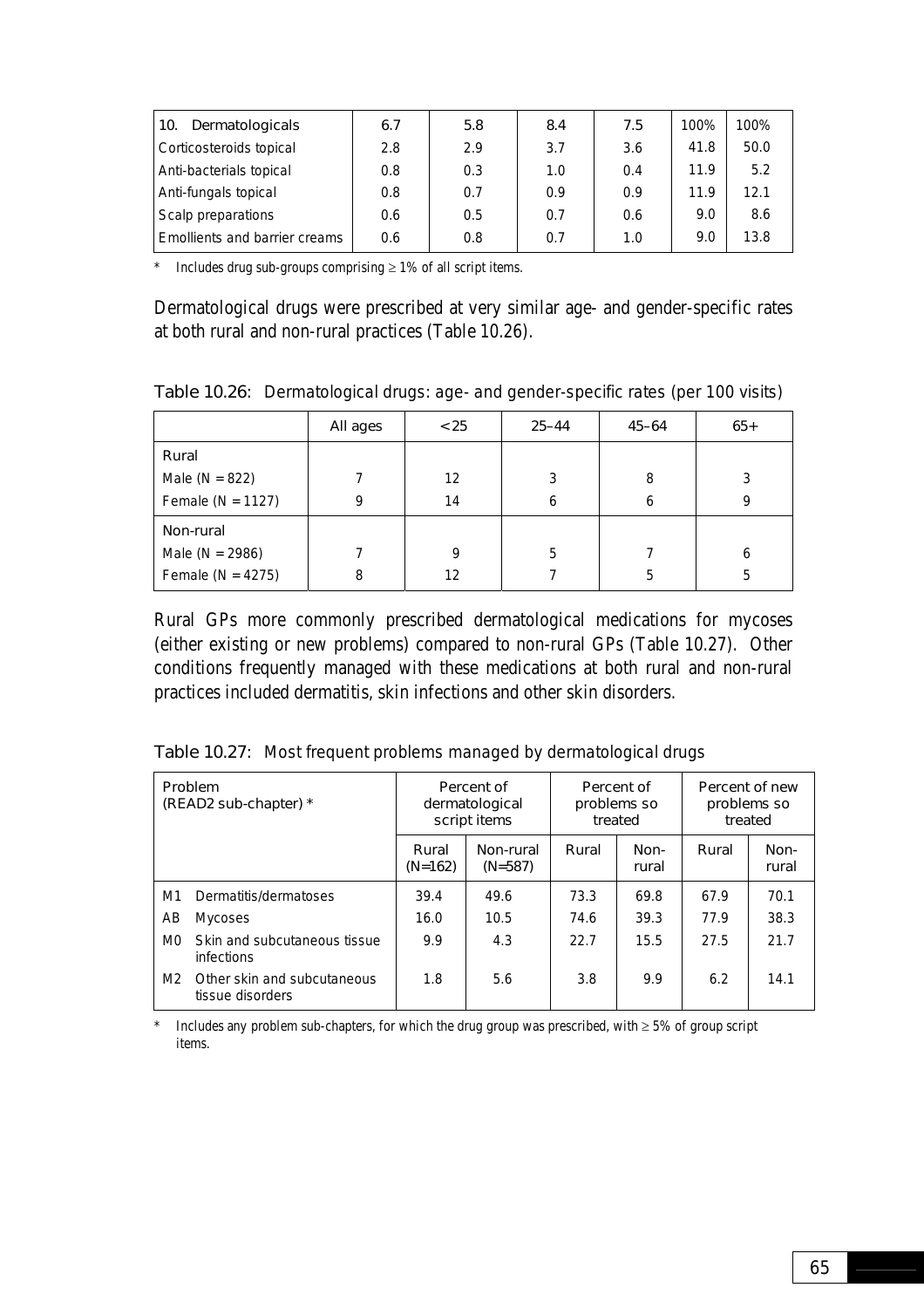### 10.8 Blood and blood-forming organs (Tables 10.28, 10.29 and 10.30)

Practice location was not clearly associated with any major differences in the overall prescribing rate of haematological medications (Table 10.28). Overall prescribing rates per 100 visits were lower at rural practices. In relation to specific agents, prescribing rates of lipid-modifying agents and anti-thrombotic agents were lower at rural practices, whereas the rate of fluid and electrolyte use was marginally higher.

| Drug group (level 1)<br>Sub-group (level 2) | Percent of all script<br>items |                         |                                                | Per 100 visits | Percent of drug group |           |  |
|---------------------------------------------|--------------------------------|-------------------------|------------------------------------------------|----------------|-----------------------|-----------|--|
|                                             | Rural<br>$(N=2409)$            | Non-rural<br>$(N=9579)$ | Rural<br>Non-rural<br>$(N=1957)$<br>$(N=7315)$ |                | Rural                 | Non-rural |  |
| 4. Blood and blood-<br>forming organs       | 5.1                            | 6.3                     | 6.4                                            | 8.2            | 100%                  | 100%      |  |
| Anti-thrombotic agents                      | 2.4                            | 2.9                     | 3.0                                            | 3.8            | 47.1                  | 46.0      |  |
| Lipid-modifying agents                      | 1.4                            | 2.2                     | 1.7                                            | 2.9            | 27.5                  | 34.9      |  |
| Fluids and electrolytes                     | 0.7                            | 0.4                     | 0.9                                            | 0.5            | 13.7                  | 6.3       |  |
| Anti-anaemics                               | 0.5                            | 0.5                     | 0.6                                            | 0.6            | 9.8                   | 7.9       |  |

Table 10.28: Blood and blood-forming organs drugs: sub-groups

Includes drug sub-groups comprising  $\geq 1\%$  of all script items.

The use of blood and blood-forming drugs increased with age in both genders. This pattern was evident at both rural and non-rural practices, although the increase with age was relatively lower among males at rural compared to non-rural practices (Table 10.29).

Table 10.29: Blood and blood-forming organs drugs: age- and gender-specific rates (per 100 visits)

|                       | All ages | < 25          | $25 - 44$ | $45 - 64$ | $65+$ |
|-----------------------|----------|---------------|-----------|-----------|-------|
| Rural                 |          |               |           |           |       |
| Male ( $N = 822$ )    | 6        |               | 4         |           | 13    |
| Female ( $N = 1127$ ) |          | 3             | 3         |           | 14    |
| Non-rural             |          |               |           |           |       |
| Male ( $N = 2986$ )   | 10       | $\mathcal{P}$ | 3         | 16        | 24    |
| Female ( $N = 4275$ ) |          | ◠             | 4         | 6         | 18    |

Table 10.30 describes the most frequent problems that were treated with blood and blood-forming drugs at rural and non-rural practices. Some small variation in the percentage of problems treated with these medications among the sub-chapters listed was evident between the practices. Hypertensive disease, other therapy and other forms of heart disease were more often managed by blood/blood-forming organ drugs at rural practices, while arterioscelerotic heart disease and other metabolic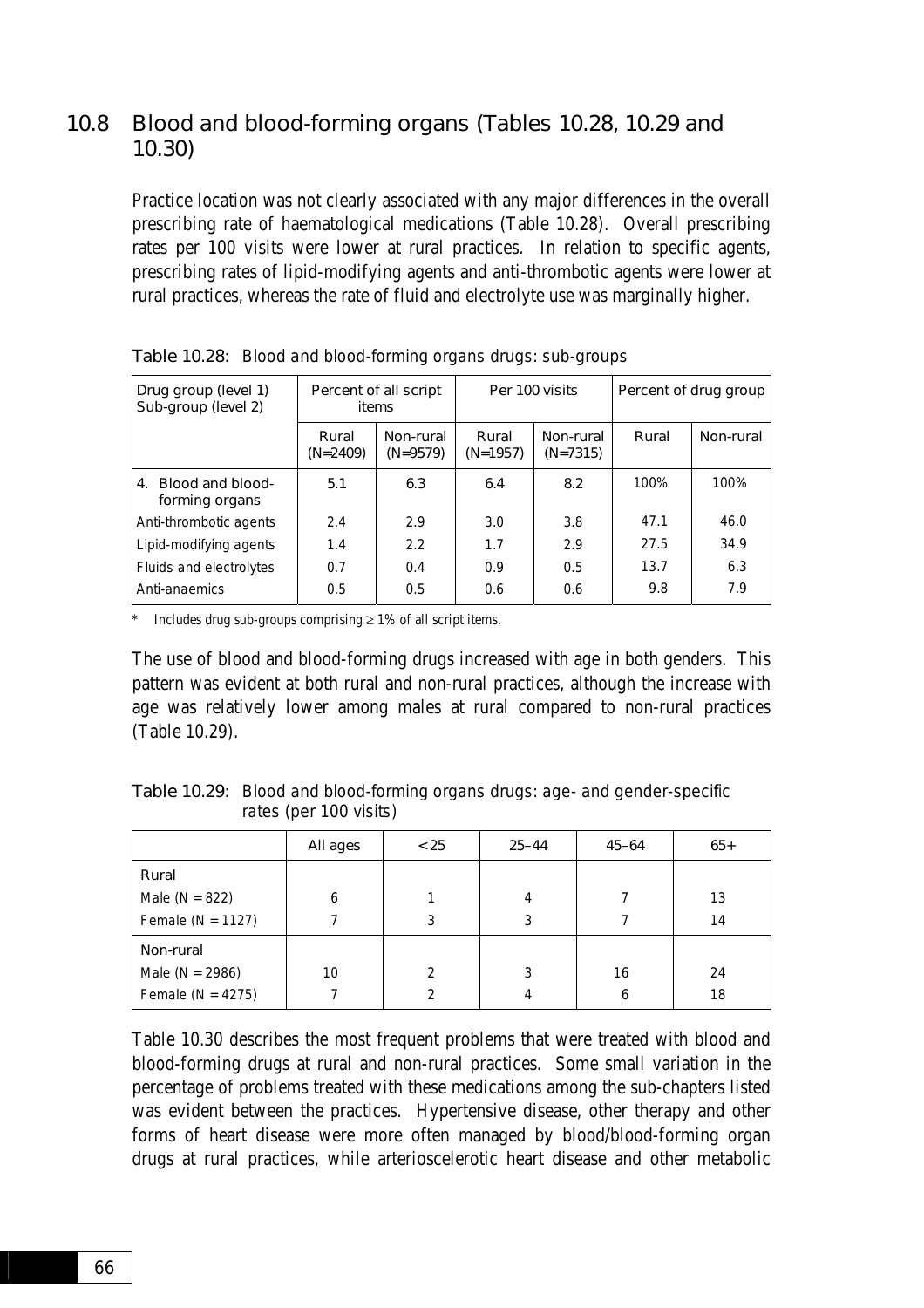disorders were not. Among the sub-chapters, new problems did not receive treatment with these drugs at rural practices.

| <b>Problem</b><br>(READ2 sub-chapter) * |                                           |                    | Percent of<br>blood/blood-forming<br>organ script items | problems so<br>treated | Percent of    | Percent of new<br>problems so<br>treated |               |
|-----------------------------------------|-------------------------------------------|--------------------|---------------------------------------------------------|------------------------|---------------|------------------------------------------|---------------|
|                                         |                                           | Rural<br>$(N=134)$ | Non-rural<br>$(N=553)$                                  | Rural                  | Non-<br>rural | Rural                                    | Non-<br>rural |
| G <sub>2</sub>                          | BP – hypertensive disease                 | 18.7               | 13.1                                                    | 13.2                   | 12.1          | $\Omega$                                 | 4.50          |
| 8B                                      | Other therapy                             | 14.5               | 4.3                                                     | 29.0                   | 11.6          | 0                                        | 17.2          |
| G3                                      | Arteriosclerotic heart disease            | 10.0               | 23.9                                                    | 23.8                   | 48.4          | 0                                        | 19.3          |
| G5                                      | Other forms of heart disease              | 7.2                | 8.1                                                     | 31.3                   | 25.5          | 0                                        | 6.1           |
| C <sub>3</sub>                          | Other metabolic and immunity<br>disorders | 7.1                | 8.5                                                     | 14.6                   | 24.1          | 0                                        |               |

Table 10.30: Most frequent problems managed by blood/blood-forming organs drugs

Includes any problem sub-chapters, for which the drug group was prescribed, with  $\geq 5\%$  of group script items.

### 10.9 Systemic steroids (Tables 10.31, 10.32 and 10.33)

Systemic hormone medications were prescribed at a broadly similar rate at rural and non-rural practices (Table 10.31). The overall rates of prescribing for medication in this category were slightly lower at rural practices. In particular, corticosteroids and hormone replacement drugs were prescribed less frequently at rural practices.

| Drug group (level 1)<br>Sub-group (level 2)                                       |                     | Percent of all script<br>items |                     | Per 100 visits          | Percent of<br>drug group |               |
|-----------------------------------------------------------------------------------|---------------------|--------------------------------|---------------------|-------------------------|--------------------------|---------------|
|                                                                                   | Rural<br>$(N=2409)$ | Non-rural<br>$(N=9579)$        | Rural<br>$(N=1957)$ | Non-rural<br>$(N=7315)$ | Rural                    | Non-<br>rural |
| <b>Systemic hormone</b><br>14.<br>preparations (excluding oral<br>contraceptives) | 3.4                 | 4.6                            | 4.3                 | 6.0                     | 100%                     | 100%          |
| Corticosteroids and related agents                                                | 1.6                 | 1.9                            | 1.9                 | 2.4                     | 47.1                     | 41.3          |
| Thyroid and anti-thyroid agents                                                   | 0.8                 | 0.7                            | 1.0                 | 1.0                     | 23.5                     | 15.2          |
| Other oestrogen or progestogen<br>preparations                                    | 0.4                 | 0.8                            | 0.5                 | 1.0                     | 11.8                     | 17.4          |
| Hormone replacement therapy                                                       | 0.4                 | 0.9                            | 0.5                 | 1.1                     | 11.8                     | 19.6          |

Table 10.31: Systemic hormone drugs: sub-groups

\* Includes drug sub-groups comprising  $\geq$  1% of all script items.

Age- and gender-specific prescribing rates were similar at rural and non-rural practices (Table 10.32). Systemic hormones were more frequently prescribed for female patients at both rural and non-rural practices for all groups over 25 years.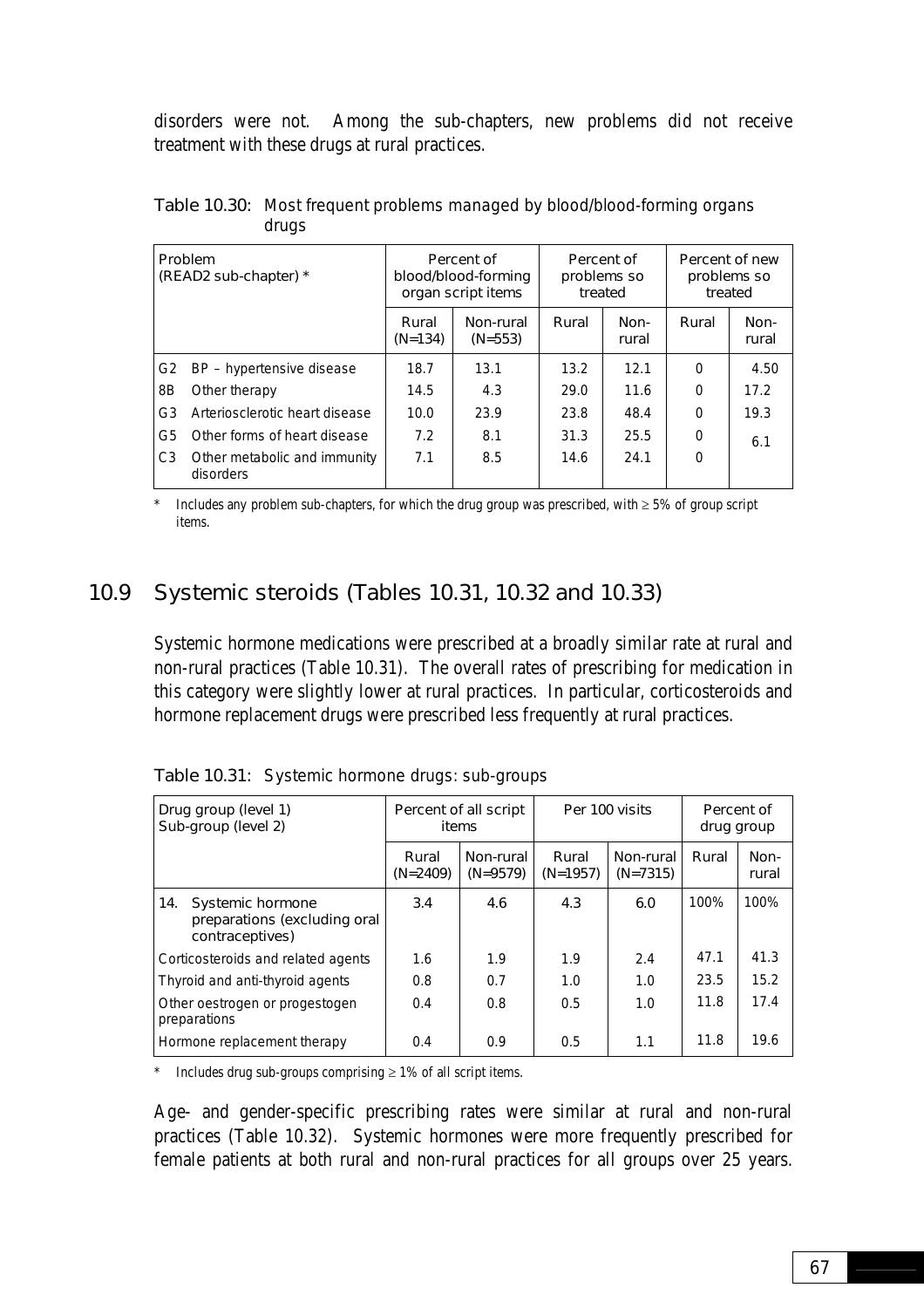Prescribing rates of systemic hormones were lower among woman aged 45 to 64 years and men over 65 years at rural practices.

|                       | All ages       | < 25 | $25 - 44$     | $45 - 64$ | $65+$ |
|-----------------------|----------------|------|---------------|-----------|-------|
| Rural                 |                |      |               |           |       |
| Male ( $N = 822$ )    | $\mathfrak{p}$ | 3    | $\mathcal{P}$ | 0.9       |       |
| Female ( $N = 1127$ ) | 6              | 2    | 5             | 8         | 11    |
| Non-rural             |                |      |               |           |       |
| Male ( $N = 2986$ )   | 3              | 2    | 3             | 3         | 6     |
| Female ( $N = 4275$ ) | 8              | 4    | 5             | 15        |       |

Table 10.32: Systemic hormone drugs: age- and gender-specific rates (per 100 visits)

Rural and non-rural practices exhibited similar patterns in relation to the problems treated with systemic hormones (Table 10.33). However, rural practices were associated with lower usage of systemic hormones (presumably corticosteroids) for both new and existing problems related to chronic obstructive airways disease. New problems related to thyroid disease (struma – goitre) were less likely to be treated with systemic hormones at rural practices compared to non-rural practices (0% versus 50%).

| Problem<br>(READ2 sub-chapter) * |                                      |                   | Percent of systemic<br>hormone* script<br>items | Percent of<br>problems so<br>treated |               | Percent of new<br>problems so<br>treated |               |
|----------------------------------|--------------------------------------|-------------------|-------------------------------------------------|--------------------------------------|---------------|------------------------------------------|---------------|
|                                  |                                      | Rural<br>$(N=91)$ | Non-rural<br>$(N=404)$                          | Rural                                | Non-<br>rural | Rural                                    | Non-<br>rural |
| H <sub>3</sub>                   | Chronic obstructive airways disease  | 20.1              | 16.0                                            | 13.5                                 | 18.5          | 11.2                                     | 21.8          |
| C <sub>0</sub>                   | Struma – goitre                      | 14.4              | 9.0                                             | 64.0                                 | 65.3          | $\Omega$                                 | 50.0          |
| H <sub>0</sub>                   | Acute respiratory infections         | 10.8              | 4.3                                             | 3.7                                  | 1.9           | 4.1                                      | 1.6           |
| 61                               | Contraception                        | 7.8               | 5.9                                             | 23.6                                 | 17.0          | 4.3                                      | 4.6           |
| 8B                               | Other therapy                        | 9.9               | 8.3                                             | 12.9                                 | 18.8          | $\Omega$                                 | 11.5          |
| K <sub>5</sub>                   | Other female genital tract disorders | 3.4               | 10.6                                            | 8.3                                  | 24.5          | 16.4                                     | 20.0          |
| N <sub>3</sub>                   | Osteopathy/chondropathy/acquired     | 5.6               | 5.5                                             | 24.9                                 | 33.0          | $\Omega$                                 | 14.2          |
|                                  | musculoskeletal deformity            |                   |                                                 |                                      |               | $\Omega$                                 | 15.6          |
| 15                               | Gynaecological history               | 5.4               | 1.7                                             | 44.9                                 | 18.9          |                                          |               |
| N <sub>2</sub>                   | Rheumatism, excluding the back       | 2.4               | 5.0                                             | 3.0                                  | 11.4          | $\Omega$                                 | 1.8           |

Table 10.33: Most frequent problems managed by systemic hormone drugs

\* Includes any problem sub-chapters, for which the drug group was prescribed, with ≥ 5% of group script items.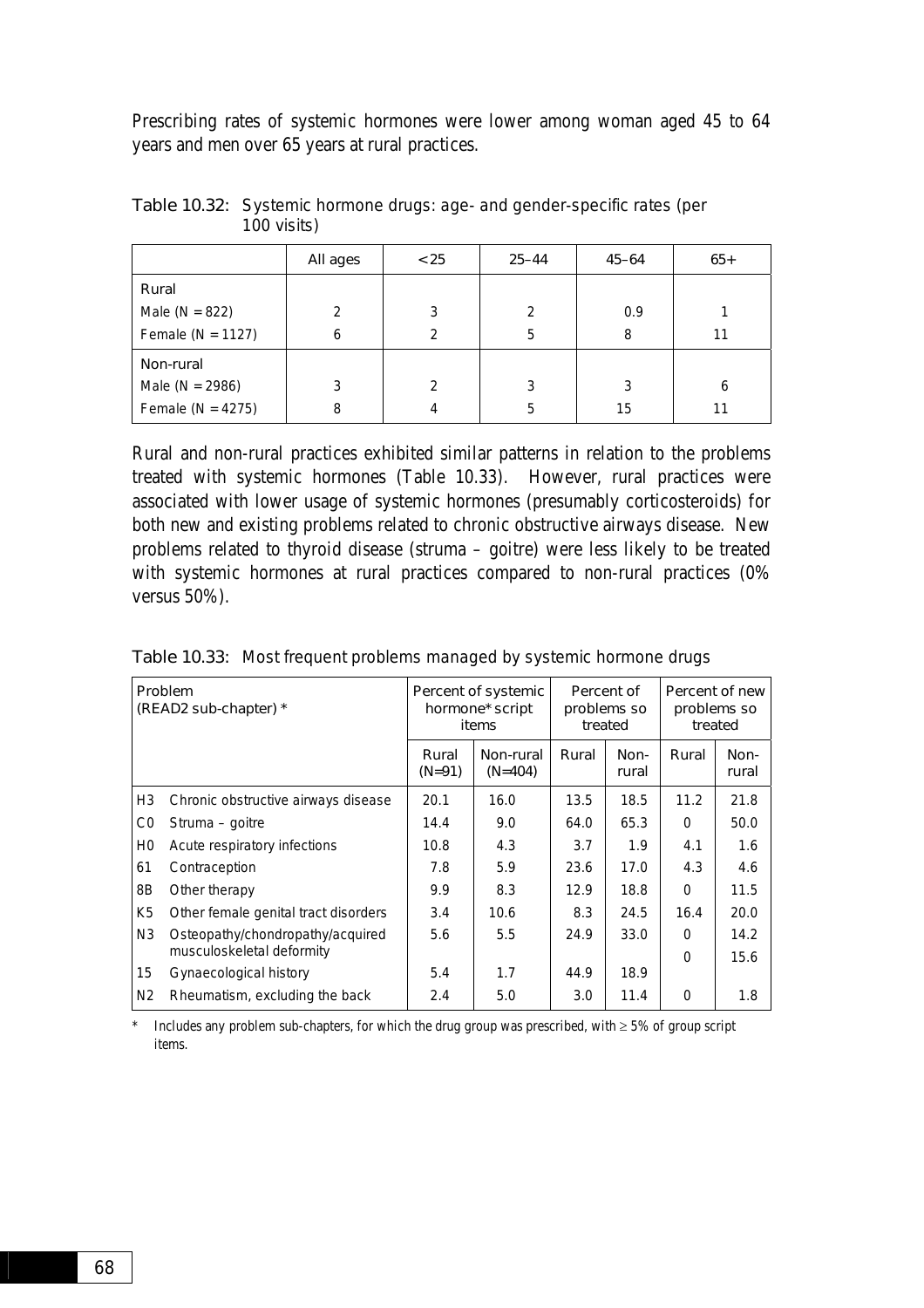### 10.10 Genito-urinary drugs (Tables 10.34, 10.35 and 10.36)

Genito-urinary drugs were prescribed at a slightly lower rate at rural compared to non-rural practices (Table 10.34). In particular, hormonal contraceptives were prescribed less frequently each 100 visits at rural practices.

| Drug group (level 1)<br>Sub-group (level 2) |                     | Percent of all script<br>items |                     | Per 100 visits          |       | Percent of drug<br>group |
|---------------------------------------------|---------------------|--------------------------------|---------------------|-------------------------|-------|--------------------------|
|                                             | Rural<br>$(N=2409)$ | Non-rural<br>$(N=9579)$        | Rural<br>$(N=1957)$ | Non-rural<br>$(N=7315)$ | Rural | Non-rural                |
| Genito-urinary system<br>13.                | 3.0                 | 3.9                            | 3.8                 | 5.1                     | 100%  | 100%                     |
| Contraceptives:                             | 2.0                 | 2.6                            | 2.3                 | 3.5                     | 66.7  | 66.7                     |
| hormonal                                    | 1.0                 | 1.8                            | 1.2                 | 2.4                     | 33.3  | 46.2                     |
| non-hormonal                                | 0.6                 | 0.5                            | 0.7                 | 0.6                     | 20.0  | 12.8                     |
| unknown                                     | 0.4                 | 0.3                            | 0.4                 | 0.5                     | 13.3  | 7.7                      |
| Urinary agents                              | 0.7                 | 0.6                            | 0.9                 | 0.8                     | 23.3  | 15.4                     |
| Gynaecological anti-infectives              | 0.3                 | 0.5                            | 0.4                 | 0.7                     | 10.0  | 12.8                     |

Table 10.34: Genito-urinary drugs: sub-groups

\* Includes drug sub-groups comprising  $\geq 0.5\%$  of all script items.

Prescribing rates of genito-urinary drugs for males were generally lower than for females at both rural and non-rural practices (Table 10.35). In addition, the rate for females was marginally lower at rural compared to non-rural practices. Consistent with the lower prescribing rates for hormonal contraceptives observed in Table 10.34, genito-urinary medication prescribing for females aged 25 to 44 years was notably lower at rural practices (9 versus 15 per 100 visits).

|                       | All ages       | < 25 | $25 - 44$ | $45 - 64$     | $65+$ |
|-----------------------|----------------|------|-----------|---------------|-------|
| Rural                 |                |      |           |               |       |
| Male ( $N = 822$ )    | 2              | 0.3  | 0         | 3             | 4     |
| Female ( $N = 1127$ ) | 5              | 6    | 9         | 3             | 2     |
| Non-rural             |                |      |           |               |       |
| Male ( $N = 2986$ )   | $\mathfrak{p}$ | 0.7  |           | 3             | 5     |
| Female ( $N = 4275$ ) |                | 9    | 15        | $\mathcal{P}$ | 2     |

Table 10.35: Genito-urinary drugs: age- and gender-specific rates (per 100 visits)

Practitioners at rural and non-rural practices reported that similar problems were treated with genito-urinary medication (Table 10.36). Mycoses problems were slightly less frequently managed with these medications at rural practices, but patients with other female tract disorders and male genital tract disorders were much more likely to be prescribed these drugs at practices that were defined as rural.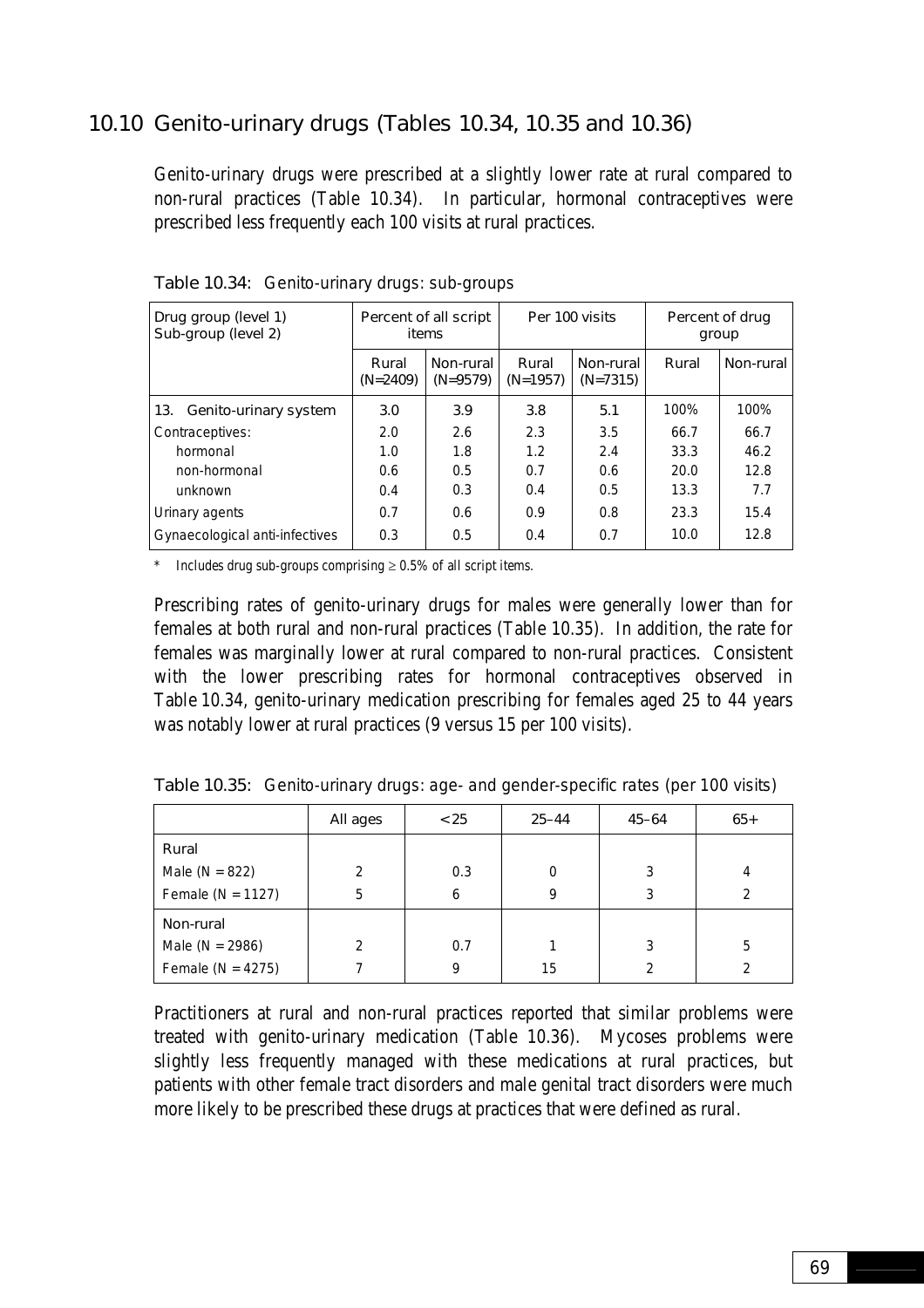| Problem<br>(READ2 sub-chapter) * |                                                          |                   | Percent of genito-<br>urinary script<br>items | Percent of<br>problems so<br>treated |               |          | Percent of new<br>problems so<br>treated |
|----------------------------------|----------------------------------------------------------|-------------------|-----------------------------------------------|--------------------------------------|---------------|----------|------------------------------------------|
|                                  |                                                          | Rural<br>$(N=74)$ | Non-rural<br>$(N=390)$                        | Rural                                | Non-<br>rural | Rural    | Non-<br>rural                            |
| 61                               | Contraception                                            | 36.0              | 34.2                                          | 71.9                                 | 71.2          | 95.7     | 87.1                                     |
| K <sub>5</sub>                   | Other female genital tract disorders                     | 10.2              | 4.8                                           | 19.3                                 | 8.0           | 16.4     | 15.0                                     |
| K2                               | Male genital organ diseases                              | 10.4              | 3.7                                           | 40.2                                 | 25.2          | 5.0      | 23.3                                     |
| AB                               | <b>Mycoses</b>                                           | 4.6               | 10.2                                          | 11.9                                 | 29.1          | 15.9     | 30.8                                     |
| 8Β                               | Other therapy                                            | 5.1               | 4.7                                           | 5.8                                  | 9.4           | $\Omega$ | 1.3                                      |
| 1A                               | Genito-urinary symptoms                                  | 5.2               | 4.1                                           | 14.0                                 | 17.1          | 21.0     | 19.4                                     |
| ZV                               | Health status and contact with health<br>service factors | 2.5               | 5.4                                           | 3.4                                  | 6.0           | 5.1      | 5.9                                      |

Table 10.36: Most frequent problems managed by genito-urinary drugs

Includes any problem sub-chapters, for which the drug group was prescribed, with  $\geq$  5% of group script items.

### 10.11 Sensory organ drugs (Tables 10.37, 10.38 and 10.39)

Rural and non-rural practices were associated with an identical rate of prescribing for sensory organ drugs (Table 10.37). These medications were infrequently used at both locations: patients at less than 2% of visits were treated with these drugs. Eye preparations were the most common type of medication prescribed at both locations.

| Drug group (level 1)<br>Sub-group (level 2)      | items               | Percent of all script   |                     | Per 100 visits          |              | Percent of drug group<br>Non-rural |  |
|--------------------------------------------------|---------------------|-------------------------|---------------------|-------------------------|--------------|------------------------------------|--|
|                                                  | Rural<br>$(N=2409)$ | Non-rural<br>$(N=9579)$ | Rural<br>$(N=1957)$ | Non-rural<br>$(N=7315)$ | Rural        |                                    |  |
| 31.<br><b>Sensory organs</b><br>Eye preparations | 1.3<br>1.2          | 1.3<br>1.2              | 1.7<br>1.5          | 1.7<br>1.5              | 100%<br>92.3 | 100%<br>92.3                       |  |

Table 10.37: Sensory organ drugs: sub-groups

\* Includes drug sub-groups comprising ≥ 0.5% of all script items.

Age- and gender-specific prescribing rates were almost identical at both rural and non-rural practices (Table 10.38). The rate for males aged 25 to 44 years was slightly higher (5 versus 2 per 100 visits) at rural compared to non-rural practices.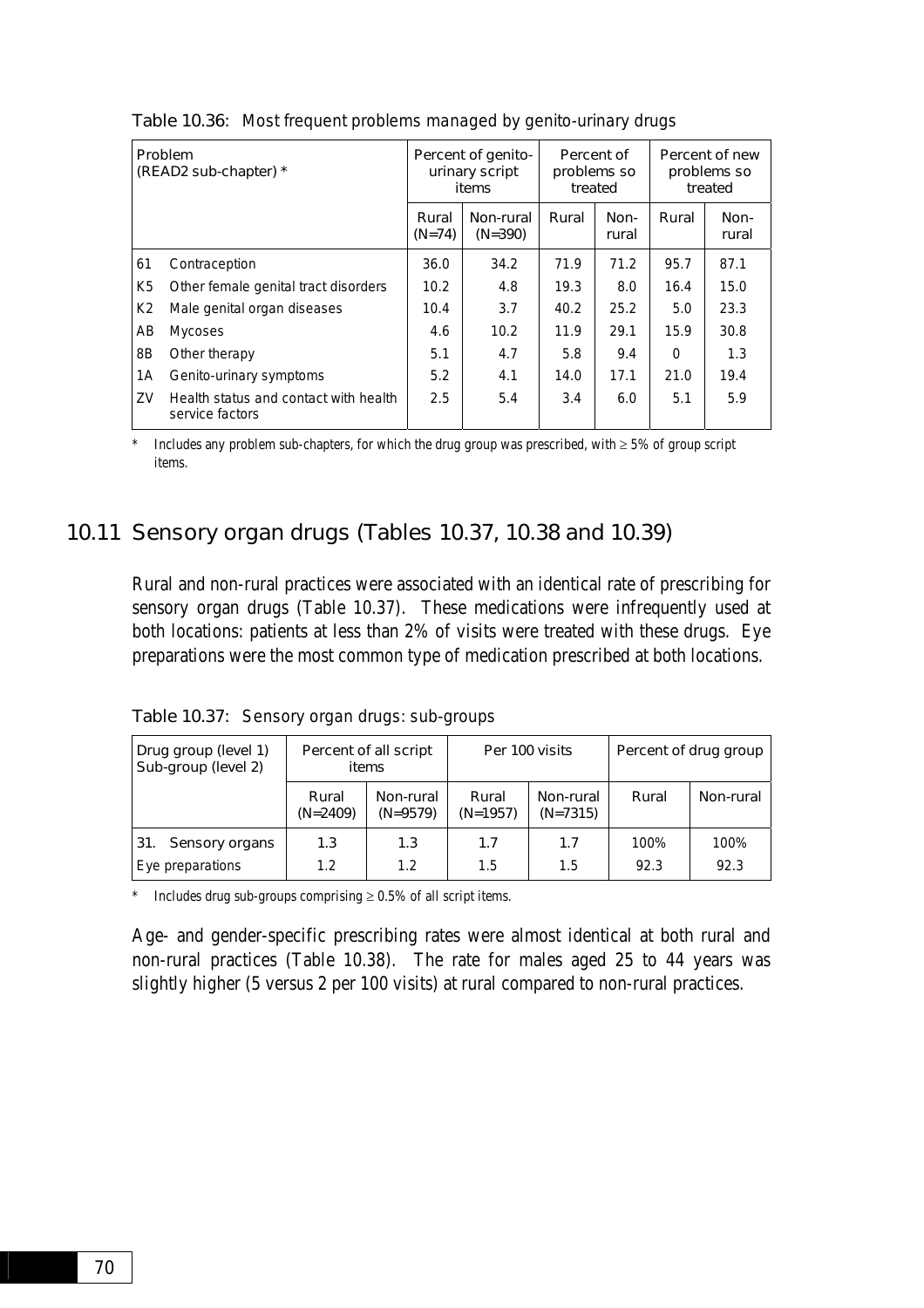|                       | All ages       | < 25          | $25 - 44$     | $45 - 64$     | $65+$          |
|-----------------------|----------------|---------------|---------------|---------------|----------------|
| Rural                 |                |               |               |               |                |
| Male ( $N = 822$ )    | $\mathfrak{p}$ | 0.7           | 5             | 0.9           |                |
| Female ( $N = 1127$ ) | $\mathcal{P}$  | 3             | 0.8           | 0.7           | 2              |
| Non-rural             |                |               |               |               |                |
| Male ( $N = 2986$ )   | $\mathfrak{p}$ | $\mathcal{P}$ | $\mathcal{P}$ | $\mathcal{P}$ | $\mathfrak{D}$ |
| Female ( $N = 4275$ ) | 2              | 2             | 0.9           |               | 2              |

Table 10.38: Sensory organ drugs: age- and gender-specific rates (per 100 visits)

Not unexpectedly, sensory organ medications were usually prescribed for disorders of the eyes and ears (Table 10.39). A similar percentage of eye and ear problems were treated with these medications at rural and non-rural practices. However, no problems related to foreign bodies were treated with sensory organ drugs at non-rural practices.

Table 10.39: Most frequent problems managed by sensory organ drugs

| <b>Problem</b><br>(READ2 sub-chapter)* |                             |                   | Percent of sensory<br>organ script items | treated | Percent of<br>problems so | Percent of new<br>problems so | treated       |
|----------------------------------------|-----------------------------|-------------------|------------------------------------------|---------|---------------------------|-------------------------------|---------------|
|                                        |                             | Rural<br>$(N=39)$ | Non-rural<br>$(N=117)$                   | Rural   | Non-<br>rural             | Rural                         | Non-<br>rural |
| F4                                     | Disorders of eye and adnexa | 46.5              | 42.4                                     | 22.6    | 29.1                      | 28.6                          | 32.6          |
| F5                                     | Ear diseases                | 32.4              | 43.5                                     | 10.4    | 10.9                      | 9.1                           | 11.4          |
| SG.                                    | Foreign body in orifice     |                   | 0                                        | 21.5    | 0                         | 72.3                          | $\Omega$      |

\* Includes any problem sub-chapters, for which the drug group was prescribed, with  $\geq 5\%$  of group script items.

Table 10.40 summarises the frequency of prescriptions for the various main drug groups at rural and non-rural practices. Prescribing rates were generally comparable between practices at the two different sites. From the 10 most common drug groups, the prescribing rates for the following six groups were marginally lower at rural practices: nervous system, cardiovascular system, alimentary tract and metabolism, blood and blood-forming organs, systemic hormone preparations and genito-urinary system.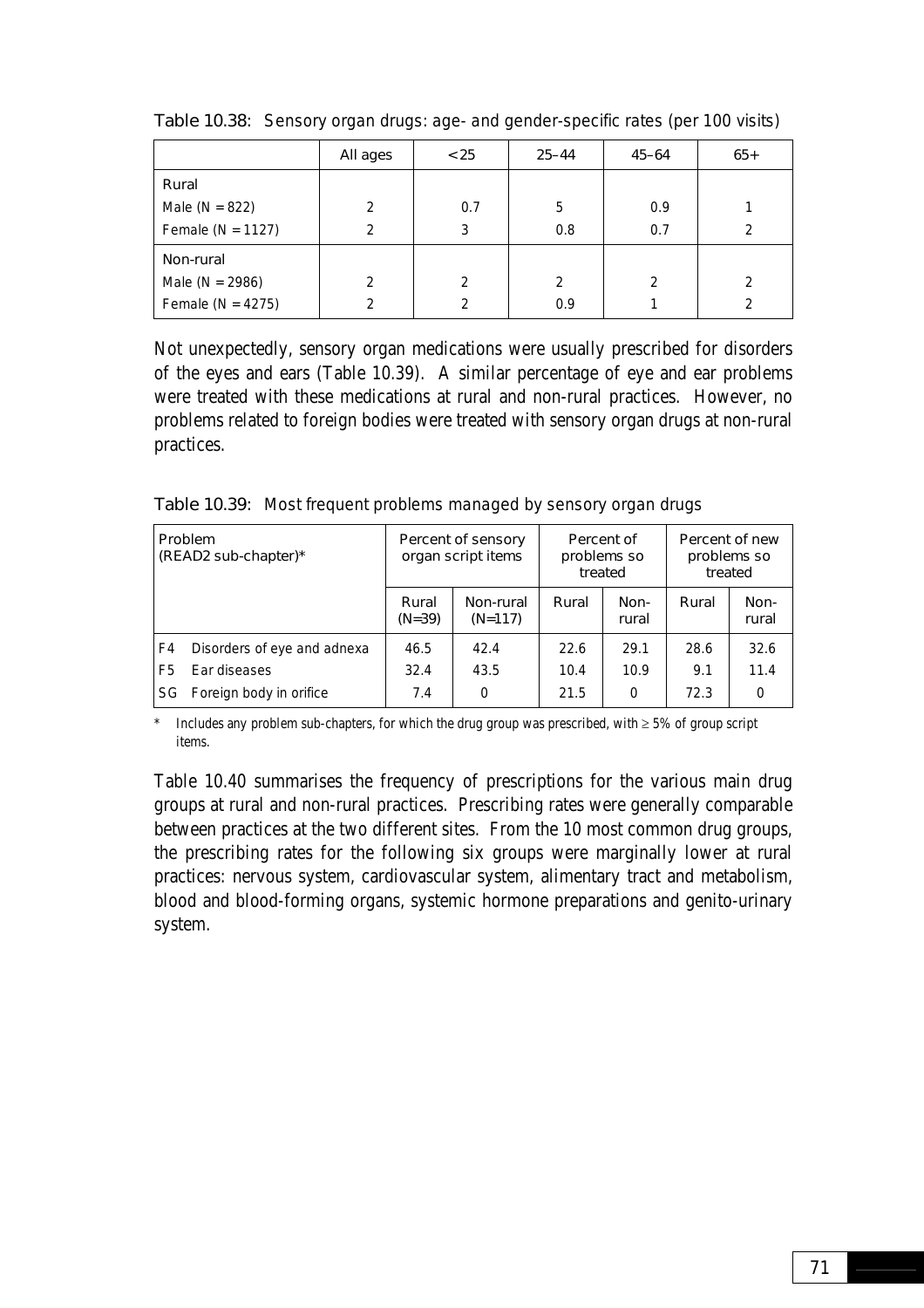|       | Drug group<br>(Pharmacodes/ATC level 1)                       | Rural<br>$(N=1957)$ | Non-rural<br>$(N=7315)$ |
|-------|---------------------------------------------------------------|---------------------|-------------------------|
| 16.   | Infections - agents for systemic use                          | 26.2                | 23.1                    |
| 22.   | Nervous system                                                | 17.7                | 19.0                    |
| 7.    | Cardiovascular system                                         | 15.6                | 17.2                    |
| 28.   | Respiratory system and allergies                              | 14.7                | 13.8                    |
| 1.    | Alimentary tract and metabolism                               | 10.2                | 11.1                    |
| 19.   | Musculoskeletal system                                        | 9.1                 | 8.1                     |
| 10.   | Dermatologicals                                               | 8.4                 | 7.5                     |
| 4.    | Blood and blood-forming organs                                | 6.4                 | 8.2                     |
| 14.   | Systemic hormone preparations (excluding oral contraceptives) | 4.3                 | 6.0                     |
| 13.   | Genito-urinary system                                         | 3.8                 | 5.1                     |
| 31.   | Sensory organs                                                | 1.7                 | 1.7                     |
| 38.   | Extemporaneously compounded preparations and galenicals       | 1.7                 | 1.2                     |
| 25.   | Oncology agents and immunosuppressants                        | 0.1                 | 0.4                     |
| 40.   | Special foods                                                 | 0.01                | 0.1                     |
|       | Medication non-specific                                       | 5.7                 | 7.7                     |
| Total |                                                               | 125.5               | 130.2                   |

Table 10.40: Prescribing rates for different drug groups (script items per 100 visits)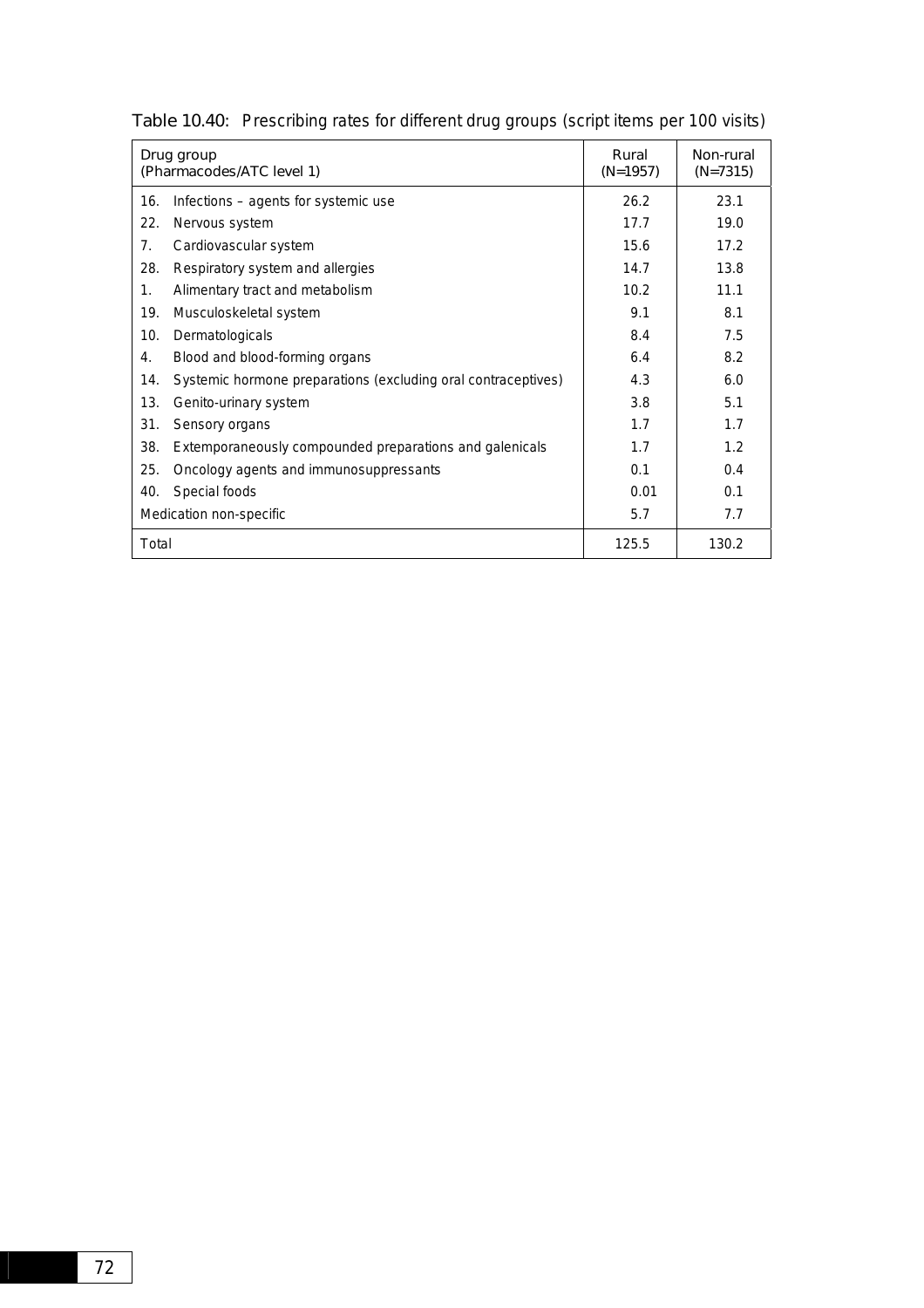# 11 Non-drug Treatments

Data on "other treatments" and "actions" are reported in this section. They were coded on the basis of individual words written by the practitioner; however, these actions sometimes overlapped (e.g. school letter would code twice to "administration"). Only one action of each type (e.g. administration) was allowed to be counted for each problem.

Table 11.1 gives the frequency of non-drug treatments and actions. Health advice was the most commonly recorded non-drug treatment at rural and non-rural localities. Across both practice locations, approximately one-third of all visits involved the provision of health advice. Overall, in relation to patient visits (middle column: frequency per 100 visits), the total number of non-drug treatments was smaller at rural practices. However, treatments involving minor surgery and dressings were slightly more frequent at rural practices. Investigations/examination/screening and referrals were relatively often recorded in both settings, while physical medicine and complementary medicine were consistently among the least frequently recorded non-drug treatments.

| Non-drug treatments                     |                     | Percent of all<br>treatments | Frequency per<br>100 visits |                         | Frequency per<br>100 problems |                           |
|-----------------------------------------|---------------------|------------------------------|-----------------------------|-------------------------|-------------------------------|---------------------------|
|                                         | Rural<br>$(N=1941)$ | Non-rural<br>$(N=8668)$      | Rural<br>$(N=1957)$         | Non-rural<br>$(N=7315)$ | Rural<br>$(N=3079)$           | Non-rural<br>$(N=12,371)$ |
| Health advice                           | 33.4                | 33.9                         | 34.0                        | 40.0                    | 21.1                          | 23.6                      |
| Investigation/examination/<br>screening | 23.9                | 25.7                         | 24.3                        | 30.4                    | 15.1                          | 17.9                      |
| Referral                                | 15.3                | 13.7                         | 15.6                        | 16.2                    | 9.7                           | 9.6                       |
| Minor surgery                           | 7.1                 | 5.4                          | 7.2                         | 6.4                     | 4.5                           | 3.8                       |
| Administration                          | 5.5                 | 4.9                          | 5.6                         | 5.8                     | 3.5                           | 3.4                       |
| Follow-up                               | 4.8                 | 6.4                          | 4.9                         | 7.5                     | 3.0                           | 4.4                       |
| Dressing                                | 4.4                 | 2.3                          | 4.5                         | 2.7                     | 2.8                           | 1.6                       |
| Other procedure                         | 3.0                 | 3.4                          | 3.0                         | 4.0                     | 1.9                           | 2.3                       |
| Immunisation                            | 1.4                 | 2.0                          | 1.4                         | 2.3                     | 0.9                           | 1.4                       |
| Physical medicine                       | 0.7                 | 0.6                          | 0.7                         | 0.7                     | 0.4                           | 0.4                       |
| Complementary medicine                  | 0.6                 | 1.7                          | 0.6                         | 2.0                     | 0.4                           | 1.2                       |
| Total                                   | 100%                | 100%                         | 101.7                       | 118.0                   | 63.2                          | 69.6                      |

Table 11.1: Frequency of non-drug treatments

Table 11.2 shows the age and gender distribution of patients who were recorded as having received health advice. Rates of health advice were lower in the rural setting compared to non-rural practices, and males in rural practices (especially those aged 25 to 44 or over 65 years) were associated with the lowest recorded frequency of health advice. Notably, health advice was recorded for rural women aged 45 to 64 years one-third less often than for their non-rural counterparts.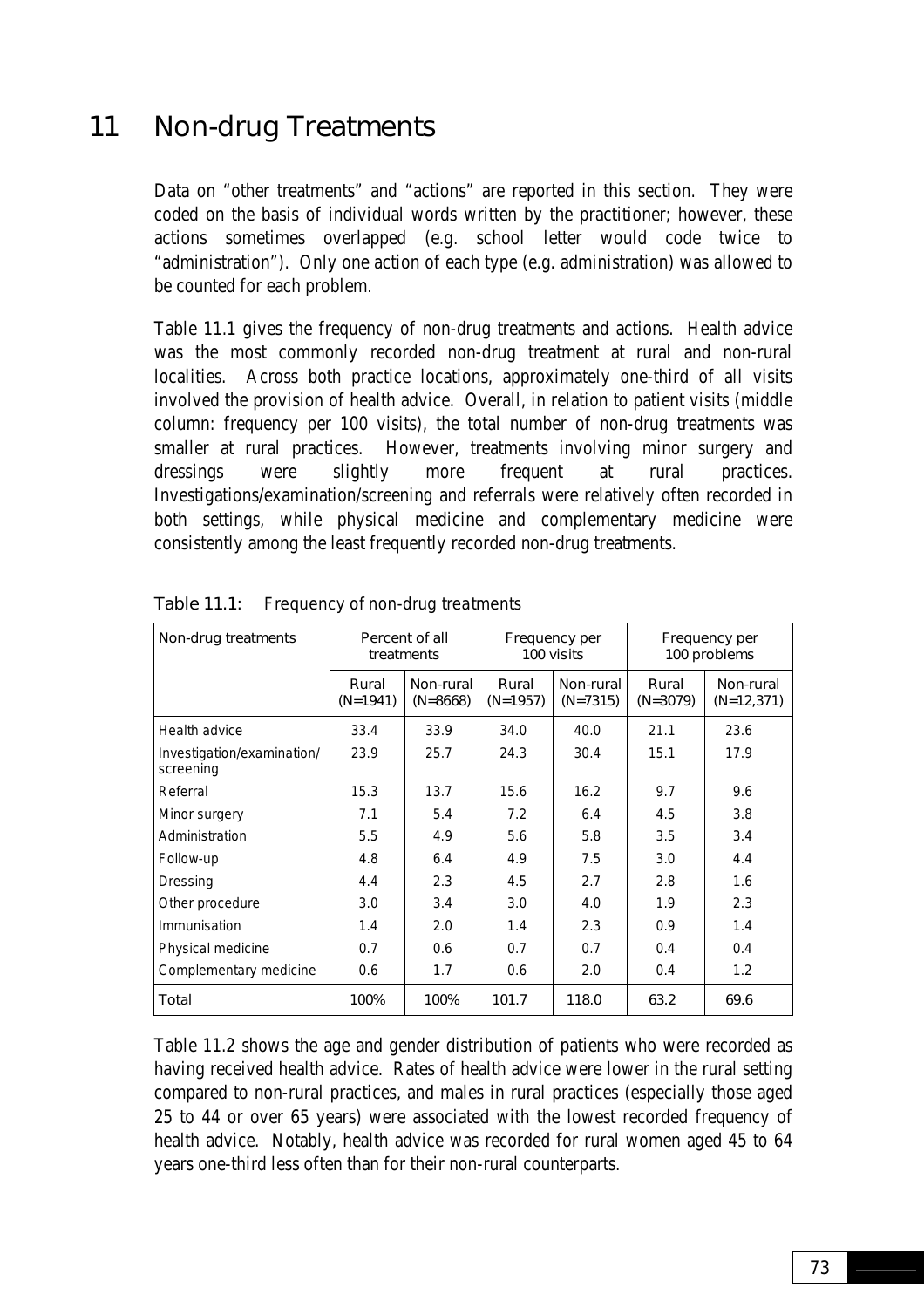|                       | All ages | < 25 | $25 - 44$ | $45 - 64$ | $65+$ |
|-----------------------|----------|------|-----------|-----------|-------|
| Rural                 |          |      |           |           |       |
| Male ( $N = 810$ )    | 29       | 30   | 28        | 33        | 25    |
| Female ( $N = 1115$ ) | 37       | 38   | 51        | 31        | 30    |
| Non-rural             |          |      |           |           |       |
| Male ( $N = 2960$ )   | 35       | 35   | 39        | 35        | 28    |
| Female ( $N = 4244$ ) | 44       | 38   | 54        | 50        | 36    |

Table 11.2: Health advice: age- and gender-specific rates (per 100 visits)

Minor surgery (see Table 11.3) was slightly more common in rural practices than in non-rural practices, although there was marked variation in the rates between the age groups, especially for males at the two locations.

|                       | All ages | < 25 | $25 - 44$ | $45 - 64$ | $65+$ |
|-----------------------|----------|------|-----------|-----------|-------|
| Rural                 |          |      |           |           |       |
| Male ( $N = 810$ )    | 8        | 8    | 4         | 11        |       |
| Female ( $N = 1115$ ) |          |      | 5         | 8         | 10    |
| Non-rural             |          |      |           |           |       |
| Male ( $N = 2960$ )   |          | 4    | 8         |           | 11    |
| Female ( $N = 4244$ ) | 6        | 5    |           | 6         | 6     |

Table 11.3: Minor surgery: age- and gender-specific rates (per 100 visits)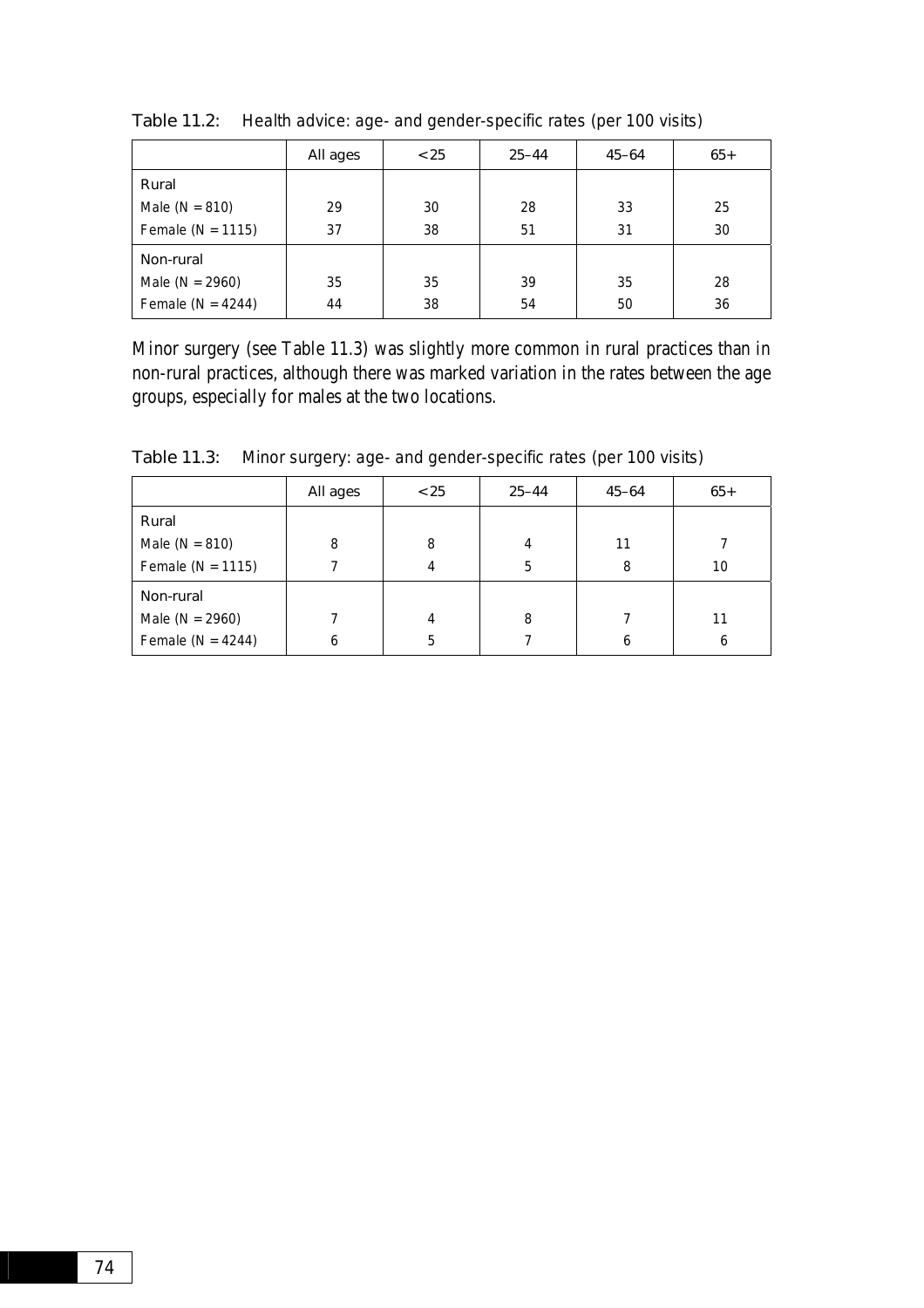## 12 Disposition

Table 12.1 describes the percentage frequency of the various types of disposition. Follow-up within three months was more frequently arranged by non-rural GPs, while the overall rate of referrals was similar at both settings. Among the types of referrals, medical/surgical specialties were slightly less frequent at rural practices compared with non-rural locations, while emergency referrals were more common.

Follow-up within three months was more frequently arranged for all age groups and both genders (except females 45 to 64) at urban locations (see Table 12.2). The frequency of follow-up was highest for older (over 65 years) patients at both settings. Age- and gender-specific referral rates were lowest among patients aged under 25 years at both settings and were similar between genders except for patients aged 25 to 44 years. Arrangements for follow-up were notably made less often for males aged 25 to 44 compared to females, especially at rural practices (see Table 12.2).

| Disposition*                  | Rural  | Non-rural |
|-------------------------------|--------|-----------|
| Follow-up within three months | 52.3   | 58.6      |
| Referred on                   | 15.6   | 15.9      |
| Emergency                     | 1.8    | 1.2       |
| Unspecified                   | 0.6    | 0.9       |
| Medical/surgical specialties  | 7.3    | 8.2       |
| Non-medical                   | 5.9    | 5.6       |
| (N)                           | (1957) | (7315)    |

Table 12.1: Frequency of types of disposition (percent of visits)

\* "Missing" is counted as "none"; follow-up and referral are not mutually exclusive; one referral is counted per visit; referral types are mutually exclusive; and "emergency" referrals are given precedence.

Table 12.2: Follow-up to three months: age- and gender-specific rates (per 100 visits)

|                       | All ages | < 25 | $25 - 44$ | $45 - 64$ | $65+$ |
|-----------------------|----------|------|-----------|-----------|-------|
| Rural                 |          |      |           |           |       |
| Male ( $N = 822$ )    | 50       | 34   | 46        | 61        | 67    |
| Female ( $N = 1127$ ) | 54       | 37   | 54        | 63        | 66    |
| Non-rural             |          |      |           |           |       |
| Male ( $N = 2986$ )   | 57       | 45   | 52        | 66        | 73    |
| Female ( $N = 4275$ ) | 60       | 43   | 59        | 63        | 77    |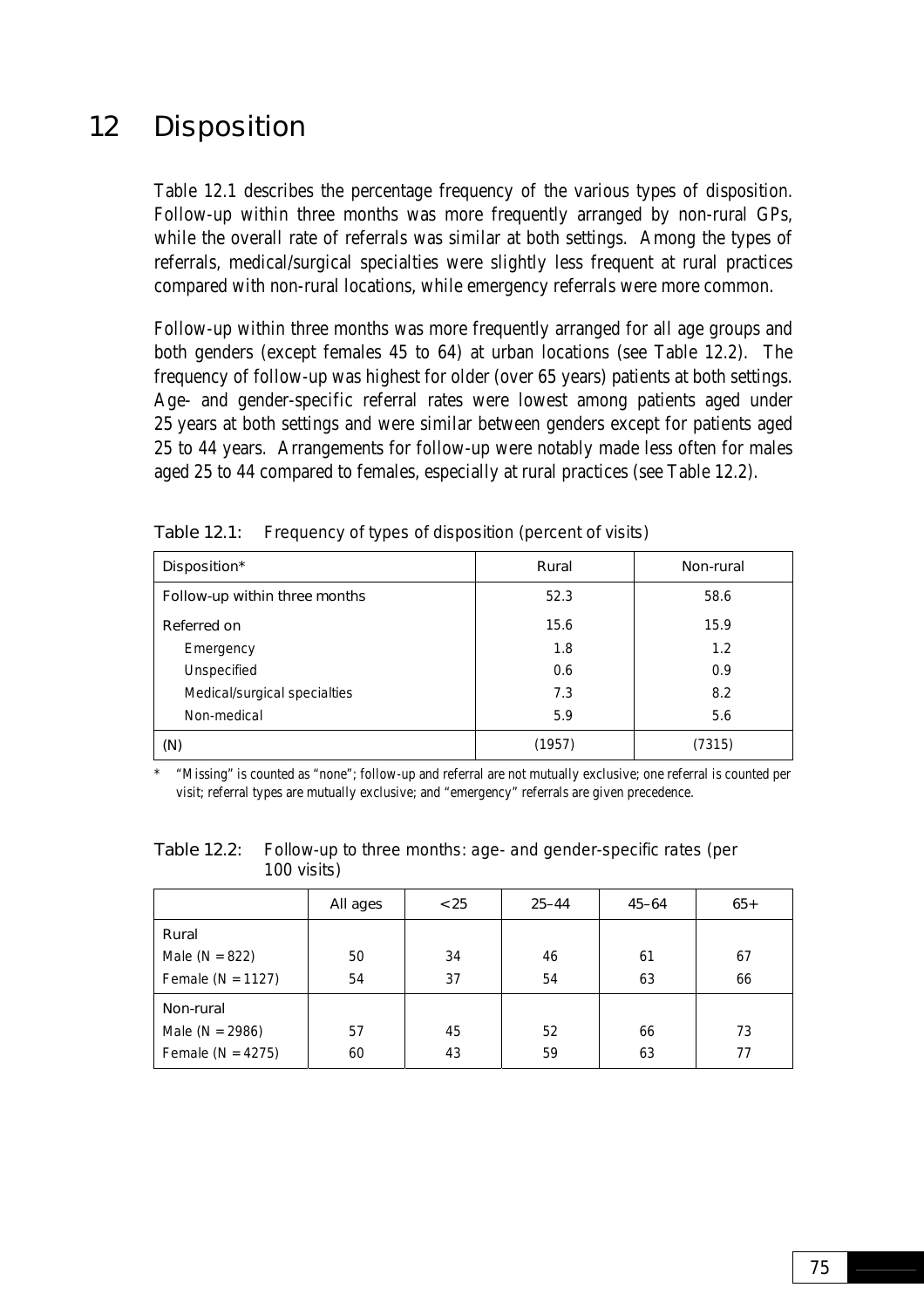Rates of follow-up in relation to problem categories (READ2 chapter groupings) are displayed in Table 12.3. Follow-up was commonly provided for blood, cardiovascular, endocrine, mental, cancer and pregnancy problems at both rural and non-rural practices. Some discrepancies were evident between locations in the rates of follow-up for various problem groupings. For example, haematological problems and new cardiovascular or endocrine problems were especially likely (85% or more) to receive follow-up in the rural setting, while only new haematological problems were associated with such high follow-up rates at non-rural locations. New or existing pregnancy/childbirth, congenital and non-specific symptom problems were all less likely to be followed up by rural GPs.

| Problem grouping<br>(READ2 chapter)      | Percent of problems so<br>treated |           | Percent of new problems<br>so treated |           |
|------------------------------------------|-----------------------------------|-----------|---------------------------------------|-----------|
|                                          | Rural                             | Non-rural | Rural                                 | Non-rural |
| Blood/blood-forming organs               | 88.2                              | 80.3      | 66.1                                  | 91.5      |
| Cardiovascular/circulatory               | 79.8                              | 80.7      | 88.2                                  | 73.3      |
| Endocrine/nutritional/metabolic/immunity | 76.5                              | 79.5      | 91.2                                  | 83.6      |
| Mental                                   | 77.0                              | 80.6      | 73.7                                  | 81.9      |
| Cancers/neoplasms                        | 75.9                              | 77.5      | 77.0                                  | 75.6      |
| Pregnancy/childbirth/puerperium          | 59.1                              | 74.0      | 59.6                                  | 67.3      |
| Genito-urinary                           | 69.1                              | 70.3      | 58.2                                  | 64.9      |
| Musculoskeletal/connective tissue        | 70.0                              | 71.5      | 54.9                                  | 64.8      |
| <b>Digestive</b>                         | 62.9                              | 69.3      | 57.5                                  | 60.5      |
| Symptoms non-specific                    | 58.5                              | 71.9      | 57.5                                  | 66.6      |
| Investigations                           | 60.9                              | 67.8      | 42.4                                  | 58.9      |
| Injury/poisoning                         | 58.2                              | 63.4      | 47.8                                  | 53.1      |
| Nervous system/sense organs              | 58.4                              | 65.2      | 57.9                                  | 59.5      |
| Skin/subcutaneous tissue                 | 50.0                              | 57.9      | 48.3                                  | 51.4      |
| Unspecified conditions                   | 60.4                              | 58.7      | 63.6                                  | 31.7      |
| Actions                                  | 49.2                              | 55.9      | 36.1                                  | 53.1      |
| Perinatal                                | 32.1                              | 76.4      | 32.1                                  | $\Omega$  |
| Infectious/parasitic                     | 44.4                              | 43.0      | 41.1                                  | 33.1      |
| Respiratory                              | 42.4                              | 48.3      | 29.7                                  | 38.8      |
| Congenital                               | 9.9                               | 85.5      | $\Omega$                              | 75.4      |
| Not coded                                | 75.7                              | 70.1      | 100                                   | 63.8      |

Table 12.3: Rates of follow-up, by problem grouping

Rural and non-rural practices exhibited similar age- and gender-specific rates of referral (see Table 12.4). Consistently at both locations the lowest age-specific rates were among patients aged under 25 years, regardless of gender. The highest rate was associated with rural males 25 to 44 years (27 referrals per 100 visits).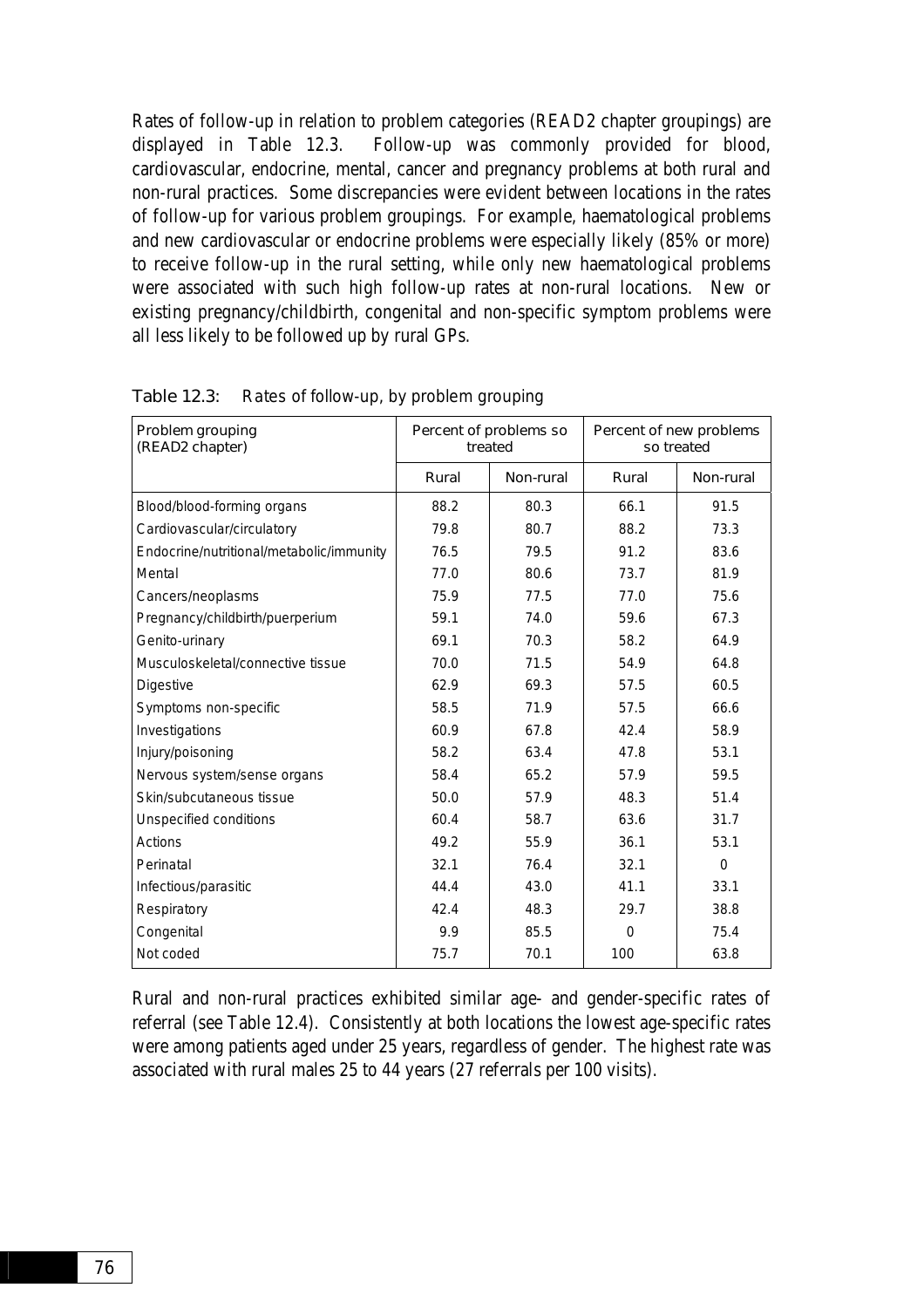|                       | All ages | < 25 | $25 - 44$ | $45 - 64$ | $65+$ |
|-----------------------|----------|------|-----------|-----------|-------|
| Rural                 |          |      |           |           |       |
| Male ( $N = 822$ )    | 16       | 8    | 27        | 13        | 22    |
| Female ( $N = 1127$ ) | 15       | 9    | 25        | 16        | 11    |
| Non-rural             |          |      |           |           |       |
| Male ( $N = 2986$ )   | 15       | 10   | 19        | 15        | 19    |
| Female ( $N = 4275$ ) | 17       | 10   | 22        | 19        | 16    |

Table 12.4: Referral: age- and gender-specific rates (per 100 visits)

Age- and gender-specific elective medical/surgical referral rates were similar at rural and non-rural settings and between genders. The highest rates were associated with people aged 25 to 44 years and the lowest among young people (under 25 years) (see Table 12.5).

| Table 12.5: Elective medical/surgical referral: age- and gender-specific rates (per |
|-------------------------------------------------------------------------------------|
| 100 visits)                                                                         |

|                       | All ages | < 5 | $25 - 44$ | $45 - 64$ | $65+$ |
|-----------------------|----------|-----|-----------|-----------|-------|
| Rural                 |          |     |           |           |       |
| Male ( $N = 822$ )    | 8        | 5   | 11        | 8         | 10    |
| Female ( $N = 1127$ ) |          | 4   | 10        |           | 8     |
| Non-rural             |          |     |           |           |       |
| Male ( $N = 2986$ )   | 8        | 4   | 10        | 9         | 11    |
| Female ( $N = 4275$ ) | 8        | 4   | 12        | 9         | 9     |

Patterns of elective referrals for all types of problems as well as new ones were similar between rural and non-rural practices (see Table 12.6). The overall percentage of problems treated with an elective referral in rural practice was slightly lower for patients with pregnancy, blood, mental and skin problems and somewhat higher for patients with congenital or digestive complaints. Rural practices provided markedly lower elective referral rates for patients with new cancers, pregnancy and unspecified problems, but higher rates for those patients with new congenital or endocrine problems.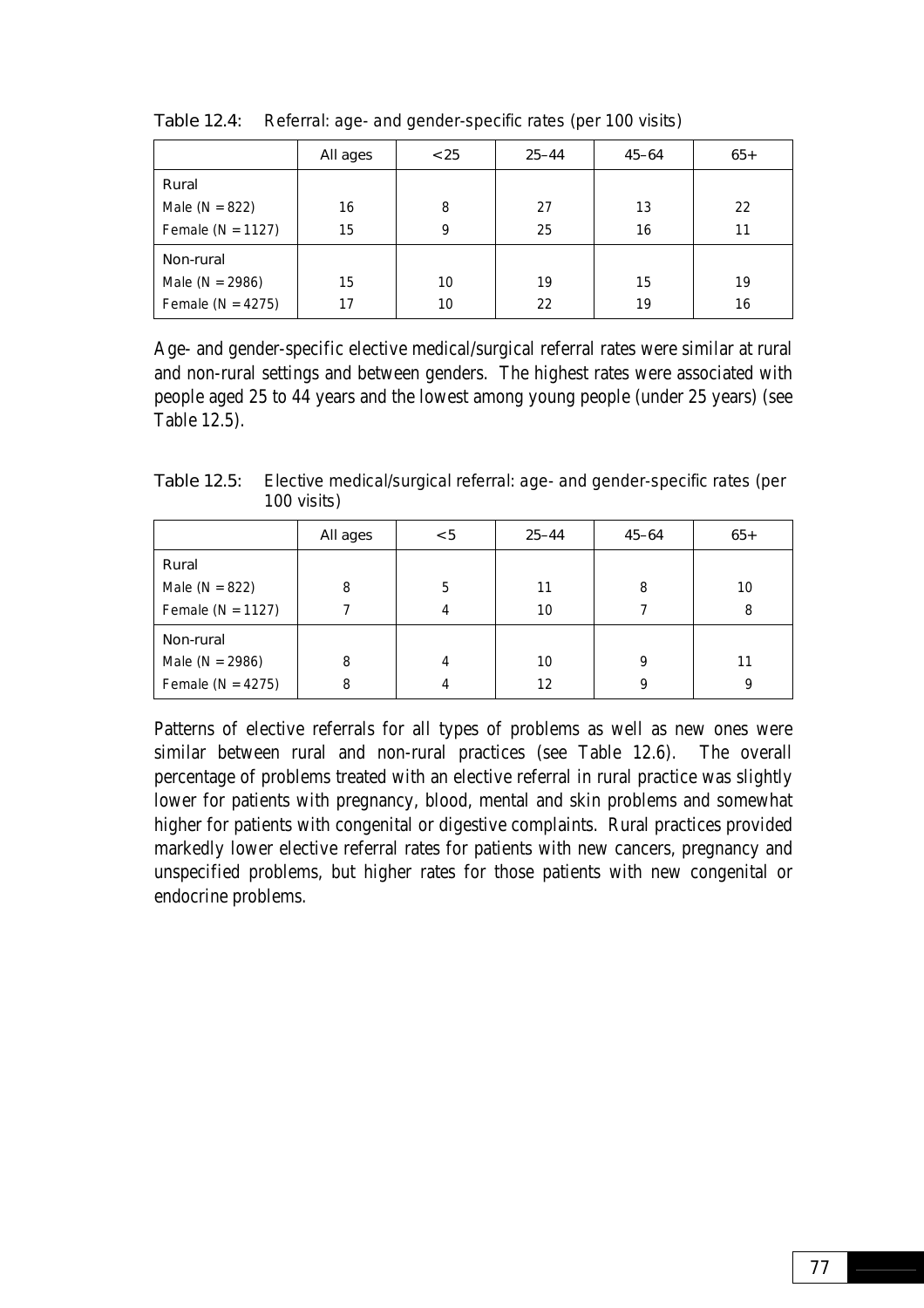| Problem<br>(READ2 chapter)               | Percent of problems so<br>treated |             | Percent of new<br>problems so treated |           |
|------------------------------------------|-----------------------------------|-------------|---------------------------------------|-----------|
|                                          | Rural                             | Non-rural   | Rural                                 | Non-rural |
| Cancers/neoplasms                        | 19.5                              | 17.2        | 1.4                                   | 19.4      |
| Genito-urinary                           | 19.6                              | 19.4        | 13.8                                  | 15.4      |
| Musculoskeletal/connective tissue        | 15.0                              | 13.9        | 10.8                                  | 11.0      |
| Congenital                               | 34.4                              | 19.0        | 100                                   | 17.3      |
| <b>Digestive</b>                         | 16.5                              | 11.6        | 14.5                                  | 10.3      |
| Pregnancy/childbirth/puerperium          | 9.7                               | 14.3        | $\Omega$                              | 6.0       |
| Investigations                           | 9.0                               | 9.4         | 9.7                                   | 8.2       |
| Unspecified conditions                   | 11.0                              | 12.7        | 1.6                                   | 10.7      |
| Symptoms non-specific                    | 10.7                              | 12.0        | 7.1                                   | 4.4       |
| Endocrine/nutritional/metabolic/immunity | 9.1                               | 10.8        | 28.1                                  | 14.2      |
| Nervous system/sense organs              | 9.3                               | 11.0        | 17.9                                  | 6.7       |
| Cardiovascular/circulatory               | 9.2                               | 11.1        | 15.8                                  | 13.7      |
| Blood/blood-forming organs               | 7.3                               | 13.2        | $\Omega$                              | 3.4       |
| Mental                                   | 8.2                               | 12.8        | 8.8                                   | 15.0      |
| Actions                                  | 7.4                               | 7.2         | 10.0                                  | 9.9       |
| Injury/poisoning                         | 6.2                               | 6.8         | 4.6                                   | 5.8       |
| Infectious/parasitic                     | 1.7                               | 6.1         | 0.8                                   | 2.6       |
| Skin/subcutaneous tissue                 | 2.8                               | 7.6         | 3.0                                   | 4.5       |
| Respiratory                              | 2.8                               | 4.0         | 2.7                                   | 2.7       |
| Perinatal                                | $\Omega$                          | $\mathbf 0$ | $\mathbf 0$                           | 0         |
| Not coded                                | 52.5                              | 13.0        | 61.8                                  | 25.0      |

Table 12.6: Rates of elective referral, by problem grouping

Emergency referral rates were between 0 and 2 per 100 visits for all age/gender groups except rural males over 65 years, whose rate was 5 per 100 visits (see Table 12.7).

|                       | All ages | < 25 | $25 - 44$     | $45 - 64$ | $65+$ |
|-----------------------|----------|------|---------------|-----------|-------|
| Rural                 |          |      |               |           |       |
| Male ( $N = 822$ )    | 2        | 2    | $\mathcal{P}$ | 2         | 5     |
| Female ( $N = 1127$ ) |          |      | $\mathcal{P}$ |           |       |
| Non-rural             |          |      |               |           |       |
| Male ( $N = 2986$ )   |          |      | 0.1           |           |       |
| Female ( $N = 4275$ ) |          | 2    | 0.8           |           |       |

Table 12.7: Emergency referral: age- and gender-specific rates (per 100 visits)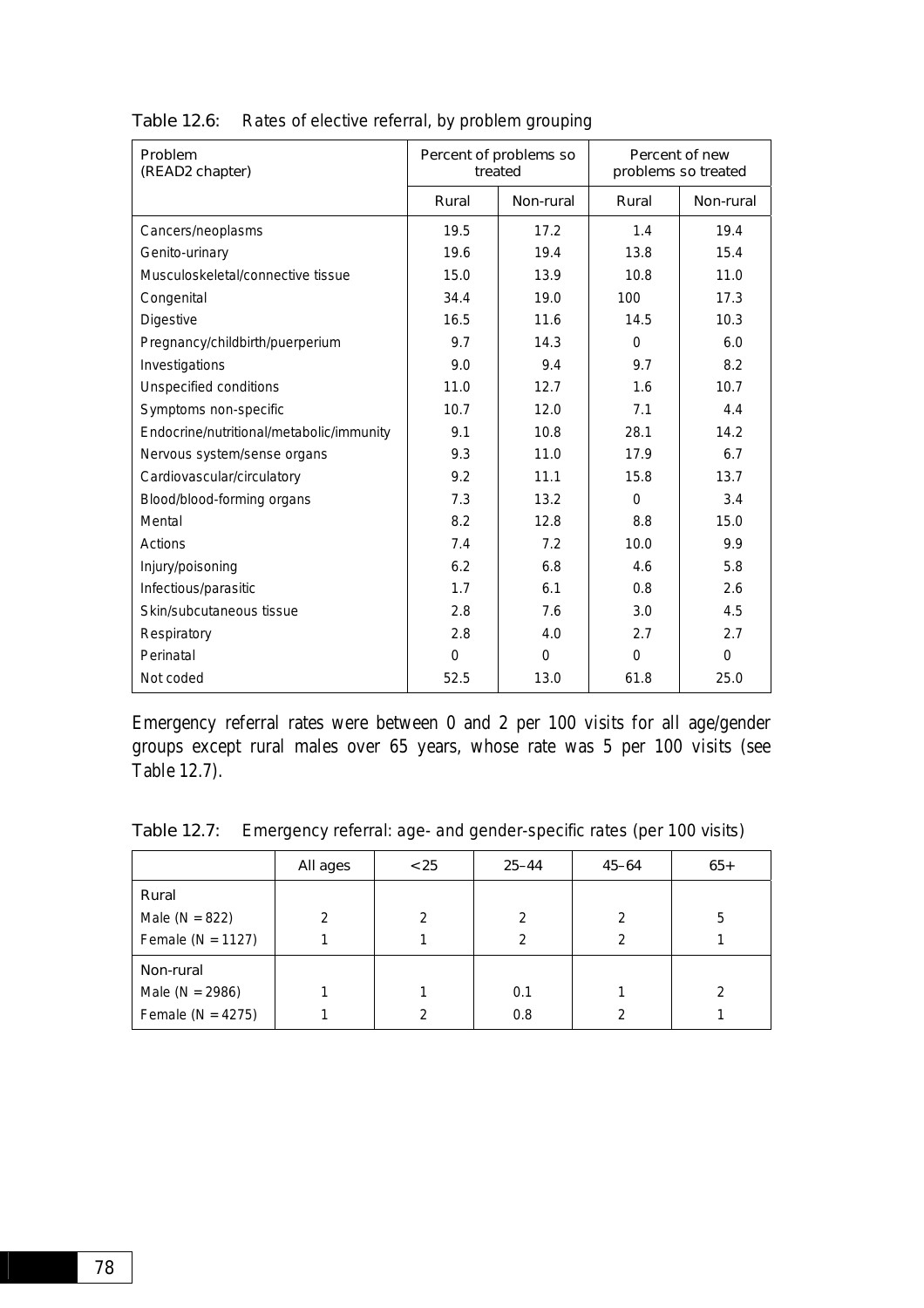Table 12.8 lists rates of emergency referral in relation to different problems. The percentage of problems treated with emergency referral was higher at rural practices compared to urban practices for the seven problem groupings (cardiovascular, mental health, injury, respiratory, cancers, investigations and nervous system) that most frequently involved an emergency referral. New oncology or endocrine problems occurring at rural practices were frequently treated with an emergency referral (10.7% and 13.3%). Emergency referrals were particularly common (over 10%) for patients at urban practices compared to rural practices for both new and all pregnancy problems, and new endocrine problems.

| Problem<br>(READ2 chapter)               | Percent of problems so<br>treated |           | Percent of new<br>problems so treated |           |
|------------------------------------------|-----------------------------------|-----------|---------------------------------------|-----------|
|                                          | Rural                             | Non-rural | Rural                                 | Non-rural |
| Cardiovascular/circulatory               | 5.3                               | 1.7       | 3.2                                   | 7.3       |
| Mental                                   | 1.7                               | 0.4       | $\Omega$                              | $\Omega$  |
| Injury/poisoning                         | 2.2                               | 1.1       | 3.0                                   | 1.7       |
| Respiratory                              | 2.1                               | 1.3       | 1.4                                   | 1.3       |
| Cancers/neoplasms                        | 2.9                               | 0.1       | 10.7                                  | $\Omega$  |
| Investigations                           | 0.5                               | 0.4       | $\Omega$                              | 1.2       |
| Nervous system/sense organs              | 2.0                               | 0.8       | 0.3                                   | 1.5       |
| Genito-urinary                           | 1.3                               | 2.2       | 3.7                                   | 3.8       |
| Endocrine/nutritional/metabolic/immunity | 1.6                               | 1.4       | 13.3                                  | 11.0      |
| Infectious/parasitic                     | 2.4                               | 0.7       | 1.3                                   | 1.1       |
| Skin/subcutaneous tissue                 | 1.6                               | 1.2       | 1.9                                   | 0.7       |
| Musculoskeletal/connective tissue        | 0.6                               | 0.7       | 1.9                                   | 0.9       |
| Symptoms non-specific                    | 0.3                               | 1.1       | 0.8                                   | 1.4       |
| <b>Digestive</b>                         | 0.2                               | 1.3       | 0.5                                   | 1.1       |
| Actions                                  | 0.1                               | 0.8       | $\Omega$                              | 0.1       |
| Pregnancy/childbirth/puerperium          | $\Omega$                          | 23.7      | 0                                     | 17.4      |
| Unspecified conditions                   | 0                                 | 0.7       | $\Omega$                              | $\Omega$  |
| Blood/blood-forming organs               | $\Omega$                          | $\Omega$  | 0                                     | $\Omega$  |
| Congenital                               | 0                                 | $\Omega$  | 0                                     | $\Omega$  |
| Perinatal                                | $\Omega$                          | $\Omega$  | $\Omega$                              | $\Omega$  |
| Not coded                                | 0                                 | $\Omega$  | 0                                     | $\Omega$  |

Table 12.8: Rates of emergency referral, by problem grouping

Non-medical referral rates were similar between rural and non-rural regions. Rural patients aged 25 to 44 years were associated with the highest non-medical referral rates, especially males (14 per 100 visits) (see Table 12.9).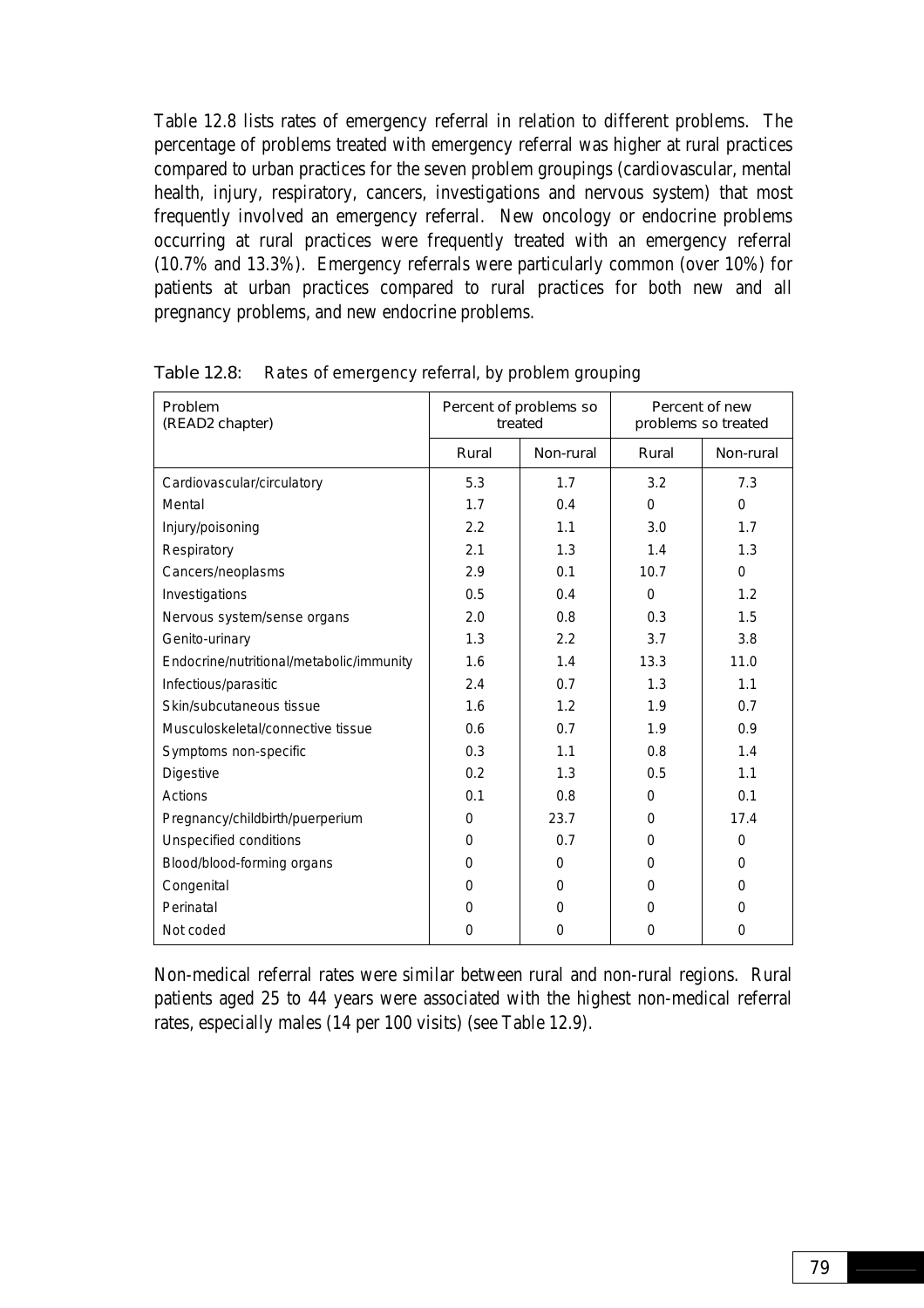|                       | All ages | < 25 | 25-44 | 45-64         | $65+$ |
|-----------------------|----------|------|-------|---------------|-------|
| Rural                 |          |      |       |               |       |
| Male ( $N = 822$ )    | 6        | 3    | 14    | $\mathcal{P}$ | 8     |
| Female ( $N = 1127$ ) | 6        |      | 12    |               |       |
| Non-rural             |          |      |       |               |       |
| Male ( $N = 2986$ )   | 5        | 4    |       | 4             |       |
| Female ( $N = 4275$ ) | 6        |      | q     | 8             | 5     |

Table 12.9: Non-medical referral: age- and gender-specific rates (per 100 visits)

Table 12.10 lists rates of non-medical referral by problem grouping. Injury and musculoskeletal problems were commonly referred for non-medical treatment in both rural and non-rural practices. Mental health problems were relatively often referred in both settings (12.1% and 10.9%), but referrals for new problems were higher in rural areas (31% versus 14.2%). Pregnancy problems were commonly referred to non-medical specialists at rural rather than non-rural practices (9.7% versus 2.9%), and rates of referral at country practices were especially high for new problems (19.2 versus 0%). Cancer-related problems were more often referred in rural areas. Blood problems were frequently referred in rural but not urban practices. Among a number of other conditions that were less often referred (under 10% of all problems so treated), new problems relating to unspecified conditions or cardiovascular problems were more frequently referred at rural practices compared to non-rural clinics (23.5 versus 3.8% and 10.9 versus 6.7%). Both new and all congenital and endocrine problems were more frequently referred at non-rural practices.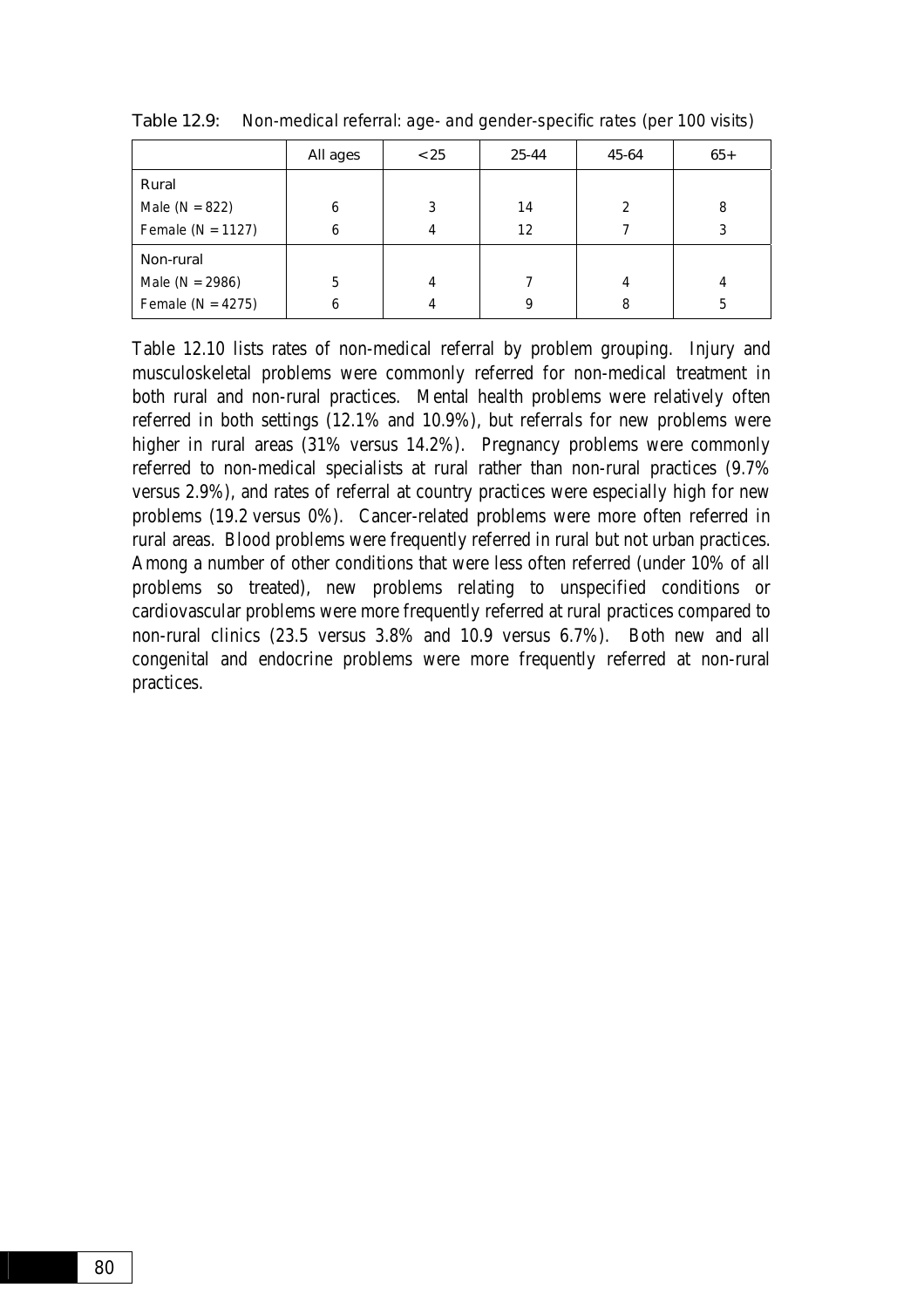| Problem<br>(READ2 chapter)               | Percent of problems so<br>treated |           | Percent of new<br>problems so treated |           |
|------------------------------------------|-----------------------------------|-----------|---------------------------------------|-----------|
|                                          | Rural                             | Non-rural | Rural                                 | Non-rural |
| Injury/poisoning                         | 11.5                              | 16.6      | 12.2                                  | 20.5      |
| Pregnancy/childbirth/puerperium          | 9.7                               | 2.9       | 19.2                                  | $\Omega$  |
| Musculoskeletal/connective tissue        | 14.0                              | 15.5      | 24.3                                  | 20.8      |
| Mental                                   | 12.1                              | 10.9      | 31.0                                  | 14.2      |
| Actions                                  | 10.2                              | 7.8       | 5.0                                   | 8.4       |
| Investigations                           | 10.2                              | 7.3       | 19.0                                  | 9.5       |
| Cancers/neoplasms                        | 9.4                               | 2.9       | 6.1                                   | 4.9       |
| Genito-urinary                           | 9.2                               | 5.7       | 5.7                                   | 8.6       |
| Blood/blood-forming organs               | 15.5                              | 1.1       | $\Omega$                              | $\Omega$  |
| Unspecified conditions                   | 8.1                               | 5.3       | 23.5                                  | 3.8       |
| Symptoms non-specific                    | 8.3                               | 6.4       | 5.2                                   | 9.9       |
| Nervous system/sense organs              | 4.0                               | 5.1       | 3.9                                   | 5.3       |
| <b>Digestive</b>                         | 3.9                               | 6.4       | 7.0                                   | 5.2       |
| Endocrine/nutritional/metabolic/immunity | 3.9                               | 7.8       | 2.0                                   | 10.3      |
| Skin/subcutaneous tissue                 | 5.1                               | 3.6       | 6.3                                   | 3.0       |
| Infectious/parasitic                     | 6.3                               | 0.5       | 4.9                                   | 0.8       |
| Respiratory                              | 2.8                               | 1.8       | 3.2                                   | 1.7       |
| Cardiovascular/circulatory               | 1.8                               | 3.8       | 10.9                                  | 6.7       |
| Congenital                               | 0                                 | 8.9       | 0                                     | 51.5      |
| Perinatal                                | 0                                 | $\Omega$  | 0                                     | $\Omega$  |
| Not coded                                | $\Omega$                          | 8.8       | 0                                     | 19.2      |

Table 12.10: Rates of non-medical referral, by problem grouping

The destinations of referrals were generally similar at both rural and non-rural practices (Table 12.11). Rural practices were associated with a slightly higher frequency of emergency referrals (1.8 per 100 visits versus 1.2) and a lower rate of medical/surgical specialist referrals (7.3 per 100 visits compared to 8.2). Among referrals to various types of specialists, rural GPs referred less often to gynaecologists (0.27 versus 0.64), ENT specialists (0.59 versus 0.79) and psychiatrists (0.11 versus 0.4), but more frequently to orthopaedic surgeons (1.59 versus 0.98) and endocrinologists (0.16 versus 0.01). In total, non-medical referrals were similar between rural and non-rural practices. Radiology, dental and dietitian referrals were more frequent at rural locations, while referrals to physiotherapists, nurses and psychologists were slightly lower at rural locations.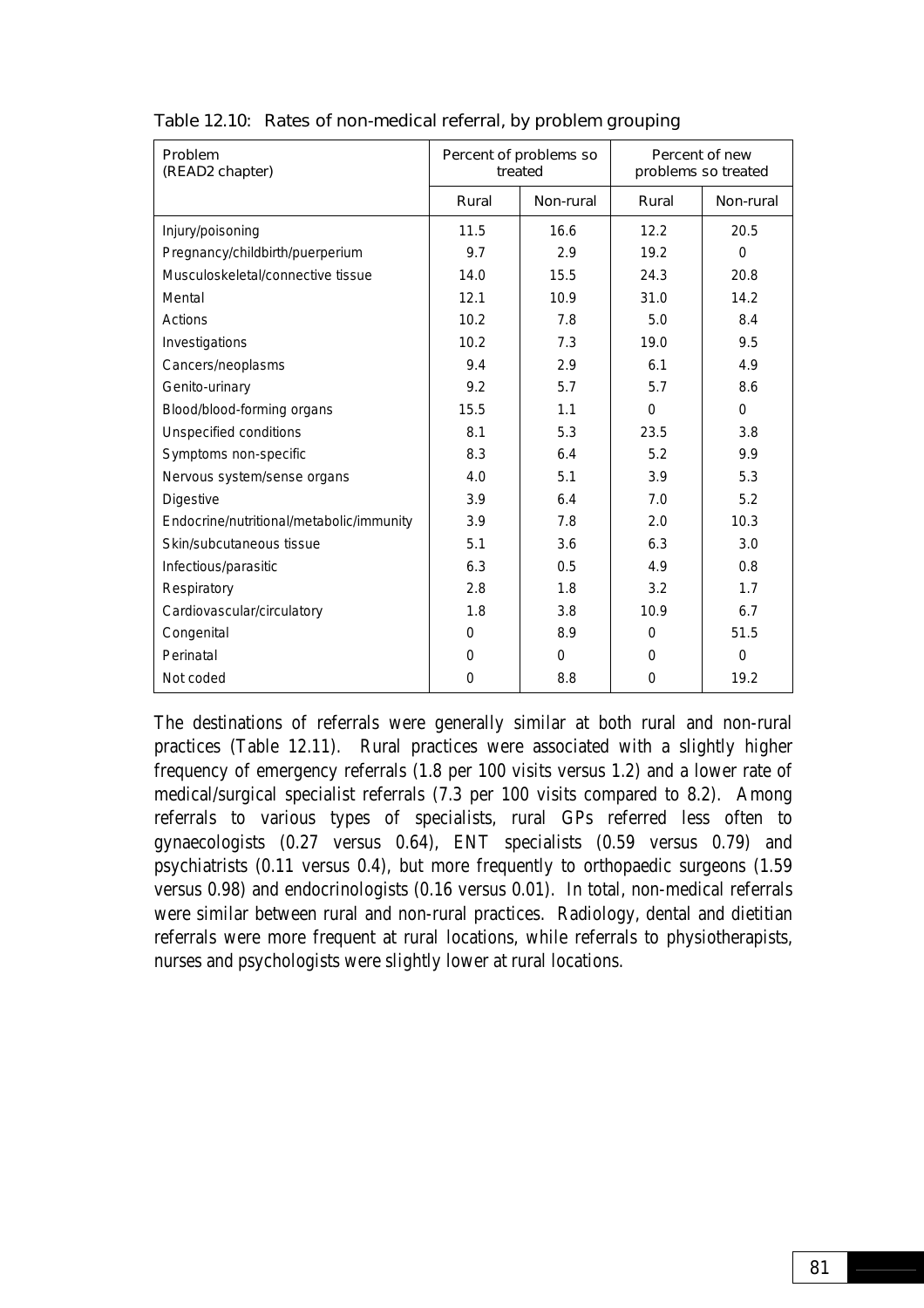| <b>Destination</b>           | Percentage of referrals |                         | Frequency per 100 visits |                         |  |
|------------------------------|-------------------------|-------------------------|--------------------------|-------------------------|--|
|                              | Rural<br>$(N=327)$      | Non-rural<br>$(N=1166)$ | Rural<br>$(N=1957)$      | Non-rural<br>$(N=7315)$ |  |
| <b>Emergency referral</b>    | 11.8                    | 7.5                     | 1.8                      | 1.2                     |  |
| <b>Referral unspecified</b>  | 3.6                     | 5.7                     | 0.6                      | 0.9                     |  |
| Medical/surgical specialties | 46.7                    | 51.3                    | 7.3                      | 8.2                     |  |
| Orthopaedics                 | 10.4                    | 6.2                     | 1.59                     | 0.98                    |  |
| <b>ENT</b>                   | 3.8                     | 5.0                     | 0.59                     | 0.79                    |  |
| Cardiology                   | 3.2                     | 3.9                     | 0.49                     | 0.62                    |  |
| Paediatrics                  | 4.4                     | 1.9                     | 0.68                     | 0.30                    |  |
| Gastroenterology             | 2.9                     | 2.9                     | 0.44                     | 0.46                    |  |
| Opththalmology               | 2.6                     | 2.5                     | 0.39                     | 0.39                    |  |
| Neurology                    | 1.8                     | 1.7                     | 0.27                     | 0.26                    |  |
| Gynaecology                  | 1.8                     | 4.1                     | 0.27                     | 0.64                    |  |
| Urology                      | 2.9                     | 2.7                     | 0.44                     | 0.42                    |  |
| Dermatology                  | 1.3                     | 1.9                     | 0.19                     | 0.30                    |  |
| Psychiatry                   | 0.7                     | 2.5                     | 0.11                     | 0.40                    |  |
| Plastic surgery              | 1.0                     | 1.5                     | 0.16                     | 0.24                    |  |
| Rheumatology                 | 1.7                     | 1.6                     | 0.26                     | 0.25                    |  |
| Obstetric                    | 1.3                     | 1.2                     | 0.20                     | 0.19                    |  |
| Endocrinology                | 1.1                     | 0.02                    | 0.16                     | 0.01                    |  |
| Non-medical referrals        | 37.9                    | 35.5                    | 5.9                      | 5.6                     |  |
| Physiotherapist              | 9.4                     | 12.0                    | 1.43                     | 1.89                    |  |
| Radiology                    | 9.7                     | 8.6                     | 1.48                     | 1.36                    |  |
| Counselling                  | 2.2                     | 2.1                     | 0.34                     | 0.33                    |  |
| Dental                       | 2.3                     | 0.7                     | 0.35                     | 0.11                    |  |
| Nursing                      | 1.7                     | 2.5                     | 0.26                     | 0.39                    |  |
| Midwife                      | 1.9                     | 1.3                     | 0.29                     | 0.20                    |  |
| Audiology                    | 1.3                     | 0.9                     | 0.19                     | 0.14                    |  |
| Dietitian                    | 1.3                     | 0.5                     | 0.20                     | 0.08                    |  |
| Psychologist                 | 0.1                     | 1.0                     | 0.01                     | 0.16                    |  |
|                              | 100%                    | 100%                    | 15.6                     | 15.9                    |  |

Table 12.11: Destination of referrals: percentage distribution and frequency per 100 visits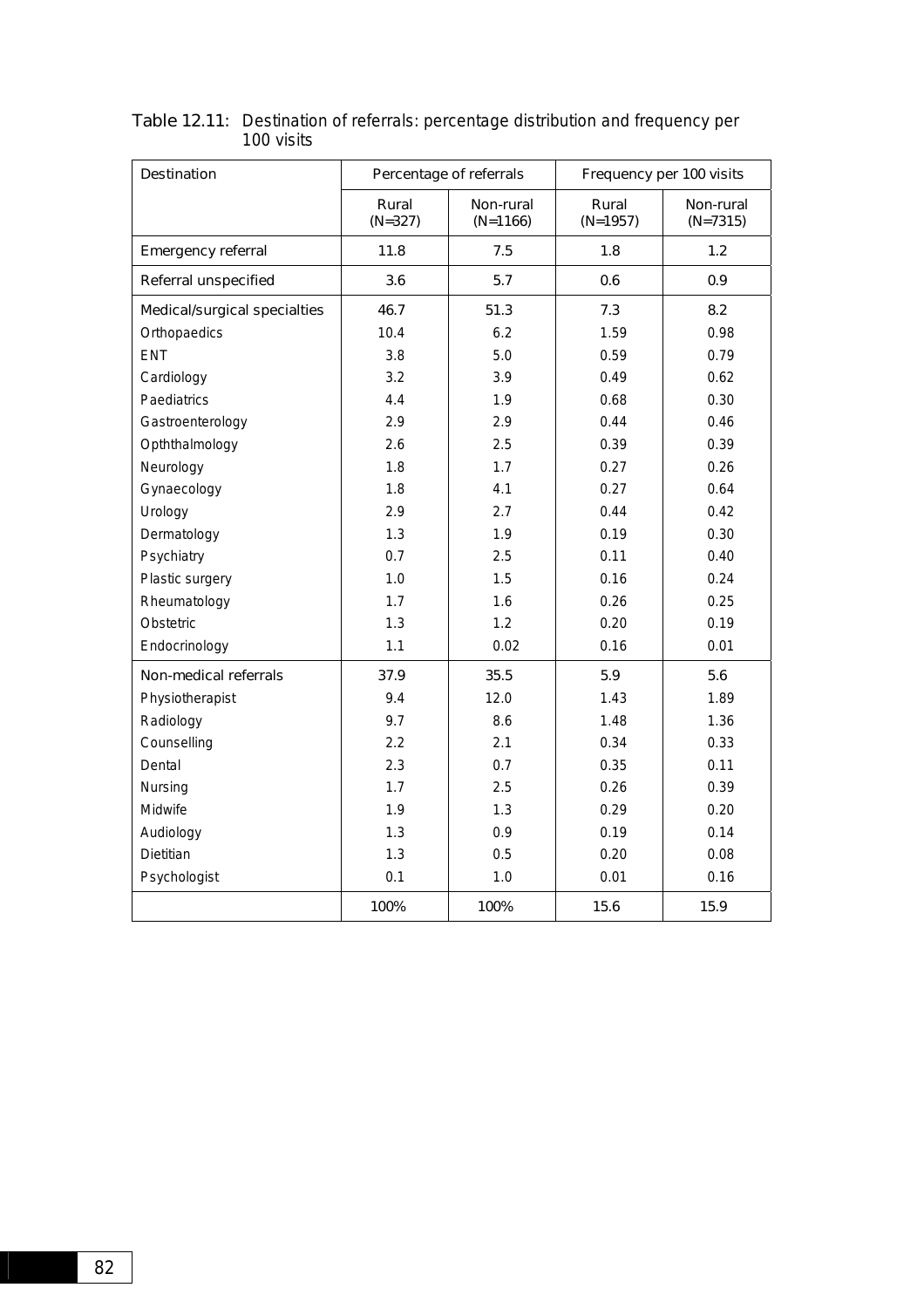# 13 A Comparison of Rural and Non-Rural Practices and their Practice Nurses

Table 13.1 compares various practice characteristics between rural and non-rural locations. The mean number of full-time equivalent doctors and nurses was found to be lower at rural practices. The mean number of hours open per week was similar between rural and non-rural practices but rural venues provided more evening surgery hours and fewer hours at weekends. Rural practices offered more of almost all the services listed in Table 13.1, including doctors providing maternity care, complementary health, group health promotion and community worker services, but a smaller proportion of practices provided independent nursing consultations. Computerised patient records were especially common at rural practices (81.2% versus 67.4%).

In relation to governance, external management structure and patient representation in management were uncommon at both settings, particularly urban practices. The legal structure of most practices regardless of location was as a sole trader business. Limited liability company status was used by more rural practices, and partnerships were the third most common legal structure at both locations. Other arrangements such as community trusts and incorporated societies were uncommon (9% and 5.2% of rural practices) among rural practices and very rare in urban settings (0.5 and 1.8% of non-rural practices).

Rural practices undertook more formal needs assessment and locality services planning than their non-rural counterparts. Formal complaints policies were relatively common at both rural and non-rural practices (62.3 and 59.2% respectively), but few (31.6% and 30%) had written policy for quality management.

Patient fees were consistently cheaper across all age groups at rural practices regardless of Community Services Card possession. More rural practices were capitated, but fewer were budget-holding practices.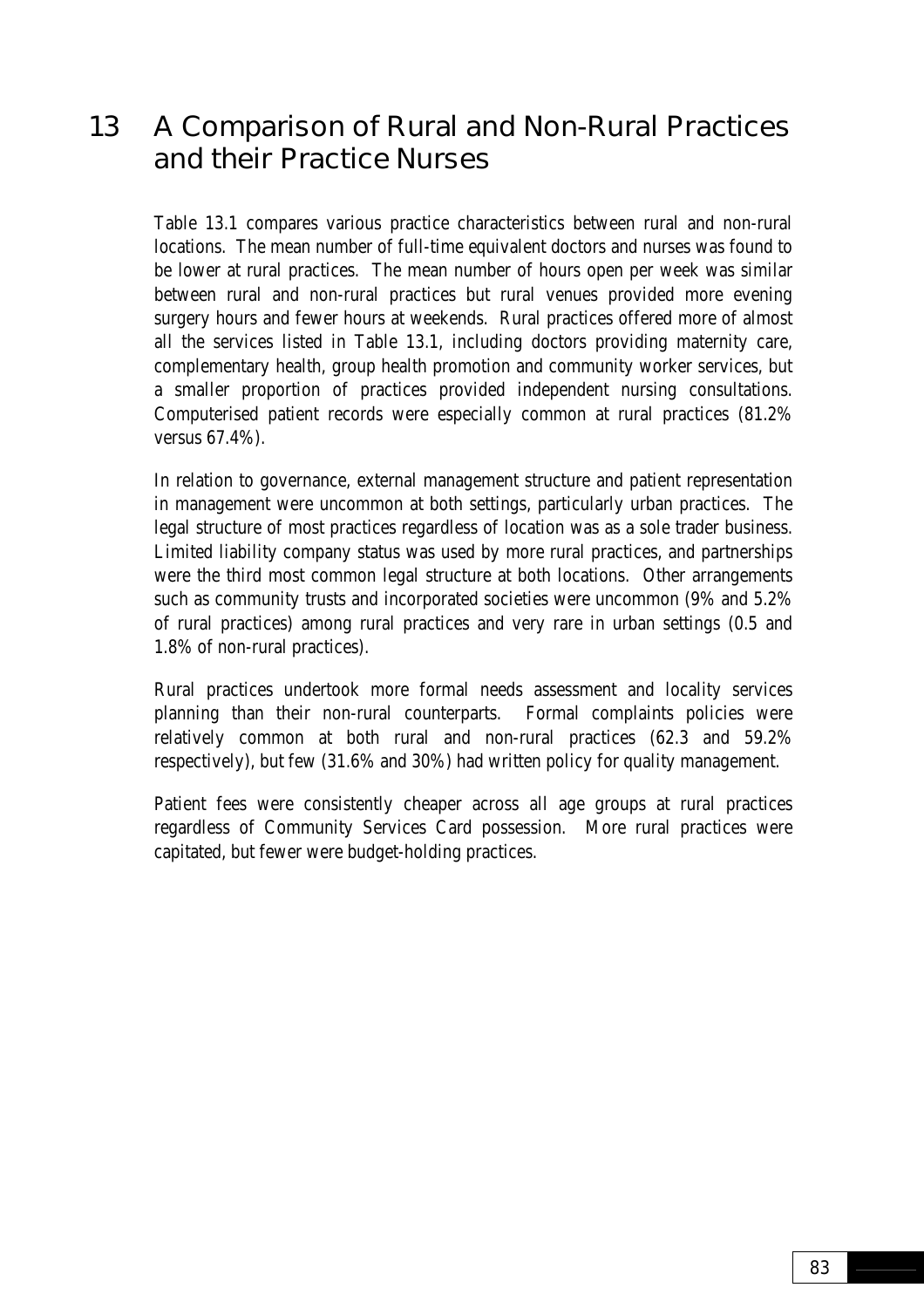|  | Table 13.1: Characteristics of rural and non-rural practices |  |  |
|--|--------------------------------------------------------------|--|--|
|--|--------------------------------------------------------------|--|--|

| Practice characteristic                                                     | Rural<br>$(N=41)$ |            | Non-rural<br>$(N=146)$ |            |  |
|-----------------------------------------------------------------------------|-------------------|------------|------------------------|------------|--|
| Personnel (mean number)<br>Full-time equivalent (FTE) doctors<br>FTE nurses |                   | 1.7<br>1.4 |                        | 2.3<br>1.6 |  |
| FTE community workers                                                       | 0.05              |            | 0.05                   |            |  |
| <b>Access</b>                                                               |                   |            |                        |            |  |
| Hours open per week (mean)                                                  | 49.2              |            | 48.8                   |            |  |
| Offering evening surgery hours (%)                                          | 52.5              |            | 38.7                   |            |  |
| Offering weekend surgery hours (%)                                          | 28.3              |            | 34.6                   |            |  |
| Offering booking system (%)                                                 | 100.0             |            | 96.2                   |            |  |
| Services provided (%)                                                       |                   |            |                        |            |  |
| Doctors providing maternity care                                            | 71.7              |            | 60.2                   |            |  |
| Independent nursing consultations                                           | 71.1              |            | 76.4                   |            |  |
| Complementary/alternative services                                          | 50.8              |            |                        | 34.8       |  |
| Group health promotion                                                      | 42.4              |            | 22.3                   |            |  |
| Community worker services                                                   |                   | 9.1        |                        | 5.4        |  |
| Computerisation (%)                                                         |                   |            |                        |            |  |
| Computerised patient records                                                | 81.2              |            | 67.4                   |            |  |
|                                                                             |                   |            |                        |            |  |
| Governance (%)                                                              |                   |            |                        |            |  |
| Separate, or external, management structure                                 | 13.1              |            | 9.1                    |            |  |
| Patient representation in management                                        |                   | 6.8        |                        | 2.0        |  |
| Legal practice structure (%)                                                |                   |            |                        |            |  |
| Sole trader                                                                 | 33.5              |            | 35.5                   |            |  |
| Partnership                                                                 | 18.7              |            | 25.0                   |            |  |
| Community trust                                                             | 9.0               |            | 0.5                    |            |  |
| Other trust                                                                 | 1.2               |            | 4.6                    |            |  |
| Incorporated society                                                        | 5.2               |            | 1.8                    |            |  |
| Limited liability company                                                   | 30.3              |            | 25.8                   |            |  |
| Other                                                                       | 2.1               |            | 6.9                    |            |  |
| Practice needs (%)                                                          |                   |            |                        |            |  |
| Formal community needs assessment                                           | 26.0              |            | 18.1                   |            |  |
| Locality service planning                                                   |                   | 22.1       |                        | 15.5       |  |
| Inter-sectoral case management                                              | 13.3              |            | 11.2                   |            |  |
| Quality management                                                          |                   |            |                        |            |  |
| Written policy on complaints                                                |                   |            | 59.2                   |            |  |
| Written policy for quality management                                       | 62.3<br>31.6      |            | 30.0                   |            |  |
|                                                                             |                   |            |                        |            |  |
| Standard fees (mean \$)                                                     | Card*             | No card    | Card                   | No card    |  |
| Child (0-5 years)                                                           | 0.60              | 0.70       | 0.70                   | 1.00       |  |
| Child (6-17 years)                                                          | 11.80             | 17.30      | 13.60                  | 19.10      |  |
| Adult (18 years and over)                                                   | 19.00             | 35.20      | 23.20                  | 38.60      |  |
| Funding regime (%)                                                          |                   |            |                        |            |  |
| Capitated                                                                   | 35.1              |            | 25.5                   |            |  |
| <b>Budget holding</b>                                                       | 11.2              |            | 20.0                   |            |  |
| Location (%)                                                                |                   |            |                        |            |  |
| Urban (population $> 100,000$ )                                             | $\boldsymbol{0}$  |            | 66.9                   |            |  |
| Town (30,000-100,000)                                                       | $\mathbf 0$       |            | 21.6                   |            |  |
| Rural area (< 30,000)                                                       | 100.0             |            | 11.6                   |            |  |

\* Combines both High User and Community Services Cards.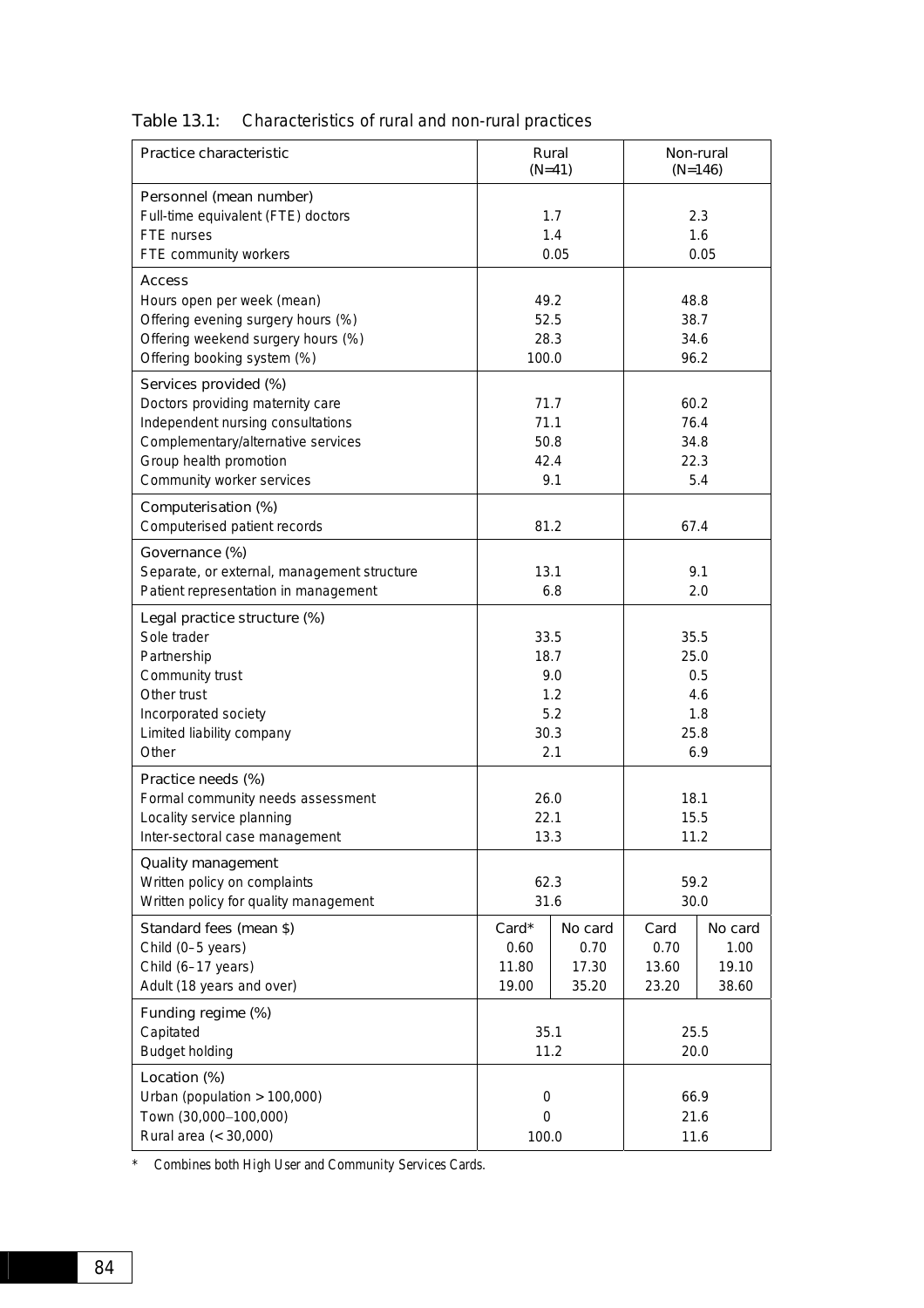The characteristics of participating rural and non-rural practice nurses are described in Table 13.2. Most practice nurses, regardless of location, were New Zealand European. Only 4.7% of urban nurses and no rural nurses identified themselves as Māori. The nursing workforce was exclusively female and the mean age at both locations was about 46 years.

The initial qualifications held by nursing staff at rural and non-rural practices did not differ greatly. However, twice as many urban nurses also had a postgraduate qualification (16% versus 32.5%). Urban professionals had on average been a nurse for a longer duration (18.6 years versus 17.6) than their rural colleagues and had also spent more time as a practice nurse (9.3 years versus 8.0), although the differences were small. Most nurses irrespective of their location were members of the New Zealand Nursing Organisation.

Rural nurses spent less time at work compared to their urban counterparts, but both groups undertook a similar amount of direct patient contact and the difference between locations related to shorter periods involved with telephone contact, administration and housekeeping. Patients were able to make appointments specifically with the nurse at the majority of rural and non-rural practices. The mean number of appointments, their duration and the proportion of practices that charged a fee for the appointment were almost identical at the two settings.

A higher proportion of rural practices offered nurse clinics to assist patients with hypertension, diabetes, contraception, smears, antenatal and immunisation care. There were some minor differences between rural and urban practices in relation to all the patient contact activities that were conducted by nurses. Practices nurses were frequently (over 80% of patient contact activities) concerned with the provision of immunisations, child care advice, dressings, dietary/lifestyle advice and repeat prescriptions at both locations. Rural practice nurses were more likely to be involved with cervical screening, suturing and blood-taking than their urban colleagues. Independent activities also comprised immunisations, child care and lifestyle advice at both locations. Fewer rural nurses undertook dressings or home visiting on their own, but relatively more were involved with cervical screening, suturing, and blood-taking as independent activities.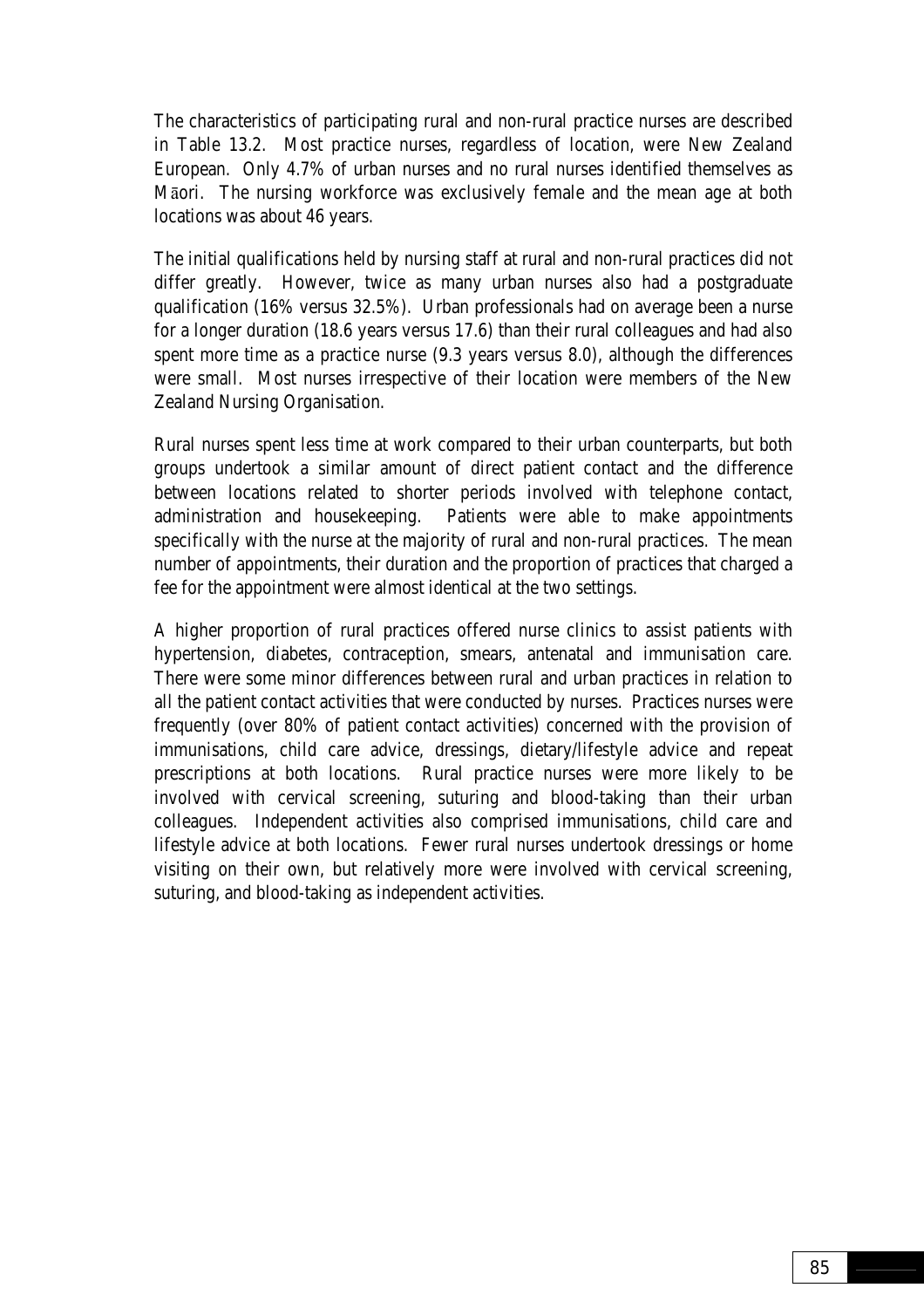| Practice nurse* characteristic  | Rural<br>$(N=34)$ | Non-rural<br>$(N=126)$ |
|---------------------------------|-------------------|------------------------|
| Ethnicity $(\%)^{\dagger}$      |                   |                        |
| New Zealand European            | 94.0              | 84.7                   |
| Māori                           | 0                 | 4.7                    |
| Pacific                         | $\mathbf 0$       | 1.0                    |
| Asian                           | $\mathbf 0$       | 4.3                    |
| Other                           | 6.1               | 5.2                    |
| Gender (%)                      |                   |                        |
| Female                          | 100.0             | 100.0                  |
| Age (%)                         |                   |                        |
| < 35                            | 12.4              | 12.8                   |
| $35 - 44$                       | 31.2              | 30.8                   |
| $45 - 54$                       | 44.2              | 38.1                   |
| $55 - 64$                       | 12.2              | 17.2                   |
| $>65$                           | $\boldsymbol{0}$  | 1.1                    |
| Mean                            | 46.0              | 45.8                   |
| Initial qualifications (%)      |                   |                        |
| <b>RGN</b>                      | 11.4              | 23.1                   |
| <b>RGON</b>                     | 66.2              | 60.0                   |
| <b>RCpN</b>                     | 21.6              | 22.1                   |
| EN                              | 3.8               | 0.6                    |
| <b>RM</b>                       | 11.0              | 2.4                    |
| <b>BA/BHSc/BN</b>               | 0                 | 2.9                    |
| Other                           | 0                 | 4.1                    |
| Postgraduate qualifications (%) | 16.0              | 32.5                   |
| Years as a nurse (%)            |                   |                        |
| $< 6$                           | $\boldsymbol{0}$  | 3.4                    |
| $6 - 15$                        | 57.6              | 39.4                   |
| $16 - 25$                       | 24.4              | 36.0                   |
| $>25$                           | 18.0              | 21.2                   |
| Mean                            | 17.6              | 18.6                   |
| Years as a practice nurse (%)   |                   |                        |
| < 6                             | 28.4              | 32.3                   |
| $6 - 15$                        | 65.4              | 56.9                   |
| $16 - 25$                       | 6.2               | 10.9                   |
| $>25$                           | $\boldsymbol{0}$  | $\pmb{0}$              |
| Mean                            | 8.0               | 9.3                    |
| Professional membership (%)     |                   |                        |
| <b>NZNO</b>                     | 85.0              | 82.5                   |
| College of Nursing              | 4.4               | 12.3                   |
| Other                           | 14.9              | 13.1                   |
| None                            | 9.8               | 12.1                   |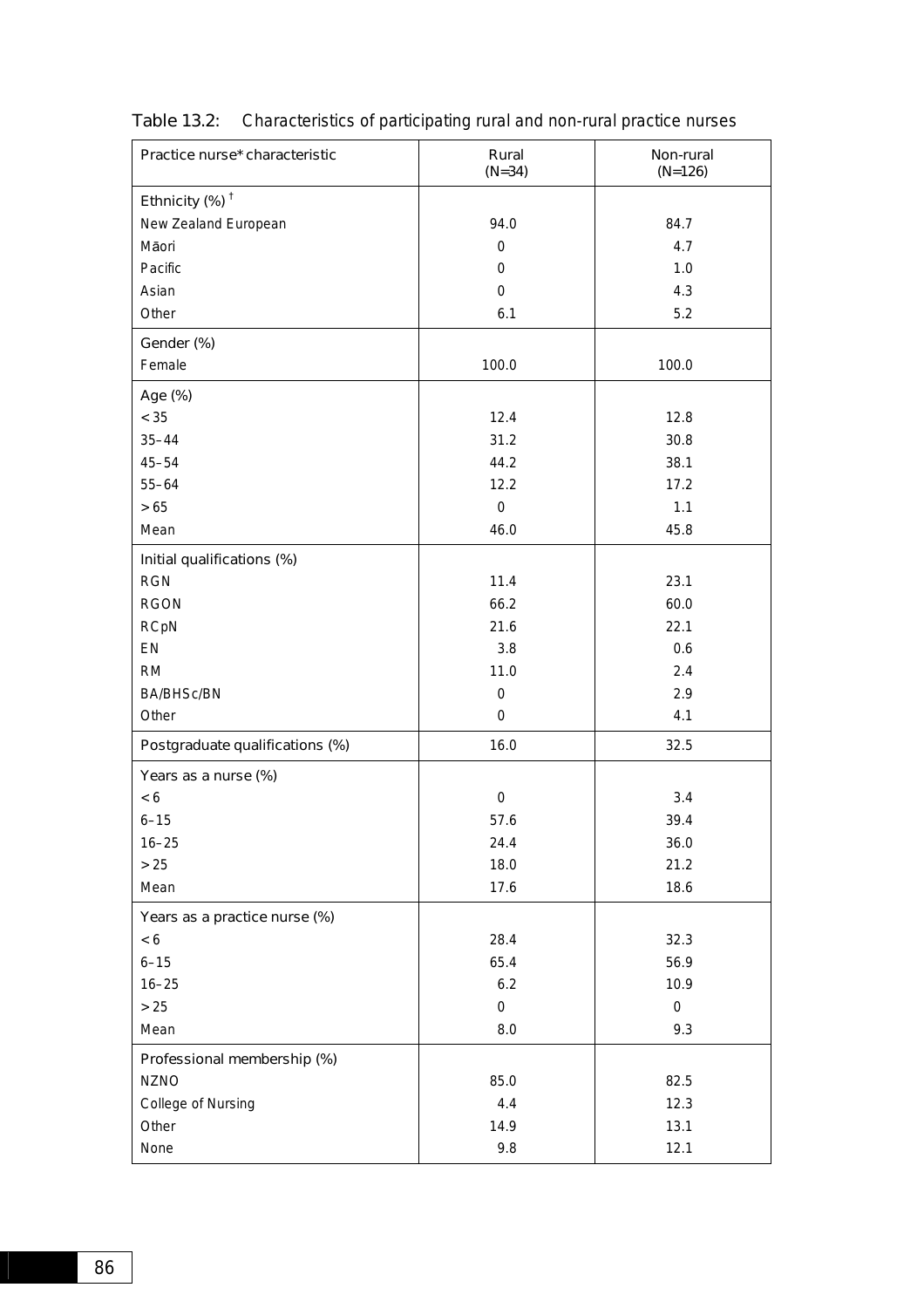| Practice nurse* characteristic                                 | Rural<br>$(N=34)$ |                          | Non-rural<br>$(N=126)$ |             |
|----------------------------------------------------------------|-------------------|--------------------------|------------------------|-------------|
| Average hours spent per week (mean)                            |                   |                          |                        |             |
| Total <sup>§</sup>                                             |                   | 26.9                     |                        | 31.9        |
| Direct patient contact                                         |                   | 16.7                     | 16.2                   |             |
| Patient contact by phone                                       |                   | 3.8                      |                        | 6.5         |
| Administration                                                 |                   | 5.5                      |                        | 6.7         |
| Housekeeping                                                   |                   | 1.9                      | 2.7                    |             |
| Other duties                                                   |                   | 3.8                      |                        | 3.3         |
| Patients make appointments specifically<br>to see nurse (%)    | 88.0              |                          | 87.4                   |             |
| If so, number of appointments in<br>average week (mean)        | 24.6              |                          | 24.6                   |             |
| Usual time allocated for a nurse<br>appointment (mean minutes) |                   | 16.6                     |                        | 16.8        |
| Practice charges a fee for nurse<br>appointment (%)            | 75.8              |                          | 76.6                   |             |
| Practice nurse clinics offered (%)                             |                   |                          |                        |             |
| None                                                           | 18.1              |                          | 25.4                   |             |
| Hypertension                                                   | 44.4              |                          | 29.2                   |             |
| <b>Diabetes</b>                                                | 65.9              |                          | 55.9                   |             |
| Contraception                                                  | 25.9              |                          | 17.7                   |             |
| <b>Smears</b>                                                  | 62.5              |                          | 46.9                   |             |
| Asthma                                                         | 38.1              |                          | 40.9                   |             |
| Immunisation                                                   | 73.8              |                          | 55.8                   |             |
| Antenatal                                                      | 11.6              |                          | 10.9                   |             |
| Other                                                          |                   | 14.1<br>37.9             |                        |             |
| Patient contact activities carried out (%)                     | All               | Independent <sup>†</sup> | All                    | Independent |
| Immunisations                                                  | 100.0             | 74.9                     | 97.8                   | 79.7        |
| Child care advice                                              | 97.7              | 76.0                     | 91.2                   | 81.7        |
| Cervical screening                                             | 58.9              | 49.2                     | 48.2                   | 40.5        |
| Contraception                                                  | 57.2              | 33.8                     | 69.2                   | 34.8        |
| Dressings                                                      | 97.1              | 45.2                     | 98.7                   | 62.8        |
| Suturing                                                       | 37.1              | 19.8                     | 21.2                   | 2.8         |
| Counselling                                                    | 65.0              | 48.6                     | 63.5                   | 52.1        |
| Group education                                                | 9.8               | 7.0                      | 12.9                   | 7.7         |
| Dietary/lifestyle advice                                       | 97.1              | 78.9                     | 97.9                   | 88.8        |
| Repeat prescriptions                                           | 83.2              | 29.3                     | 80.6                   | 27.3        |
| Blood taking                                                   | 77.0              | 58.3                     | 51.7                   | 37.3        |
| Home visiting                                                  | 46.7              | 18.9                     | 53.6                   | 30.6        |

\* Excludes nurses employed by practices affiliated with Health Care Aotearoa (HCA).

† Ethnicity was self-reported, with multiple categories allowed. One ethnic category was then assigned per nurse according to prioritisation of Māori and Pacific peoples.

‡ No doctor referral. Independent activities are a subset of all activities.

§ Reported hours spent on specific duties do not necessarily sum to the total because of missing data.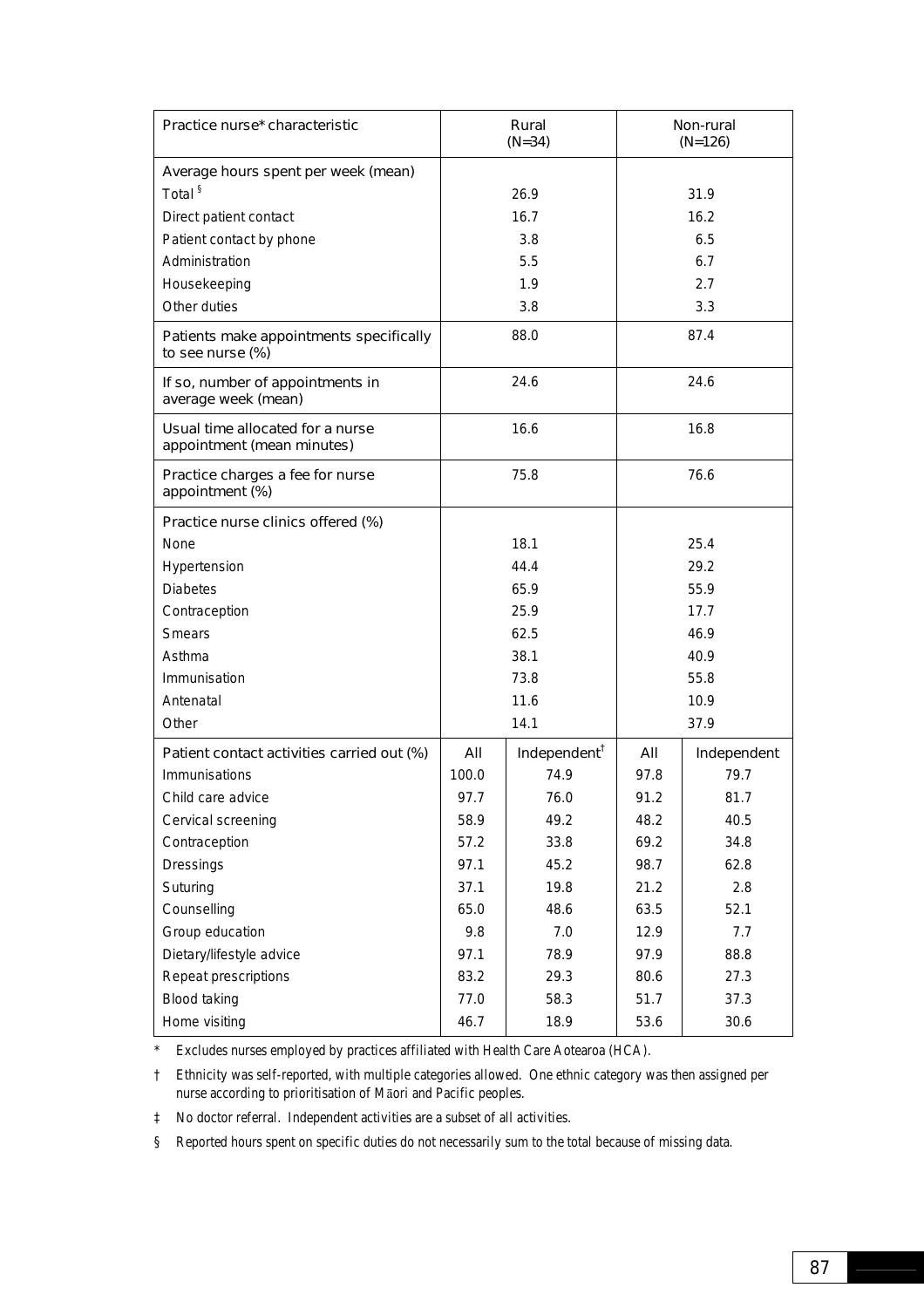## 14 Summary and Discussion

#### 14.1 Summary of key results

Some 47 rural GPs and 197 urban doctors contributed data to this comparative report describing the characteristics of rural versus non-rural GPs, the patients who attended their practices during normal working hours, and their problems. In total, 8686 visits were logged at rural practices and 31,991 attendances were recorded at non-rural practices. Details were provided from 1957 rural visits and 7315 urban consultations. Nearly all rural GPs operated private general practices, whereas 22% of urban GPs worked at community-governed or Māori-provider-based clinics.

Rural GPs were predominantly male, aged between 35 and 54 years and had 6 to 15 years in clinical practice. On average, rural GPs were slightly younger than their urban colleagues (mean 44.8 years compared to 45.2 years), they had worked for a shorter duration in general practice, and they had typically operated from their existing practice for a shorter time. More GPs graduated overseas and fewer were members of the Royal New Zealand College of General Practitioners. Rural participants worked at smaller practices than their urban counterparts (average 1.7 FTEs compared to 2.3 FTEs) but worked slightly more half-days per week and saw more daytime patients per week.

At both rural and non-rural practices, young children (0 to 4 years) and older patients (over 65 years) made disproportionately more visits to GPs. Rural males aged between 25 and 34 years and non-rural males aged 15 to 24 years were associated with the lowest rates of attendance compared to other age/gender groups. Patients who visited rural practices were more likely to be either European or Māori and to possess a Community Services Card than people who attended non-rural practices.

Measures of social wellbeing were comparable between patients who attended practices at either location. While more patients at urban practices indicated that their social support was poor or very poor, the NZDep results suggest that urban patients were more affluent; however, relatively more were not fluent in English. Indices of disadvantage appeared to be strongly correlated at both locations.

Patients were new to the practice at a similar proportion of visits to both rural and non-rural practices. At slightly more urban visits the doctor and patient did not know each other, and this was most likely for patients aged under 14 years. On average, patients had visited the practice a similar number of times during the preceding 12 months at both rural and non-rural locations. Urban GPs rated slightly more visits as being associated with high rapport, although overall levels of rapport were high at both locations.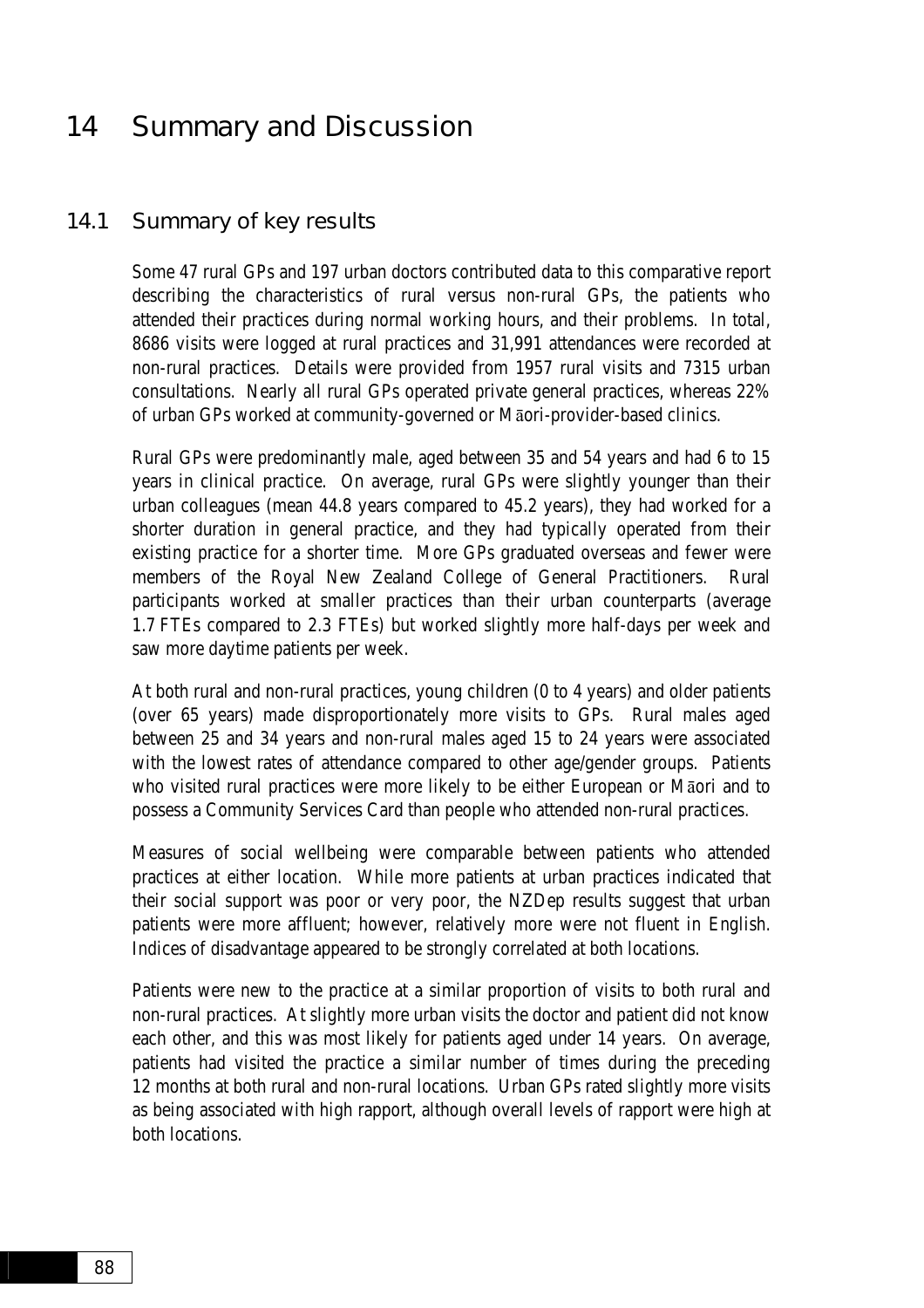The majority of visits at both locations were funded by the patient with or without general medical services benefit subsidisation. ACC-financed consultations were more common at rural practices.

The mean duration of each visit was slightly shorter at rural practices. A similar percentage of visits were considered to be urgent or to have life-threatening severity at both locations. Similar proportions of patients at rural and non-rural practices were associated with either no or some minor disability. Levels of uncertainty were generally comparable at country and urban practices, although slightly more visits were associated with high levels of uncertainty at rural practices (5.7% versus 2.0%). Consultation length was shorter with younger patients (under 25 years) but it was slightly longer for females at both practice locations. At both settings, patients associated with the lowest levels of deprivation received the shortest average visits. Mean severity and urgency did not appear to be related to patient deprivation.

Patients at rural practices presented on average fewer reasons for each visit than people in non-rural areas. The pattern of attendance across the age groups was similar at both locations: apart from the age extremes, the number of reasons for each visit increased with rising age.

The most common reasons for visits at rural and non-rural practices were actions, respiratory, and non-specific symptoms. An alternative classification of reasons-forvisit indicates that symptoms and disease were clearly the most frequent components of each visit and each accounted for approximately 30% of visits at both locations.

Rural visits were more commonly concerned with only one problem each visit (58.3% versus 54.7%). On average, more problems per visit were offered by patients at urban practices, and generally more problems were provided by older patients at both urban and rural practices.

The most common types of problems at both types of practice were related to the following groups: respiratory, actions, injury/poisoning, nervous system/sensory organs, cardiovascular/circulatory and skin/subcutaneous tissue. New problems were likewise mainly related to the same groupings and generally occurred at similar frequencies at both locations. Overall, new problems were more common among younger patients regardless of the setting. Injury/poisoning was a more frequent new or existing problem at rural practices, whereas mental health problems were less apparent. Follow-up visits occurred more often at non-rural practices. Age/gender rates of common groups of problems were similar at both locations and varied according to the problem. For example, cardiovascular problems were more frequent among older people whereas respiratory problems were most common among younger patients at both locations. Only respiratory problems presented any obvious seasonal variation at either setting.

Overall, rural GPs ordered fewer tests and investigations compared to their urban counterparts. Laboratory tests, in particular, were less often requested at rural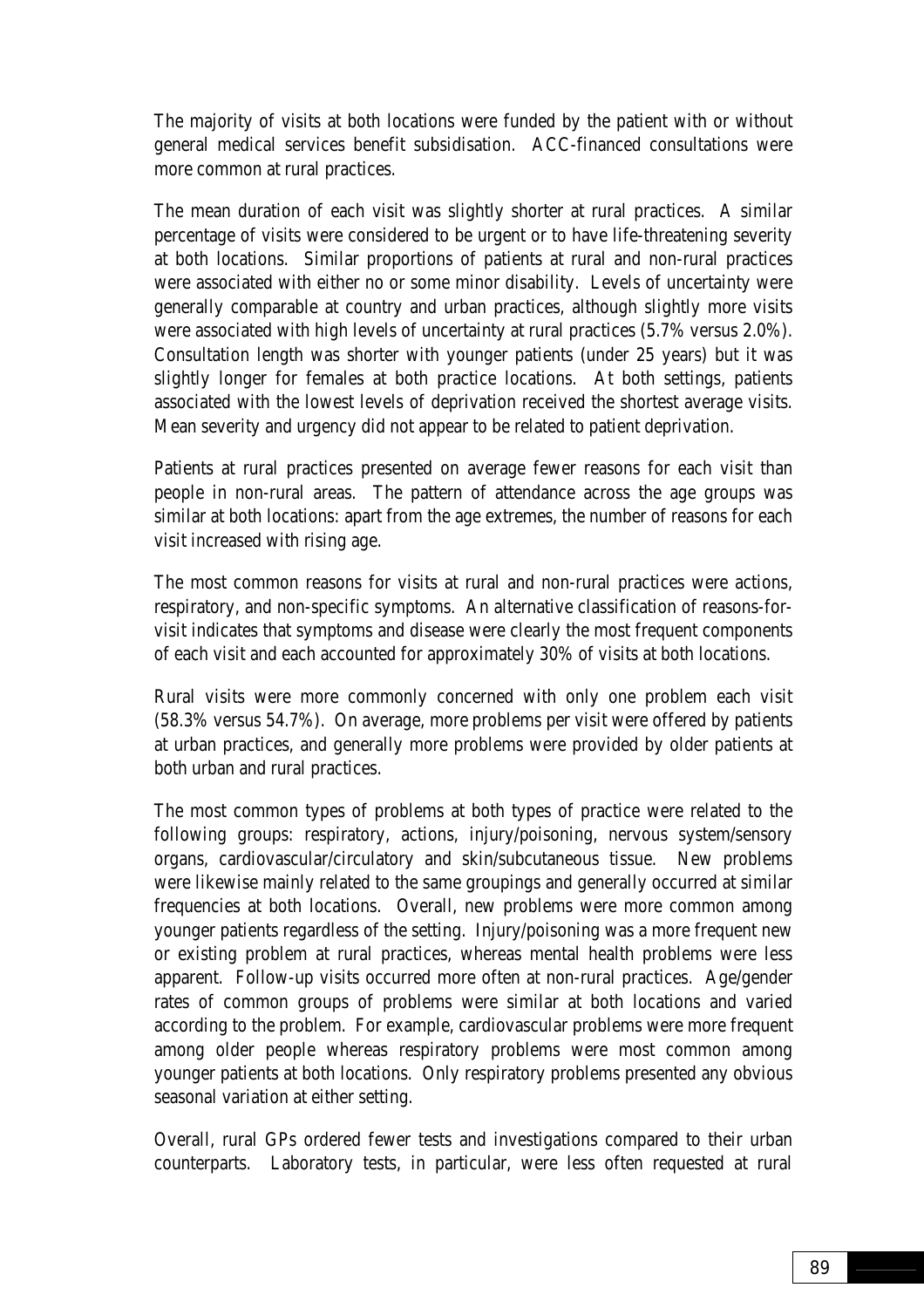practices (especially in relation to younger male patients). Laboratory tests were ordered in association with similar problems at both settings. However, problems associated with most organ systems (especially digestive, non-specific, cancer, pregnancy and cardiovascular) were associated with a lower rate of test ordering at rural practices. By contrast, X-ray investigations were ordered at similar rates for most problems at both settings.

A prescription was provided more frequently as the only treatment at rural practices, whereas non-drug treatments were provided more often at urban locations. In addition, fewer treatment items (either script or non-drug) were provided per visit at country practices. Prescription rates and script items were slightly lower at rural practices for male patients. Across Pharmacode/ATC-level-1 categories a similar proportion of visits were associated with prescriptions for medications from the most common types of drug groups (infections, nervous system, cardiovascular system, respiratory system /allergies). The most frequently prescribed drugs were similar at the two different regions. In relation to each drug type, some (usually minor) discrepancies were evident between rural and non-rural practices. Some occasional differences were noted in the age-/gender-specific prescribing rates for the various types of medication, and the most common problems managed by each grouping also varied. Differences in prescribing should be considered in relation to variations in morbidity at each setting.

Overall, in relation to patient visits, the total number of non-drug treatments was lower at rural practices, but treatments involving minor surgery and dressings were slightly more frequent.

Rates of follow-up were lower at rural practices and a similar percentage of referrals were initiated, although emergency referrals were more frequent at rural locations. Follow-up was notably less frequently arranged for males at rural practices. Several types of problems were more likely to have follow-up arranged at both rural and nonrural practices, including: blood, cardiovascular, endocrine, mental health, cancer and pregnancy-related problems. Haematological issues were especially likely to be followed up at rural practices while digestive system, perinatal and pregnancy/ childbirth problems were less likely to have further visits.

The patterns of elective referrals were similar at both locations: similar problems and age groups were provided with elective medical or surgical referrals. Rural practices arranged more emergency referrals for all of the seven most common types of problems (cardiovascular, mental health, injury/poisoning, respiratory, cancer/ neoplasm, investigations, nervous system/sense organs). Non-medical referrals were somewhat more common at rural practices, especially to radiology, dieticians and dental services. The types of problems that were referred to non-medical services were comparable at both settings (injury/poisoning, pregnancy/childbirth, musculoskeletal, mental health).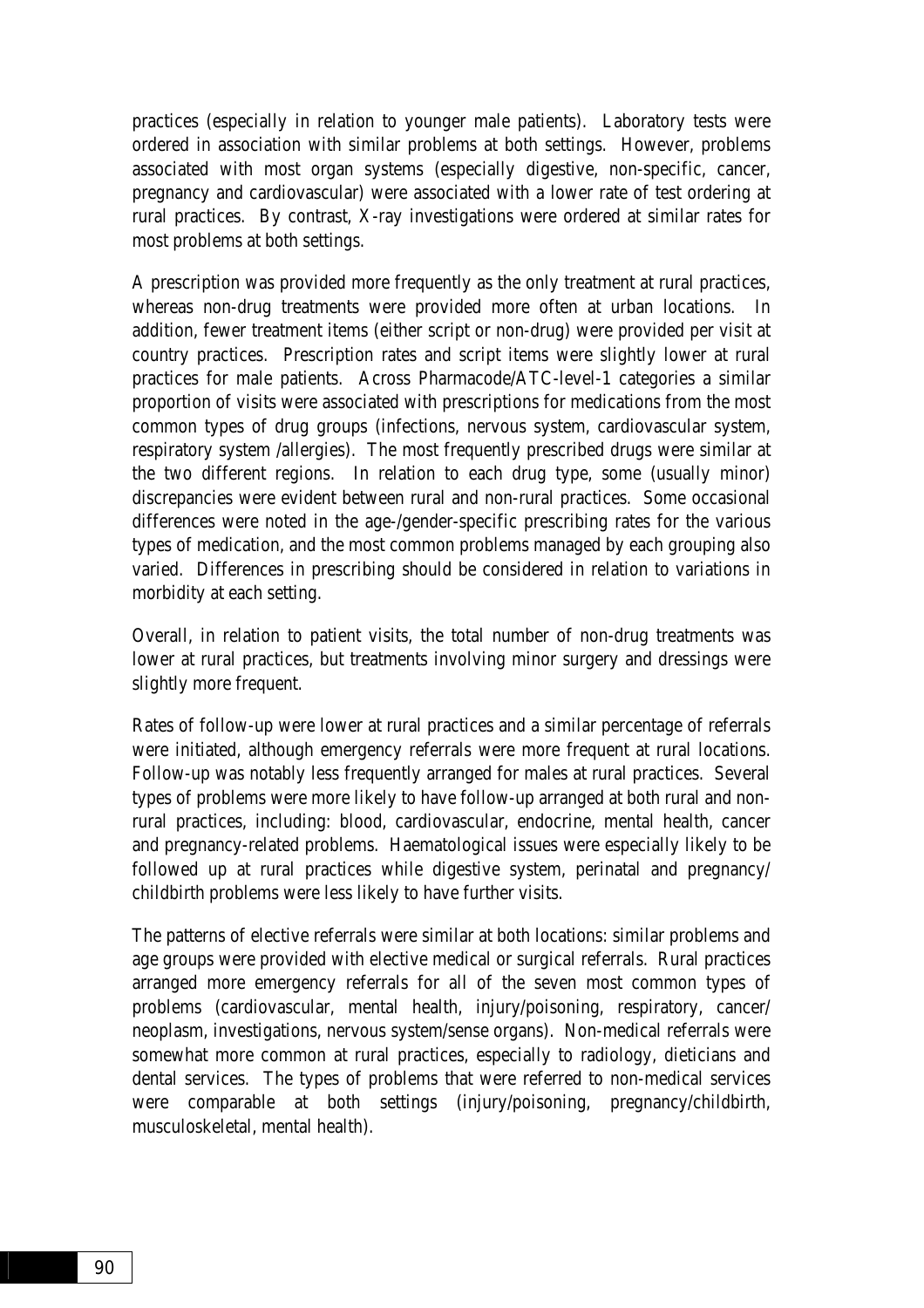The mean number of full-time equivalent practice nurses was lower at rural practices. A higher proportion of rural practices offered such services as evening surgery hours, group health promotion and doctors involved in maternity care, although fewer rural practices provided independent nursing consultations. Computerised records were common at both settings. Most practices regardless of setting operated as sole trader businesses. A higher percentage of rural practices undertook some form of formal needs assessment. Patient fees were consistently lower at rural locations.

Most practice nurses regardless of location identified their ethnicity as European. No rural nurses were Māori. Initial qualifications were similar among rural and nonrural nurses. Rural nurses had worked as a nurse for a slightly shorter duration than their urban colleagues. Although rural nurses spent slightly less time on average at work, both groups undertook a similar amount of patient contact. The duration of appointments and consultation fees were identical at both practice settings. A higher proportion of rural practices offered nurse clinics for a variety of medical conditions and services. Practice nurses at both locations were concerned with the provision of immunisations, health advice, dressings and repeat prescriptions. Rural practice nurses also were more likely to take blood, provide cervical screening and suture wounds.

### 14.2 Strengths and limitations of the survey

#### **Strengths**

- This report is based on survey data obtained from a reliable and representative sampling process.
- Clear definitions have been used for the variables in the study, and assistance was provided to improve the consistency of reporting by GPs.
- This study used a broadly similar methodology to other published reports in New Zealand (WaiMedCa) $^1$  that included rural and non-rural practices and comparable research undertaken in Australia.
- Data about rural and non-rural practices were obtained at the same relative point in time.
- This report provides the first detailed comparison of the rural and non-rural general practice workforce in conjunction with a comprehensive description of their daytime routine office hours' workload and the morbidity commonly encountered at both settings.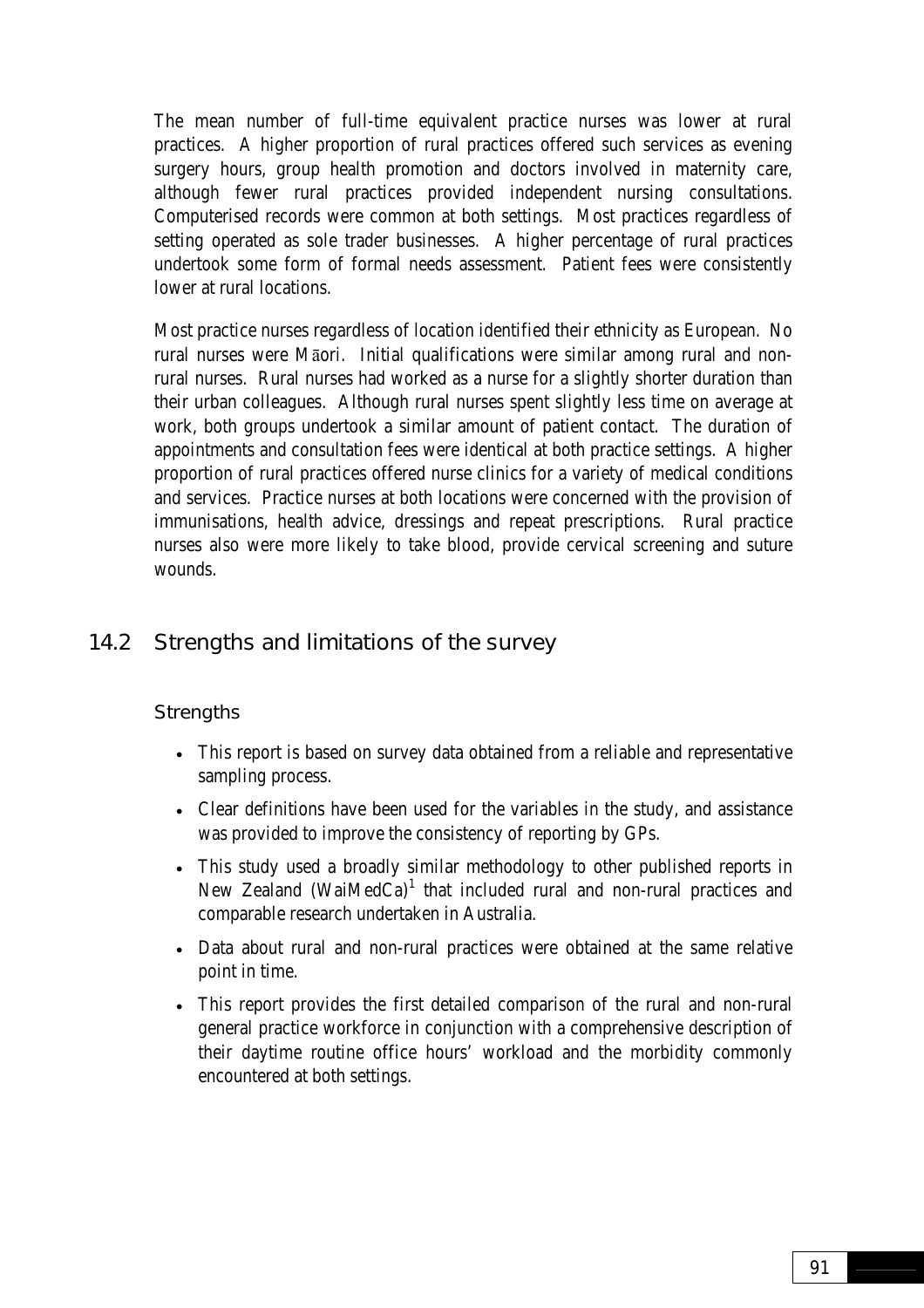Limitations

- This report has not undertaken formal statistical analyses to assess the role of chance in the comparisons.
- Only daytime office workloads were assessed. The comparisons of after-hours workloads associated with rural and urban settings will be made in a separate report.
- This report has not considered any work undertaken by GPs at rural hospitals or as part of emergency responses during office hours. Unlike their urban counterparts, many rural GPs work at their local hospital.<sup>12</sup> The additional burden associated with hospital work has not been assessed in this report.
- In urban areas, patients can elect to attend other medical facilities (e.g. hospital Emergency Department or private Accident and Medical Clinics) that are not available in rural areas. Data from these other facilities have not been included in this report.
- GPs with low rural rating scale scores have been included with those with higher scores, thereby potentially diluting any differences between rural and non-rural practices.
- GPs serving 37% of the rural population were not sampled.
- The survey was based on patient visits to practices (utilisation) and does not represent a population-based assessment of their health needs.
- The data were concerned with visits rather than episodes of illness.
- There are some differences in the methods of the survey relative to similar work undertaken in Australia. It is possible that these differences may affect the ability to make direct comparisons between data.
- The categories used in this survey are broad and may not be able to discriminate actual differences that exist in the nature and type of problems that were presented to rural and urban practices.
- Some of the cross-tabulations may have involved a relatively small number of visits.
- The reliability and validity of the data have not been confirmed by independent measurements.
- Finally, the survey was not designed, and was not able, to capture a number of the important factors unique to rural practice. For example, the report was not able to describe any potential differences in the relationships between practitioners (and their family members) and their local community when the health care workers operated in small and possibly isolated rural communities. The Centre for Rural Health has provided a booklet describing the different ways that communities participate in rural practice.<sup>13</sup>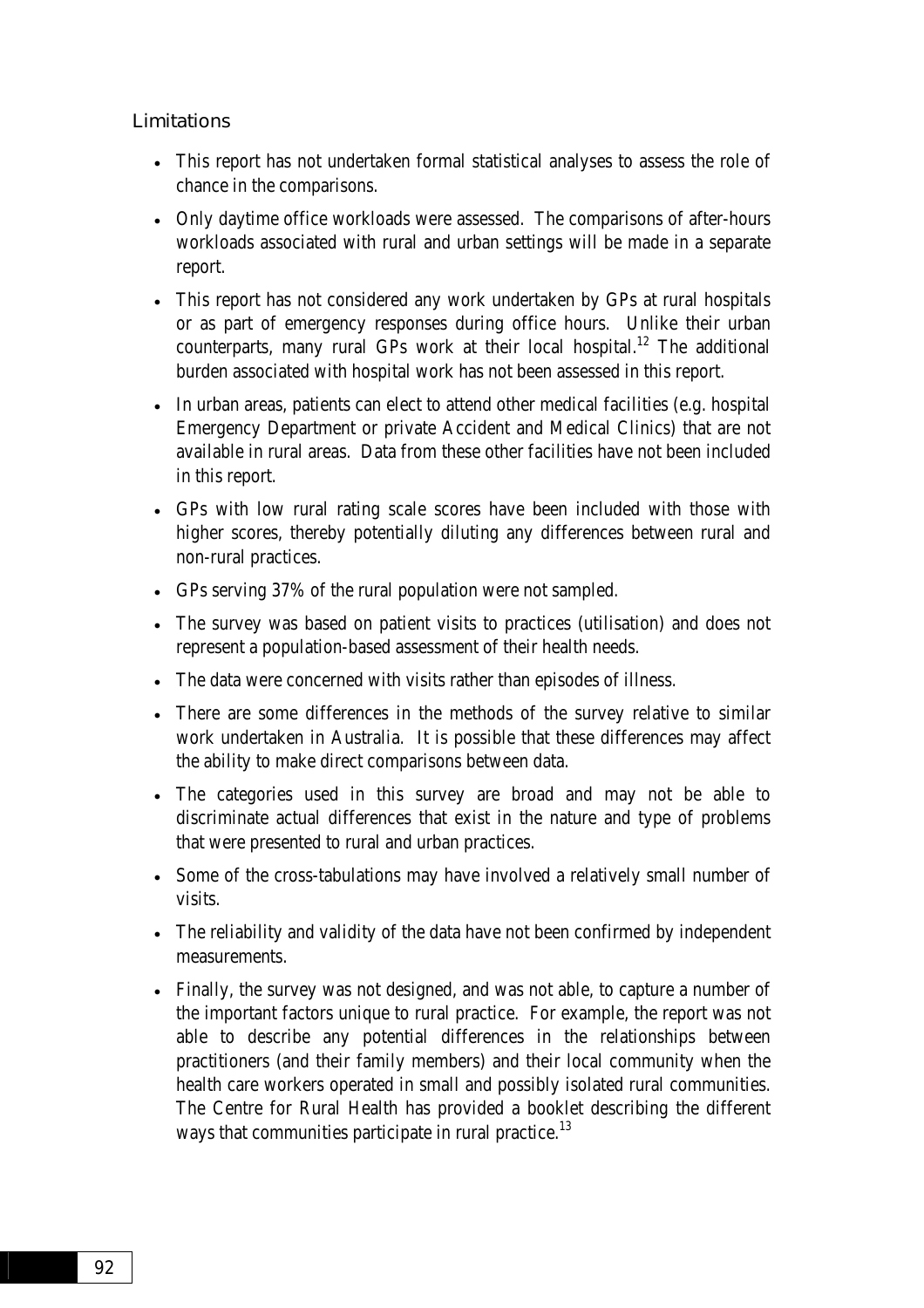### 14.3 Definition of rural practice

In this review, "rural practice" has been defined using the Ministry of Health Rural Ranking Scale (see Appendix F). The scale was developed to assist with funding rural primary health care services in New Zealand and it is unique to this country. However, the scale employs concepts such as the remoteness of the practice (characterised as the travelling times to the nearest base hospital, GP colleague and practice boundary), and the on-call requirements of the GPs. Some of these concepts have been used by other researchers to define rural practice. However, because none have employed the Rural Ranking Scale, direct comparisons of the results from NatMedCa with those from other studies must be made with some caution.

#### 14.4 Comparisons with results from other New Zealand reports

No previous New Zealand studies have comprehensively compared a national sample of patients who present during regular daytime office hours to urban and rural practices, and the problems they present. An earlier description of the organisation of general practice based on the results of the WaiMedCa survey has previously documented a number of differences between GPs located at either urban (Hamilton City) or rural (outside of Hamilton) locations in the Waikato. $2$  The sampling methods and questionnaires employed in both the WaiMedCa and NatMedCa surveys were broadly similar, but the regions included and the years in which the surveys were conducted are markedly different.

In the earlier survey, based in the Waikato, Gribben et al observed that rural GPs (N=105) were more likely to be male (86% compared to 80% at urban practices) and a higher proportion of country GPs had graduated from an overseas university (54% versus 23%) (especially the United Kingdom). $^2$  Both of these findings are consistent with those obtained in this survey. The results from NatMedCa also suggest that there is a preponderance of male GPs in the rural workforce and a higher ratio of foreign graduates practised in rural areas. These two findings are also compatible with data obtained by Janes et al<sup>4</sup> from a postal survey of 338 rural GPs. Janes et al also reported that a majority of rural GPs were male and many had graduated outside of New Zealand.<sup>4</sup>

Consistent with NatMedCa, urban and rural GPs in the Waikato region were previously noted to be similar in age (urban mean  $= 43.2$  years, rural mean  $=$ 42.5 years) and GPs at both locations exhibited similar levels of membership to the Royal New Zealand College of General Practitioners (50% of GPs at rural and urban practices).<sup>2</sup> However, in contrast to NatMedCa, rural GPs in the Waikato had practised for a slightly longer period at their current location (14.5 years versus  $13.9<sup>2</sup>$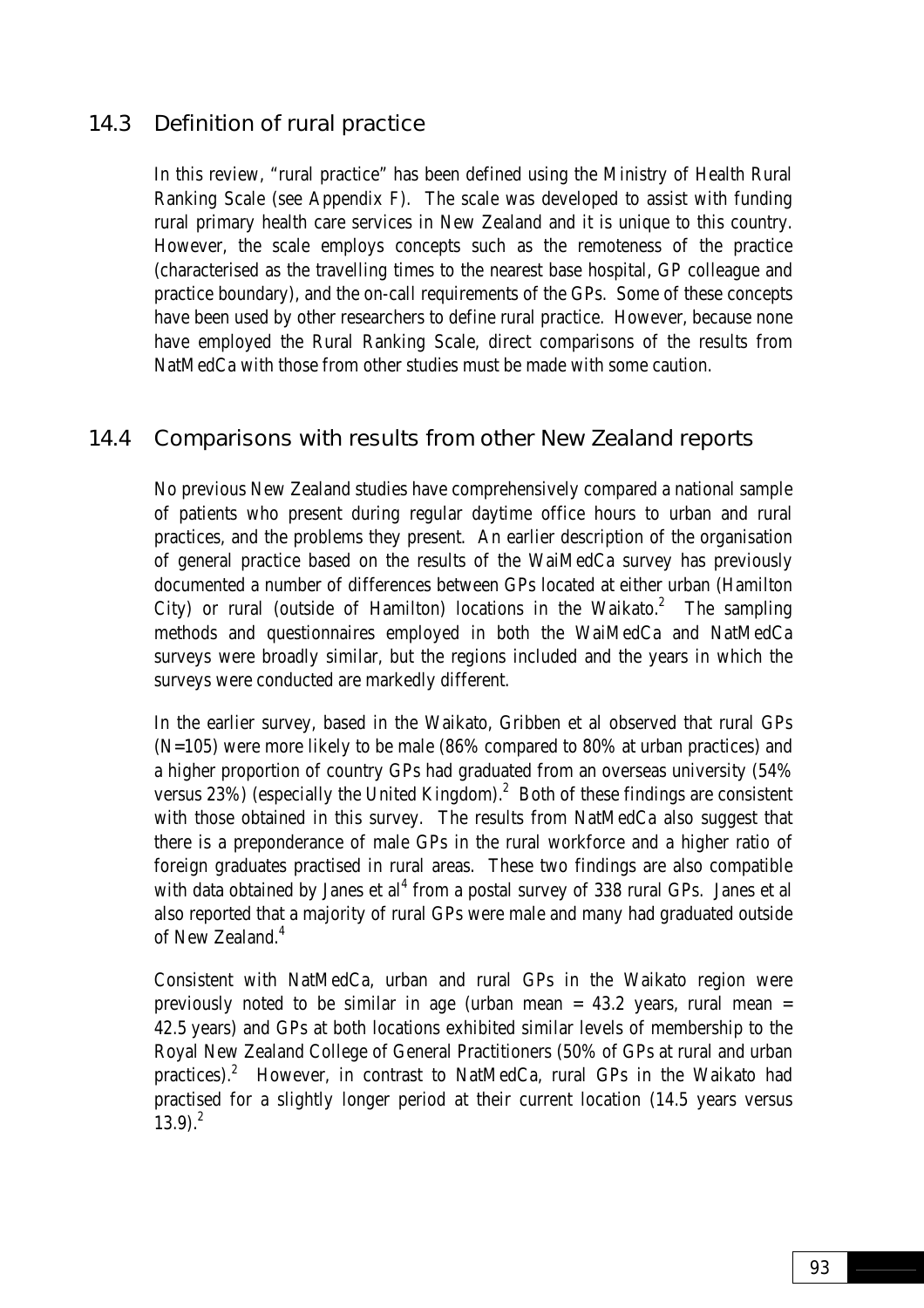In the study by Gribben et al, $^2$  the average number of GPs working at urban and rural practices in the Waikato was almost identical. The results from the current survey indicate that the average size of practices in urban areas was considerably larger (3.2 FTEs compared to 2.3 FTEs) than those in country locations. This may represent a significant change in the organisational structure of urban general practice, and suggests that urban GPs have adopted larger practice sizes. Working in larger practices may offer city GPs economic and professional advantages not available to rural GPs, because smaller and more diffuse populations cannot provide the viable financial support needed for a larger number of health professionals.

Gribben et  $al^2$  reported that rural GPs worked, on average, a similar number of regular daytime office hours each week as GPs based in Hamilton City, but the average number of patients seen by rural GPs was higher (141 patients per week at rural practices compared to 126). Likewise, rural GPs in NatMedCa worked a similar number of half-days as their urban counterparts but saw more patients (a mean of 113 per week compared to 99). Consistent with the higher number of patients seen each week, rural GPs in NatMedCa were associated with more consultations that did not exceed 15 minutes duration (79.8% of rural consultations in this study were less than 15 minutes duration, compared to 73.1% of urban visits). By contrast, the results from WaiMedCa suggest that rural GPs usually booked patients for longer consultations (51% of rural GPs booked patients at less than 12.5 minute intervals compared with 65% of urban GPs).

In keeping with this survey's finding that urban GPs were presented with more problems each 100 encounters, previous results from WaiMedCa suggest that rural GPs (those based outside of Hamilton City) were required to deal with 138 problems every 100 consultations compared to 146 for their urban counterparts.<sup>1</sup> From this it would seem that rural GPs may provide shorter consultations on the basis that fewer problems are presented each visit. However, Gribben et  $al<sup>2</sup>$  did note that a higher proportion of the problems encountered by rural Waikato GPs were new ones (50% compared to 47% at urban practices). New problems may require more time to formulate a diagnosis and arrange treatment. Significantly, this study noted that a larger percentage of rural visits was associated with only one problem (60% of rural visits compared to 55% of urban attendances) and new problems were slightly less frequent at rural practices.

From the results obtained in NatMedCa it is therefore possible that rural GPs may be able to undertake more consultations, due to a number of possible factors: rural GPs may encourage patients to present only one or two problems per consultation, rural patients may choose to present fewer problems, urban practices may charge higher fees and therefore GPs/patients expect to deal with more issues each consultation, or more visits to rural practices may relate to accidents or injuries that are associated with fewer problems.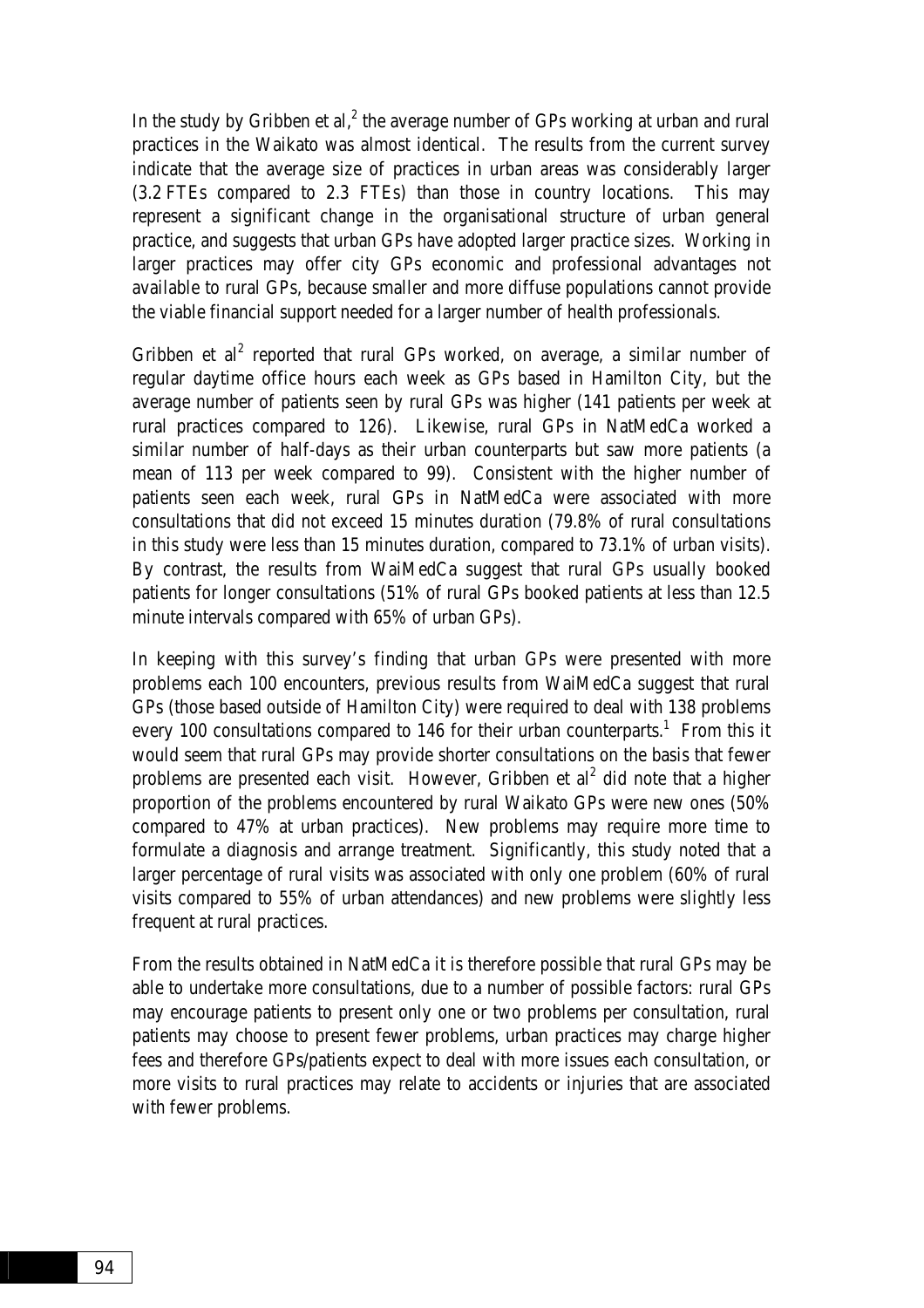It is also possible that higher patient numbers at rural practices may be a result of a relative under-supply of GPs at those locations. In addition, non-rural patients have the option to access care from other facilities (such as family planning clinics or hospital emergency departments). Alternatively, it may represent problems with access for some urban dwellers, presumably on the basis of cost. It is notable, however, that potential barriers (especially distance and transport needs) to accessing GP care are also likely to exist in rural areas, and it is possible that consultation rates could be even higher if these potential factors were reduced. Data about relative morbidity and mortality rates are required in order to reliably assess whether health needs are being met by the current attendance rates to GPs at urban and country areas.

Early estimates of practitioner workload were based on measures obtained from national datasets. $3.14$  Workloads were expressed as the number of patients seen each week, derived from general medical services claims data. $^2$  In 1986/87 the workloads reported by Malcolm and Clayton for the Auckland, Hamilton and Wanganui districts were 147, 148 and 150 patients per week, respectively.<sup>14</sup> Data obtained by self-reported surveys have typically generated lower estimates of weekly consultation rates.<sup>2</sup> For example, a random survey of 104 GPs in Auckland in 1985 indicated that 126 patients per week were treated.<sup>15</sup> Changes in the GMS subsidies have ensured that comparisons between utilisation data derived from national datasets and information obtained from practitioner surveys are no longer possible.<sup>2</sup>

The higher workload associated with rural GPs noted in this report may be explained by reference to an earlier study by Barnett, which concluded that the rural medical workforce was decreasing.<sup>3</sup> Analyses of the geographical distribution of the medical workforce have highlighted increasing urban–rural differences in GP availability since  $1980.<sup>3</sup>$  The relative number of full-time-equivalent GPs appears to have decreased since 1980, and the ratio of the population to each GP may have increased.3

The higher number of half-days worked by rural GPs underscores the arguments made by some GPs that they have less time to undertake professional development and engage in leisure activities.<sup>16</sup> In the context of increasing workload and less time away from providing patient care, some rural GPs have suggested that levels of stress among the workforce are high and episodes of emotional and mental exhaustion or "burn-out" are becoming more common.17 This report does not consider the workload associated with out-of-hours work, although previous reports have identified that onerous on-call responsibilities are one of the most important areas of stress for rural GPs.<sup>7</sup>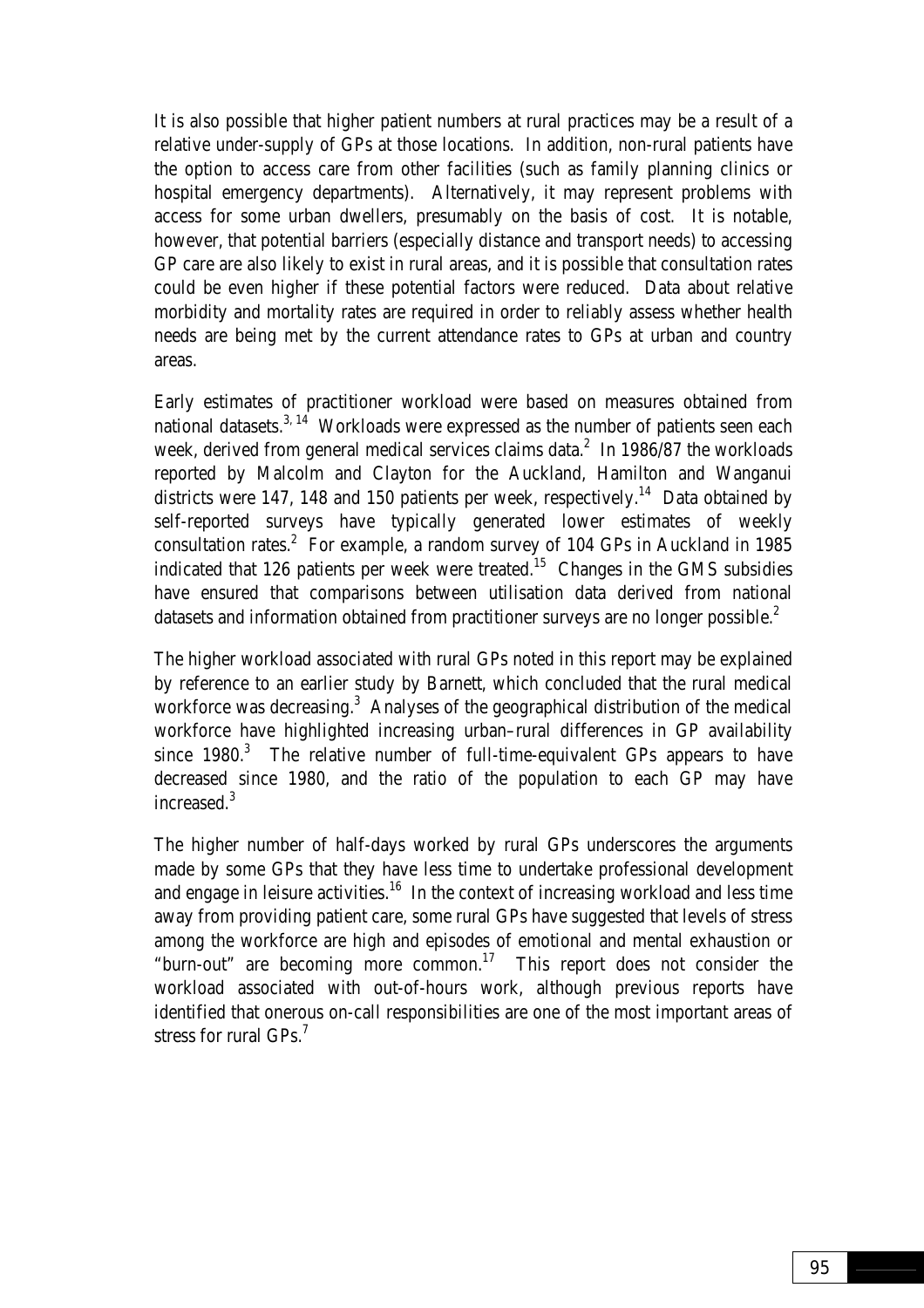The most comprehensive survey of the workload and on-call rosters of rural practitioners has been provided as part of the New Zealand Annual Rural Workforce Survey undertaken by Dr Martin London.<sup>18</sup> The 2002 survey examined the state of rural practice during the 12 months before December 2002 and followed up on previous reports from 2000 and 2001. The report presented workforce data from 216 rural practices based on a 100% return of known rural providers, defined according to the Rural Ranking Scale. Some 477 rural GPs (396 full-time equivalents) were included.

The descriptive data about these practitioners are consistent with the data presented in this NatMedCa report: approximately one-third were female, the age distribution of practitioners was similar (13% under 35 years, 41% aged 36 to 45, 31% aged 46 to 55, 12% aged 56 to 65 and 3% aged over 65), and an identical proportion (38%) of GPs had been in practice at the same location. The unique data about the turnover in the rural workforce identified that in 2001 there was a small gain, whereas in 2002 the situation was reversed. Most departing doctors were relatively young (under 45 years) and many had spent less than two years in rural practice. Importantly, the survey also described the workload of the practitioners and nurses who were involved in on-call rosters in rural areas. One-third of rural areas were identified to have doctor: patient ratios above 1:2000 and some 84 practitioners worked more than 1:4 on-call rosters. The report concluded that there were still large gaps between the current and the desirable rural workforce. While an increase in the roles of rural nurses and recent improvements in Ministry of Health funding for on-call rosters were noted, concerns were expressed about the number of young doctors who were departing rural practice and the implications these departures had for the perceived desirability of working in a rural location.

Despite the absence of data about the morbidity encountered in primary health care, other sources of information about the prevalence of common disorders are available in New Zealand. Community surveys of major cardiovascular, endocrine, respiratory and mental health conditions have been undertaken.<sup>19, 20, 21</sup> It is reasonable to expect that patients with these relatively common conditions would be presenting to GPs frequently for the diagnosis and management of these disorders and their associated complications. It is therefore not surprising that respiratory, cardiovascular, diabetes and mental health conditions are common problems presenting to GPs at rural and non-rural practices. Relative differences in the frequency of presentation of these problems at rural versus urban practices may relate to dissimilarities in the underlying prevalence of the conditions, variations in patient access, or disparities in the diagnostic or management styles of GPs at different locations. Likewise the higher rate of injuries presenting to country practices may be due to the more physically hazardous nature of rural life, or the relative lack of other places to obtain care (i.e. accident and medical clinics or hospital-based emergency departments). The lower rate of mental health problems identified at rural practices may also be due to differences in the prevalence of these conditions between rural and non-rural areas, variations in the treatment-seeking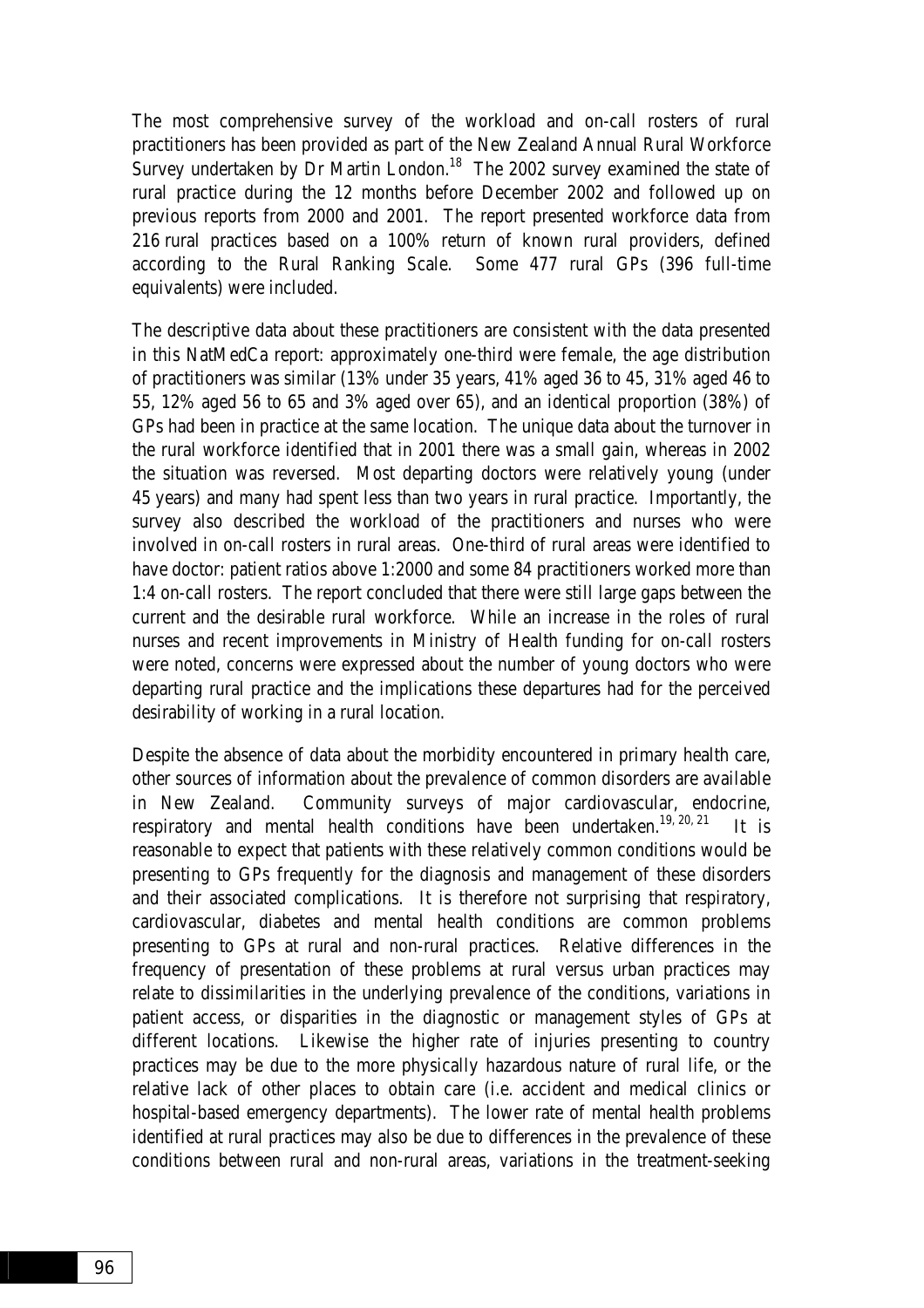behaviour of patients with these conditions, or differences in the identification of these problems by GPs working in different settings. Further work is needed to define these issues and explore questions such as geographical variations in the incidence rates of various conditions and the reasons why patients might choose to consult a GP or another health provider for the treatment of various problems at different locations.

There are some interesting findings when comparing rates of GP attendance for various conditions with hospital discharge rates and mortality figures for the same general groupings.<sup>18</sup> While overall mortality rates are similar between rural and nonrural residents, hospital admissions rates are generally lower for most conditions. The most notably consistent finding is the high rate of GP attendance for injury and poisoning and the relatively high rates of hospital discharge and mortality among people who dwell at rural locations. Perhaps the most striking discrepancy between rural GP attendances and hospital admissions or mortality rates was that respiratory conditions were the most common reason for attendance at rural practices but were clearly a less frequent cause of hospital admission. Mortality rates for important respiratory conditions (e.g. chronic obstructive airways disease) also appeared lower at rural locations. It should be noted that these comparisons are only tentative. There are important differences in the definitions of the samples and many potential confounders are present, so more detailed research is required before reliable conclusions could be made from analyses of these data.

The findings from this report are broadly similar to the limited amount of published data available about GP prescribing in New Zealand, although previous reports have not compared rural with non-rural practitioners. A series of papers in the *New Zealand Family Physician* by members of the RNZCGP Research Unit have presented data from an electronic database involving 49 practices and approximately<br>150 GPs.<sup>22, 23, 24</sup> The consulting population of 225.348 patients served by the The consulting population of 225,348 patients served by the practitioners included a slight over-representation of females and higher socioeconomic groups, but the findings from this report are generally comparable with those presented in the papers authored by the RNZCGP Research Unit. Consistently, both this report and the RNZCGP Unit series have identified that the number of prescriptions and the amount of items were higher among older people. Similar therapeutic groups and sub-groups were listed among the most frequently prescribed pharmaceuticals in both this report and the RNZCGP data. However, in contrast to the RNZCGP research, the findings from this report have not demonstrated a clear increase in prescribing rates among women compared to men. The over-representation of females in the RNZCGP database may, at least in part, explain this discrepancy.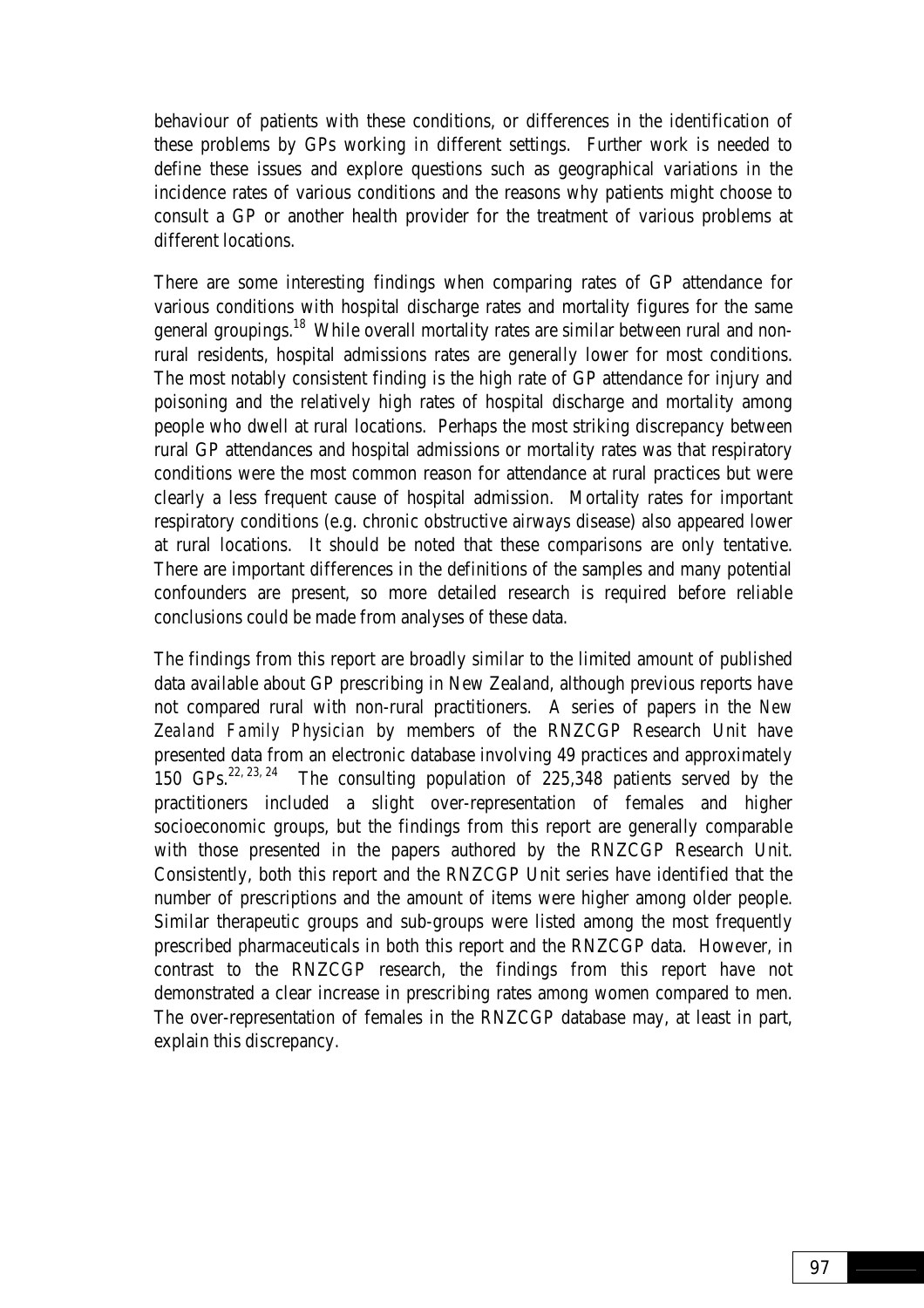The lower overall rate of follow–up at rural practices and some variation in followup rates for specific conditions may indicate differences in the way that GPs in different locations manage various conditions. In turn, these variations may be due to discrepancies in the access that rural GPs and their patients have to secondary care services. Higher rates of general practice follow-up may be due to relatively better access or more acceptable rural GP services. That is, GPs in rural settings could be providing follow-up for conditions usually monitored by specialist clinics in urban settings. Thus higher rates of follow-up at country practices for patients with haematological disorders, for example, may be due to the relative lack of other services for these patients in country areas. Likewise, the lower rate of follow-up for patients with pregnancy/childbirth problems may be due to the relatively good access for women to alternative obstetric services in rural areas. Alternatively, higher rates of GP-based follow-up may indicate the possibility of over-servicing among GPs whose practices are not otherwise very busy. Further research needs to be conducted to more carefully elucidate these relationships.

The consistently lower use of laboratory tests at rural practices associated with problems related to most organ systems suggests that some factor(s) unique to rural areas may be an important determinant of laboratory usage. This finding raises issues about possible variations in the underlying prevalence of various disorders, uncertainties about the attention-seeking behaviour of patients in different locations, questions about variations in the geographical access to diagnostic services, and potential differences in the diagnostic behaviour of GPs working in different settings. This survey is unable to determine the relative importance of any of these factors. Further research needs to be undertaken in this area, especially in the light of suggestions that rural patients may be diagnosed later in the course of their illness and may present with more advanced disease. $25$ 

Prescribing behaviour and the provision of non-pharmacological treatments were similar at rural and non-rural practices. That is, similar medications were prescribed at both locations for patients presenting with similar problems. However, overall, a prescription was provided at relatively fewer rural practice visits. This finding and the observation that fewer treatment items were provided per visit may relate to the higher number of visits to rural practices at which only a single problem was presented to the GP. In addition, the higher rate of presentation to rural practices of some problems that do not require drug treatment (such as injuries) is also likely to be important. The lower rate of some non-drug treatments at rural practices is also likely to be related to differences in the common problems treated at rural versus non-rural practices. Thus the relatively higher rate of dressings provided at rural practices probably reflects the relative frequency of injuries at these practices.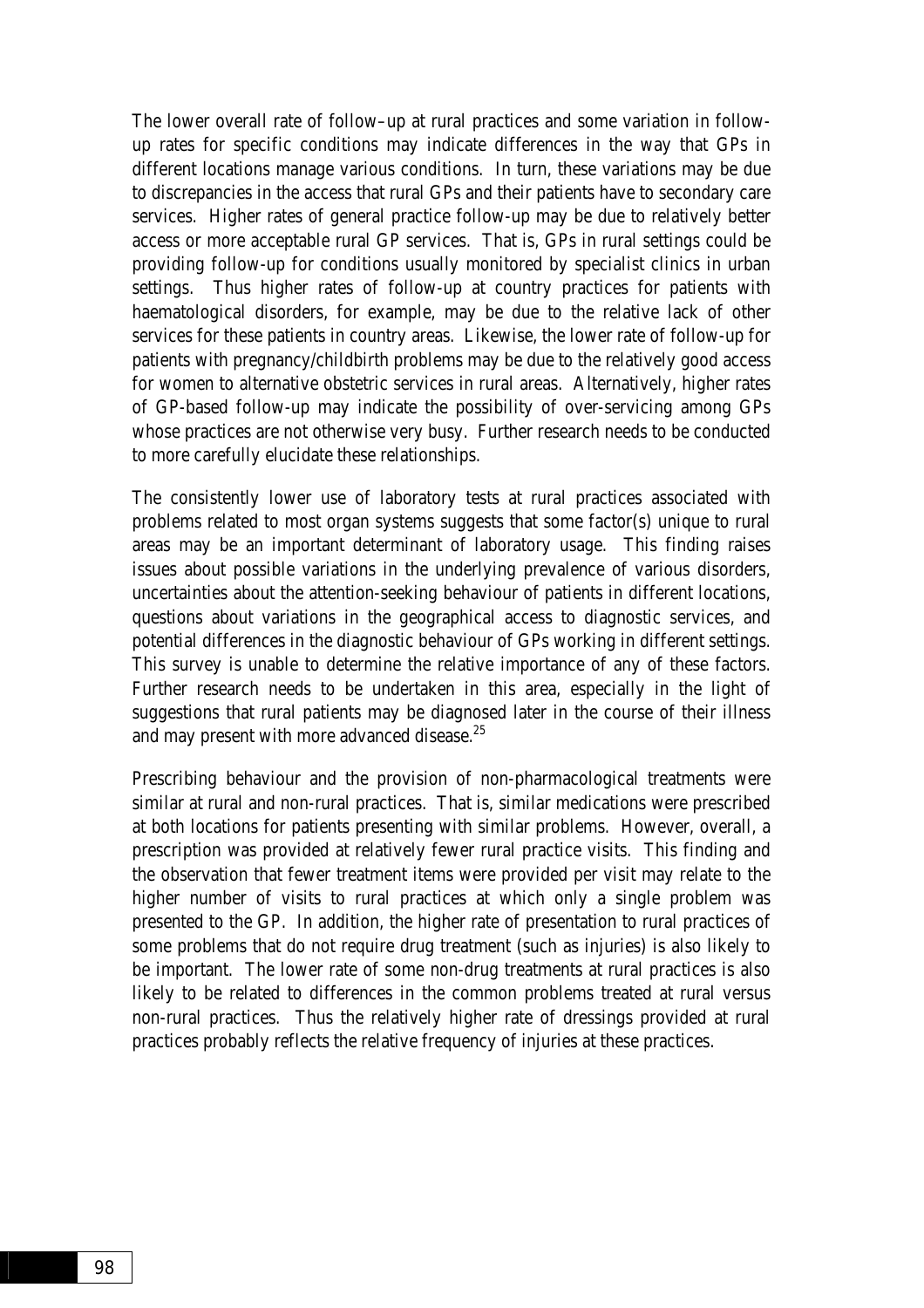Referral patterns were similar at both locations: similar problems and age groups were referred for further investigation and treatment at both rural and non-rural locations. The similarity in the rates of routine referrals suggests that access to most secondary surgical and medical services may be similar. A number of new arrangements for surgery in rural locations, such as outreach clinics and mobile facilities, have recently been provided.<sup>26</sup> Higher rates of emergency referrals underpin the role of the rural GP as a main initial provider of medical care to most patients. The lack of a readily available ambulance service in some rural areas and the absence of a hospital emergency department results in rural GPs receiving a wider spectrum of conditions than their urban colleagues.

The similarities and differences in the problems managed at rural and urban practices have important implications for medical educators. The large overlap in the main problems managed at both rural and non-rural practices suggests that medical students could be expected to obtain a good general grounding in common primary health care problems at either location. However, the relative excess of urgent conditions and relative preponderance of injuries and musculoskeletal problems suggest that these areas need emphasising in both undergraduate or postgraduate courses designed to train rural GPs. Problems in rural practice need to be, at least initially, managed without specialised equipment and personnel, and additional training is needed to give GPs the necessary confidence and skills. A number of new undergraduate and postgraduate initiatives are planned for rural medical education, aimed at providing more on-site training in rural general practice. $27$ 

A number of advantages for students from rural medical placements have been cited, including: exposure to generalist practice that traverses primary to tertiary care, more continuous and integrated care, and more "hands-on" experience managing trauma and undertaking procedures.<sup>27, 28</sup> Advantages for rural practices and communities have also been suggested, such as the better provision of up-to-date, academic services and more resources for the clinical team.<sup>28</sup> Exposure to rural practice is viewed as a key step in securing new recruits into the rural medical workforce.<sup>27, 28</sup>

Previous work by the Centre for Rural Health has surveyed the characteristics, workload and activities of practice nurses in New Zealand.<sup>29</sup> The work was based on the responses from 85 nurses who returned questionnaires disseminated to 500 rural nurses on a list compiled by the Centre. The characteristics of the respondents were similar to the features identified in this report. The mean reported age of the participants was identical (46 years), most nurses identified themselves as New Zealand European (approximately 90% in both cases), and most (around 70%) were qualified general and obstetric nurses (RGON). Unfortunately, the questionnaire did not capture comparable information about work hours and duties; however, 47% of nurses worked only part-time and another 40% worked more than 40 hours per week. Some 67% indicated their participation in health promotion work and approximately half of the nurses participated in an on-call roster for accident and emergency care, although usually with GP, ambulance or hospital back-up.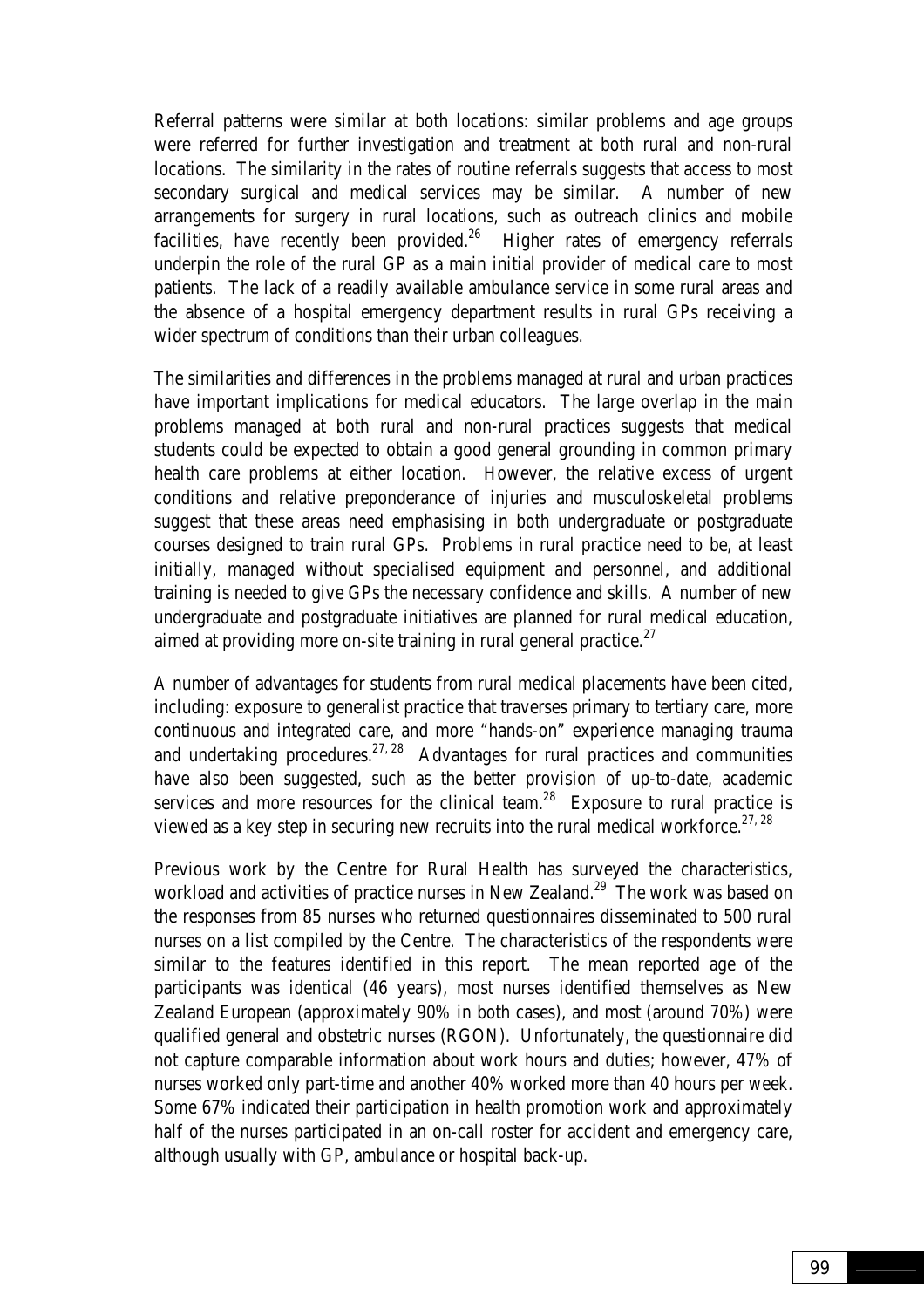The Centre for Rural Health report identified that rural nurses were often from rural backgrounds, had a sense of confidence in their work, worked co-operatively with a wide range of health professionals and used local opportunities to maintain competence.29 However, the authors also indicated that the work of rural nurses appeared to be diverse and fragmented, there appeared to be "a vacuum in relation to the role of nurses in rural areas", and the "coherent professional practice of rural nursing" was not evident.<sup>29</sup> The report recommended some specific changes, such as improvements in the recruitment of nurses from a more diverse ethnic background, along with broader reforms such as the establishment of a clinical career structure for nurses specialising in rural nursing and more definition of the scope of rural nursing practice.29

### 14.5 Selected policy implications

Findings from this survey can be related to some of the conclusions presented in a report presented by the Rural Expert Advisory Group to the Ministry of Health in  $2002.^{30}$  The Group highlighted ways to create an effective rural primary health care sector which could successfully implement the Primary Health Care Strategy, largely using primary health organisations (PHOs) and District Health Boards. The main overall aim of the report was to identify ways to create accessible and appropriate primary health care services for people living in rural New Zealand. This aim is one of five service delivery areas on which the Government wishes to focus over the short to medium term. $31$  Consistent with this survey, the report also used the Rural Ranking Scale to define rurality (although a Statistics New Zealand definition was also presented in relation to health status data). The report addressed rural issues under three headings: context, access and workforce.

Context. The Advisory Group report suggests that some rural areas may be early leaders in the development of PHOs on the basis that many rural communities may have already established health committees or trusts that could represent the forerunners of PHOs. The limited data available from this survey indicate that a small number of rural practices are constituted as trusts and a significant proportion of rural practices already undertake some form of formal community needs assessment or locality service planning.

This survey was restricted to the characteristics and activities of nurses and doctors working in primary care and has not considered their relationships with other health providers in rural areas. Some areas have rural hospitals that are staffed by nurses and medical officers, ambulance services exist in many regions, and community pharmacists are common in rural towns. Co-ordinated relationships between these health professionals is recognised as providing an important element in the effective delivery of health services in rural areas.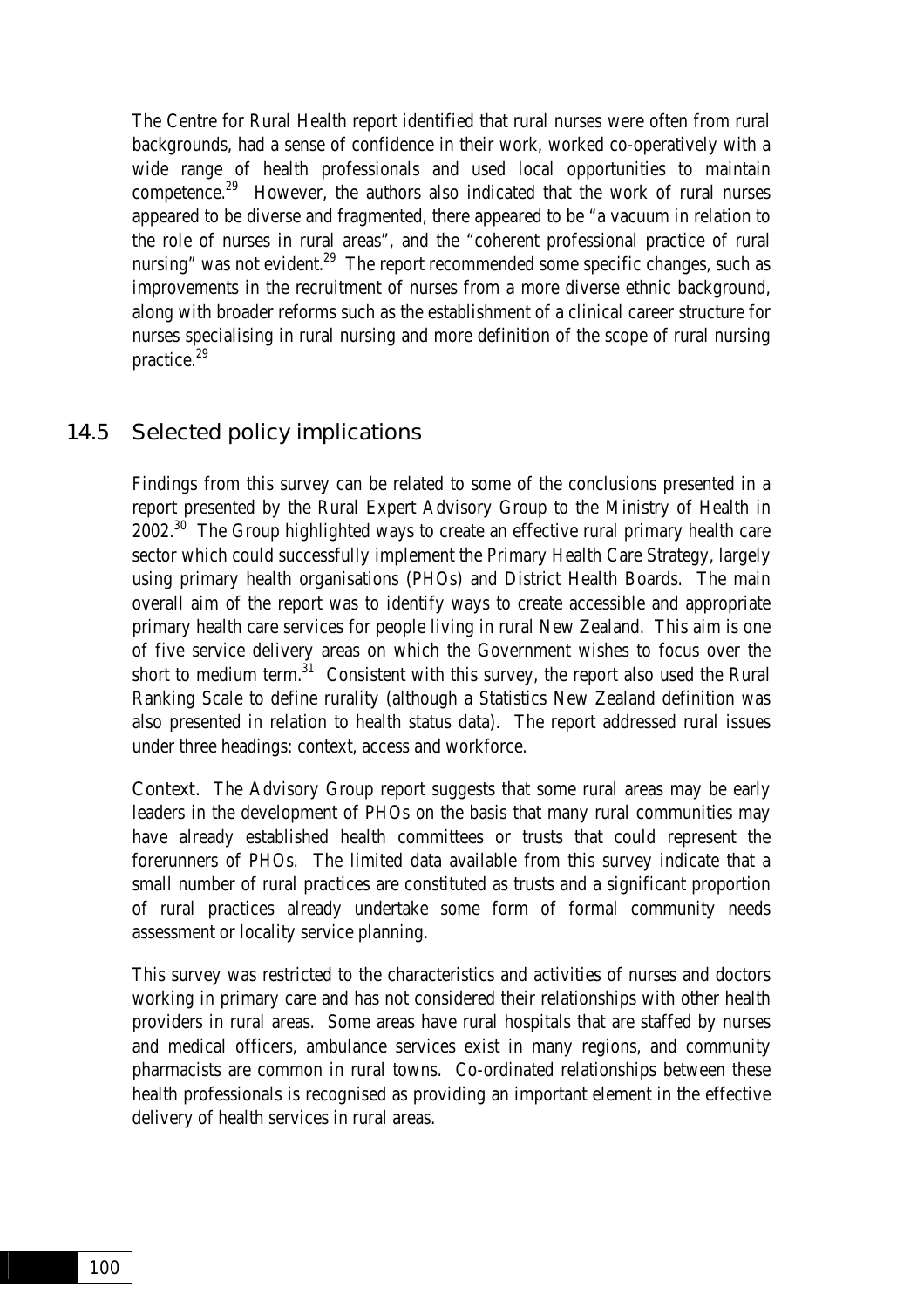Access. The present report has identified that GPs in rural areas undertake comparatively more consultations during normal working hours than their urban colleagues. The higher number of consultations may be, at least in part, a consequence of relatively low GP:population ratios (i.e. few GPs to serve the population) in some rural areas.<sup>18</sup> The high attendance rate contrasts to previous work that has identified transport difficulties for many people living in country areas. In keeping with a number of rural areas where there are high levels of deprivation, rural GPs typically charge less for their services than their urban counterparts. Rural practitioners' lower level of referrals to some health professionals may be a function of the relative scarcity of these workers in rural areas and the difficulties associated with transport for patients in obtaining their services over longer distances. Relatively higher rates of prescribing may be, in part, a response to the relatively limited alternative types of care. Significantly a large percentage of country people (63%) in the Rural Women New Zealand's Rural Health Survey noted that the most important barrier for rural households in accessing health care from GPs and pharmacists was cost, not distance  $(19\%)$ .<sup>32</sup>

Issues around access and appropriateness for Māori will be addressed by another report in this series. Limited choice regarding access to female practitioners appears to be an issue for women in rural areas, although this deficiency may be ameliorated by the presence of rural practice nurses who were noted to be exclusively female in the sample obtained by this survey. Access to various specialist services may be compromised in rural areas: rural GPs may refer patients to psychiatrists at lower rates than their urban colleagues, even though presentations for mental illness are relatively common in rural practice, because fewer specialist services are available in country regions. A survey of Otago-based rural GPs indicated that limited time, poor liaison with psychiatric services and inadequate training, compounded by poor access to services, were key problems in providing mental health care in rural areas.33 A variety of service delivery models have been proposed for rural regions to help improve access to services.<sup>34</sup>

Workforce. The Advisory Group advocates a focus on retaining the rural health workforce. Heavy workloads, demanding on-call rosters and difficulties with taking leave have been cited by rural GPs as key issues for rural practitioners. $4$  This report has not considered out-of-hours work and therefore has not been able to fully assess the demands of rural practice. However, this survey has identified that during daylight hours rural GPs on average see more patients than their urban colleagues.

The report from the Rural Expert Advisory Panel raises concern at the ageing of the primary care workforce. Data from this survey indicates that the average age of GPs and nurses in both rural and non-rural areas was between 44 and 46 years. In order to attract younger primary health care workers the Panel advocates various strategies, such as expanding training places and financial incentives. Recent provision by government of some \$32 million over three years directed at both Retention Funding and Reasonable Roster Funding has met with widespread acceptance.<sup>28</sup>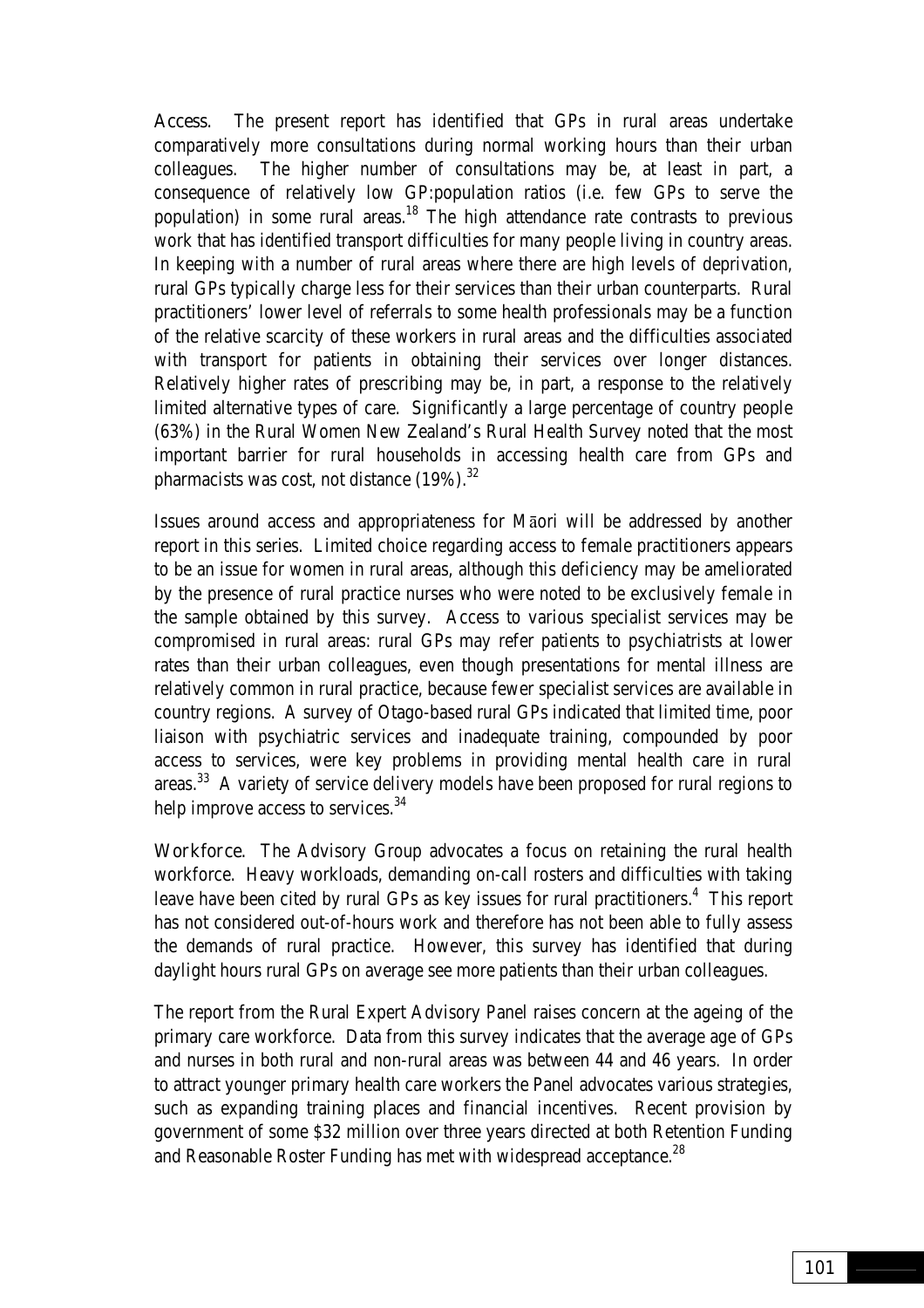The relatively high use of computers among rural practices (81% provided computerised patient records) indicates the potential for technology to assist service delivery (e.g. through telemedicine) and to provide support and training to rural practitioners, possibly by means of distance learning courses.

#### 14.6 International comparisons

*A Comparison of Country and Metropolitan General Practice*, published in Australia in 1993, offers the most important international comparisons with this survey.<sup>7</sup> The Australian study was based on a representative survey of 231 GPs drawn from the Queensland, New South Wales and Victorian areas between October 1990 and October 1991. The research involved a generally similar sampling process and comparable questionnaire to those used in NatMedCa, and described the GPs, patients and morbidity associated with 63,092 primary health care visits over a 12-month period.<sup>7</sup>

Results from both the Australian study and NatMedCa suggest that rural GPs are less likely to be female and more likely than their urban colleagues to have graduated overseas. In both surveys rural GPs typically undertook more consultations each week compared with their urban colleagues. In Australia, on average, urban GPs recorded only 116 visits each week, while rural GPs documented some 153 consultations.<sup>7</sup> Both of these results are considerably higher than the averages associated with New Zealand doctors (113 at rural practices and 100 at urban locations), although it is important to note that these NatMedCa results do not include visits made after-hours. Consistently, the proportion of visits made by new patients did not differ between rural and urban GPs in either country. However, the number of reasons per visit was slightly higher at rural practices in Australia, but in New Zealand the reverse was recorded. Likewise there was a discrepancy between the two countries in the number of problems treated by rural GPs. In New Zealand, the average number of problems per 100 visits was higher at urban compared to rural practices, whereas the number was similar at Australian practices. In both countries the proportion of visits associated with new problems was similar at both urban and rural locations.

Rural GPs in Australia and New Zealand were less likely to prescribe medication compared with urban GPs. However, there were differences between the countries in the referral and laboratory ordering rates. While country GPs ordered fewer tests than urban GPs in New Zealand, the opposite was evident in Australia. Although rural New Zealand GPs' referral rate for specialist treatment was lower than that documented in Australia, there was no difference in the relative frequency of referrals between rural and urban practices between the countries.

A considerable body of literature in Australia has documented the difficulties faced by rural and remote GPs. Issues such as long working hours, constant on-call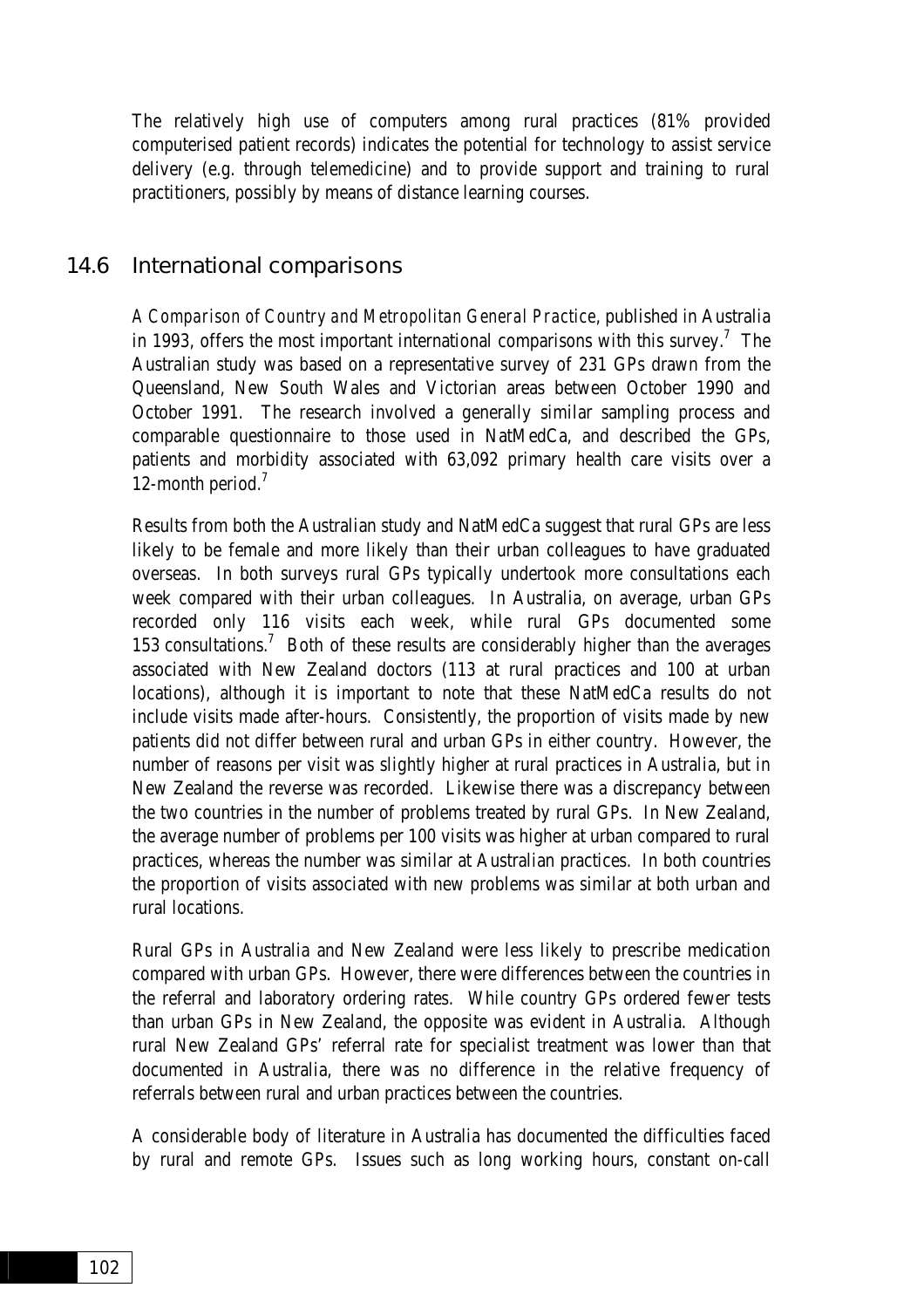requirements, the lack of support and access to specialist services, and a paucity of locum cover have caused many rural GPs to express frustration at the demands of rural practice and have resulted in many experienced GPs leaving rural work, while young graduates are discouraged from entering the rural workforce.<sup>35</sup> In response, a number of policy initiatives have emerged at state and federal levels offering a variety of incentives for rural GPs to remain in their vocation. $<sup>6</sup>$  Similar calls have</sup> emerged in New Zealand for the provision of more government support to rural GPs.<sup>5</sup> Important considerations for rural New Zealand GPs appear to be a reduction in on-call work, guaranteed time out of the practice, and consideration of options for partners and children.<sup>36,37</sup>

Finally, in Australia a novel approach to characterising the complexity of patient care in different geographical locations across this large continent was provided by Humphreys et al.<sup>38</sup> The study surveyed GPs in different locations using sentinel measures of practice complexity and found that the proportion of GPs providing complex services increased with increasing remoteness. Isolated GPs in remote areas managed myocardial infarctions to a higher level than GPs in larger centres, and were more likely to administer cytotoxic drugs, perform forensic examinations, stabilise injured patients, and co-ordinate discharge planning than their urban colleagues. This alternative analysis provides further insight into the spectrum of care provided by rural GPs and could help augment the findings from epidemiological surveys. It is possible that because NatMedCa did not include any assessments of complexity, it may have missed significant differences between rural and urban practice.

Important comparisons between rural and non-rural general practice have also been undertaken in other Western countries, most notably the United Kingdom, and have generally obtained results consistent with those documented by NatMedCa. They have described a similar pattern of longer working hours and more patient visits at rural compared to urban practices,  $39$  relatively higher rates of injuries treated at rural practices and a lower number of visits by patients with mental illnesses.<sup>40</sup>

Although there are major differences in the organisation of primary health care in the United States compared to New Zealand, information from the US-based National Ambulatory Medical Care Survey (NAMCS) still provides some informative comparisons with the results from NatMedCa. $41$  Both surveys have used similar structured practitioner questionnaires to define the workload and patient characteristics of primary health care attendees. Consistently, both surveys have documented the importance of musculoskeletal injuries in the rural GP's workload and the less-frequent provision of some preventive services in rural areas.<sup>41</sup> Overall, though, both studies have largely shown that there are many important similarities in the nature and organisation of primary health care regardless of whether it is provided at a rural or an urban setting.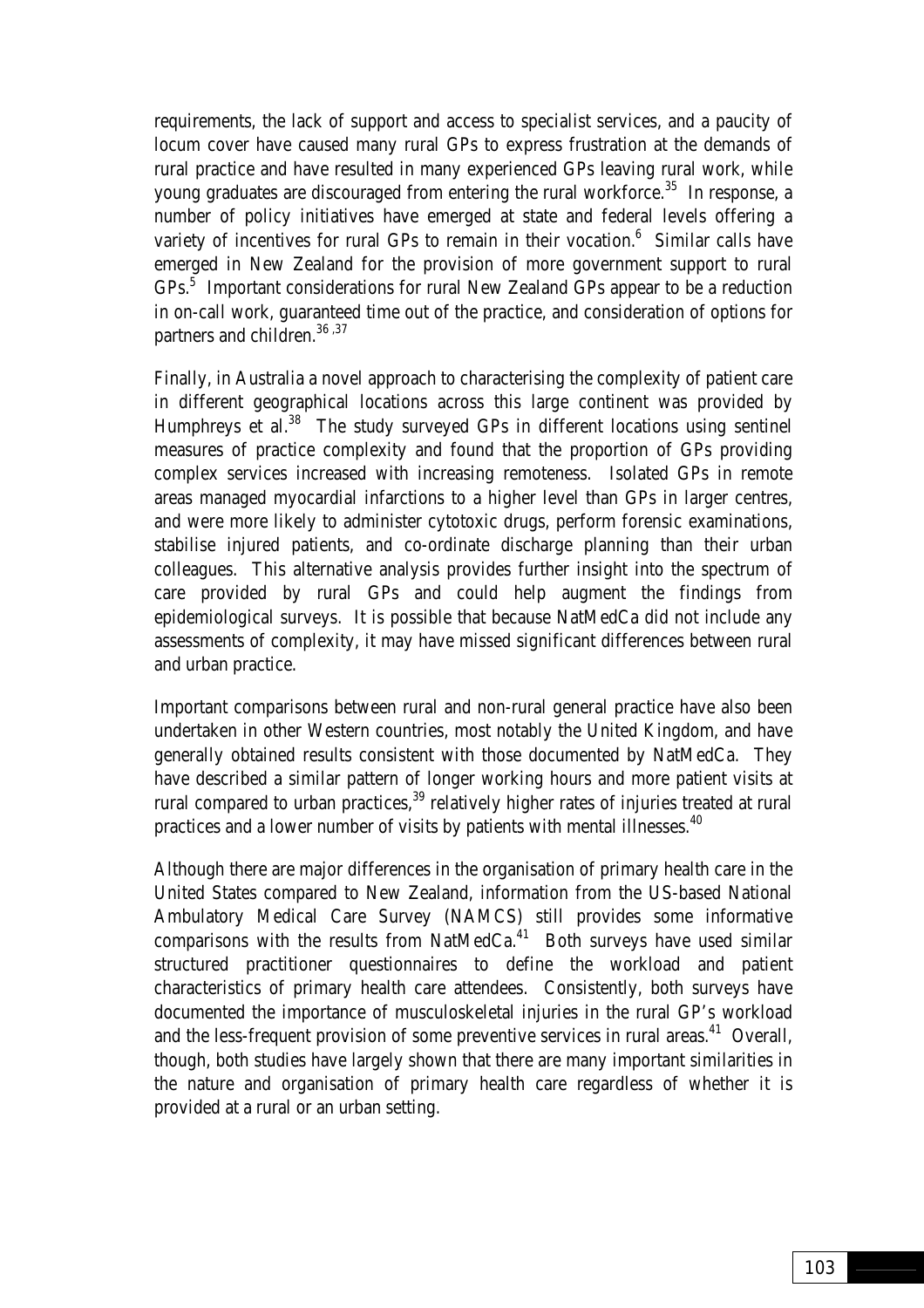Finally, an observational study of inner city versus rural family physicians based in Ohio provides an interesting new methodology and contrasting results to the findings from NatMedCa.<sup>42</sup> The study of 4454 consecutive patients presenting to 138 family physicians involved direct clinical observation by research nurses rather than practitioner-completed questionnaires, and concluded that inner city practices were associated with more complex consultations than those based at rural locations. The nurses documented that inner city practices were characterised by patients with multiple, chronic medical and emotional problems that typically required longer and more demanding consultations. However, the definition of rural location was not robust in this study and differences in the characteristics of the populations and practices limit the applicability of the findings to New Zealand. Nevertheless, the methodology provides an interesting and potentially complementary alternative to practitioner-based surveys, which are demanding for busy GPs. In order to overcome the potential major limitation of the Hawthorn effect, which can operate in this type of direct observational study, the researchers endeavoured to blind participants to the study hypotheses and positioned the nurses in an unobtrusive part of the clinic.

#### 14.7 Final conclusion

A comparison of practitioner workloads and patient characteristics between rural and non-rural settings based on data obtained from the NatMedCa survey has reported a number of major similarities between rural and non-rural GPs, patients and the problems they present during daytime regular office hours. Several interesting differences have also emerged. Further work is needed to clarify the extent and significance of these differences and to elucidate the factors that have led to these results. Some of this work will be undertaken by more detailed analyses of the results from NatMedCa, and these reports will be published in the future.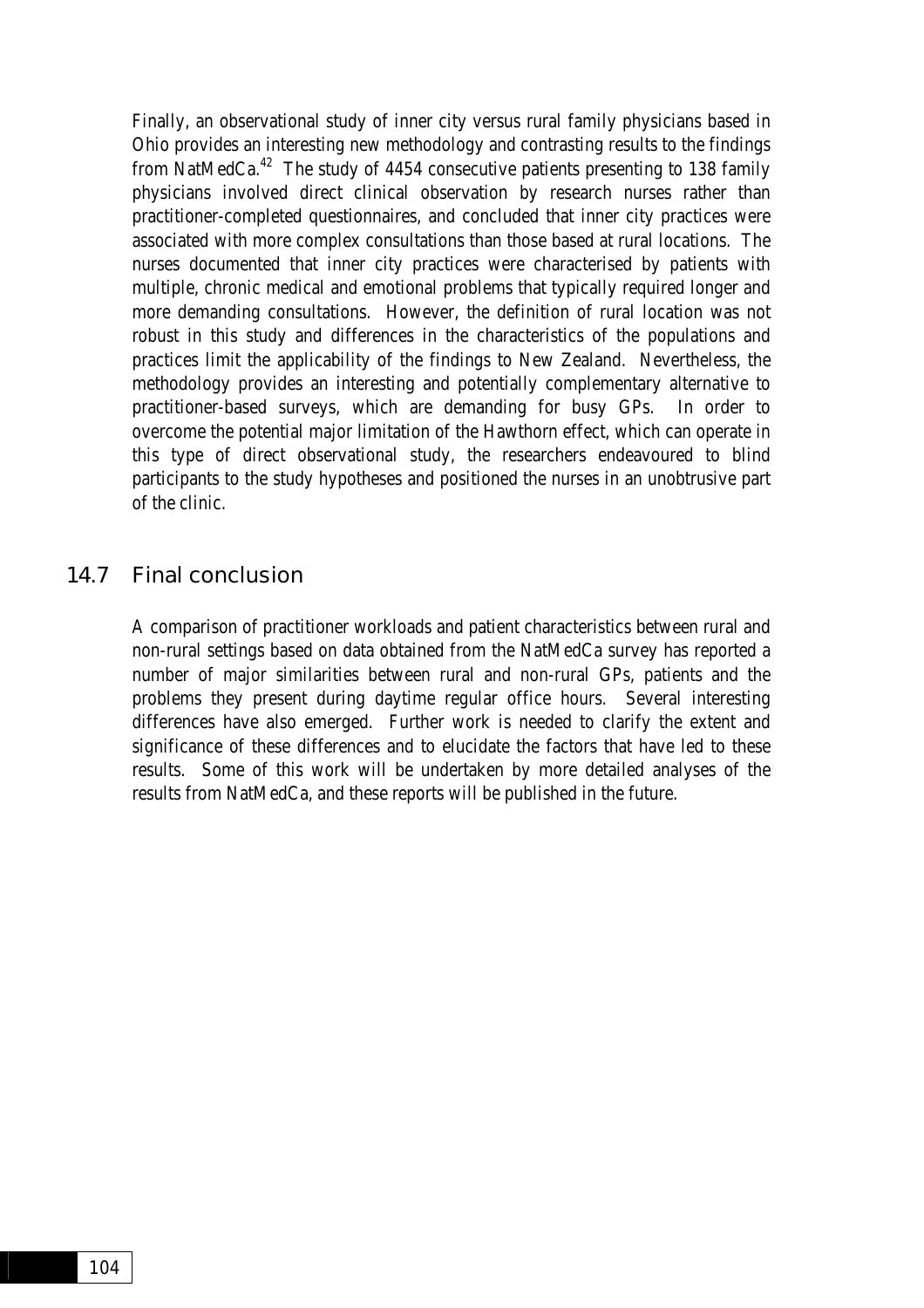## References

- 1. McAvoy B, Davis P, Raymont A, Gribben B. The Waikato Medical Care (WaiMedCa) Survey 1991–1992. *New Zealand Medical Journal* 1994; 107: 388–433.
- 2. Gribben B, Bonita R, Broad J, McAvoy B, Raymont A. Geographical variations in the organisation of general practice. *New Zealand Medical Journal* 1995; 108: 361–3.
- 3. Barnett JR. Where have all the doctors gone? Changes in the geographic distribution of general practitioners in New Zealand since 1975. 1: Regional and urban-rural differences. *New Zealand Medical Journal* 1991; 104: 314–16.
- 4. Janes R, Dowell A, Cormack D. New Zealand rural general practitioners 1999 survey. Part 1: an overview of the rural doctor workforce and their concerns. *New Zealand Medical Journal* 2001; 114: 492–5.
- 5. London M. Incentives for rural practice. *New Zealand Medical Journal* 2002; 115: U164.
- 6. Humphreys J, Jones J, Jones M. A critical review of rural medical workforce retention in Australia. *Australian Health Review* 2001; 24: 91–102.
- 7. Britt H, Miles D, Bridges-Webb C, Neary S, Charles J, Traynor V. A comparison of country and metropolitan general practice. *Medical Journal of Australia* 1993; 159(Suppl.): S9–64.
- 8. Raymont A, Lay-Yee R, Davis P. *The National Primary Medical Care Survey (NatMedCa): 2001/02. Report 1: Family Doctors: Methodology and description of the activity of private GPs*. Wellington: Ministry of Health, Occasional Paper, 2004.
- 9. Scott IK, Gilmore LL, Madarasz J. *CoMedCa Progress Report*. Auckland: University of Auckland, 1980.
- 10. Salmond C, Crampton P, Sutton F. *NZDep96 Index of Deprivation*. *Research Report No. 8.* Wellington: Health Services Research Centre, 1998.
- 11. Crampton P, Dowell A, Bowers S. Third sector primary health care in New Zealand. *New Zealand Medical Journal* 2000; 113: 92–6.
- 12. Janes R. Rural hospitals in New Zealand. *New Zealand Medical Journal* 1999; 112: 297–99.
- 13. Grimwood S, London M. *Community Participation in Rural Health Services*. Christchurch: Centre for Rural Health, 2003.
- 14. Malcolm L, Clayton C. Recent trends in the availability, distribution, utilisation and cost of general practitioner services. *New Zealand Medical Journal* 1988; 101: 818–21.
- 15. Thomson A. Workloads in Auckland general practice 1981/82 to 1984/85. *New Zealand Medical Journal* 1988; 101: 763–5.
- 16. London M. Rural health care in New Zealand: poised for renaissance? *Australian Journal of Rural Health* 2002; 10(2): 117–24.
- 17. Jenkins D. Burnout in rural general practitioners. *New Zealand Medical Journal* 1998; 111: 328.
- 18. London M. *New Zealand Annual Rural Workforce Survey 2002*. Christchurch: Rural Health Consultancy, 2003.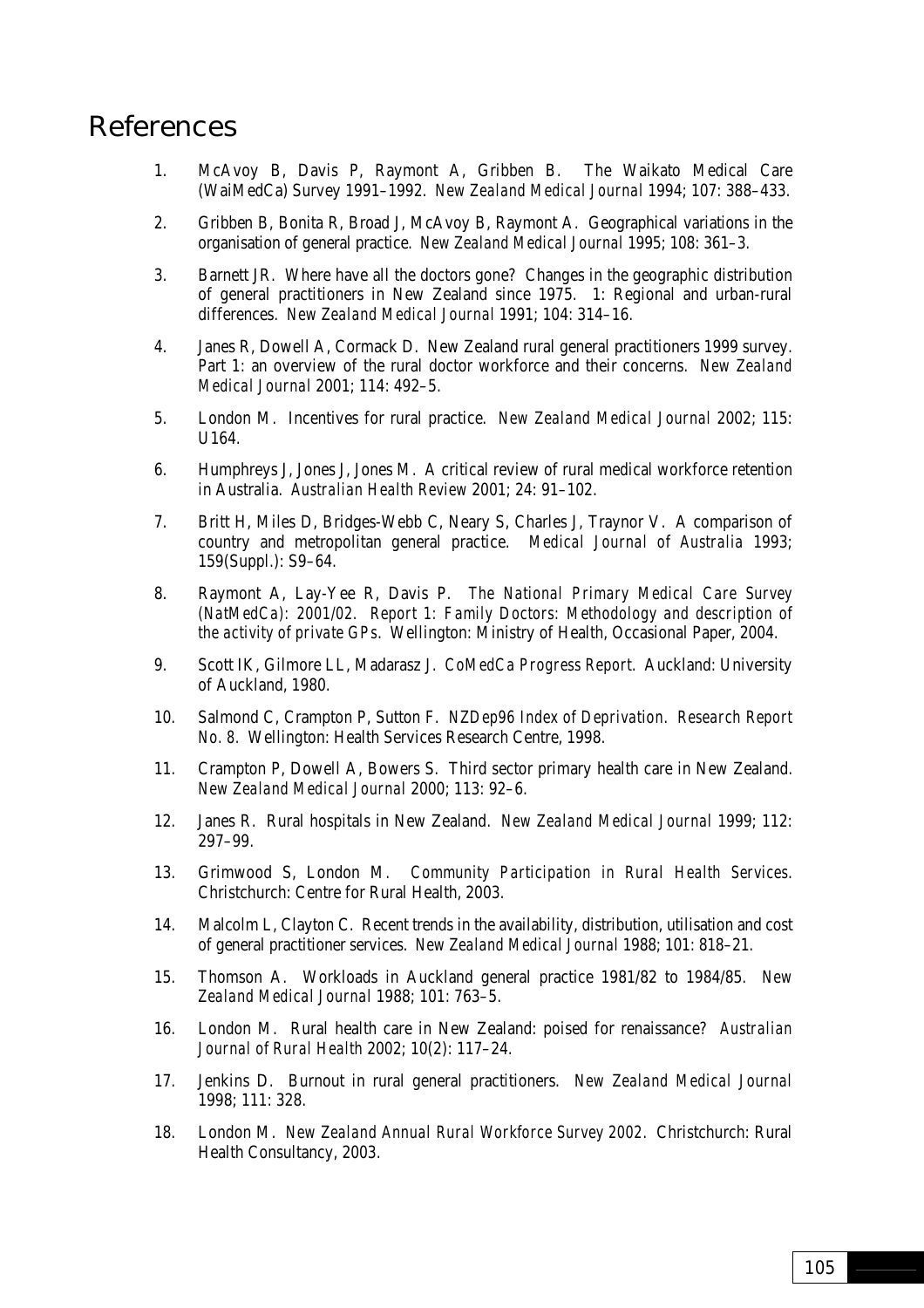- 19. Asher M, Barry D, Clayton T, Crane J, D'Souza W, Ellwood P, et al. The burden of symptoms of asthma, allergic rhinoconjunctivitis and atopic excema in children and adolescents in six New Zealand centres: ISAAC Phase One*. New Zealand Medical Journal* 2001; 114: 114–20.
- 20. Group MR. The nature and prevalence of psychological problems in New Zealand primary healthcare: a report on Mental Health and General Practice Investigation. *New Zealand Medical Journal* 2003; 116: U379.
- 21. McGee R, Williams S, Kashani J, Silva P. Prevalence of self-reported depressive symptoms and associated social factors in Mothers in Dunedin. *British Journal of Psychiatry* 1983; 143: 473–9.
- 22. Hall J, Martin I. Paediatric prescribing in New Zealand. *New Zealand Family Physician* 2002; 29(1): 14–18.
- 23. Hall J, Martin I. Prescribing in New Zealand general practice: Part 1: prescribing for people aged 20-44. *New Zealand Family Physician* 2003; 30(6): 395–400.
- 24. Hall J, Martin I. Prescribing in New Zealand general practice: Part 2: prescribing for people aged 45-64. *New Zealand Family Physician* 2003; 30(6): 401–404.
- 25. Campbell NC, Elliott AM, Sharp L, Ritchie LD, Cassidy J, Little J. Rural and urban differences in stage at diagnosis of colorectal and lung cancers. *British Journal of Cancer* 2002; 84(7): 910–14.
- 26. Yule A. Rural surgery. *New Zealand Family Physician* 2002; 29(2): 91–3.
- 27. Farry P. Rural health: a barometer of the health of New Zealand. *New Zealand Family Physician* 2002; 29(2): 94–95.
- 28. London M. Tightening the fences: New Zealand rural general practice. *New Ethicals Journal* 2004; 7(3): 9–15.
- 29. Litchfield M, Ross J. *The Role of Rural Nurses: National Survey*. Christchurch: Centre for Rural Health, 2000.
- 30. Rural Expert Advisory Group. *Implementing the Primary Health Care Strategy in Rural New Zealand*. Wellington: Rural Expert Advisory Group to the Ministry of Health, 2002.
- 31. Minister of Health. *New Zealand Health Strategy*. Wellington: Ministry of Health, 2000.
- 32. Rural Women New Zealand. *Rural Health Survey*. Wellington: Rural Women New Zealand, 2001.
- 33. Bathgate D, Birmingham B, Curtis D, Romans S. The views of Otago urban and rural general practitioners on mental health services. *New Zealand Medical Journal* 2001; 114: 289–291.
- 34. Mahmood T, Romans S, Forbes L. The future of specialist psychiatric services in rural New Zealand. *New Zealand Medical Journal* 2001; 114: 294–6.
- 35. Humphreys JS, Rolley F. A modified framework for rural general practice: the importance of recruitment and retention. *Social Science and Medicine* 1998; 46(8): 939–45.
- 36. Hill D, Martin I, Farry P. What would attract general practice trainees into rural practice in New Zealand? *New Zealand Medical Journal* 2002; 115: U161.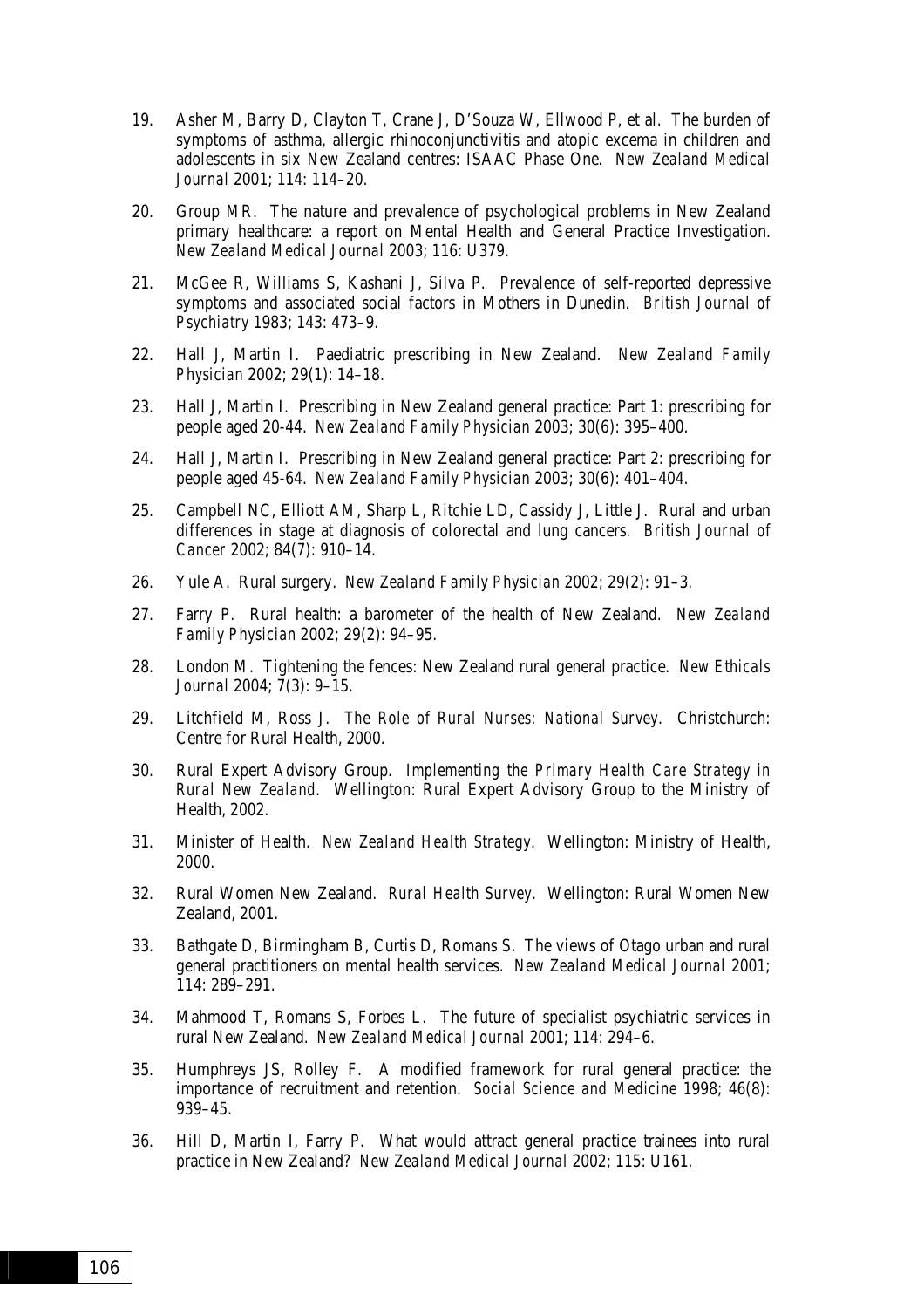- 37. London M. Health for rural practitioners and their families. In: Rjgoh J (ed). *In Sickness and in Health*. 2nd ed. Wellington: Doctors' Health Advisory Service, 1998.
- 38. Humphreys J, Jones J, Jones M, Mildenhall D, Mara P. The influence of geographical location on the complexity of rural general practice activities. *Medical Journal of Australia* 2003; 179: 416–20.
- 39. Gabhainn SN, Murphy AW, Kelleher C. A national general practice census: characteristics of rural general practices. *Family Practice* 2001; 18(6): 622–6.
- 40. Dromey J, McKenna JJ. Comparative study of age, sex, illness profile, between suburban, rural and central urban population in general practice. *Irish Medical Journal* 2002; 95(1): 11–13.
- 41. Probst JC, Moore CG, Baxley EG, Lammie JJ. Rural-urban differences in visits to primary care physicians. *Family Medicine* 2002; 34(8): 609–15.
- 42. Blankfield RP, Goodwin M, Jaen CR, Stange KC. Addressing the unique challenges of inner-city practice: a direct observation study of inner-city, rural, and suburban family practices. *Journal of Urban Health* 2002; 79(2): 173–85.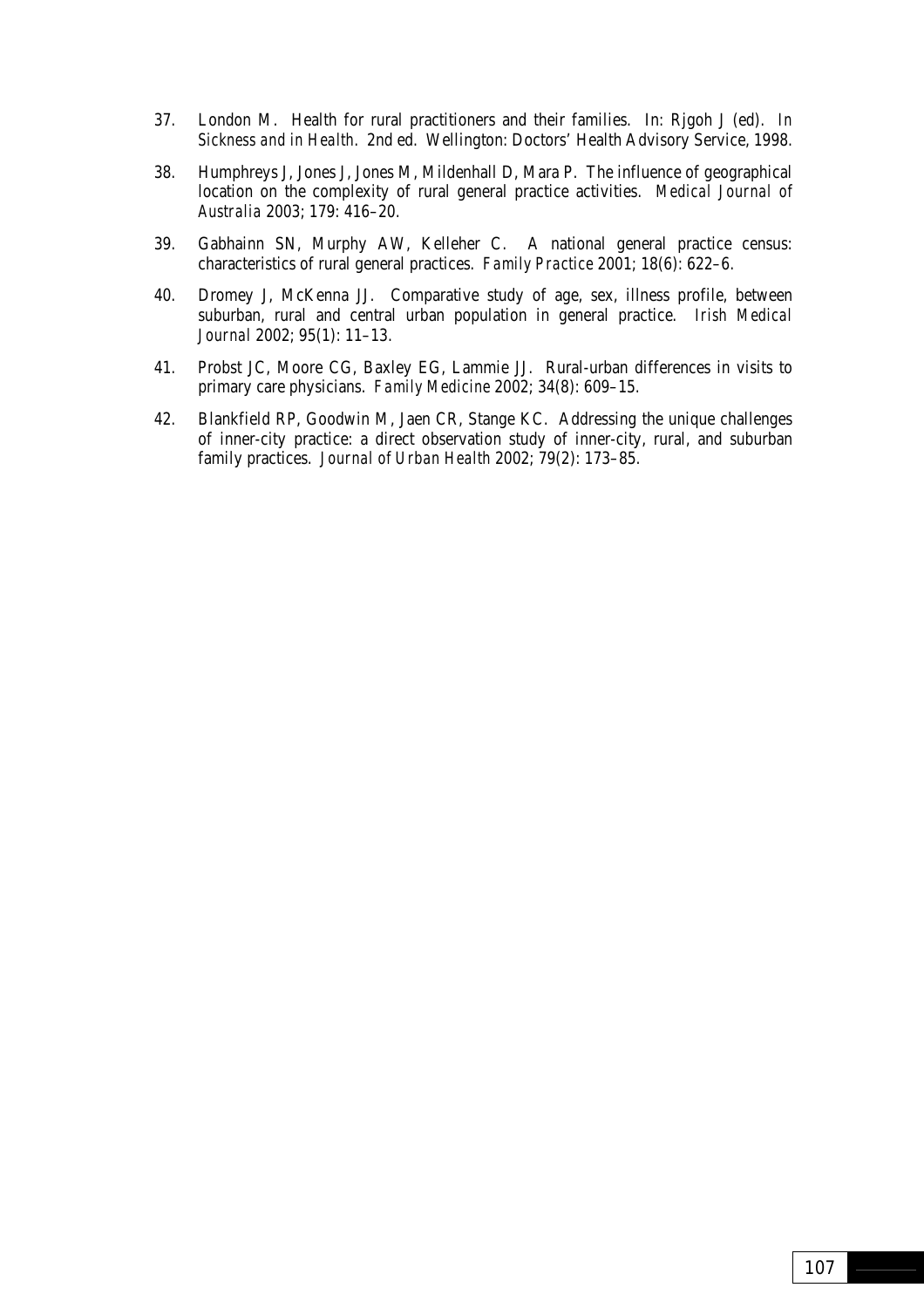# Appendix F: Rural Ranking Scale

|                                                                                                                                                                                                                                                                                                                                                                                                                                                                                                                                                                                                                                                                                                                                                                                                                     | - Read the definitions with each section.                                                                                                                                                                                                                                                                                                                                                                       | - Please ring the number of points you are claiming under each heading.<br>- Note that all travelling times refer to ana-way journeys by our in normal daytime conditions travelling within speed limits.                                                                                                                                              |                                                           |                                        |    |
|---------------------------------------------------------------------------------------------------------------------------------------------------------------------------------------------------------------------------------------------------------------------------------------------------------------------------------------------------------------------------------------------------------------------------------------------------------------------------------------------------------------------------------------------------------------------------------------------------------------------------------------------------------------------------------------------------------------------------------------------------------------------------------------------------------------------|-----------------------------------------------------------------------------------------------------------------------------------------------------------------------------------------------------------------------------------------------------------------------------------------------------------------------------------------------------------------------------------------------------------------|--------------------------------------------------------------------------------------------------------------------------------------------------------------------------------------------------------------------------------------------------------------------------------------------------------------------------------------------------------|-----------------------------------------------------------|----------------------------------------|----|
| L                                                                                                                                                                                                                                                                                                                                                                                                                                                                                                                                                                                                                                                                                                                                                                                                                   |                                                                                                                                                                                                                                                                                                                                                                                                                 | Truvelling Time from the Surgery to Major Hospital (see below for a list of cities with major hospitals)                                                                                                                                                                                                                                               |                                                           |                                        |    |
|                                                                                                                                                                                                                                                                                                                                                                                                                                                                                                                                                                                                                                                                                                                                                                                                                     | Distance from Surgery to Major Hospital (km)                                                                                                                                                                                                                                                                                                                                                                    |                                                                                                                                                                                                                                                                                                                                                        |                                                           |                                        |    |
|                                                                                                                                                                                                                                                                                                                                                                                                                                                                                                                                                                                                                                                                                                                                                                                                                     | Major Hospitals: Auckland, Whangerei<br>Northern Region:<br>Major Hospitals: Hamilton, Rotorua, Tauranga, New Plymouth, Whakatane<br>Midland Region:<br>Major Hospitals: Wellington, Upper Hott, Palmerston North, Hastings, Wanganui,<br>Central Region:<br>Mastertus, Gisborne<br>Major Hospitals: Invercargill, Dunedes, Timaru, Christchurch, Ashburton,<br>Southern Region:<br>Nelson, Blenheim, Greymouth |                                                                                                                                                                                                                                                                                                                                                        |                                                           |                                        |    |
| 2. On Call Duty:<br>$1 \text{ in } 6$<br>- The on call duty is calculated on the number of GPs available to take part in an<br>$1 \ln 5$<br>on call raster. This does not include bona fide locumx.<br>$1$ in $4$<br>- In a some where there is more than one on call roster the total number of GPs<br>$1 \ln 3$<br>in the town is the number available to take part in a roster. For example a<br>$1$ in $2$<br>town with two practices one with three doctors doing a I in 3 roster and<br>$l$ in $1$<br>another practice with two doctors doing a 1 in 2 roster the total number of<br>GPs available to take part in an an call service is five.<br>- If GPz agree that a colleague need not do call because of poor health that<br>GP is considered as not being available to take part in the an call roster, |                                                                                                                                                                                                                                                                                                                                                                                                                 |                                                                                                                                                                                                                                                                                                                                                        |                                                           | 10<br>10<br>$10-$<br>$20-$<br>30<br>40 |    |
|                                                                                                                                                                                                                                                                                                                                                                                                                                                                                                                                                                                                                                                                                                                                                                                                                     |                                                                                                                                                                                                                                                                                                                                                                                                                 | 3. On call for Major Trauma: This item reflects the back-up available for rural GPs<br>in emergencies, and the likelihood that one may need to accompany the Ambalance                                                                                                                                                                                 |                                                           |                                        |    |
|                                                                                                                                                                                                                                                                                                                                                                                                                                                                                                                                                                                                                                                                                                                                                                                                                     |                                                                                                                                                                                                                                                                                                                                                                                                                 | On call, but with double-crewed road ambulance with at least one paramedic (at all times) available within 30 minutes<br>On call, with other ambulance arrangements. The concentration of the contract of the contract of the contract of the contract of the contract of the contract of the contract of the contract of the contract of the contract |                                                           |                                        | 15 |
| 4. Travelling Time from Surgery to Nearest GP Colleague<br>$0-15$ minutes<br>- This includes partners in your own practice and other GPs in your town.<br>15-60minutes<br>over 60minutes.<br>Distance to nearest GP colleague at work (km)                                                                                                                                                                                                                                                                                                                                                                                                                                                                                                                                                                          |                                                                                                                                                                                                                                                                                                                                                                                                                 |                                                                                                                                                                                                                                                                                                                                                        | Ü.<br>5.1<br>10                                           |                                        |    |
|                                                                                                                                                                                                                                                                                                                                                                                                                                                                                                                                                                                                                                                                                                                                                                                                                     | the great covered when on coll.                                                                                                                                                                                                                                                                                                                                                                                 | 5. Travel Time to most distant practice boundary<br>- You must be the CLOSEST doctor to that boundary, but you may include                                                                                                                                                                                                                             | less than 30 minutes<br>30-60 minutes<br>over 60 minutes. | Ü<br>5<br>10                           |    |
|                                                                                                                                                                                                                                                                                                                                                                                                                                                                                                                                                                                                                                                                                                                                                                                                                     | peripheral clinics away from the base surgery                                                                                                                                                                                                                                                                                                                                                                   | 6. Regular (at least once monthly) Peripheral Clinics<br>This item has been included to recognize increased costs of ranning                                                                                                                                                                                                                           | Nn<br>Yes.                                                | G.<br>5                                |    |
|                                                                                                                                                                                                                                                                                                                                                                                                                                                                                                                                                                                                                                                                                                                                                                                                                     |                                                                                                                                                                                                                                                                                                                                                                                                                 |                                                                                                                                                                                                                                                                                                                                                        | TIOTAL BOINTS.                                            |                                        |    |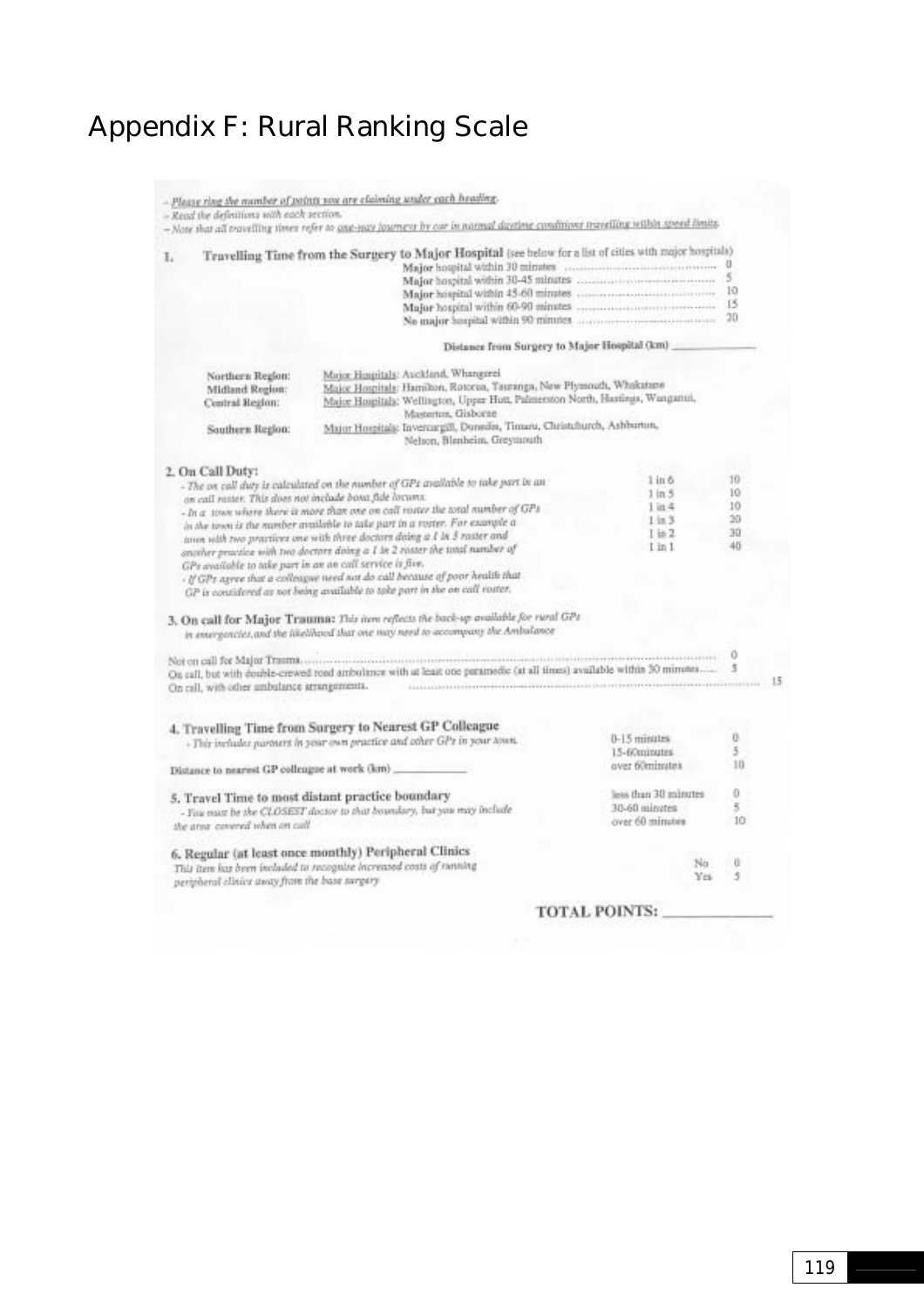# Glossary and List of Acronyms

ACC: Accident Compensation Corporation – administers the New Zealand accident compensation scheme covering work and non-work injuries.

Actions: actions undertaken by a  $GP -$  include prescribing, dressings, physical treatment, surgery, screening procedures, immunisation, reassurance, counselling and certification.

A&M: Accident and Medical Clinics – provide extended-hours primary health care cover and allow access without an appointment. The majority are situated in Auckland or Hamilton.

ATC: Anatomical Therapeutic Chemical – a system for classifying pharmaceuticals.

Capitation: a funding arrangement under which a general medical practitioner, or a group of practitioners, receives funding based on the number and characteristics of the patients registered with them for care.

BP: blood pressure.

CNS: central nervous system.

Community-governed practices: primary health care providers whose governance rests with a community body and in which the practitioners and other workers do not share profits.

CSC: Community Services Card – eligibility depends on economic need and allows access to government subsidies for primary health care and medication.

Disability: includes short-term (e.g. influenza) as well as long-term (e.g. sequelae of stroke), major and minor.

ECG: electrocardiograph.

ED: Emergency Department – operated at the public hospital in each large town.

ENT: ear nose and throat.

Fe: Iron.

FTE: Full time equivalent.

GMS: General Medical Services benefit – a payment claimed from the government by GPs on behalf of eligible patients.

GP: general practitioner.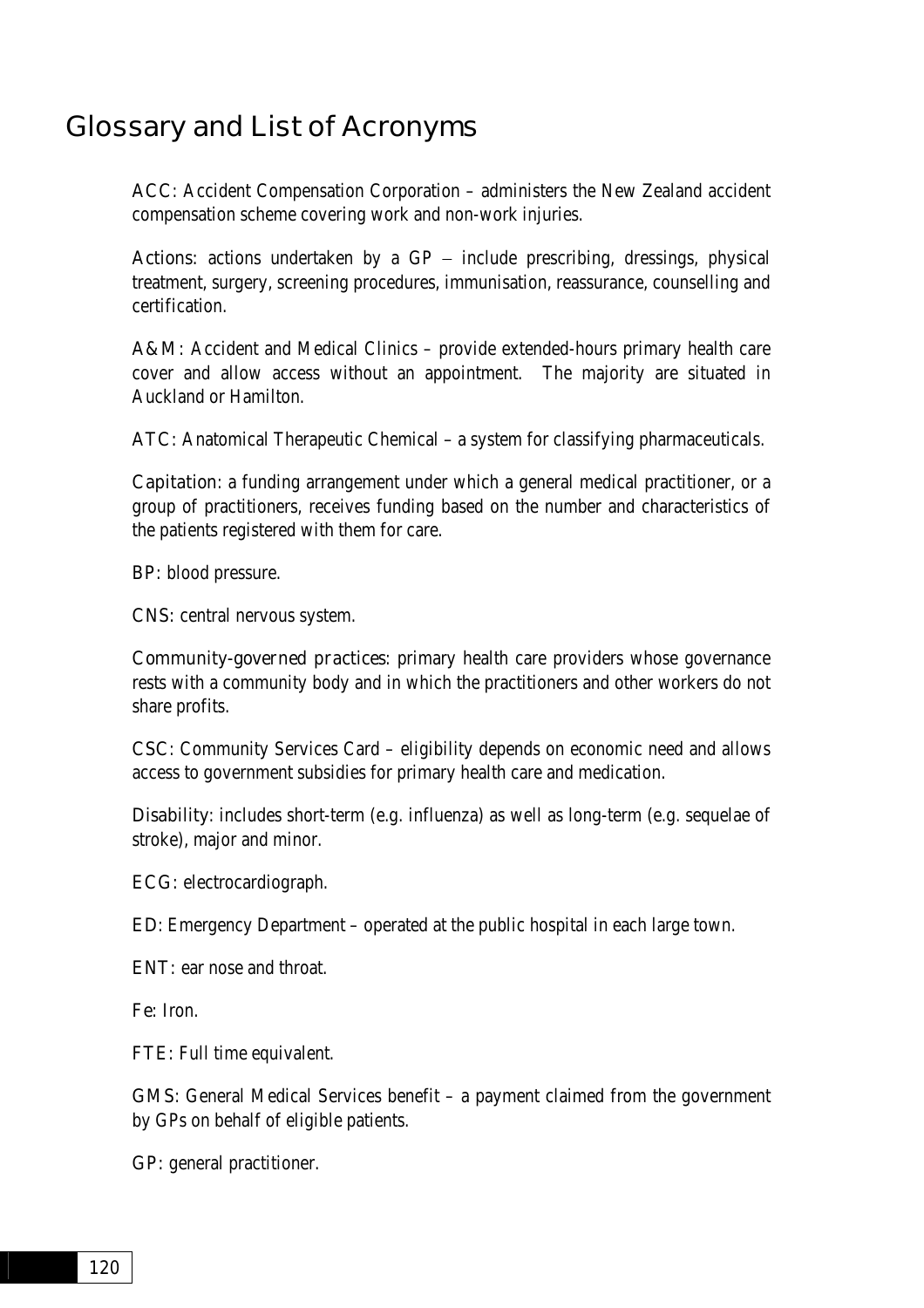**Hidden agenda:** a problem the patient wishes to have dealt with but has difficulty mentioning.

HUHC: High User Health Card – eligibility depends on frequent use of primary medical care and allows access to government subsidies for primary health care and medication.

Independent practitioners: self-employed practitioners not belonging to an IPA.

IPA: Independent Practitioners Association − undertakes contract negotiations, administrative functions and programme development for a group of GPs.

MOPS: maintenance of professional standards – a system for ongoing education of GPs.

NAMCS: National Ambulatory Medical Care Survey – an ongoing US survey which was the basis for the methodology used in this study.

NatMedCa: National Primary Medical Care Survey 2001/02, of which this document is the first report.

NSAIDs: Non-steroidal anti-inflammatory drugs.

NZ: New Zealand.

NZMA: New Zealand Medical Association.

NZNO: New Zealand Nurses organisation.

PHO: Primary Health Organisation.

**Problems:** issues identified by GPs for which the patient requires assistance; they include standard (including provisional) diagnoses, symptoms, psycho-social difficulties, the need for prescription medicines, practitioner-identified issues, administrative tasks and prevention or screening.

Problem status: new - first presentation of a problem; short-term follow-up review of a problem expected to resolve completely; long-term follow-up – review of a chronic problem; long-term with flare up – a chronic problem with deterioration or new complication; preventive – a visit for screening or immunisation, etc.

**Rapport:** a GP's perception of the quality of the relationship with the patient during consultation.

READ: a classification and coding system for reason-for-visit and diagnosis in primary medical care, officially adopted in New Zealand.